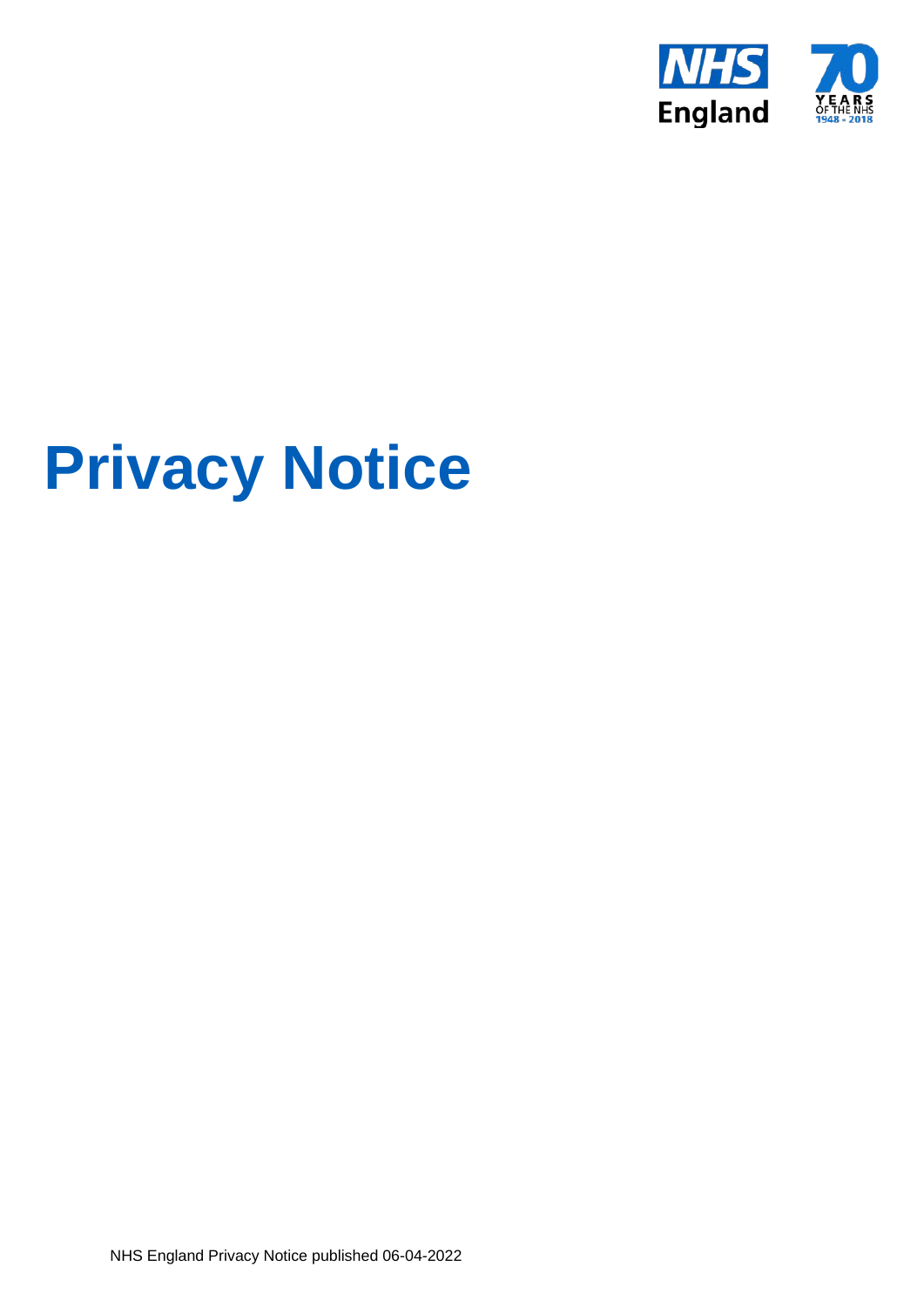# **Privacy Notice**

Version number: 1.30

Published: 06-04-2022

Prepared by: Corporate Information Governance, NHS England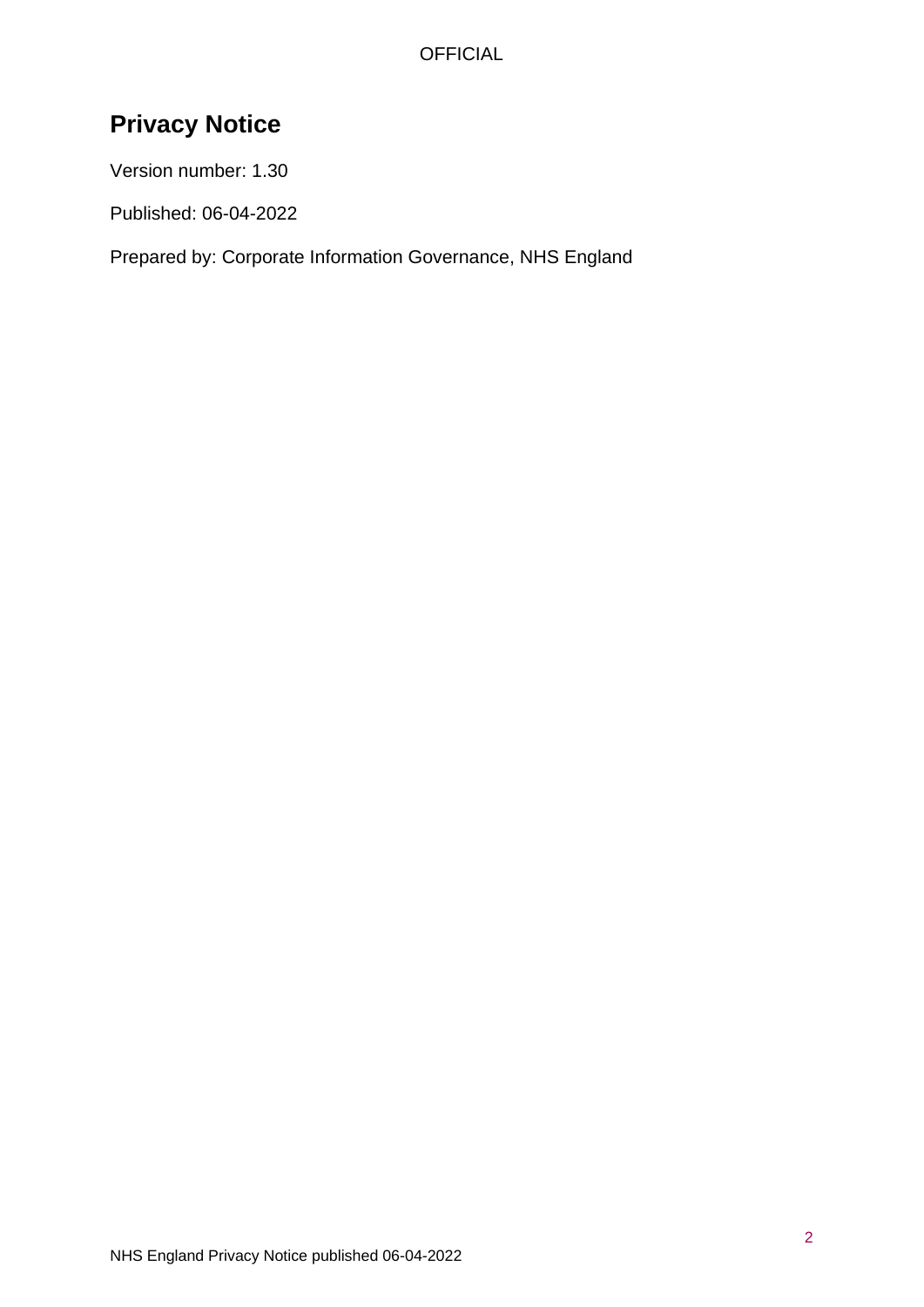# <span id="page-2-0"></span>**Contents**

| Rights in relation to automated individual decision-making including profiling  10 |  |
|------------------------------------------------------------------------------------|--|
|                                                                                    |  |
|                                                                                    |  |
|                                                                                    |  |
|                                                                                    |  |
| OpenSAFELY - the Coronavirus (COVID-19) Research Platform 29                       |  |
|                                                                                    |  |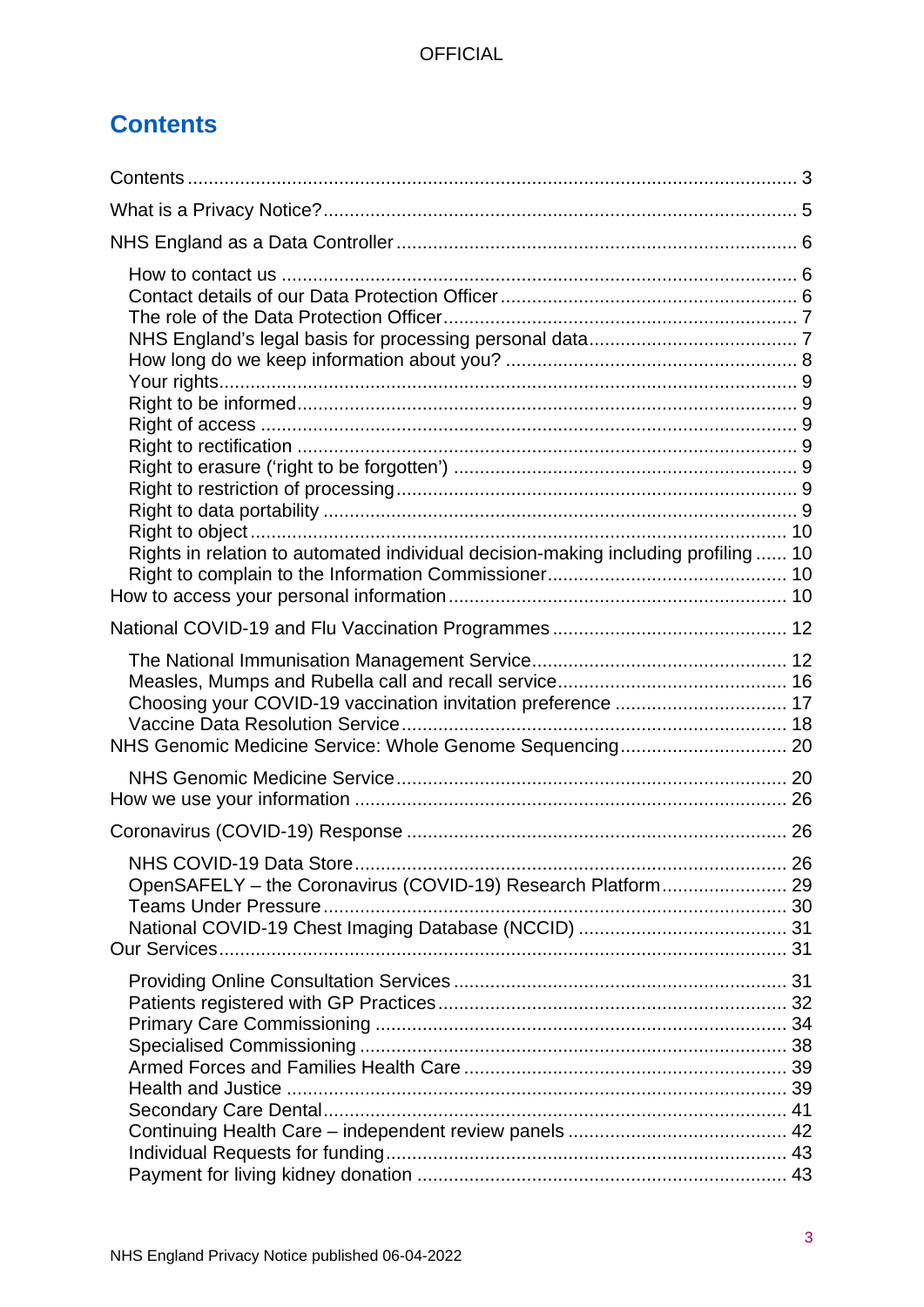| Evaluation of the Targeted Lung Health Check programme  51<br>Those taking part in the Community Pharmacy Consultation Service for people |  |
|-------------------------------------------------------------------------------------------------------------------------------------------|--|
|                                                                                                                                           |  |
|                                                                                                                                           |  |
| If you get involved in our work as a 'Patient and Public Voice (PPV) Partner'  59                                                         |  |
|                                                                                                                                           |  |
|                                                                                                                                           |  |
|                                                                                                                                           |  |
|                                                                                                                                           |  |
|                                                                                                                                           |  |
|                                                                                                                                           |  |
|                                                                                                                                           |  |
|                                                                                                                                           |  |
|                                                                                                                                           |  |
|                                                                                                                                           |  |
|                                                                                                                                           |  |
|                                                                                                                                           |  |
|                                                                                                                                           |  |
|                                                                                                                                           |  |
|                                                                                                                                           |  |
|                                                                                                                                           |  |
|                                                                                                                                           |  |
|                                                                                                                                           |  |
| If you are a patient assigned to the Special Allocation Scheme 83                                                                         |  |
|                                                                                                                                           |  |
|                                                                                                                                           |  |
|                                                                                                                                           |  |
|                                                                                                                                           |  |
|                                                                                                                                           |  |
|                                                                                                                                           |  |
|                                                                                                                                           |  |
| How the NHS and care services use your information: the National Data Opt-Out 99                                                          |  |
|                                                                                                                                           |  |
|                                                                                                                                           |  |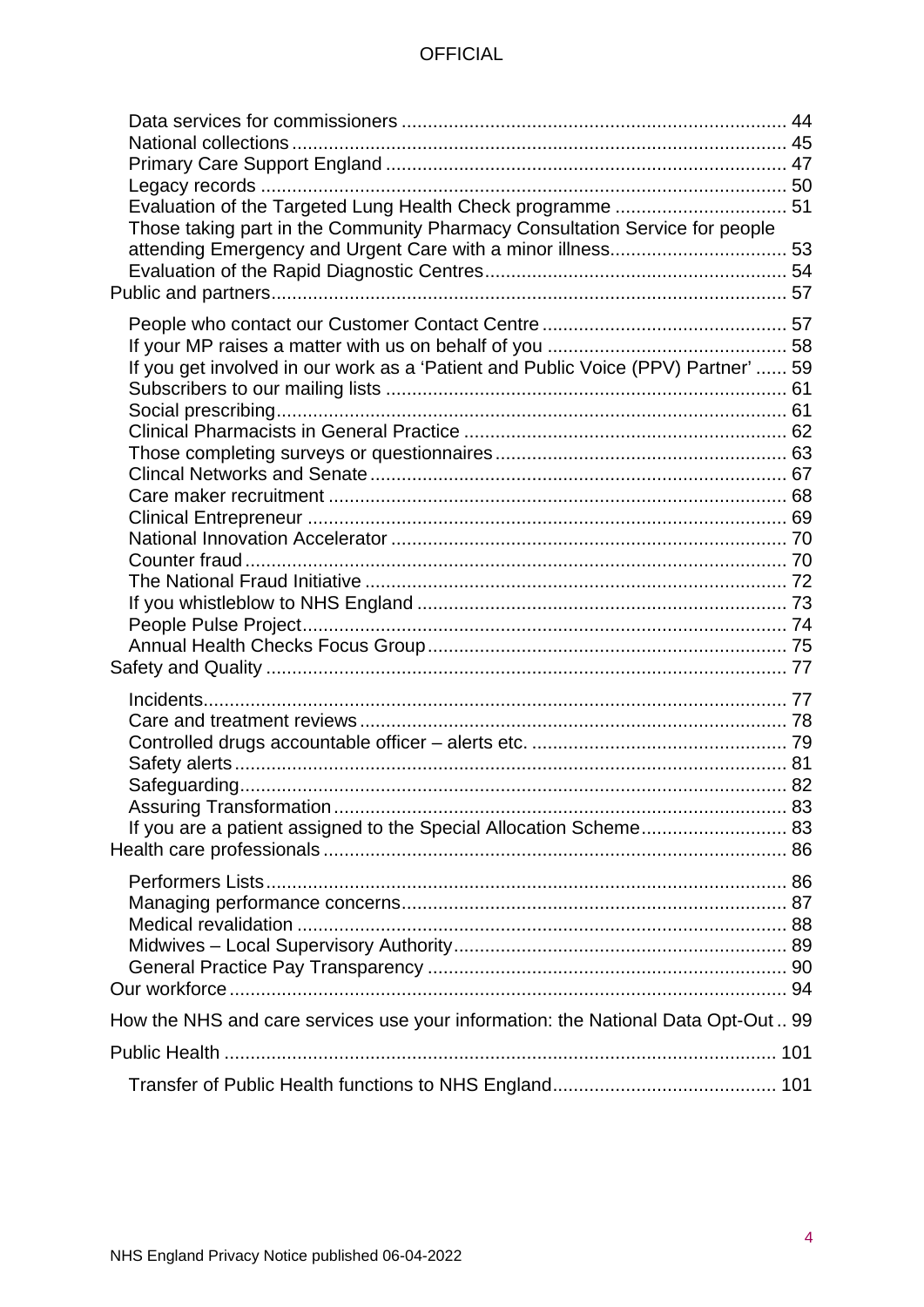# <span id="page-4-0"></span>**What is a Privacy Notice?**

### *Find out about privacy notices and what they should include.*

The UK General Data Protection Regulation (GDPR) requires that data controllers provide certain information to people whose information (personal data) they hold and use. A privacy notice is one way of providing this information. This is sometimes referred to as a fair processing notice.

A privacy notice should identify who the data controller is, with contact details for its Data Protection Officer. It should also explain the purposes for which personal data are collected and used, how the data are used and disclosed, how long it is kept, and the controller's legal basis for processing.

NHS England and NHS Improvement are cooperating to establish a joint enterprise. We may collect and use personal data for the functions that we exercise jointly. Our [joint privacy notice](https://www.england.nhs.uk/nhse-nhsi-privacy-notice/joint/) explains how we do this.

As the two organisations still have distinctive statutory responsibilities and accountabilities, NHS England and NHS Improvement will continue to publish separate privacy notices explaining how we use personal data for our respective purposes.

NHS England's privacy notice is set out in the following pages.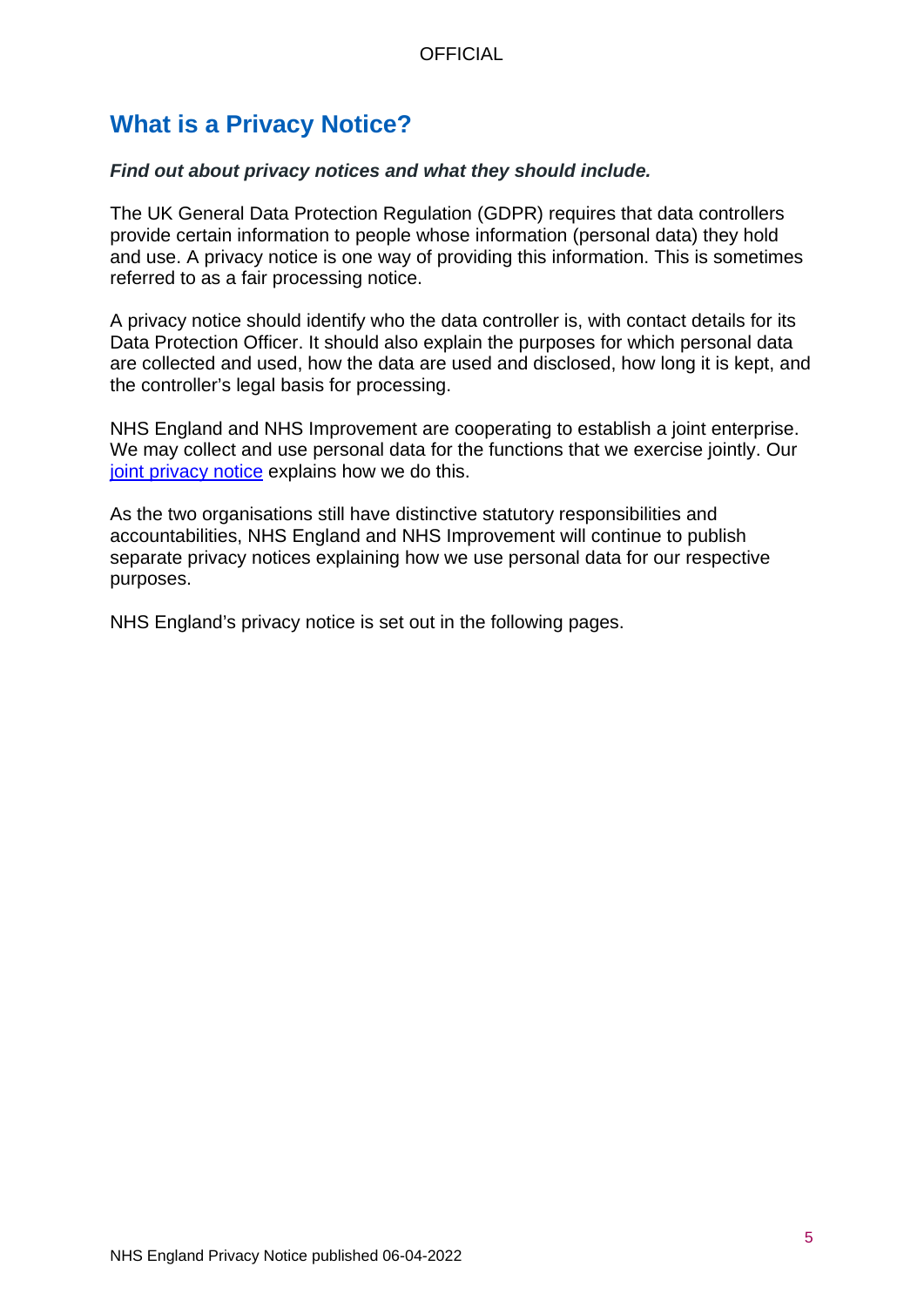# <span id="page-5-0"></span>**NHS England as a Data Controller**

*Details of our data protection responsibilities and how to contact us.*

NHS England is a data controller under the UK General Data Protection Regulation (GDPR) and the Data Protection Act 2018. Our legal name is the NHS Commissioning Board. Our head office address is:

NHS England London Skipton House 80 London Road London SF<sub>1</sub> 6LH

<span id="page-5-3"></span>NHS England and NHS Improvement are cooperating to establish a joint enterprise and may collect and use personal data for the functions that we exercise jointly. Our [joint privacy notice](https://www.england.nhs.uk/nhse-nhsi-joint-privacy-notice/) explains how we do this.

### <span id="page-5-1"></span>**How to contact us**

Please contact us if you have any questions about our privacy notice or information we hold about you:

### **Customer Contact Centre**

Telephone: 0300 311 22 33 Email: [england.contactus@nhs.net](mailto:england.contactus@nhs.net) Post: NHS England, PO Box 16738, Redditch, B97 9PT

Our opening hours are: 8am to 6pm Monday to Friday, except Wednesdays when we open at the later time of 9.30am.

# <span id="page-5-2"></span>**Contact details of our Data Protection Officer**

NHS England and NHS Improvement have appointed a joint Data Protection Officer. If you have any queries about this privacy notice or about how NHS England or NHS Improvement process personal data please contact our data protection officer at the address below.

### **Carol Mitchell**

Head of Corporate Information Governance and Data Protection Officer Transformation & Corporate Development Directorate NHS England Quarry House Quarry Hill Leeds LS2 7UE

E-mail: [england.dpo@nhs.net](mailto:england.dpo@nhs.net)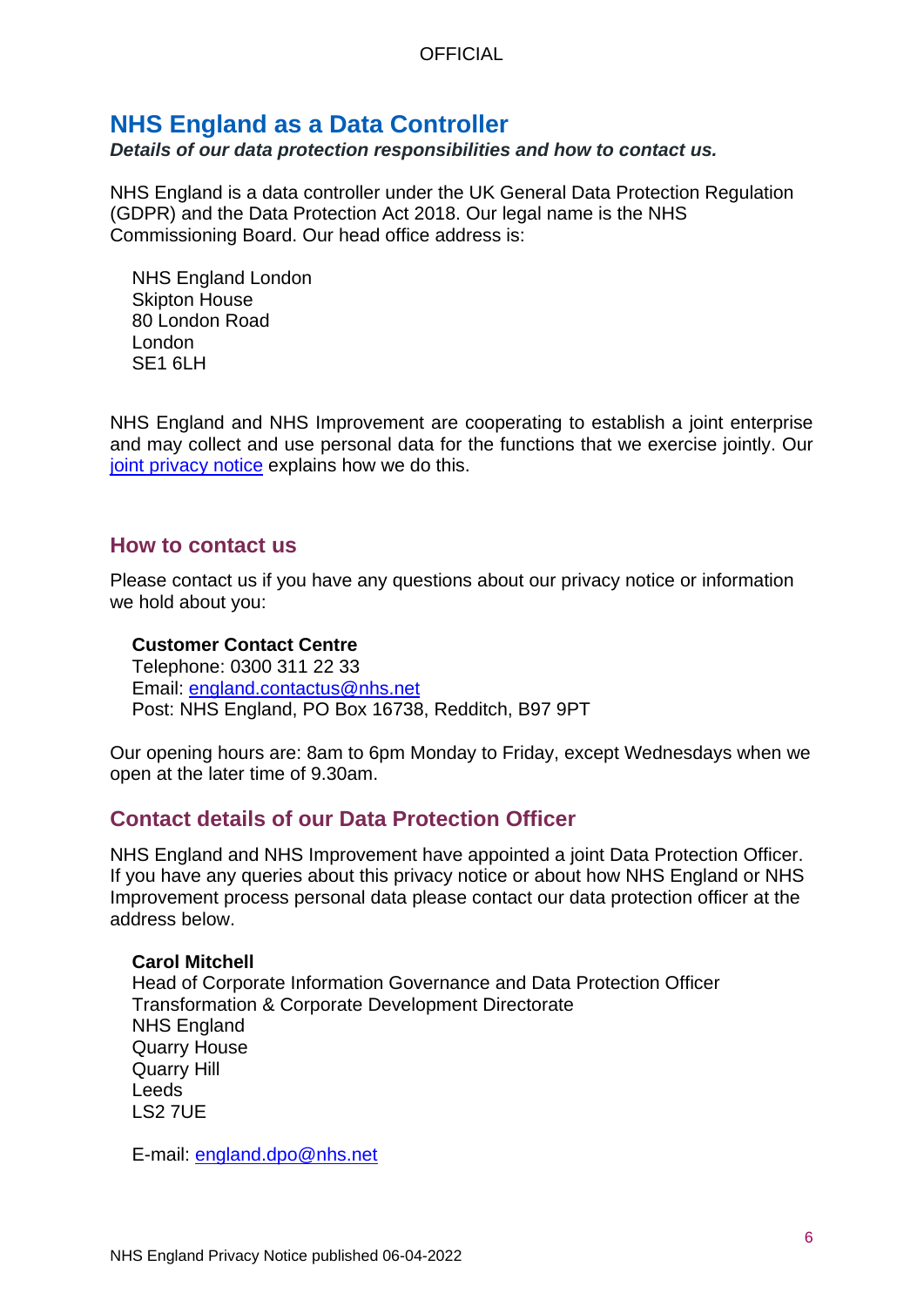# <span id="page-6-0"></span>**The role of the Data Protection Officer**

As public authorities, NHS England and NHS Improvement are required to appoint a data protection officer (DPO). This is an essential role in facilitating 'accountability', and the organisations' ability to demonstrate compliance with the GDPR. The essential qualities of the role are to provide support, advice and assurance of all our activities that involve processing personal data. She reports on compliance to our senior management teams, and is empowered to raise data protection matters with our Boards if necessary.

Carol has expert knowledge of data protection law and practices, and a detailed understanding of how NHS England and NHS Improvement processes personal data. As Head of Corporate Information Governance, she oversees a dedicated DPO team, and information governance staff whose job it is to support NHS England and NHS Improvement centrally and across our regions.

NHS England and NHS Improvement have a comprehensive suite of policies and procedures that addresses all aspects of information governance and data protection. These govern how we ensure that the personal data we are responsible is processed and shared lawfully, and that peoples' data protection rights are respected.

# <span id="page-6-1"></span>**NHS England's legal basis for processing personal data**

NHS England is a public body established by the NHS Act 2006 as amended by the Health and Social Care Act 2012. As such our business is based upon statutory powers which underpin the legal bases that apply for the purposes of the GDPR. The legal bases for the majority of our processing is:

Article  $6(1)(e)$  – processing is necessary for the performance of a task carried out in the public interest or in the exercise of official authority vested in the controller.

For entering into and managing contracts with the individuals concerned, for example our employees the legal basis is:

Article  $6(1)(b)$  – processing is necessary for the performance of a contract to which the data subject is party or in order to take steps at the request of the data subject prior to entering into a contract.

Where we have a specific legal obligation that requires the processing of personal data, the legal basis is:

Article 6(1)(c) – processing is necessary for compliance with a legal obligation to which the controller is subject.

Where we process special categories data, for example data concerning including health, racial or ethnic origin, or sexual orientation, we need to meet an additional condition in the GDPR. Where we are processing special categories personal data for purposes related to the commissioning and provision of health services the condition is: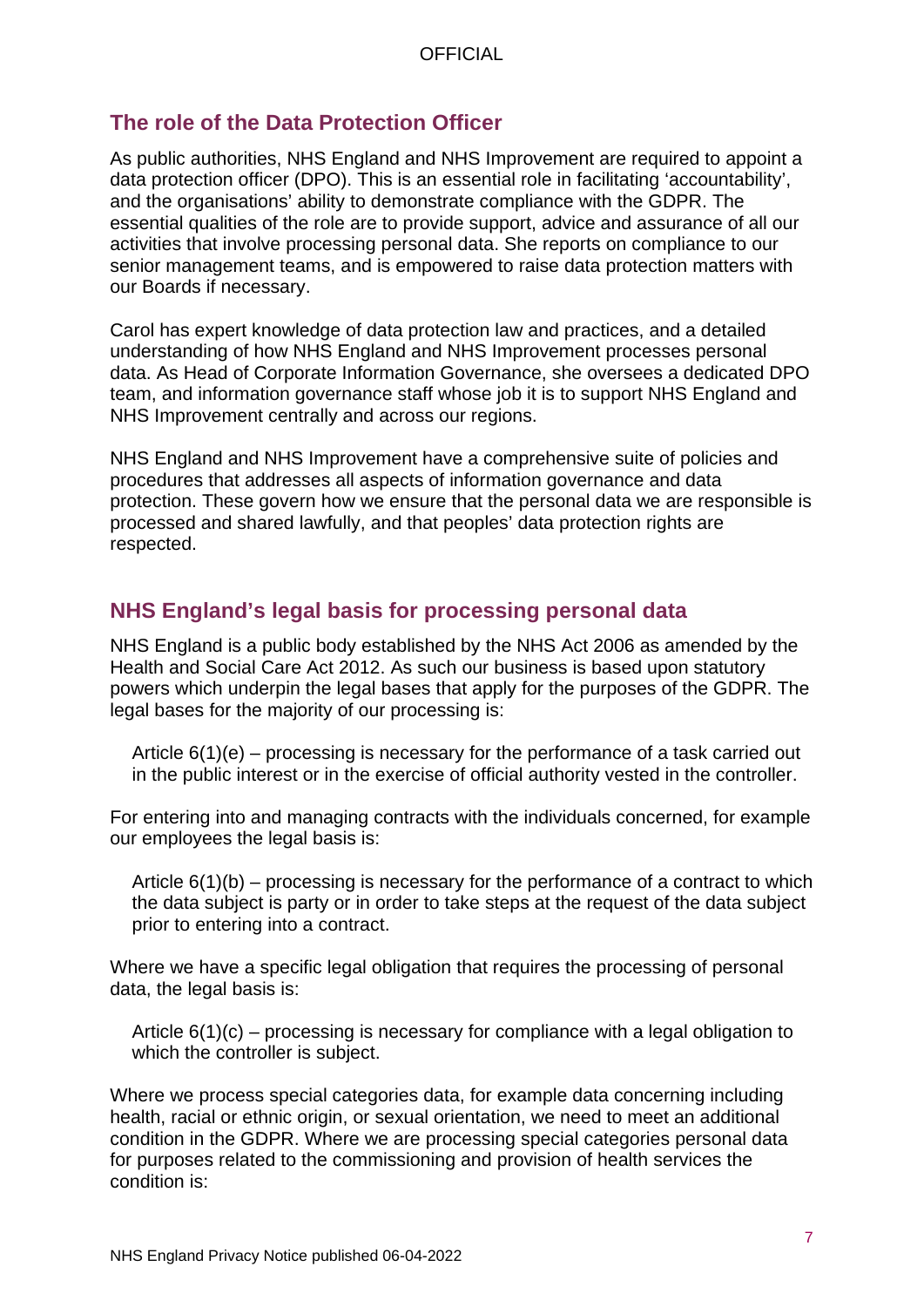Article 9(2)(h) – processing is necessary for the purposes of preventive or occupational medicine, for the assessment of the working capacity of the employee, medical diagnosis, the provision of health or social care or treatment or the management of health or social care systems and services…

Where we process special categories data for employment or safeguarding purposes the condition is:

Article 9(2)(b) – processing is necessary for the purposes of carrying out the obligations and exercising specific rights of the controller or of the data subject in the field of employment and social security and social protection law…

NHS England may also process personal data for the purpose of, or in connection with, legal proceedings (including prospective legal proceedings), for the purpose of obtaining legal advice, or for the purpose of establishing, exercising or defending legal rights. Where we process personal data for these purposes, the legal basis for doing so is:

Article  $6(1)(e)$  – processing is necessary for the performance of a task carried out in the public interest or in the exercise of official authority vested in the controller; or

Article 6(1)(c) – processing is necessary for compliance with a legal obligation to which the controller is subject; or

Article 6(1)(f) – processing is necessary for the purposes of legitimate interests pursued by the controller.

Where we process special categories of personal data for these purposes, the legal basis for doing so is:

Article 9(2)(f) – processing is necessary for the establishment, exercise or defence of legal claims; or

Article  $9(2)(q)$  – processing is necessary for reasons of substantial public interest.

In [How we use your information](#page-10-0) we set out most of the key ways in which we may process your personal data for the purposes of, or in connection with our statutory functions. If you want to know more about how we process your data please contact our [Customer Contact Centre.](#page-5-3)

# <span id="page-7-0"></span>**How long do we keep information about you?**

You can obtain a copy of our Corporate Records Retention and Disposal Schedule, and Primary Care Services Retention Schedule from our [Privacy Notice](https://www.england.nhs.uk/contact-us/privacy/privacy-notice/) web site, or by contacting our [Customer Contact Centre.](#page-5-3) We also comply with the Records Management Code of Practice for Health and Social Care published by the [Information Governance Alliance.](https://digital.nhs.uk/data-and-information/looking-after-information/data-security-and-information-governance/information-governance-alliance-iga)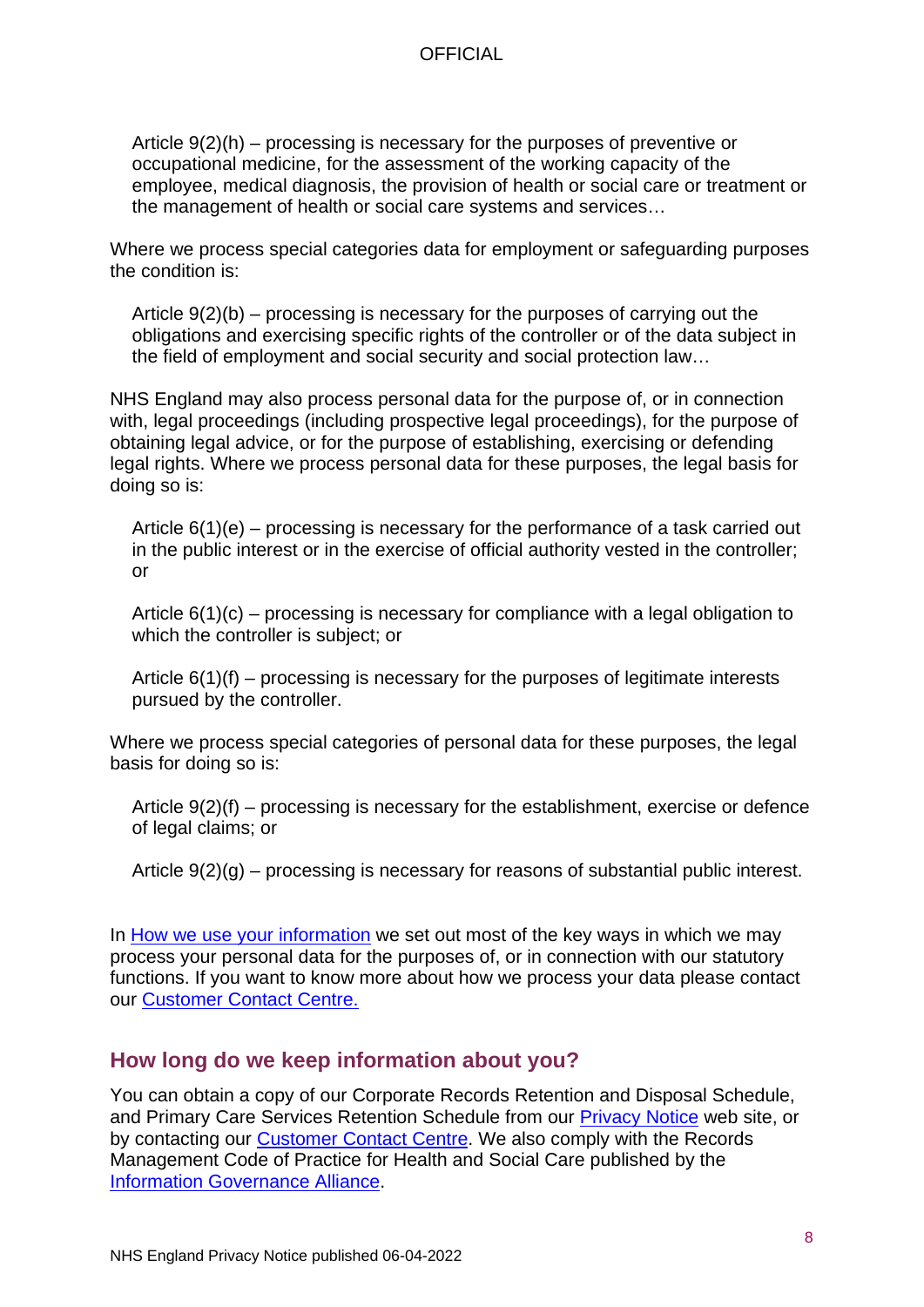# <span id="page-8-0"></span>**Your rights**

The GDPR includes a number of rights that are more extensive that those in the Data Protection Act 1998. We must generally respond to requests in relation to your rights within one month, although there are some exceptions to this.

The availability of some of these rights depends on the legal basis that applies in relation to the processing of your personal data, and there are some other circumstances in which we may not uphold a request to exercise a right. Your rights and how they apply are described below.

# <span id="page-8-1"></span>**Right to be informed**

Your right to be informed is met by the provision of this privacy notice, and similar information when we communicate with you directly – at the point of contact.

# <span id="page-8-2"></span>**Right of access**

You have the right to obtain a copy of personal data that we hold about you and other information specified in the GDPR, although there are exceptions to what we are obliged to disclose.

A situation in which we may not provide all the information is where in the opinion of an appropriate health professional disclosure would be likely to cause serious harm to your, or somebody else's physical or mental health.

# <span id="page-8-3"></span>**Right to rectification**

You have the right to ask us to rectify any inaccurate data that we hold about you.

# <span id="page-8-4"></span>**Right to erasure ('right to be forgotten')**

You have the right to request that we erase personal data about you that we hold. This is not an absolute right, and depending on the legal basis that applies, we may have overriding legitimate grounds to continue to process the data.

# <span id="page-8-5"></span>**Right to restriction of processing**

You have the right to request that we restrict processing of personal data about you that we hold. You can ask us to do this for example where you contest the accuracy of the data.

# <span id="page-8-6"></span>**Right to data portability**

This right is only available where the legal basis for processing under the GDPR is consent, or for the purposes of a contract between you and NHS England. For this to apply the data must be held in electronic form. The right is to be provided with the data in a commonly used electronic format.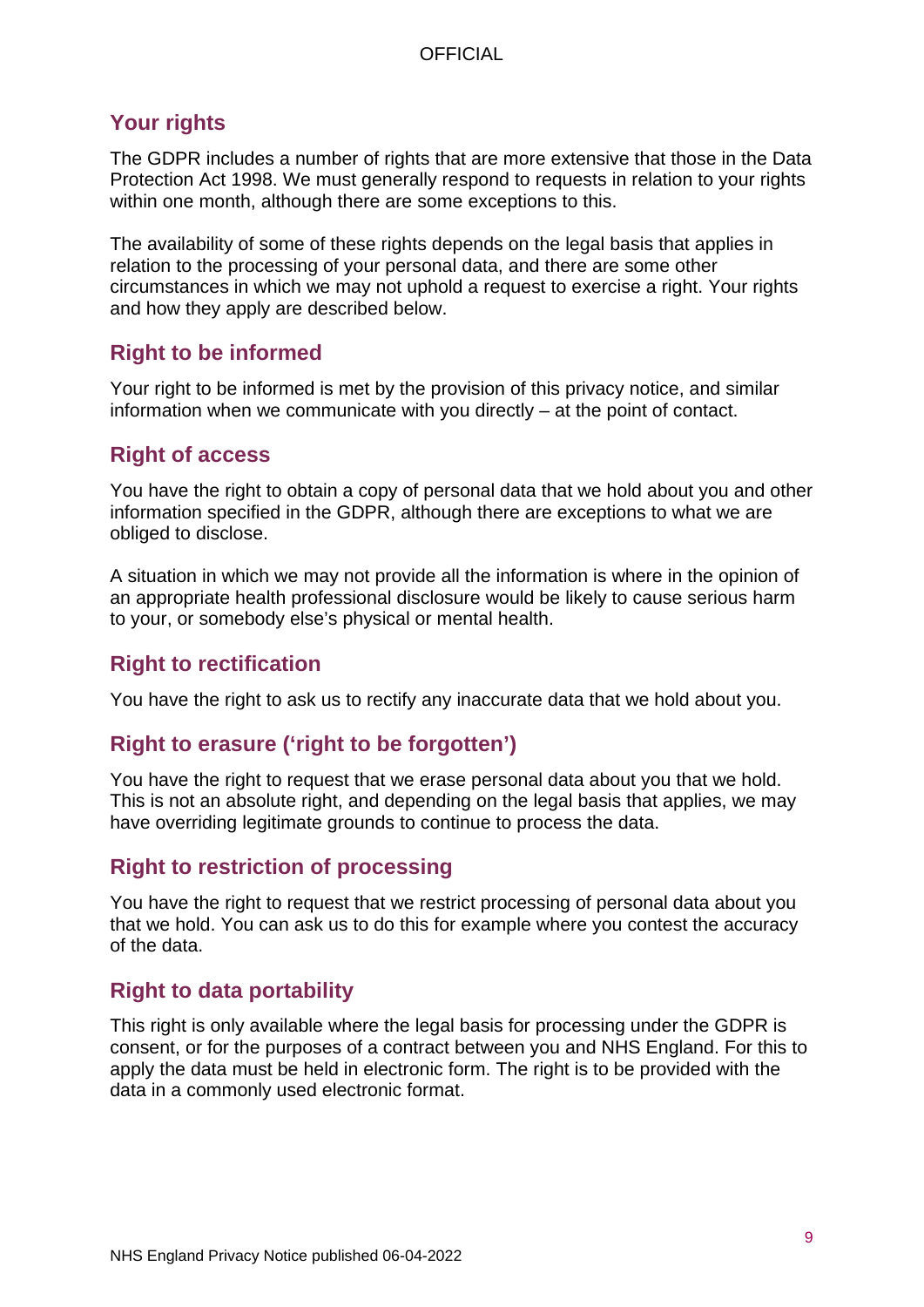# <span id="page-9-0"></span>**Right to object**

You have the right to object to processing of personal data about you on grounds relating to your particular situation. The right is not absolute and we may continue to use the data if we can demonstrate compelling legitimate grounds.

# <span id="page-9-1"></span>**Rights in relation to automated individual decision-making**

# **including profiling**

You have the right to object to being subject to a decision based solely on automated processing, including profiling. Should we perform any automated decision-making, we will record this in our privacy notice, and ensure that you have an opportunity to request that the decision involves personal consideration.

# <span id="page-9-2"></span>**Right to complain to the Information Commissioner**

You have the right to complain to the Information Commissioner if you are not happy with any aspect of NHS England's processing of personal data or believe that we are not meeting our responsibilities as a data controller. The contact details for the Information Commissioner are:

Information Commissioner's Office Wycliffe House Water Lane, Wilmslow SK9 5AF ico.org.uk

# <span id="page-9-3"></span>**How to access your personal information**

### *How to make a request for personal data that we hold about you and how to make a request about your other data protection rights*

Requests may be made in writing, by email or by speaking to us – see [How to](#page-5-3)  [contact](#page-5-3) us above. All requests will be recorded, and you may need to provide information to verify your identity and enable us to locate the information. Please provide:

- Full name, address, date of birth, NHS number (requests for health records only)
- An indication of what information you are requesting to enable us to locate this in an efficient manner.

Examples of acceptable identity evidence are listed below. We require, where applicable, two items from List A and one from List B

List A: ID documents, examples are -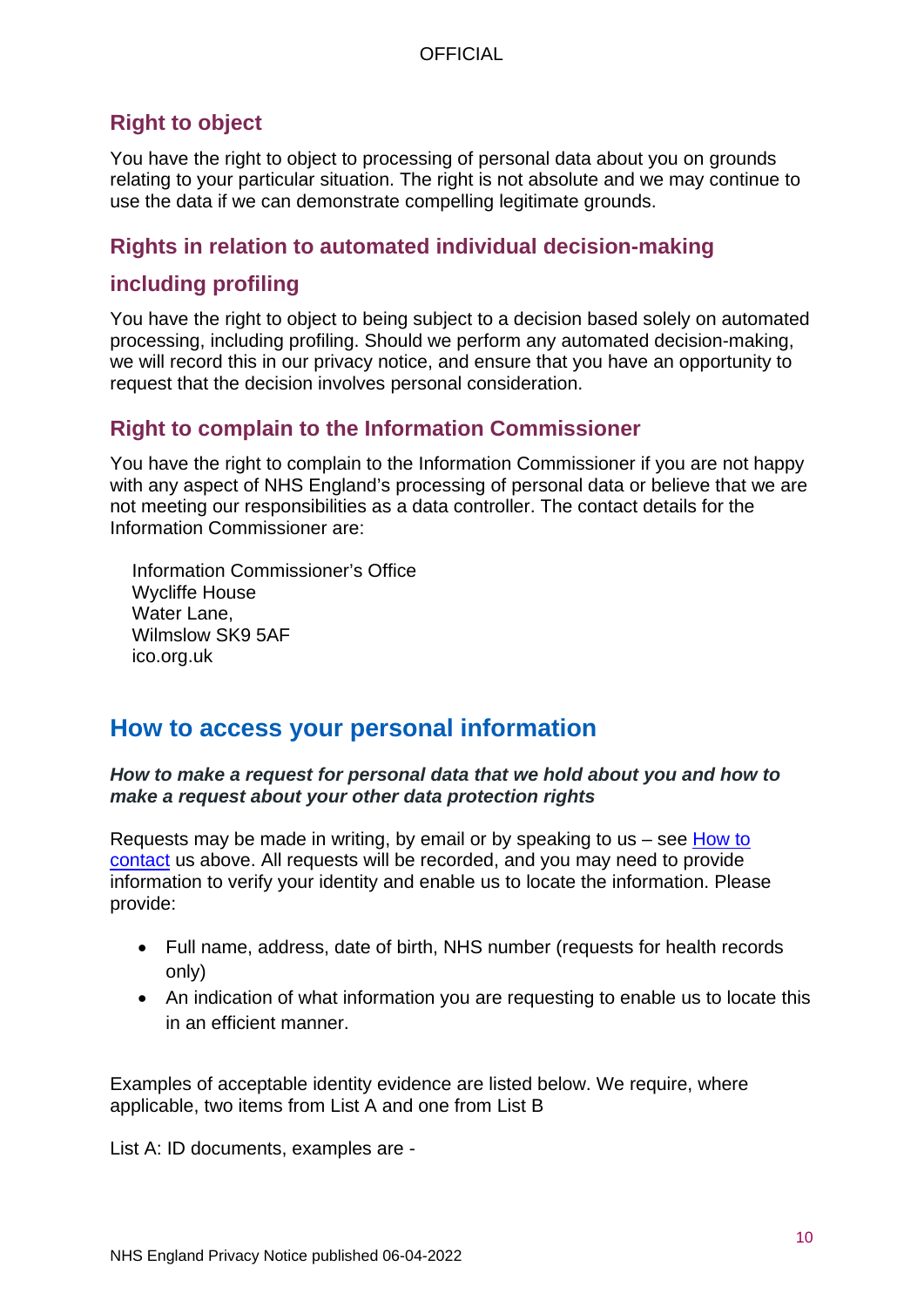- Birth certificate
- Passport
- Driving license
- Staff ID badge (for NHS England employees only)

List B: Proof of Address, examples are -

- Bank statement
- Utility bill
- Tax certificate

<span id="page-10-0"></span>NHS England is only the data controller for GP health records where an individual is currently not registered with a GP or is deceased. These records are held by Primary Care Support England (PCSE) on behalf of NHS England. For access to GP health records in these circumstances please visit the [PCSE website.](https://pcse.england.nhs.uk/organisations/public/)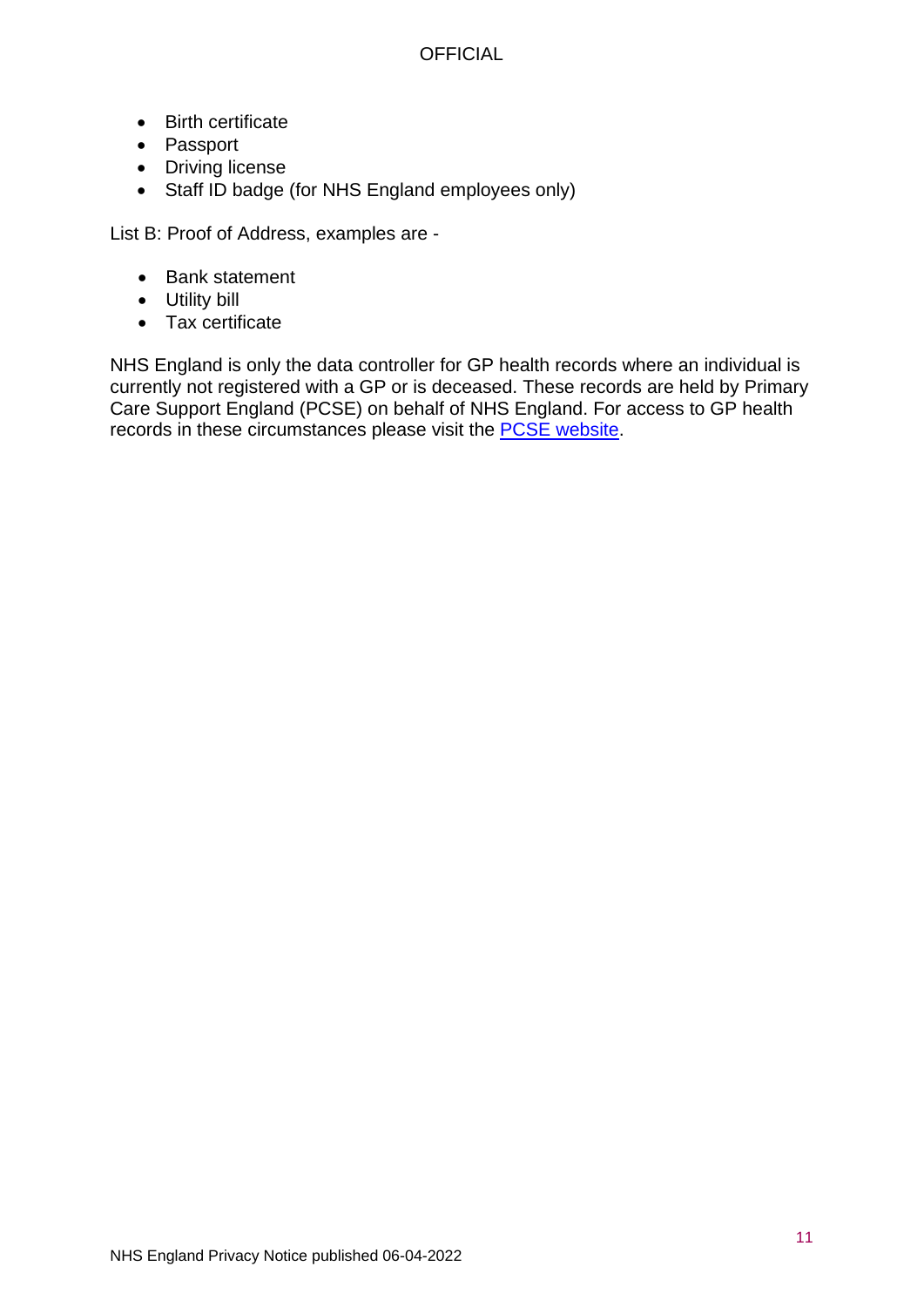# <span id="page-11-0"></span>**National Vaccination Programmes**

### *How we use personal data to support the national COVID-19, Flu and MMR Vaccination Programmes*

[The National Immunisation Management Service](#page-11-1)

[Measles, Mumps and Rubella call and recall service](#page-15-0)

[Choosing your COVID-19 vaccination invitation preference](#page-16-0)

[Vaccine Data Resolution Service](#page-17-0)

# <span id="page-11-1"></span>**The National Immunisation Management Service**

### **Purposes for processing**

With the availability of a vaccine for COVID-19, there is a need to coordinate vaccination for the population of England.

The seasonal flu programme is a long-established and successful vaccination programme. The service is offered to patients who are particularly susceptible to the flu for example because of their health condition, age or because they are pregnant.

NHS England has established a centralised service for the management of both the COVID-19 and seasonal flu vaccination programmes. This service is supported by a central system, the Immunisation Management System.

The key functions of this system are to enable identification of priority groups, to send invitations to book appointments for vaccination, to manage and monitor the progress of the programme.

In summary, the system works as follows:

### *Loading personal information about people in England*

The demographic details of everyone resident in England or registered with a GP in England are imported into the system from the Primary Care Registration Management Service operated by NHS Digital on behalf of NHS England. After an initial load from NHS Digital, the data is kept up to date overnight.

Information about patients who are particularly susceptible to the flu because of their health condition or because they are pregnant is also uploaded into the system from data held by NHS Digital.

Further data such as lists of shielded patients, NHS staff, social care workers unpaid carers and ethnic category information are also uploaded. This data can then be used for prioritising invitation for flu or COVID-19 vaccination, and for reporting purposes.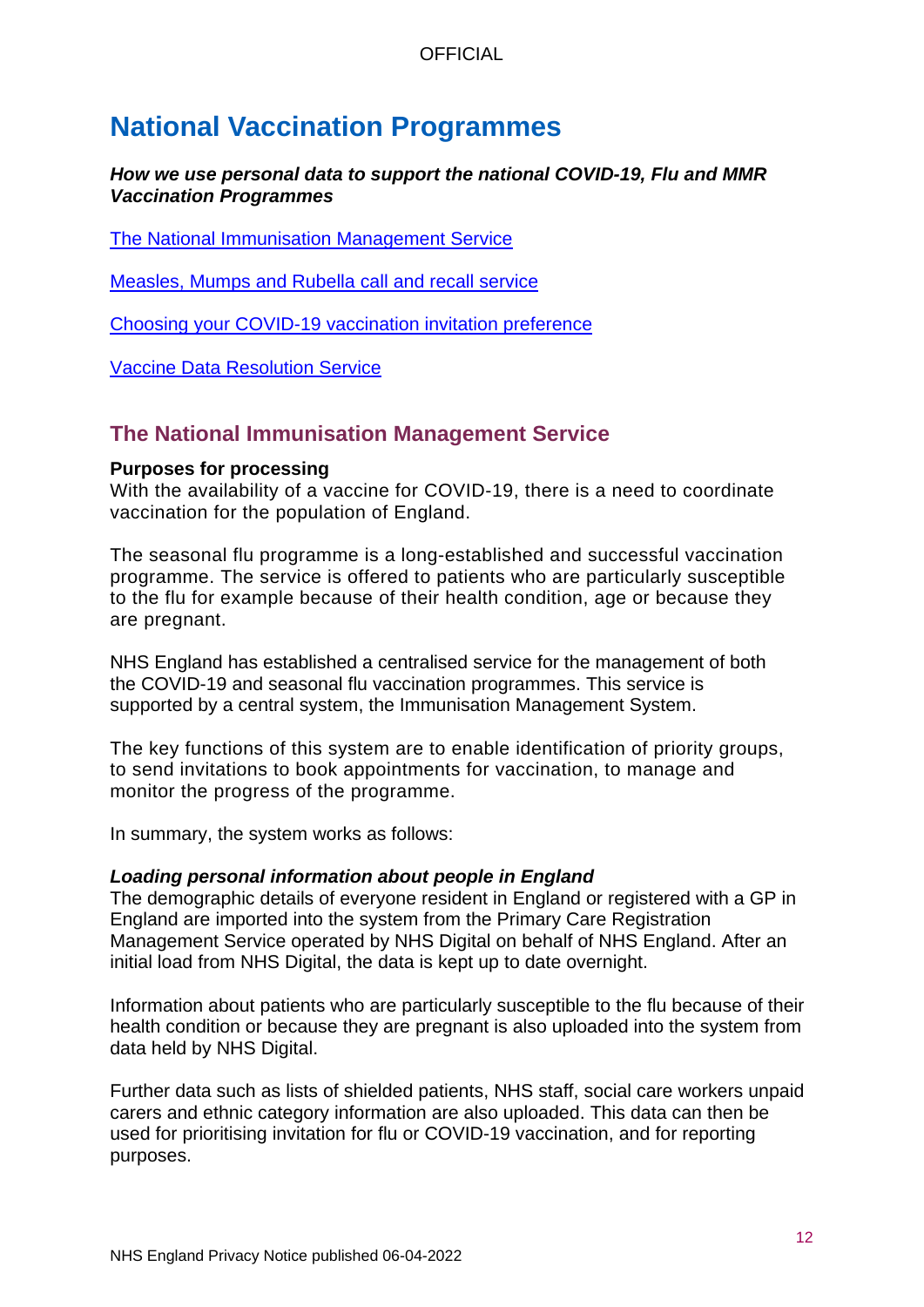### *Selecting people to invite for immunisation*

The system has an interactive dashboard which will allows us to select groups of people to invite for immunisation. Factors such as age, ethnic origin, gender and underlying health conditions can be applied. We can also select NHS staff, social care workers and unpaid carers.

The system shows how many people will be invited if the selected criteria are used. The analysis will include a full geographical breakdown so users can ensure there are sufficient vaccinations and delivery capacity to meet demand. People already vaccinated will be excluded automatically so they are not invited again.

The system sends invitation letters to the people selected.

#### *Sending invitations for vaccination*

The list of people to be invited to book an appointment is sent to an automated mailing service. The mailing service prints and sends invitation letters, which explain how to book an appointment for vaccination either for flu or COVID-19.

We also send messages by SMS text messages and email using mobile phone numbers and addresses that are held on the [Personal Demographics Service.](https://digital.nhs.uk/services/demographics) We send invite notifications to people who have registered on the [NHS App](https://www.nhs.uk/nhs-app/) and have opted into push notifications.

The Immunisation Management System keeps a record of everyone who has been invited for vaccination. NHS England uses this information to send reminders to people by the methods described above, if they have been invited to attend for vaccination and have not been vaccinated. We may also send reminders to people who have been invited for COVID-19 vaccination and have not booked an appointment through the National Booking System.

#### *Booking appointments*

The list of people that have been invited for a COVID-19 vaccination is sent to the National Booking System, which invitees can use to book an appointment online. This system is managed by NHS Digital.

NHS England and the Department of Health and Social Care have also established a [COVID-19 vaccine telephone booking service](https://www.gov.uk/government/publications/pandemic-and-health-emergency-response-services) – available by dialling 119.

### *Informing GPs*

The system sends daily updates to GP systems to allow them to update their local record and monitor progress for their patients.

#### *Recording vaccinations given*

When someone attends for vaccination the immuniser will be able to use one of a number of applications provided by NHS England as a controller to record the details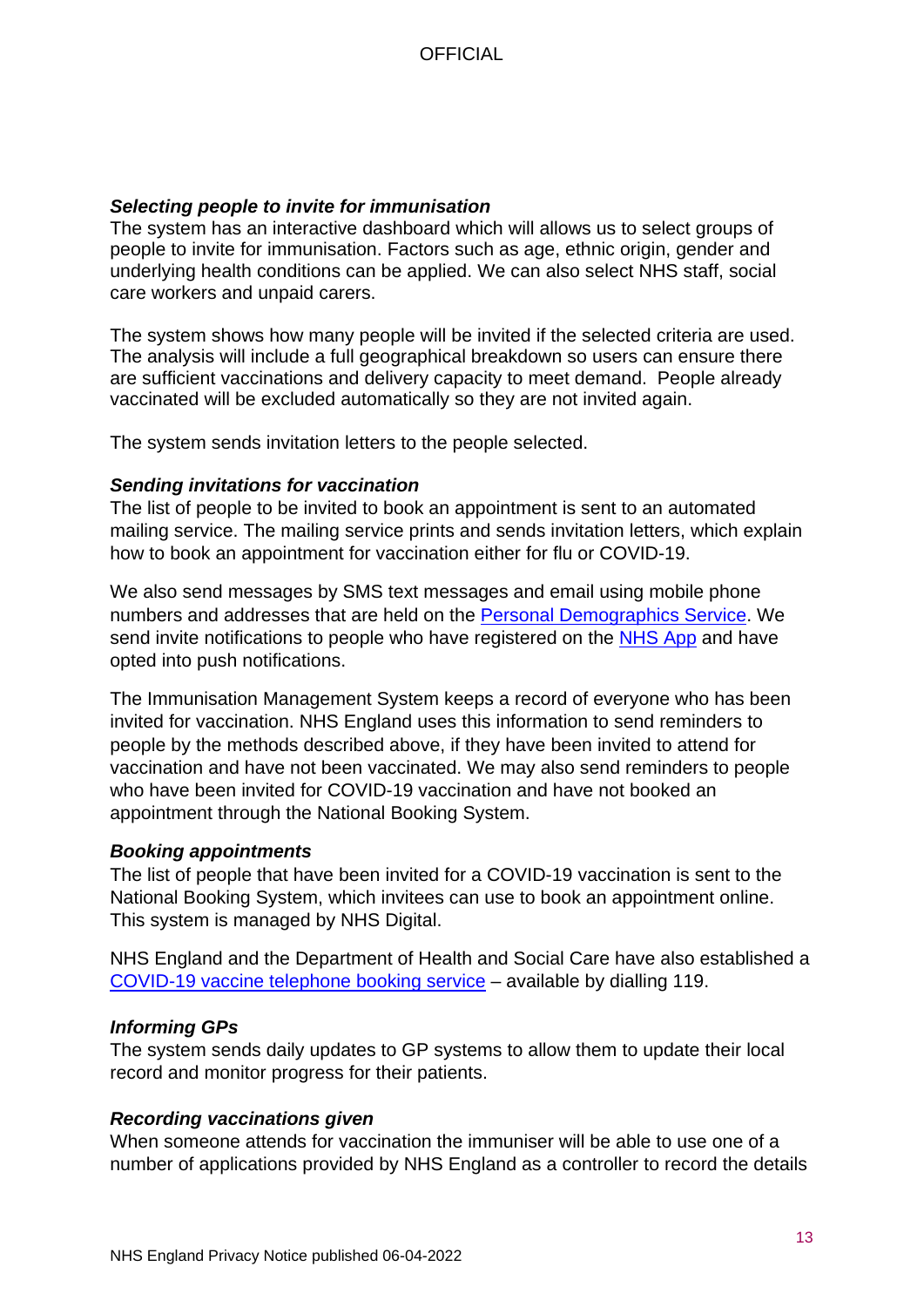of vaccinations administered and any adverse reactions. The central Immunisation Management System is updated with this information.

Other attributes are collected at the point of care include:

- Carer
- Social care worker
- Health care worker
- Care home worker
- Care home resident
- Ethnic category
- Vaccination location
- Care home details

These applications obtain details of current immunisation status from the Immunisation Management System to so that the immuniser can make an informed decision on whether it is safe to administer the immunisation or not.

Vaccination providers that use these applications are able to obtain reports from them on the people they have vaccinated, to enable them to conduct second dose COVID vaccination recall.

### *Statistics*

The system includes a business intelligence tool which provides comprehensive analysis of how the vaccination programmes are progressing, nationally and locally.

### **Categories of personal data and sources**

The Immunisation Management System obtains names, addresses telephone numbers, other personal details, and GP registration information from the Primary Care Registration Management service that NHS Digital manages as a processor for NHS England.

It receives information about health conditions and other factors that can make people vulnerable to the flu from NHS Digital who collect it from GP Practices, acting under directions from the Secretary of State for Health and Social Care. We also obtain information about ethnic category from NHS Digital.

It receives information about vaccinations given from GP Practices, pharmacies and other vaccination centres. This is so that we can send out reminder letters, inform GPs for them to update their records, and monitor the progress of the vaccination programme.

The data collection and reporting system receives information about vaccination decisions – given or not given. It also includes demographic data about NHS staff from the NHS Electronic Staff Record, obtains NHS Numbers traced from the Primary Care Registration Management service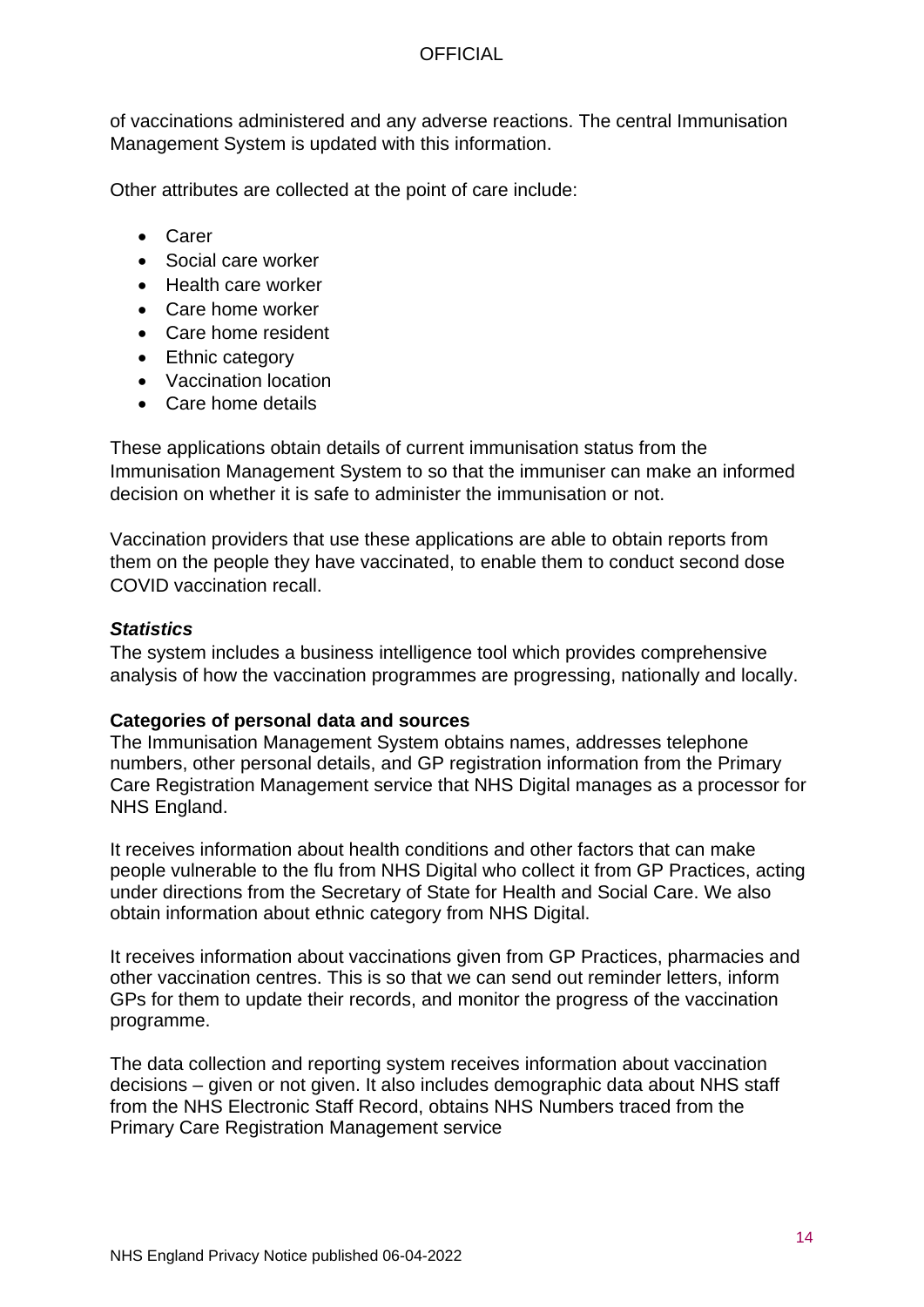Lists of unpaid carers are obtained via NHS Digital from the Department for Work and Pensions, Local Authorities and other sources.

### **Categories of recipients**

The system sends lists of people to be invited for vaccination to the mailing service managed by NHS England, and for COVID-19 vaccination invitations, the National Booking Service managed by NHS Digital.

The system sends information to GP Practices so that they can update their records about vaccinations that their patients have received at pharmacies or other vaccination centres.

The system sends personal data to the NHS England [COVID-19 datastore.](https://www.england.nhs.uk/contact-us/privacy-notice/how-we-use-your-information/covid-19-response/nhs-covid-19-data-store/)

Personal data relating to COVID-19 vaccination from the Immunisation Management System is shared with the following external agencies:

- Public Health England an executive agency sponsored by the Department of Health and Social Care
- Joint Biosecurity Centre (JBC) a directorate of the Department of Health and Social Care
- Trusted Research Environments operated by the Office for National Statistics (ONS) and Health Data Research (HDRUK)
- SPI-M an independent group set up by the Government to support the Scientific Advisory Group for Emergencies (SAGE)
- NHS Digital joint controller with NHS England for processing to facilitate the analysis, linkage and dissemination of data about COVID-19 vaccination (under the [COVID-19 Public Health \(NHS England\) Directions 2020\)](https://digital.nhs.uk/about-nhs-digital/corporate-information-and-documents/directions-and-data-provision-notices/nhs-england-directions/covid-19-public-health-nhs-england-directions-2020) to requestors who have an appropriate legal basis to process it.
- The Department of Health and Social Care receives data about individuals' immunisation status in order to issue the **NHS COVID pass**.

The following organisations provide data processing services:

- South, Central and West Commissioning Support Unit (part of NHS England) authorised staff for the purposes of administering The National Immunisation Management Service
- Synertec a data processor engaged to send letters and texts
- System C a data processor engaged to provide the technical structure of the National Immunisation Management Service
- Suppliers of systems deployed in provider organisations to record vaccination events
- NHS Digital management of data flows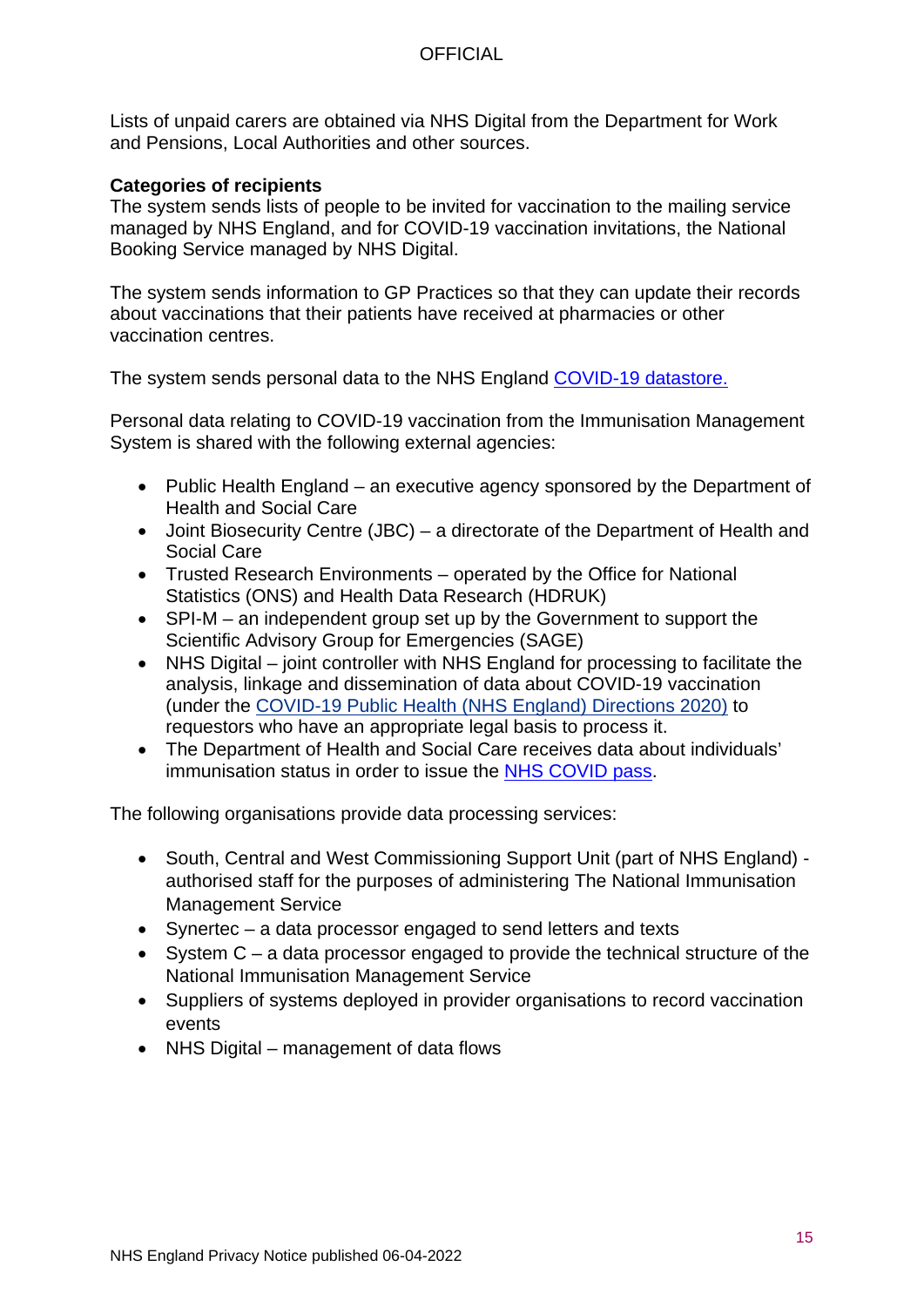# <span id="page-15-0"></span>**Measles, Mumps and Rubella call and recall service**

### **Purposes for processing**

The National Immunisation Management Service supports call and recall for Measles, Mumps and Rubella (MMR) vaccination as described below. Measles is a highly infectious viral illness that can be very unpleasant and sometimes lead to serious complications, including infections of the lungs. Anyone can get measles if they have not been vaccinated or have not had it before, although it's most common in young children.

Measles can be prevented by having the Measles, Mumps and Rubella (MMR) vaccine, which is given in 2 doses as part of the NHS childhood vaccination programme. The first dose is given when the child is around 13 months old, and a second dose is given at 3 years and 4 months. Adults and older children can be vaccinated at any age if they have not been fully vaccinated before. Children are at additional risk if MMR is circulating among the population.

NHSE wish to contact parents of the cohort of children in age 1-6 as quickly as possible so that catch up of missed or delayed vaccination as a result of the COVID-19 pandemic is achieved. The primary purpose is to increase MMR uptake for the wellbeing of the individual child and to decrease the risk to the public as a whole of a significant measles outbreak occurring. There is therefore a public interest in reducing likelihood of a measles outbreak and maintaining a good level of immunity.

The purpose of the MMR vaccination programme call and recall service is to promote the take-up of the MMR vaccine amongst individuals between the ages of 1 to 25 years who have not received both Primary and Booster vaccinations. This will be achieved through the sending of letters, follow-up letters and texts to parents of children or individuals registered with a GP in England who have not received a full two doses of MMR vaccine, to remind them to arrange and take up an MMR vaccination with their GP Practice.

Letter and texts are scheduled to be sent from March 2022 onwards. Communication scheduling will be subject to provider capacity, vaccine supply, priority age cohorts and emerging population susceptibility risks.

### **Sources of the data**

GP Practices' GP IT System Suppliers provide the MMR call and recall service dataset to NHS Digital. The Immunisation Management System database will be updated weekly with new flow of data from NHS Digital to update any change in vaccination status.

We will not be including in this call and recall activity any individual for whom a refusal to receive MMR vaccination is recorded on their GP practice system record. This refusal record is captured and held on the GP Practice system for each individual.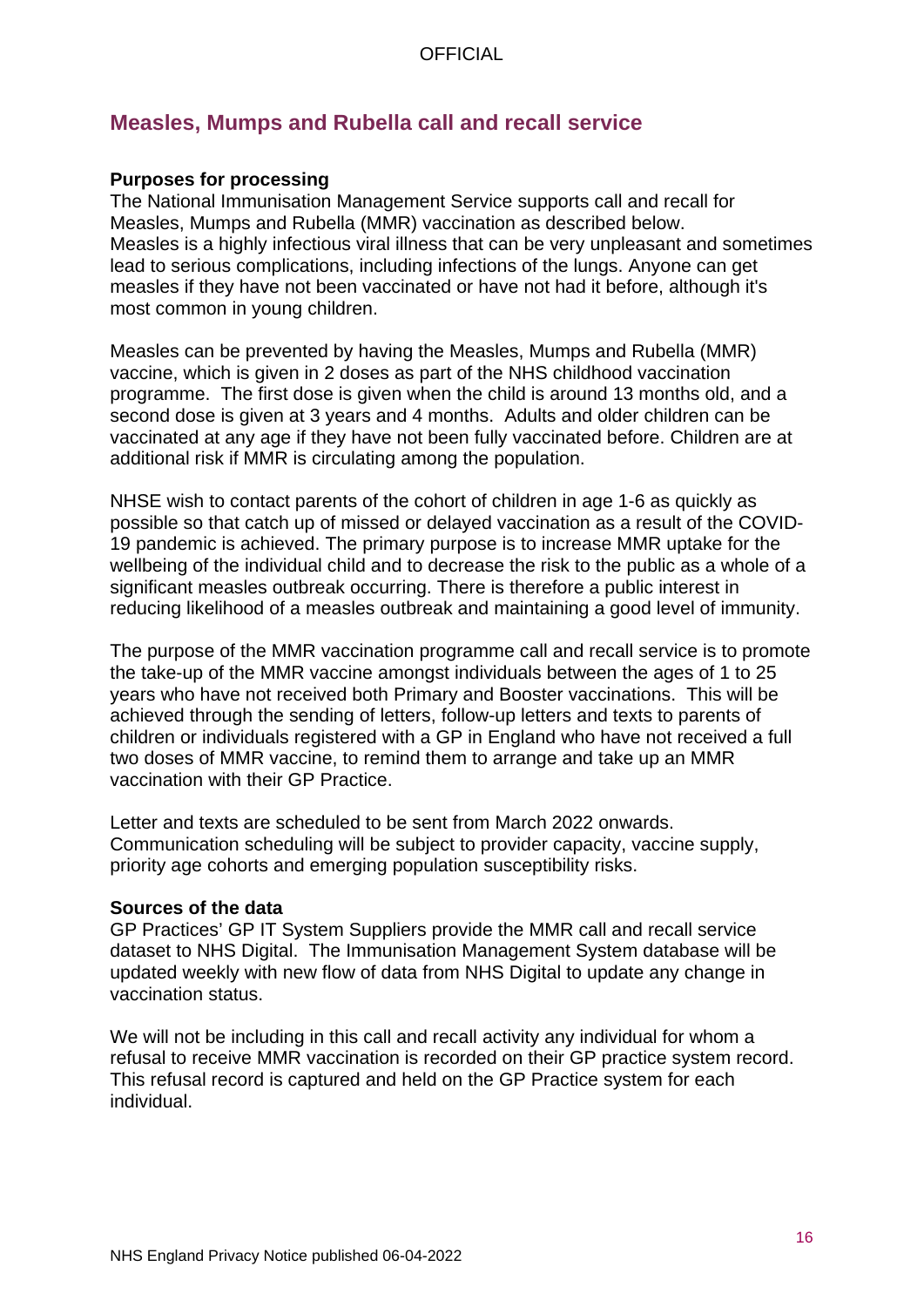### **Categories of personal data**

The following personal data of individuals aged 0-25 years registered with an English GP practice who have not received the full two-dose MMR vaccination in England will be processed.

- Name
- Address
- Date of birth
- NHS Number
- MMR vaccination status (Primary and Booster)
- Date of vaccination
- Whether refused vaccinations
- Date of refusal

# <span id="page-16-0"></span>**Choosing your COVID-19 vaccination invitation preference**

We have set up a service for people to choose whether they receive invitations and reminders to attend for COVID vaccination. This is available at [https://www.nhs.uk/covid-invite-preferences.](https://www.nhs.uk/covid-invite-preferences) The service is available aged 16 and over.

NHS England has received requests from data subjects to stop sending them invitations to book for COVID-19 vaccination. We have treated these as right to object requests. To date (17/12/2021) we have declined them on the basis that we have compelling legitimate grounds to continue processing, underpinned by our statutory powers and the need to respond to the pandemic emergency.

With the success of the vaccination programme and wide publicity about how important vaccination is, we now acknowledge that grounds to continue processing specifically to send invitation letters for COVID-19 vaccinations where a subject has objected have diminished. So, we have set up the Choose your COVID-19 vaccination invitation preference service.

When you access this service, we need to verify your identity. You will need to provide your name, date of birth, and either your NHS Number or postcode. Once we find a match and verify this, using a security code sent to your registered mobile number or email address, we do not keep this information. There is a facility to find an NHS number if you do not know it.

You will also need to have an email address or mobile phone number that you have registered with your GP, and so with the [Personal Demographics Service](https://digital.nhs.uk/services/demographics/personal-demographics-service-fair-processing) managed by NHS Digital. This is used to send you a security code (via the GOV.UK Notify service) which you enter into the system, before proceeding to choose whether or not to receive COVID-19 appointment invitations.

Once you have made your preference, your choice is saved against your NHS number. This is the minimum amount of information that we need to provide this service.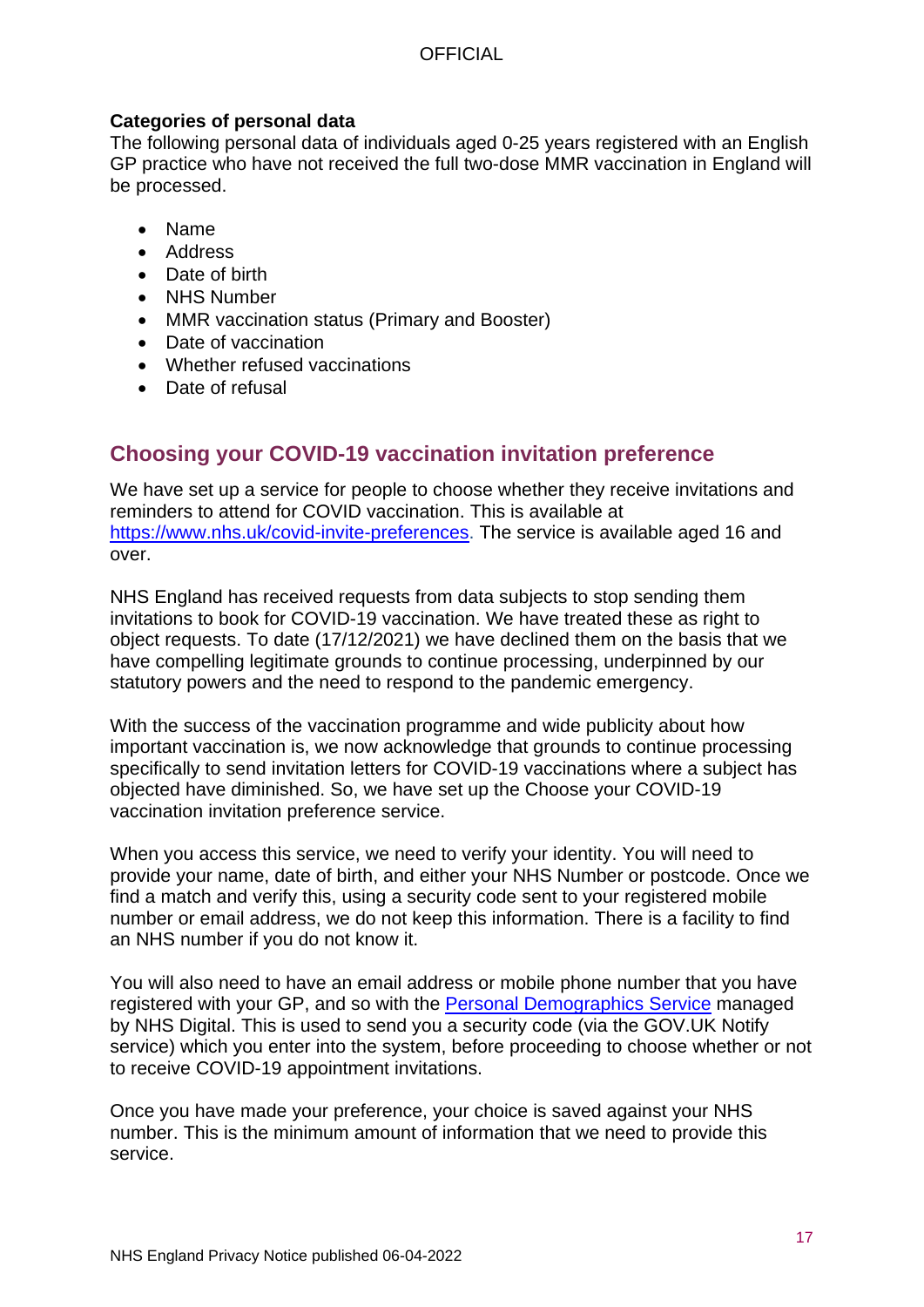We also record and store audit data each time you use the service, including the date and time and internet protocol (IP) address. This is stored to help us monitor the service and protect the service for malicious use. Your data is stored on secure servers in the European Economic Area.

Access to the service is also available by calling 119. The call handler talks you through the process, entering the data you provide into the online service. You provide your name, date of birth, and either your NHS number or postcode to the call handler so they can verify your identity. You also need to have your registered mobile phone or email account available so you can receive the security code and provide it to the 119 call handler.

If you have difficulty communicating or are a British Sign Language (BSL) you can use textphone 18001 119 or the NHS BSL interpreter service.

Whilst you will no longer receive COVID-19 vaccine invites, your details will continue to be stored on the Immunisation Management System, for the purposes of managing and monitoring the progress of the programme.

If circumstances were to change, for example should the effects of the COVID-19 pandemic significantly worsen, we may consider whether we have compelling grounds to send vaccination invitations irrespective of any preference set.

Setting your COVID-19 contact preference using this central service will not stop other organisations such as your GP practice from sending you invitations for vaccination.

# <span id="page-17-0"></span>**Vaccine Data Resolution Service**

We have set up a Vaccine Data Resolution Service (VDRS) to rectify data quality issues identified within the COVID-19 vaccination records for people vaccinated as part of the Vaccination Programme. This involves adding missing vaccination records, amending or deleting incorrect records.

One part of the service is accessed by people calling 119 if they suspect that their vaccination records are incorrect. The VDRS call handlers check the caller's personal details against the [Personal Demographics Service](https://digital.nhs.uk/services/demographics/personal-demographics-service-fair-processing) then ask for details of vaccinations given or errors. When the resolution has been established the callhandler makes appropriate updates are in the Immunisation Management System (IMS).

Another part of the service involves searching for incorrect records, for example where there is a second vaccination recorded without the first. When we find incorrect records like this, our VDRS team call people on the phone number registered with their GP to ask them if they would like the record to be corrected. If they agree and the correct information is established, the IMS records are updated.

The third part of the service is to create records where people have been vaccinated abroad. Only records of vaccines that are approved for use in the UK are recorded. Someone who has had vaccination abroad and wants it recorded books an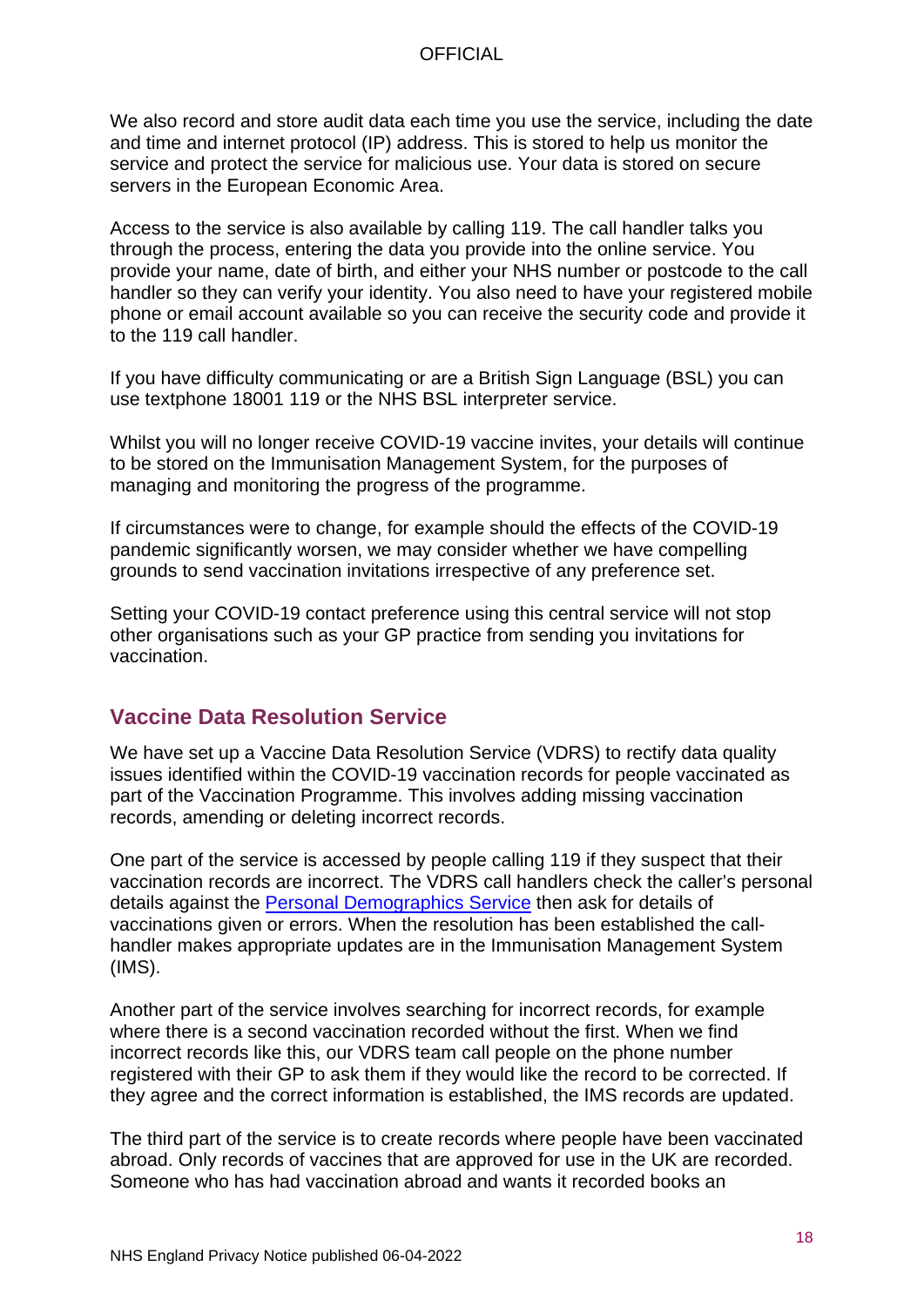appointment on the National Booking Service – either online or via 119. They attend the vaccination centre they've booked where the evidence of the vaccination is reviewed by a trained clinical administrator. Photographic ID is checked to ensure it matches that of the booking, the Personal Demographic Service record and the individual presenting it. It is also matched with the vaccine evidence to be provided. The vaccination centre then sends the required changes to our VDRS team to update the records in the IMS.

### **Data Protection Impact Assessment: National Flu and COVID-19 Vaccination Programme including the National Immunisation Management Service (NIMS)**

[View the Data Protection Impact Assessment: National Flu and COVID-19](https://www.england.nhs.uk/contact-us/privacy-notice/national-flu-vaccination-programme/)  [Vaccination Programme including the National Immunisation Management Service](https://www.england.nhs.uk/contact-us/privacy-notice/national-flu-vaccination-programme/)  [\(NIMS\)](https://www.england.nhs.uk/contact-us/privacy-notice/national-flu-vaccination-programme/)

**Data Protection Impact Assessment: National Immunisation, Vaccination System – Health Care Workers**

[View the Data Protection Impact Assessment National Immunisation, Vaccination](https://www.england.nhs.uk/contact-us/privacy-notice/national-flu-vaccination-programme/)  System – [Health Care Workers](https://www.england.nhs.uk/contact-us/privacy-notice/national-flu-vaccination-programme/)

### **Legal basis for processing**

For GDPR purposes NHS England's lawful basis for processing is Article 6(1)(e) – '…exercise of official authority…'.

For the processing of special categories (health) data the conditions are

Article 9(2)(h) – '…health or social care…' Article  $9(2)(i) -$  ... public health purposes...', Article 9(2)(j) – '……archiving…research…or statistical purposes…'

For processing special categories (ethnicity) data the conditions are

Article  $9(2)(b) -$  ...social protection law...' (for monitoring equality of access) Article  $9(2)(h) -$  ... health or social care...' Article  $9(2)(i) - 1$ …...archiving...research...or statistical purposes...'

NHS England's basis to process confidential patient information, setting aside the duty of confidence, is regulation 3(3) of the Health Service (Control of Patient Information) Regulations 2002 (COPI), which were made under section 251 of the NHS Act 2006.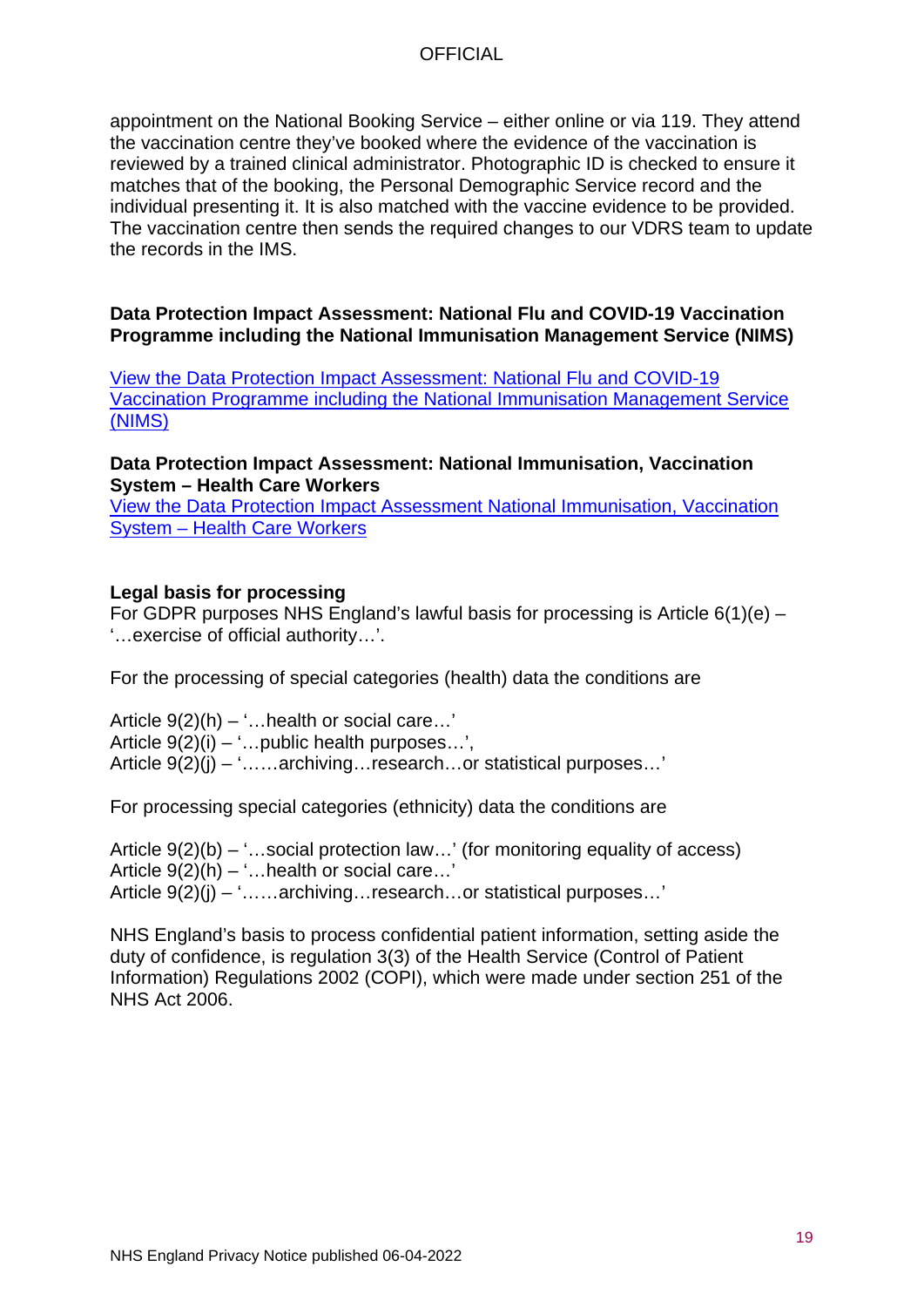# <span id="page-19-0"></span>**NHS Genomic Medicine Service: Whole Genome Sequencing**

### *How we use personal data to provide genomic testing*

### <span id="page-19-1"></span>**NHS Genomic Medicine Service**

### **Purposes and controllers**

NHS England is commissioning an [NHS Genomic Medicine Service.](https://www.england.nhs.uk/genomics/nhs-genomic-med-service/) This service is available to clinicians anywhere in England and it gives them a facility to order tests based on the analysis of their patients' whole genome – their genetic makeup.

The service is provided by seven Genomic Lab Hubs each of which is made up of number of NHS Trusts or NHS Foundation Trusts ("GMS NHS Trusts") which provide testing, interpretation and reporting services.

The GMS NHS Trusts together with NHS England are responsible as joint controllers under data protection legislation for the processing of personal data to provide the NHS Genomic Medicine Service. A list of the GMS NHS Trusts with links to their online privacy notices is presented below.

The labs use a computer system called the National Genomic Information System (NGIS), which NHS England has commissioned for them from Genomics England Ltd. Genomics England is a processor for the provision of the NGIS, acting on the instructions of NHS England for the Trusts that provide lab services.

### **How personal data is used for your genomic test**

The human genome is made up of 3 billion letters of DNA (A, T, C and G). Whole genome sequencing is a technique that is used to 'read' these letters and finds their order one by one. The digital record of this sequence can be then analysed by computers to produce information to inform the diagnosis and treatment of rare conditions or cancer.

When a clinician orders a whole genome sequence test using the new service, he or she will send a blood or tissue sample with an order form to a pathology laboratory that has been designated to perform the type of test being requested in the local area. This lab will extract the DNA from the sample and send it to a specialist lab that puts the DNA into a tube or "well" in a rack or "plate" of other samples. In this way the samples are organised so that they are matched to the right patient when they are analysed, ensuring that the patient gets the result that relates to their test. As a double check the lab that extracted the DNA keeps a DNA signature from the sample, which is then compared to the sequenced DNA.

The plates of samples are sent to a company called Illumina that carries out the whole genome sequencing process. Illumina is contracted to Genomics England to provide this service.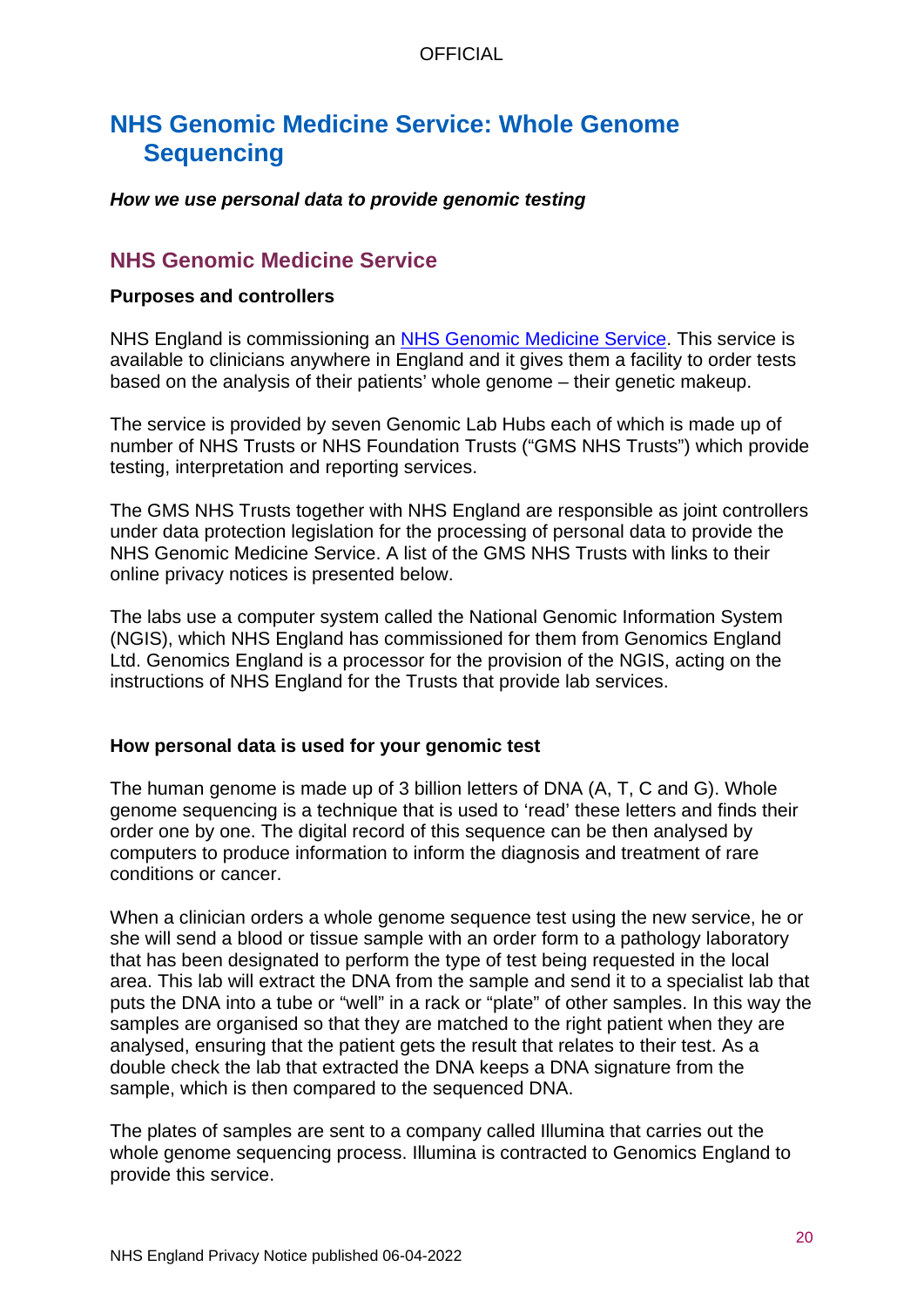A digital file is created with the unique 3 billion letters, and this is sent to Genomics England's Bioinformatic Pipeline. This system analyses the DNA sequence, guided by the type of test that has been ordered, and creates an automatic interpretation of parts of the genome that are relevant to the patient's condition. The facts that are presented in this automatic interpretation are further interpreted by clinical scientists in the Genomic Lab Hubs.

The NGIS is accessed by lab staff who have access permissions enabled that are appropriate to their role. As this is a national service, lab staff with access enabled can see the genomic records of any patient that has had a test requested for them. This enables clinical scientists that specialise in a particular condition to provide interpretation services for patients outside their area.

### **Genomics Multi-Disciplinary Teams**

The GMS NHS Trusts host meetings of multi-disciplinary teams (MDTs) which review individual cases. Clinicians from the GMS Trusts and referring clinicians attend these meetings to collaborate in reviewing their cases.

The MDT meetings are supported a Genomics Management System that allows the display and annotation of genomic information from the National Genomic Information System. The system is accessed only by authorised individuals in NHS Trusts.

### **Managing and improving the service**

Personal data is processed for the following purposes by the GMS NHS Trusts and NHS England

- The improvement of delivery of direct care (clinical care), which includes supporting the development of knowledge of genomic variants as well as maintaining and improving the quality of the service;
- The improvement of the service, driving improvements in access, effectiveness and efficiency.

Data that identifies patients directly is not disclosed outside the team providing care for these purposes. The data is de-identified or aggregate numbers.

NHS England receives a monthly Patient Level Contract Monitoring Dataset from each of the GMS NHS Trusts for its commissioning purposes. This is collected by NHS Digital and provided to NHS England in de-identified form – see [Data Services](https://www.england.nhs.uk/contact-us/privacy-notice/how-we-use-your-information/our-services/data-services-for-commissioners/)  [for Commissioners.](https://www.england.nhs.uk/contact-us/privacy-notice/how-we-use-your-information/our-services/data-services-for-commissioners/)

### **Research**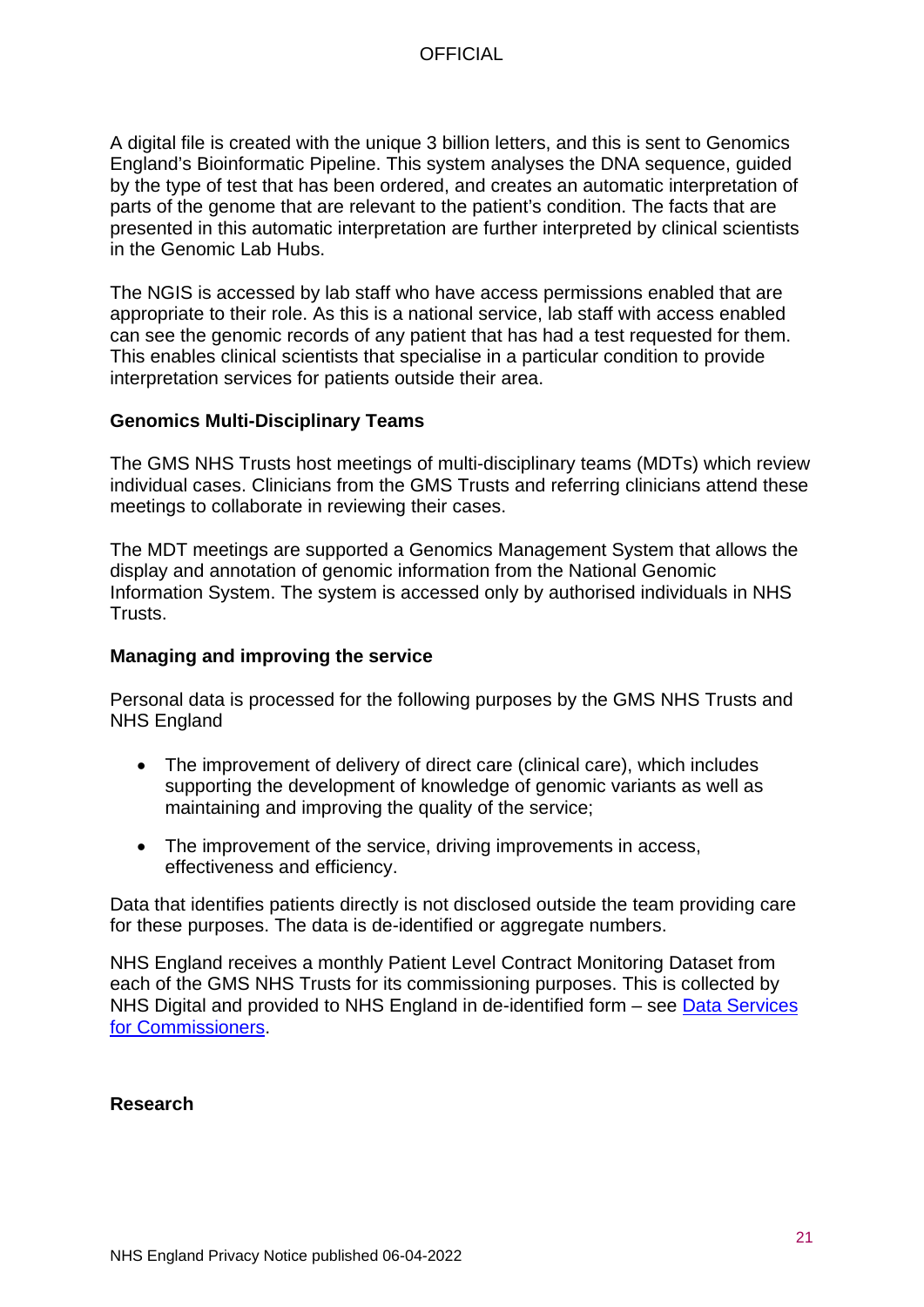Every patient that is offered a whole genome test is asked if they want to donate your sample (blood / saliva / tissue, etc.), genome sequence and health data for research co-ordinated by Genomics England.

For patients who agree, NHS England, on behalf of the Trusts that provided that provided the genomic test will allow Genomics England to access personal data held in the NGIS for inclusion in the National Genomic Research Library. This is a secure national database of genomic and health data managed by Genomics England.

Genomics England Ltd is controller under data protection legislation for the purposes of the National Genomic Research Library. See

<https://www.genomicsengland.co.uk/national-genomic-research-library/>

### **Categories of personal data**

The following types of personal data are processed:

- Patient Identifiers including NHS Number
- Demographics name, address, date of birth, ethnicity, registered GP
- Clinical pathway
- Family identifiers where relevant
- Clinical Indicators nature of condition, details of condition
- Clinical measurements and observations relevant to condition specific to cancer or rare and heritable disease pathways
- Clinical ethnicity and clinical sex details
- Details of genomic testing and related procedures e.g. the type of test performed
- Link to previous requests and tests
- Whole Genome Sequence -
- Special Categories of Personal Data include
	- o Racial or ethnic origin
	- o Genetic data
	- o Health data

### **Joint Controller Agreement**

NHS England and the GMS NHS Trusts have entered into a Joint Controller Agreement which provides a framework for how they will work together to ensure that they comply with data protection requirements when they process personal data for the purposes of the Genomic Medicine Service. In this agreement they make the following commitments

- They will make sure that they are transparent about their joint purposes for Processing Personal Data
- They will make sure that anyone who wants access to their Personal Data, or to exercise other rights under Data Protection Law, have an easily accessible point of contact to make their request (see the GMS NHS Trusts privacy notices below)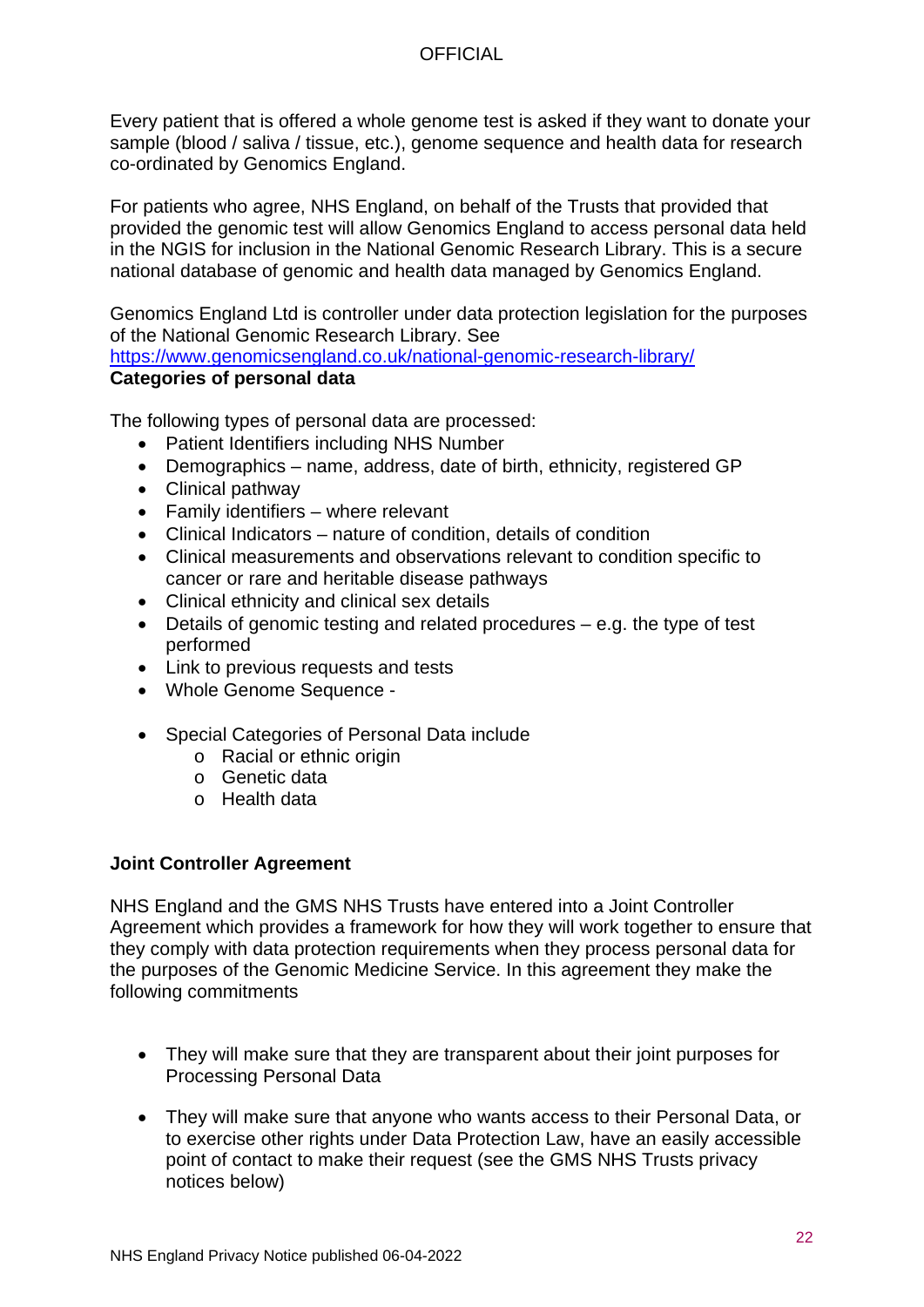- They will make sure that their data protection policies and procedures properly govern their processing of personal data
- They will make sure that personal data that they process, or is processed on their behalf by processors, is protected by appropriate technical and organisational security measures
- They will make sure that their personnel have a confident understanding of their data protection responsibilities
- They will not transfer personal data outside the European Economic Area unless appropriate legal safeguards are in place in accordance with data protection law.

| <b>North West Genomic Laboratory Hub</b>                         |                                                                                                                                   |  |  |  |  |
|------------------------------------------------------------------|-----------------------------------------------------------------------------------------------------------------------------------|--|--|--|--|
| <b>Manchester University NHS</b><br><b>Foundation Trust</b>      | https://mft.nhs.uk/privacy-policy/                                                                                                |  |  |  |  |
| The Christie NHS Foundation<br>Trust                             | https://www.christie.nhs.uk/about-us/data-protection                                                                              |  |  |  |  |
| Liverpool Women's NHS<br><b>Foundation Trust</b>                 | https://www.liverpoolwomens.nhs.uk/news/use-of-your-<br>personal-information-gdpr/                                                |  |  |  |  |
| Yorkshire, North East and Cumbria Genomic Laboratory Hub         |                                                                                                                                   |  |  |  |  |
| The Newcastle Upon Tyne<br><b>Hospitals NHS Foundation Trust</b> | https://www.newcastle-hospitals.nhs.uk/help/privacy/                                                                              |  |  |  |  |
| The Leeds Teaching Hospitals<br><b>NHS Trust</b>                 | https://www.leedsth.nhs.uk/patients-visitors/patient-and-<br>visitor-information/how-we-use-your-data/fair-processing-<br>notice/ |  |  |  |  |
| <b>Sheffield Children's NHS</b><br><b>Foundation Trust</b>       | https://www.sheffieldchildrens.nhs.uk/your-information/                                                                           |  |  |  |  |
| South West Genomic Laboratory Hub                                |                                                                                                                                   |  |  |  |  |
| <b>North Bristol NHS Trust</b>                                   | https://www.nbt.nhs.uk/about-us/information-governance                                                                            |  |  |  |  |
| Royal Devon and Exeter NHS<br><b>Foundation Trust</b>            | https://www.rdehospital.nhs.uk/media/ipopl3vv/rde-<br>patient-privacy-notice.pdf                                                  |  |  |  |  |
| West Midlands, Oxford and Wessex Genomic Laboratory Hub          |                                                                                                                                   |  |  |  |  |
| Birmingham Women's and<br><b>Children's NHS Foundation Trust</b> | https://bwc.nhs.uk/privacy-policy                                                                                                 |  |  |  |  |
| University Hospitals Birmingham<br><b>NHS Foundation Trust</b>   | https://www.uhb.nhs.uk/privacy-notice/patients                                                                                    |  |  |  |  |

### **The GMS NHS Trusts and privacy notices**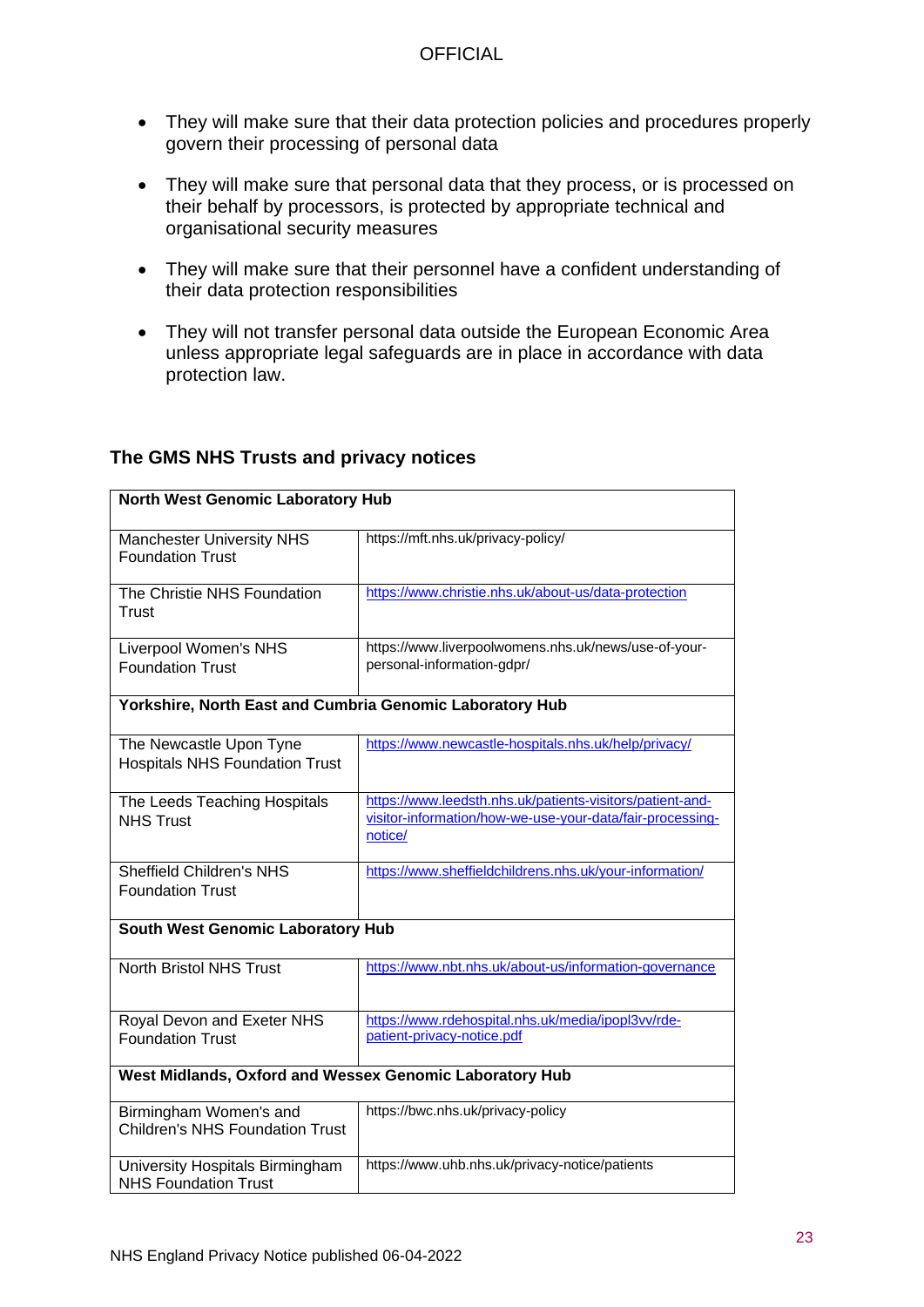| <b>Oxford University Hospitals NHS</b><br><b>Foundation Trust</b>        | https://www.ouh.nhs.uk/privacy/default.aspx                                                                                                                                                                             |  |  |  |
|--------------------------------------------------------------------------|-------------------------------------------------------------------------------------------------------------------------------------------------------------------------------------------------------------------------|--|--|--|
| Salisbury NHS Foundation Trust                                           | https://www.salisbury.nhs.uk/about-us/your-patient-<br>information-privacy-notice/                                                                                                                                      |  |  |  |
| University Hospital Southampton<br><b>NHS Foundation Trust</b>           | https://www.uhs.nhs.uk/AboutTheTrust/Information-<br>rights/Information-rights.aspx<br>https://www.uhs.nhs.uk/Media/UHS-website-<br>2019/Patientinformation/Visitinghospital/Your-personal-<br>data-and-your-rights.pdf |  |  |  |
| East Midlands and East of England Genomic Laboratory Hub                 |                                                                                                                                                                                                                         |  |  |  |
| <b>Cambridge University Hospitals</b><br><b>NHS Foundation Trust</b>     | https://www.cuh.nhs.uk/patient-privacy/                                                                                                                                                                                 |  |  |  |
| Nottingham University Hospitals<br><b>NHS Foundation Trust</b>           | https://www.nuh.nhs.uk/privacy-and-cookies                                                                                                                                                                              |  |  |  |
| University Hospitals of Leicester<br><b>NHS Trust</b>                    | https://www.leicestershospitals.nhs.uk/aboutus/about-this-<br>website/privacy/data-protection/                                                                                                                          |  |  |  |
| <b>London North Genomic Laboratory Hub</b>                               |                                                                                                                                                                                                                         |  |  |  |
| Great Ormond Street Hospital for<br><b>Children NHS Foundation Trust</b> | https://www.gosh.nhs.uk/privacy                                                                                                                                                                                         |  |  |  |
| The Royal Marsden NHS<br><b>Foundation Trust</b>                         | https://www.royalmarsden.nhs.uk/privacy                                                                                                                                                                                 |  |  |  |
| Imperial College Healthcare NHS<br>Trust                                 | https://www.imperial.nhs.uk/patients-and-visitors/patient-<br>information/my-records                                                                                                                                    |  |  |  |
| <b>Barts Health NHS Trust</b>                                            | https://www.bartshealth.nhs.uk/privacy                                                                                                                                                                                  |  |  |  |
| University College London<br><b>Hospitals NHS Foundation Trust</b>       | https://www.uclh.nhs.uk/aboutus/Pages/Cookiepolicy.aspx                                                                                                                                                                 |  |  |  |
| Royal National Orthopaedic<br><b>Hospital NHS Trust</b>                  | https://www.rnoh.nhs.uk/patients-and-visitors/medical-<br><u>records</u>                                                                                                                                                |  |  |  |
| Royal Free London NHS<br><b>Foundation Trust</b>                         | https://www.royalfree.nhs.uk/patients-visitors/privacy-<br>notice/                                                                                                                                                      |  |  |  |
| <b>London South Genomic Laboratory Hub</b>                               |                                                                                                                                                                                                                         |  |  |  |
| Guy's and St Thomas' NHS<br><b>Foundation Trust</b>                      | https://www.guysandstthomas.nhs.uk/resources/patient-<br>information/all-patients/your-nhs-health-records.aspx                                                                                                          |  |  |  |
| King's College Hospital NHS<br><b>Foundation Trust</b>                   | https://www.kch.nhs.uk/about/corporate/data-protection<br>https://www.kch.nhs.uk/patientsvisitors/patients/what-you-<br>need-to-know/patient-information                                                                |  |  |  |
| St George's University Hospitals<br><b>NHS Foundation Trust</b>          | https://www.stgeorges.nhs.uk/about/privacy-notice/                                                                                                                                                                      |  |  |  |
| Royal Brompton & Harefield NHS<br><b>Foundation Trust</b>                | https://www.rbht.nhs.uk/patients-visitors/patients/access-<br>your-medical-records                                                                                                                                      |  |  |  |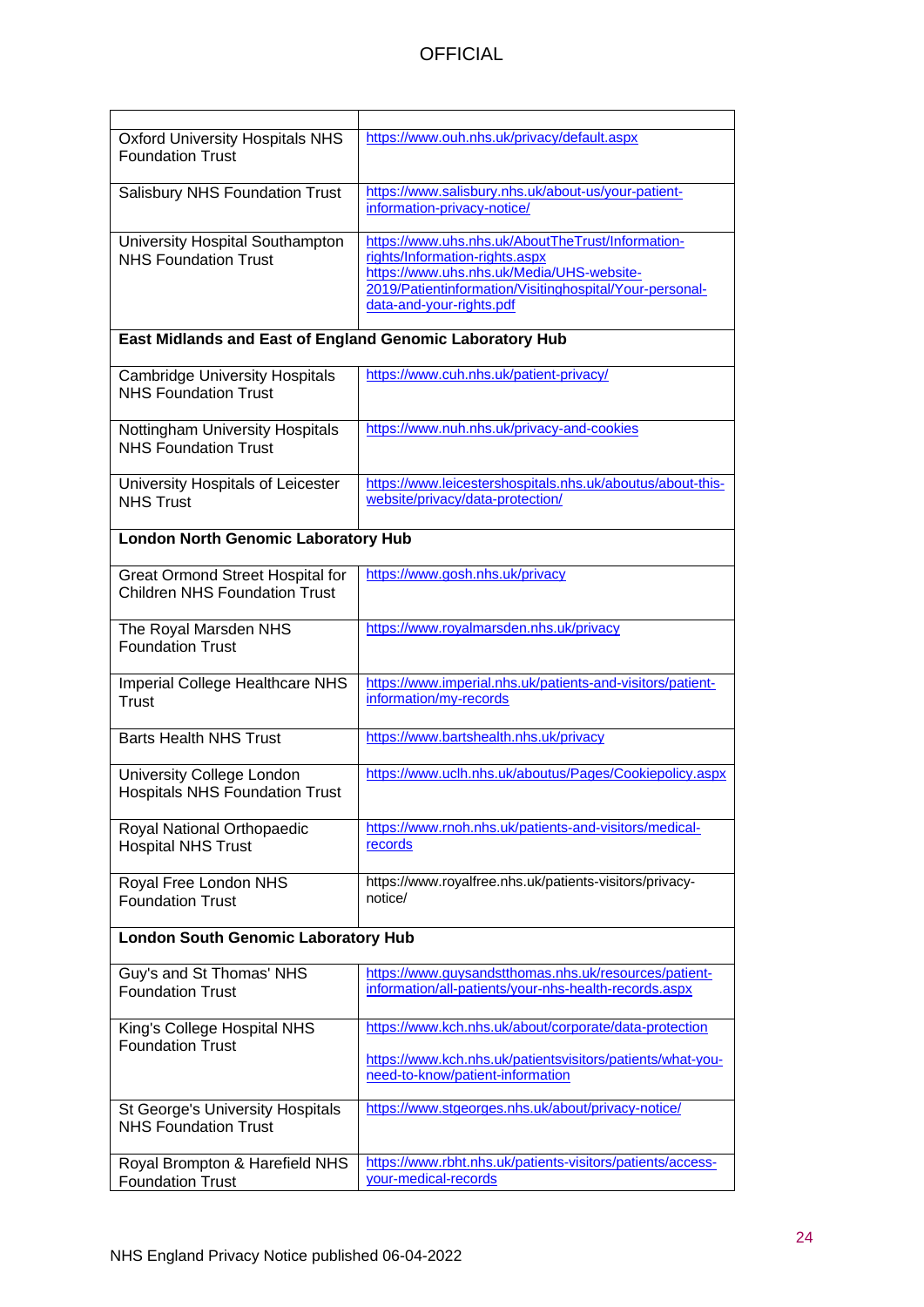### **Legal basis for processing**

For GDPR purposes NHS England's and the GMS NHS Trusts' lawful basis for processing is Article 6(1)(e) – '…exercise of official authority…'

For the processing of special categories (health) data the bases are

 $9(2)(h) -$ ... health or social care...' – for the provision of the testing service  $9(2)(g) -$  :... necessary for reasons of substantial public interest...' Underpinned by paragraph 8 (Equality of opportunity or treatment) of Schedule 1 to the Data Protection Act 2018 – for processing of racial or ethnic origin  $9(2)(j) -$  :... research purposes...' – for dissemination to Genomics England Ltd. for inclusion in the National Genomic Research Library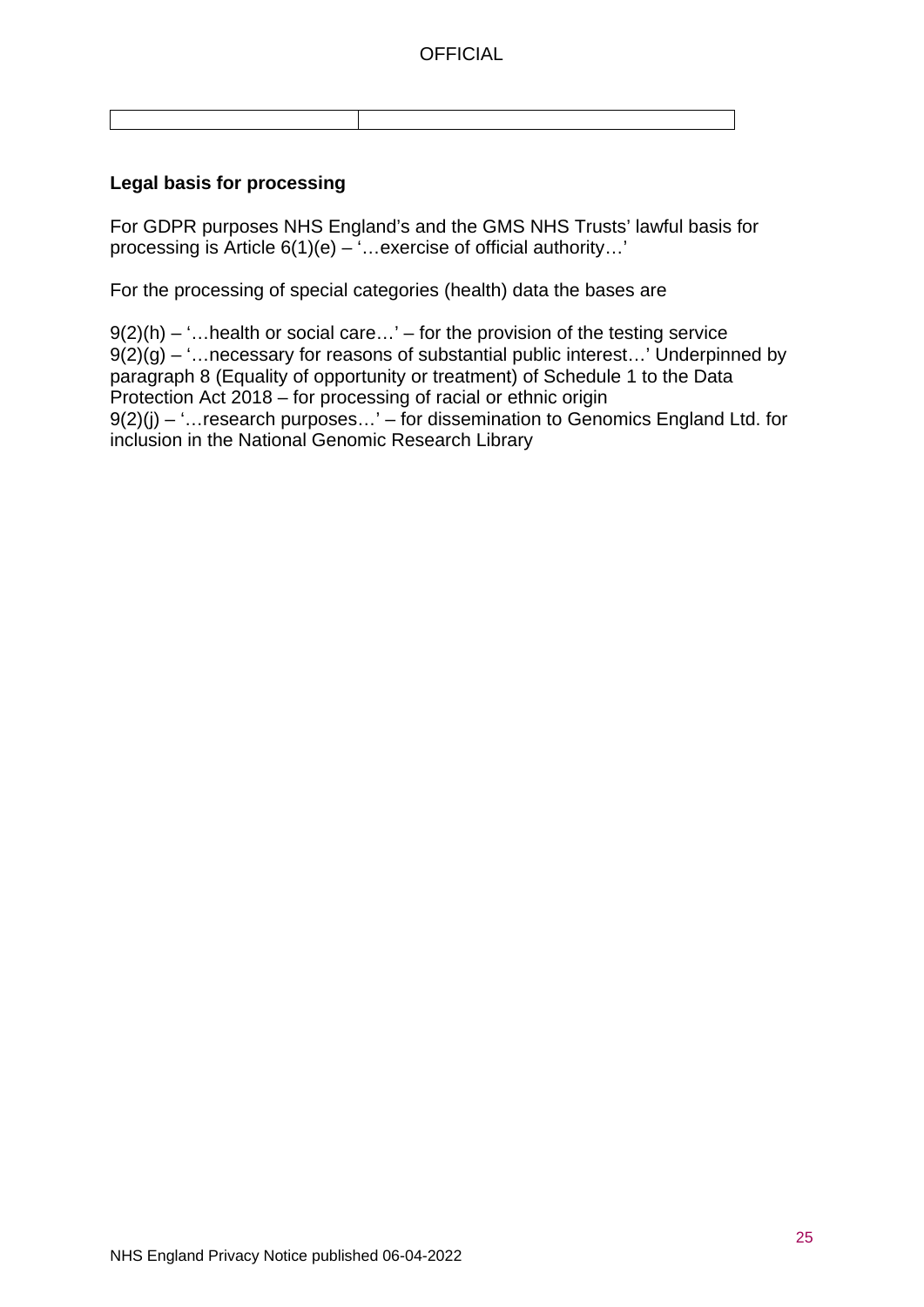# <span id="page-25-0"></span>**How we use your information**

*How we use personal data to perform our functions.*

# <span id="page-25-1"></span>**Coronavirus (COVID-19) Response**

*How we use personal data to support the NHS response to the COVID-19 pandemic.*

# <span id="page-25-2"></span>**NHS COVID-19 Data Store**

### **Purposes for processing**

NHS England is working with NHSX to provide a national response to the COVID-19 pandemic. Data is providing us with evidence to help keep the public safe and provide the best possible response to the virus. We are working with multiple companies under strict contractual controls to support our approach.

To support this, we have established an NHS COVID-19 Data Store. This will ensure that data can be used by the NHS and government to look at trends to monitor the spread of the virus and implement appropriate measures to ensure services and support is available to patients. For example, the data can be used to look at bed capacity in hospitals or the number of ventilators available in a particular area.

The Secretary of State for Health and Social Care has issued NHS England and NHS Improvement a notice under the Control of Patient Information (COPI) Regulations 2015 section 3(4) which requires the collection and dissemination of confidential patient information to support the response to COVID-19.

### **What data is included?**

The data required to support the response to COVID-19 is obtained from a number of sources. The datasets are listed in the [COVID-19 Datastore Reference Library.](https://data.england.nhs.uk/covid-19/)

We are working with our partners to ensure that the data in the store is comprehensive. Both NHS Digital and The UK Health Security Agency (UKHSA) are providing data to the store. The datasets provided by NHS Digital are pseudonymised prior to going into the NHS Data Store to ensure that individual patients are not identifiable.

The following datasets are received in identifiable form directly from UKHSA and the Intensive Care National Audit and Research Centre:

- NHS England receives identifiable data from UKHSA. This includes Lab test data
- Data from the COVID-19 Hospitalisation in England Surveillance System (CHESS) database.
- Intensive Care National Audit and Research Centre (ICNARC) Care provided to COVID-19 patients and discharge data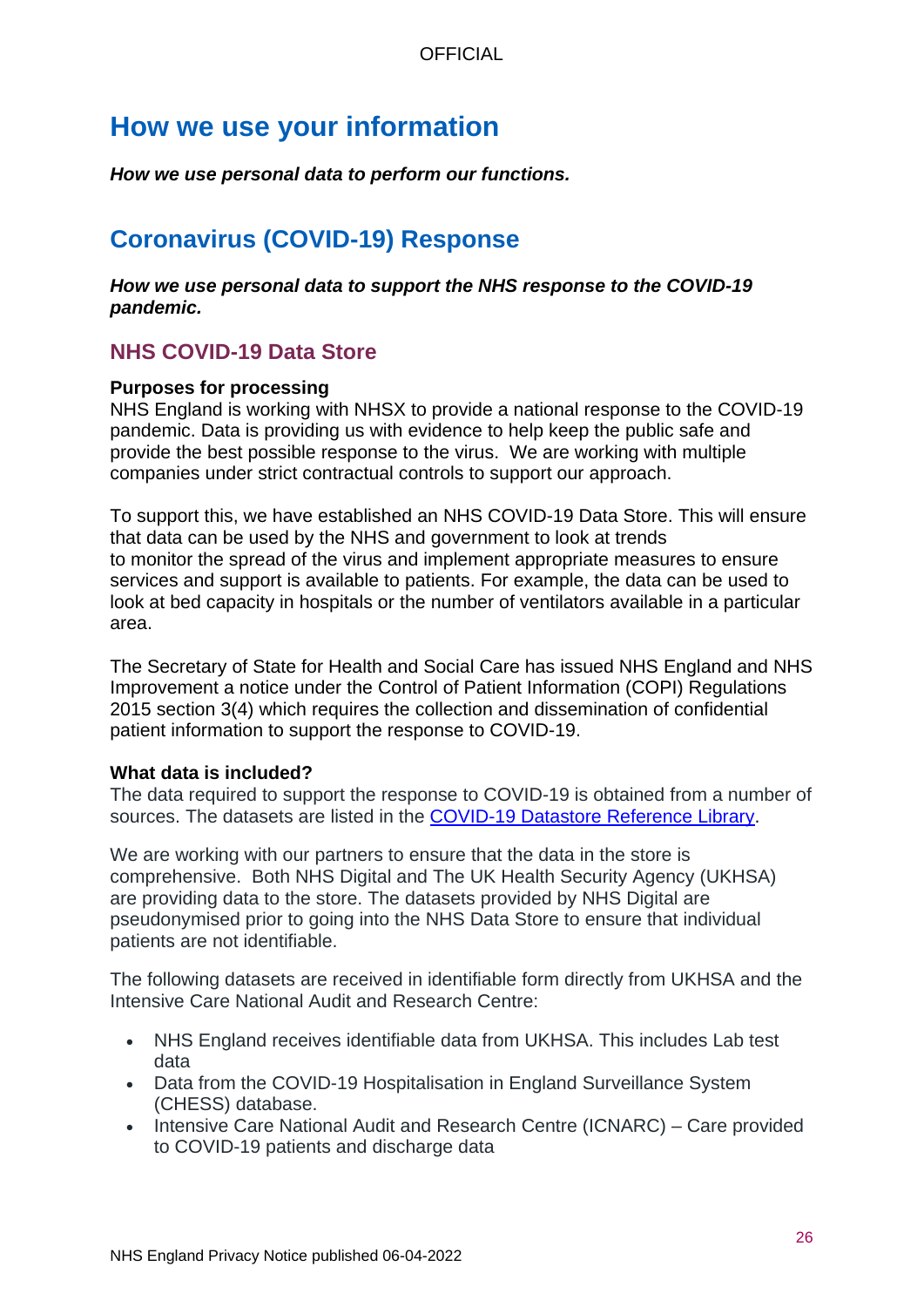This data is validated by NHS England and pseudonymised before it is uploaded to the NHS COVID-19 Data Store. All data processed in the NHS COVID-19 Data Store is either pseudonymised, anonymised or aggregated and therefore does not identify any individual.

### **Categories of personal data**

The NHS COVID-19 Data Store holds personal data representing aspects of individual patient's access to health services including diagnosis, treatment and patient management information. The personal data held in the NHS COVID-19 Data Store is pseudonymised in line with Information Commissioner's Office (ICO) guidance and best practice and does not identify individual patients.

### **Organisations and their roles**

NHSX is responsible for driving forward the digital transformation of health and social care. Under the banner of NHSX, The NHS Commissioning Board (NHS England), The National Health Service Trust Development Authority (TDA) and Monitor (NHS Improvement) and the Department for Health and Social Care are the legal organisations working together to ensure data can be collected and processed safely and securely. NHS England is the Data Controller for the data held in the data store and there is an agreement in place which sets out the roles and responsibilities of each organisation when we are working jointly.

Other organisations which are supporting the work on the NHS COVID-19 Data Store either have a commercial contract (which covers supporting the technology element of the store); a data processing contract; or an honorary contract where direct access to data is required to support NHS requirements.

The NHS COVID-19 Data Store sits on a Microsoft Azure platform under contract with NHS England and NHS Improvement. Within that secure cloud processing environment, Palantir (acting under instruction from NHS England) manage their platform which is called Foundry.

Palantir, have built analytical dashboards for access by NHS England and Improvement staff, together with staff in the following organisations working under contract: Faculty AI, McKinsey and Deloittes. Data which is pseudonymised, is only available to staff working under contract with the organisations operating jointly under the NHSX banner.

The table below sets out each organisation and their role and contract types with level of access to data:

| Organisation       | <b>Role</b>                                                                                           | <b>Contract Type</b>                                                                       | <b>Level of Access</b>                |
|--------------------|-------------------------------------------------------------------------------------------------------|--------------------------------------------------------------------------------------------|---------------------------------------|
| <b>Faculty Ltd</b> | Support and<br>help improve<br>the NHSX<br>Innovative<br>Data Analytics<br>capacity and<br>capability | <b>G-Cloud Call</b><br>off Contract<br>with DHSC &<br>Honorary<br>contracts with<br>NHSE/I | Pseudonymised/Aggregate<br>/Anonymous |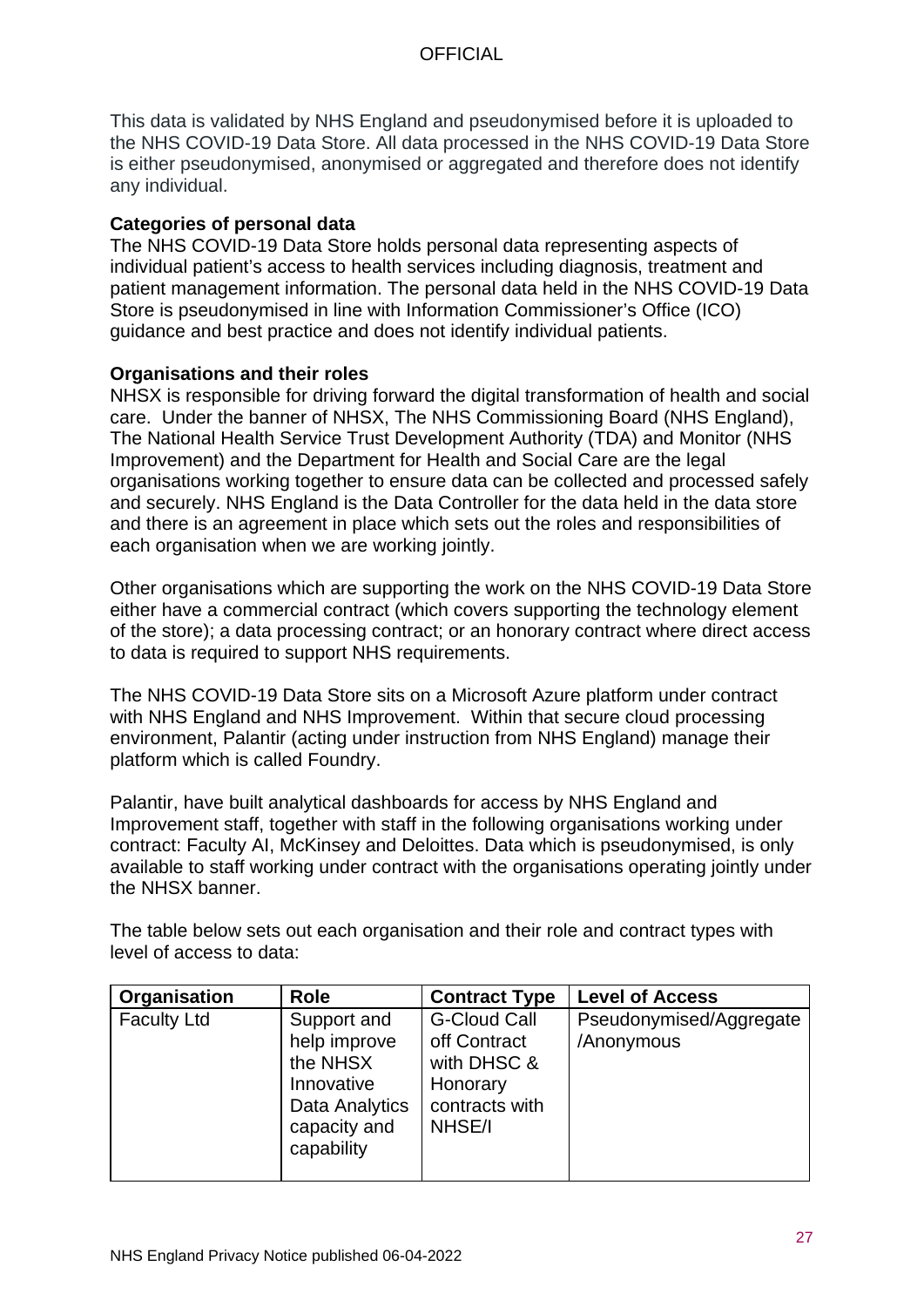| <b>McKinsey</b>                             | Support and<br>help improve<br>the Innovative<br>Data Analytics<br>capacity and<br>capability | Contract with<br>DHSC &<br>Honorary<br>contracts with<br>NHSE/I               | Pseudonymised/Aggregate<br>/Anonymous |
|---------------------------------------------|-----------------------------------------------------------------------------------------------|-------------------------------------------------------------------------------|---------------------------------------|
| <b>Deloittes</b>                            | Support and<br>help improve<br>the Innovative<br>Data Analytics<br>capacity and<br>capability | Contract with<br>DHSC &<br>Honorary<br>contracts with<br>NHSE/I               | Pseudonymised/Aggregate<br>/Anonymous |
| <b>ANS Group</b>                            | Support and<br>platform build<br>only                                                         | Contract with<br>NHSE through<br><b>SBS</b> cloud<br>solution<br>framework    | Pseudonymised/Aggregate<br>/Anonymous |
| Palantir/using<br>their Foundry<br>platform | Set up<br>platform for<br>NHS COVID<br>19 Data Store                                          | <b>G-Cloud Call</b><br>off data<br>processing<br>contract with<br><b>NHSE</b> | Pseudonymised/Aggregate<br>/Anonymous |

### **Who will access the data?**

The secure NHS COVID-19 Data Store brings together and protects accurate, realtime information to inform strategic and operational decisions in response to the current pandemic in one place. A number of different dashboards will be used by different organisations to support the response as shown below:

- a public Information Dashboard, showing statistics on cases of coronavirus and deaths associated with coronavirus in the UK, updated daily
- a Strategic Decision Makers Dashboard, providing a national summary of situation report (SitRep) information, alongside modelling, simulations and analysis. These dashboards are designed to help senior national and regional officials to make policy and strategic decisions in response to Covid-19. Only Government and senior regional analysts and managers are given access to this dashboard.
- an NHS Operational Dashboard, providing local NHS and local government organisations with a clear picture of what is happening both across the country and specifically in their area so that they can take the right local action.

There is a single Front Door process which manages applications from organisations relating to the NHS COVID-19 Data Store (e.g. to request access or add data). This process ensures that the appropriate governance is in place. Further information is here.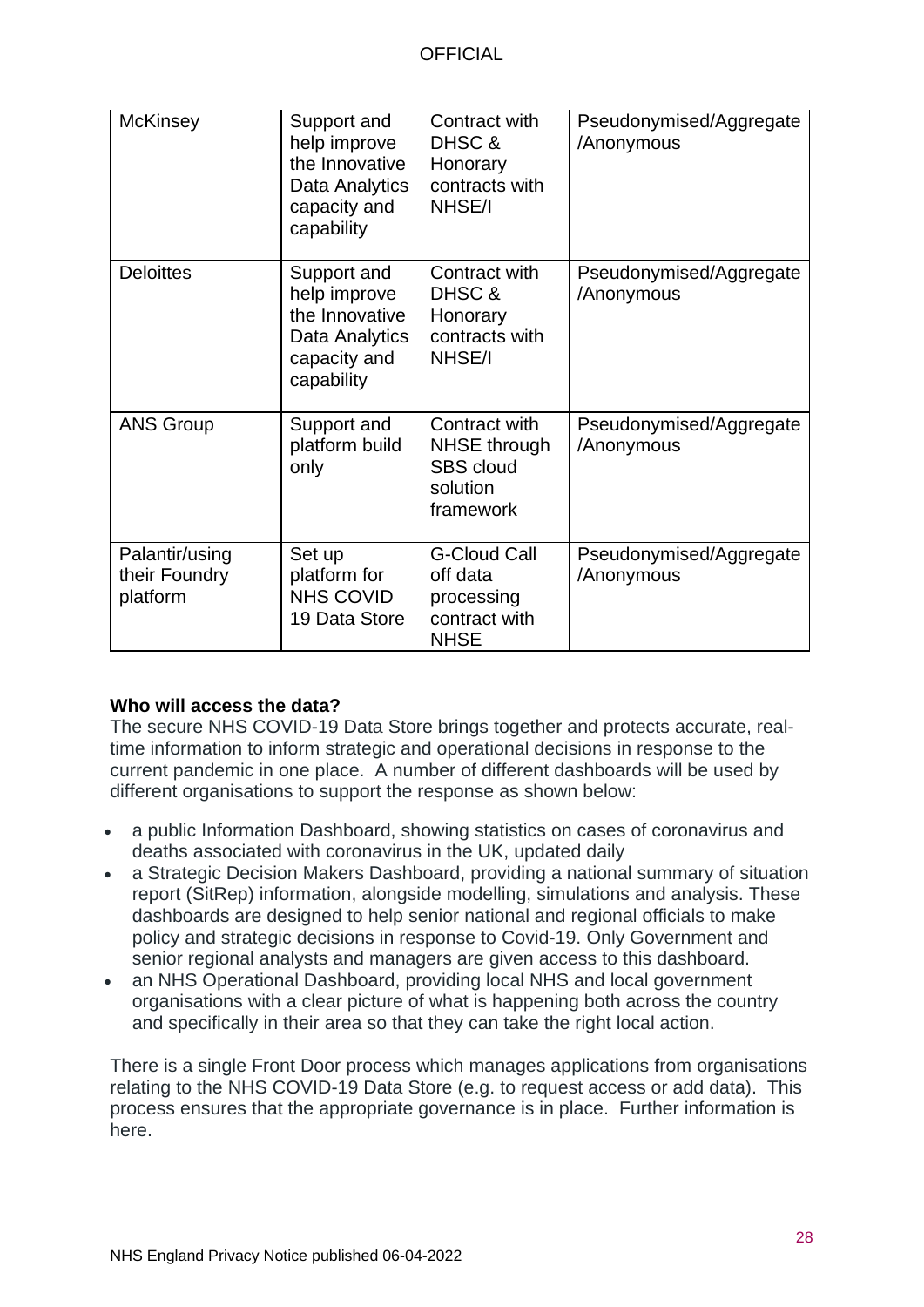### **Legal basis for processing**

For GDPR purposes NHS England's basis for lawful processing is Article  $6(1)(c) -$  ... compliance with a legal obligation...'. Article  $6(1)(e) -$  ... exercise of official authority...'.

For special categories (health) data the bases are Article  $9(2)(h) - '$ ... health or social care...'; Article  $9(2)(i) -$  ... public health...'; Article 9(2)(j) – '…archiving…research…or statistical purposes…'.

Our basis to process confidential patient information, setting aside the duty of confidence, is regulation 3(4) of the Health Service (Control of Patient Information) Regulations 2002 (COPI), which were made under section 251 of the NHS Act 2006.

### **Data Protection Impact Assessment: NHS COVID-19 Data Store**

View the Data Protection Impact [Assessment:](https://www.england.nhs.uk/publication/data-protection-impact-assessment-nhs-covid-19-data-store/) NHS COVID-19 Data Store

# <span id="page-28-0"></span>**OpenSAFELY – the Coronavirus (COVID-19) Research Platform**

### **Purposes for processing**

[OpenSAFELY](https://approved-projects.opensafely.pages.dev/about/) is a secure, transparent, open-source software platform for analysis of electronic health data. The system provides access to de-identified (pseudonymised) personal data to support [approved projects.](https://www.opensafely.org/approved-projects/)

The purposes for processing are to identify medical conditions and medications that affect the risk or impact of Covid-19 infection on individuals; this will assist with identifying risk factors associated with poor patient outcomes as well as information to monitor and predict demand on health services.

### **Categories of personal data**

The information we will process for these purposes includes:

- Demographic information (age, sex, area of residence, ethnicity);
- Clinical information pertaining to coronavirus-related care and outcomes;
- Clinical information pertaining to wider health conditions, medications, allergies, physiological parameters (e.g. BMI), prior blood tests and other investigation results, and other recent medical history (e.g. smoking status).

#### **Sources of the data**

We collect your personal data for this purpose from:

- COVID-19 Hospitalisation in England Surveillance System (CHESS) (Public Health England), Intensive Care National Audit and Research Centre (ICNARC) and other NHS intensive care or relevant datasets containing information about the healthcare of patients with COVID-19;
- Primary care (GP) records processed by TPP and EMIS for GP practices that use their systems.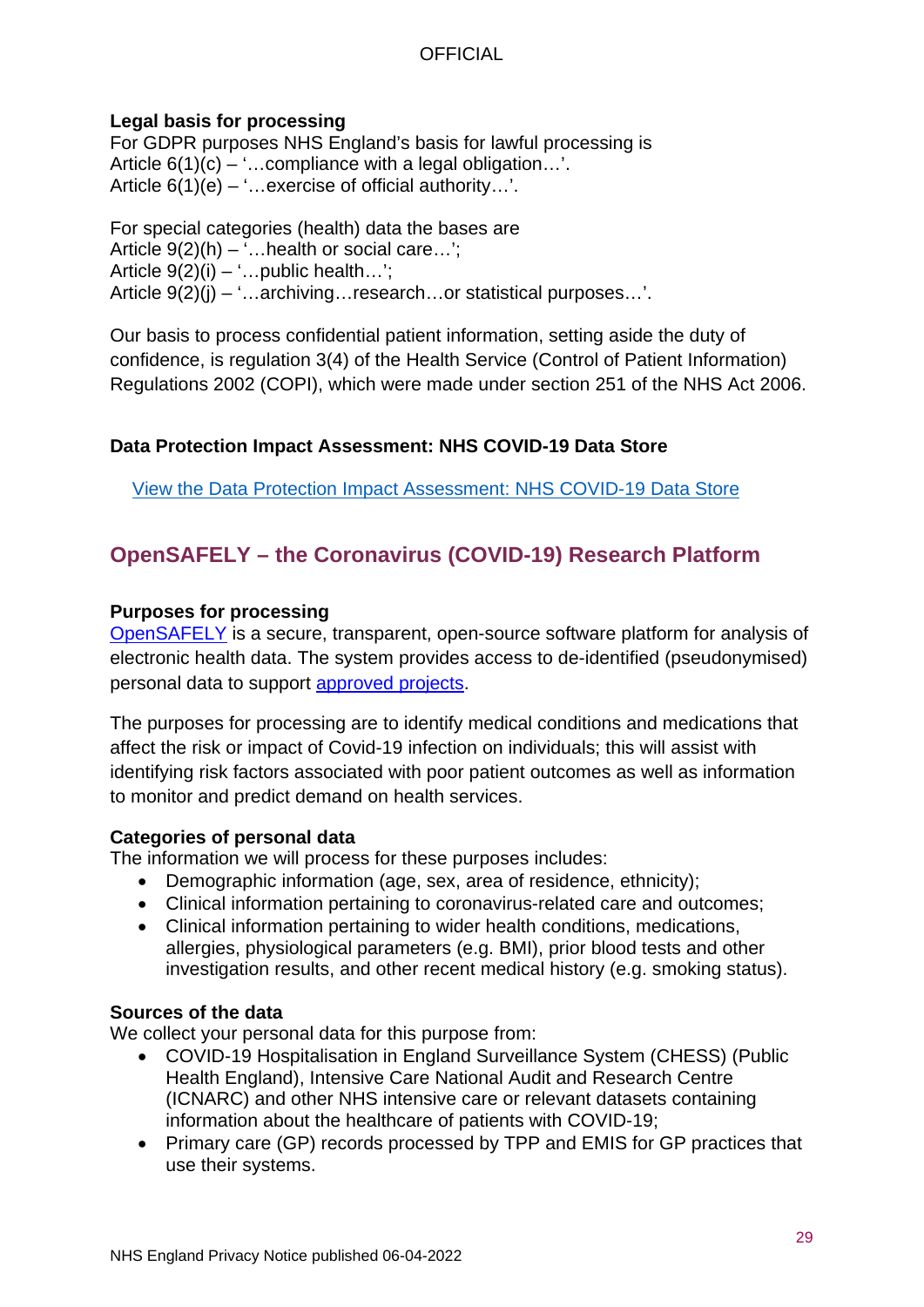### **Categories of recipients**

NHS England has contracted with The Phoenix Partnership (Leeds) Ltd (TPP) and EMIS Group PLC to act as data processors to provide the OpenSAFELY platform and enable access to approved researchers.

The DataLab, University of Oxford, and the EHR research group, London School of Hygiene and Tropical Medicine (LSHTM), under contract with NHS England, specify and conduct analyses of the data held on the OpenSAFELY platform.

Organisations conducting [approved projects](https://approved-projects.opensafely.pages.dev/approved-projects/) have access to the de-identified (pseudonymised) data held on the OpenSAFELY platform.

### **Retention period**

Your data will be stored for the following period. The pseudonymised data will be retained for the duration of the Covid-19 emergency; de-identified patient level summary data will be retained for 2 years for verification of analyses.

### **Legal basis for processing**

For GDPR purposes NHS England's basis for lawful processing is

Article  $6(1)(c) -$ ...compliance with a legal obligation...'. Article  $6(1)(e) -$  ... exercise of official authority...'.

For special categories (health) data the bases are Article  $9(2)(h) -$  ... health or social care...'; Article  $9(2)(i) - 1$ ... public health...'; Article 9(2)(j) – '…archiving…research…or statistical purposes…'.

Our basis to process confidential patient information, setting aside the duty of confidence, is regulation 3(4) of the Health Service (Control of Patient Information) Regulations 2002 (COPI), which were made under section 251 of the NHS Act 2006.

# <span id="page-29-0"></span>**Teams Under Pressure**

### **Purposes for processing**

The purpose of *"Teams Under Pressure"* is to offer NHS line managers the means to effectively support and lead their teams during and after Covid19. This offer includes providing a web-based portal through which NHS managers can apply for coaching and mentoring along with online resources and toolkits.

### **Sources of data**

Participation for this service is voluntary, and personal data is collected via a dedicated NHS England website. Contact data will be used to facilitate training and will be shared with training providers. It is not mandatory for participants to provide any diversity information. But those who do submit this data, be assured that it will only be used for equality monitoring and will not be shared outside NHS England.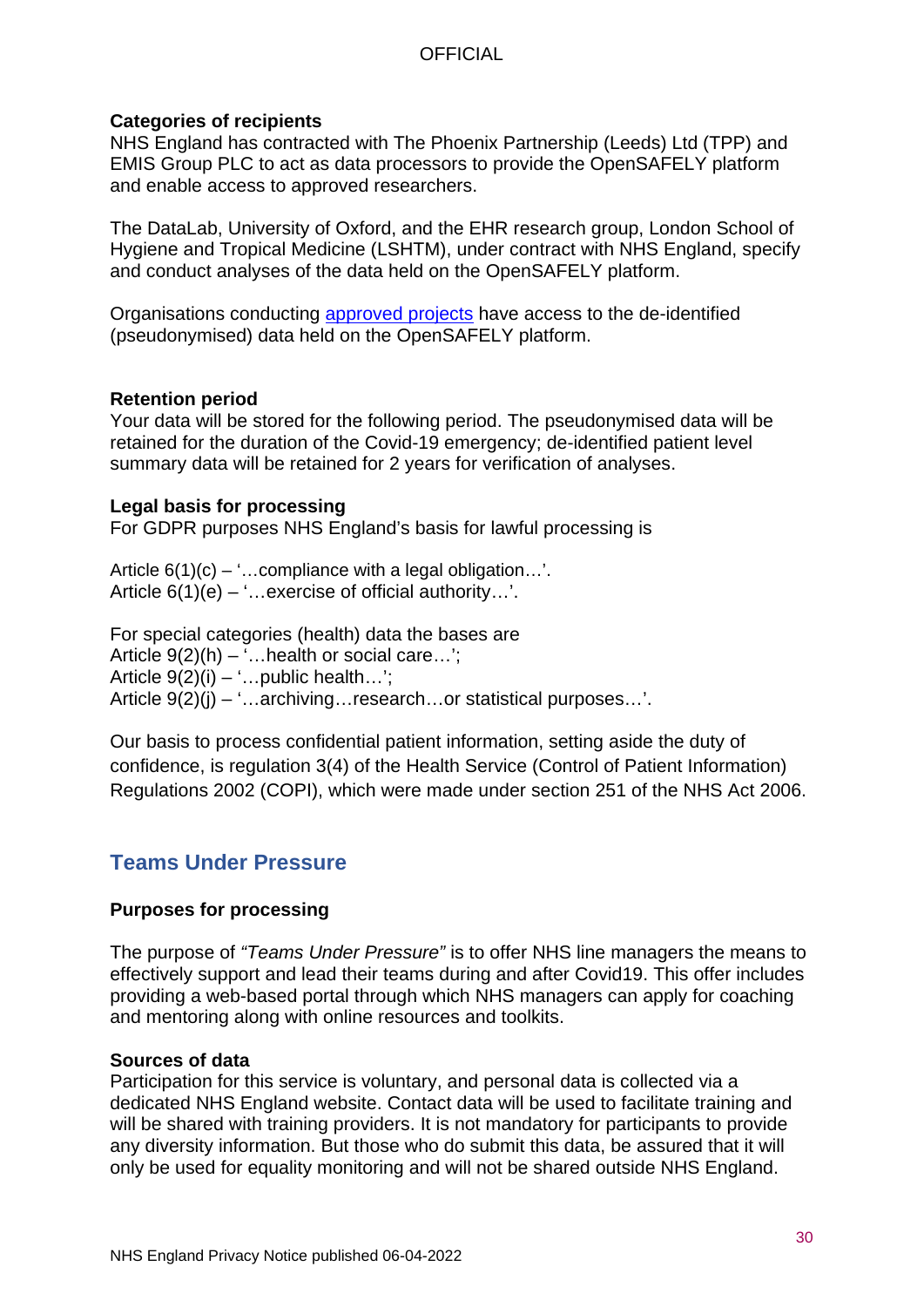### **Categories of personal data and recipients**

The data voluntarily provided will be: name, email, contact number to be used to support the scheduling of sessions, issuing invitations and sending reminders. Additionally, other data voluntarily provided will be: NHS organisation, region, role, gender, marital status, ethnicity, religious belief, disability, age and sexual orientation. This Special Category data will only be used for diversity monitoring and evaluation and will not be shared with anyone else. The evaluation will be carried out by NHS England and NHS Improvement.

### **Legal basis for processing**

For GDPR purposes NHS England's and NHS Improvement's lawful basis for processing is: *Article 6(1)(e) – '…exercise of official authority…*' and for processing special categories (health) data the basis is: *Article 9(2)(h) – '…health or social care…'.*

# <span id="page-30-0"></span>**National COVID-19 Chest Imaging Database (NCCID)**

The [NCCID privacy notice -](file://ims.gov.uk/data/Users/GBBULVD/BULHOME1/RSewart/Data/Desktop/work/GDPR/FPN/updates/FPN%20v1.19/NCCID%20privacy%20notice%20-%20NHSX) NHSX can be found at [https://www.nhsx.nhs.uk/ai-lab/ai](https://www.nhsx.nhs.uk/ai-lab/ai-lab-programmes/ai-in-imaging/nccid-privacy-notice/)[lab-programmes/ai-in-imaging/nccid-privacy-notice/](https://www.nhsx.nhs.uk/ai-lab/ai-lab-programmes/ai-in-imaging/nccid-privacy-notice/)

# <span id="page-30-1"></span>**Our Services**

*How we use personal data to commission health services and for our functions in connection with the provision of NHS services.*

# <span id="page-30-2"></span>**Providing Online Consultation Services**

### **Purposes for processing**

NHS England and NHS Improvement have supported the wider NHS by commissioning online consultation services for GPs and NHS Trusts. For the purposes of GDPR:

- NHS England is a joint controller with GPs for the provision of the eConsult online consultation service
- NHS Improvement is a joint controller with NHS Trusts for the provision of the Attend Anywhere online consultation service

### **Sources of the data**

For all platforms: Personal data required to support the provision of online consultations is collected directly from patients as part of registering for or engaging with the platforms.

For eConsult only: Where patients utilise eConsult via the NHS App, the data they supply will be matched with data held by the NHS Login service in order to verify their identity.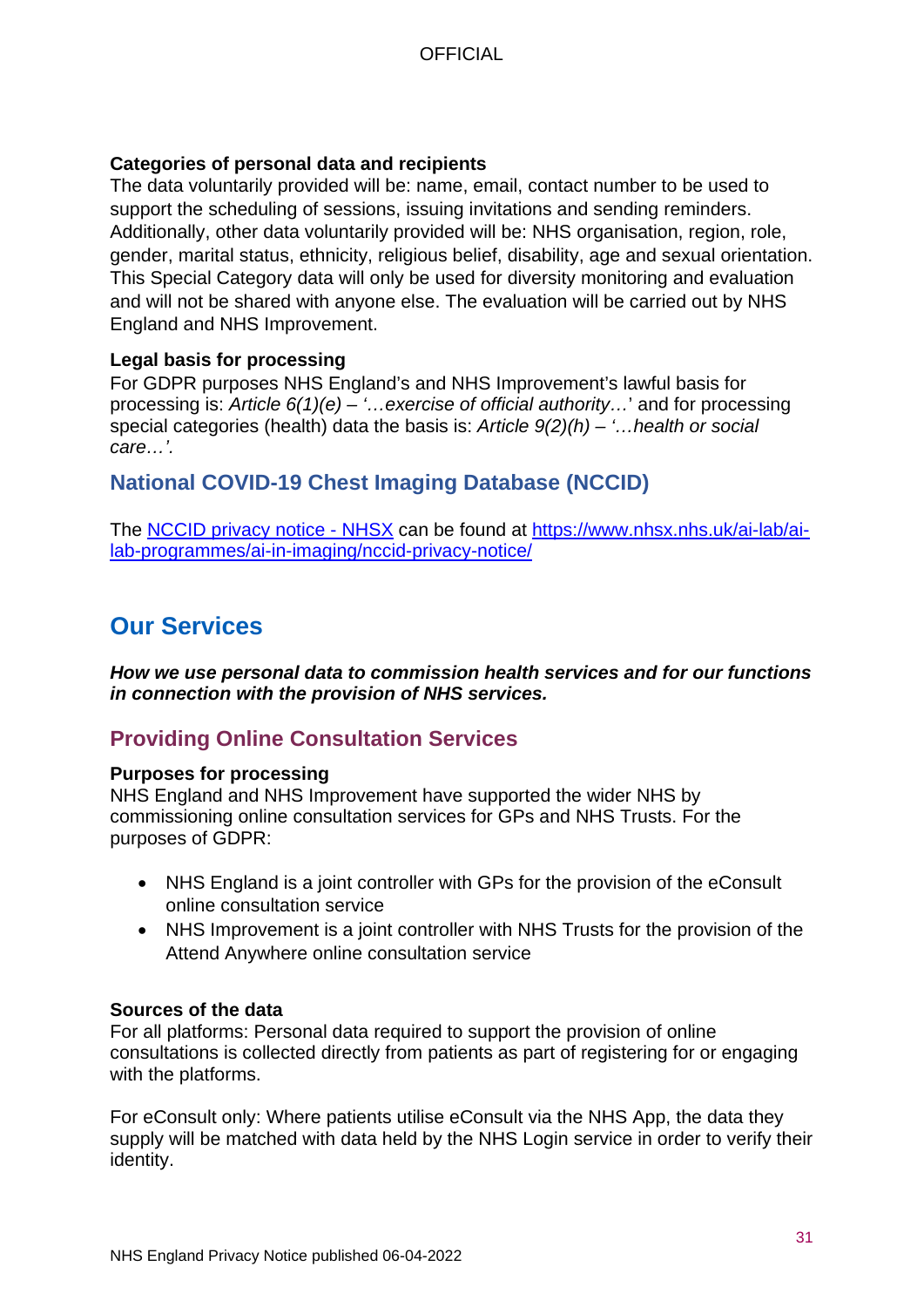For Attend Anywhere only: Additional personal data about colleagues are collected from staff in GPs, NHS Trusts and NHS Improvement for the purposes of user account creation and management.

### **Categories of personal data**

For eConsult: Patients registered with GP's using the platform

For Attend Anywhere: Patients referred to NHS Trusts using the platform, staff of NHS Trusts using the platform and staff of NHS Improvement

### **Categories of recipients**

For eConsult: GPs only

For Attend Anywhere: NHS Trusts (identifiable patient data), NHS Improvement (clinician data and de-identified consultation metrics), Advanced Solutions (clinician data and de-identified consultation metrics to provide a technical service desk) and Edge (clinician data and de-identified consultation metrics to provide a service evaluation).

#### **Legal basis for processing**

For GDPR purposes NHS England's lawful basis for processing data associated with GPs' online consultation services is Article 6(1)(e) '…exercise of official authority…'. NHS England does not receive or process any special categories of personal data for this purpose.

For GDPR purposes NHS Improvement's lawful basis for processing data associated with NHS Trusts' online consultation services is Article 6(1)(e) '…exercise of official authority…'. NHS Improvement does not receive or process any special categories of personal data for this purpose.

# <span id="page-31-0"></span>**Patients registered with GP Practices**

#### **Purposes for processing**

NHS England has a legal duty to keep a list of all patients registered with GP Practices in England. This list is held in the National Health Application and Infrastructure Services (NHAIS) systems. These systems also hold data about patients registered with GPs in Wales and the Isle of Man. NHS Digital, and other service agencies around the country manage these systems on behalf of NHS England.

The data are used to provide Primary Care Support Services. NHS England has a contract with Capita Business Services Ltd, operating as [Primary Care Support](https://pcse.england.nhs.uk/)  [England](https://pcse.england.nhs.uk/) to provide these services which include:

- Moving paper patient records between practices and into storage when patients leave or move practices
- Storing paper records of unregistered and deceased patients
- Sending letters to patient to inform them of their NHS number when one is first allocated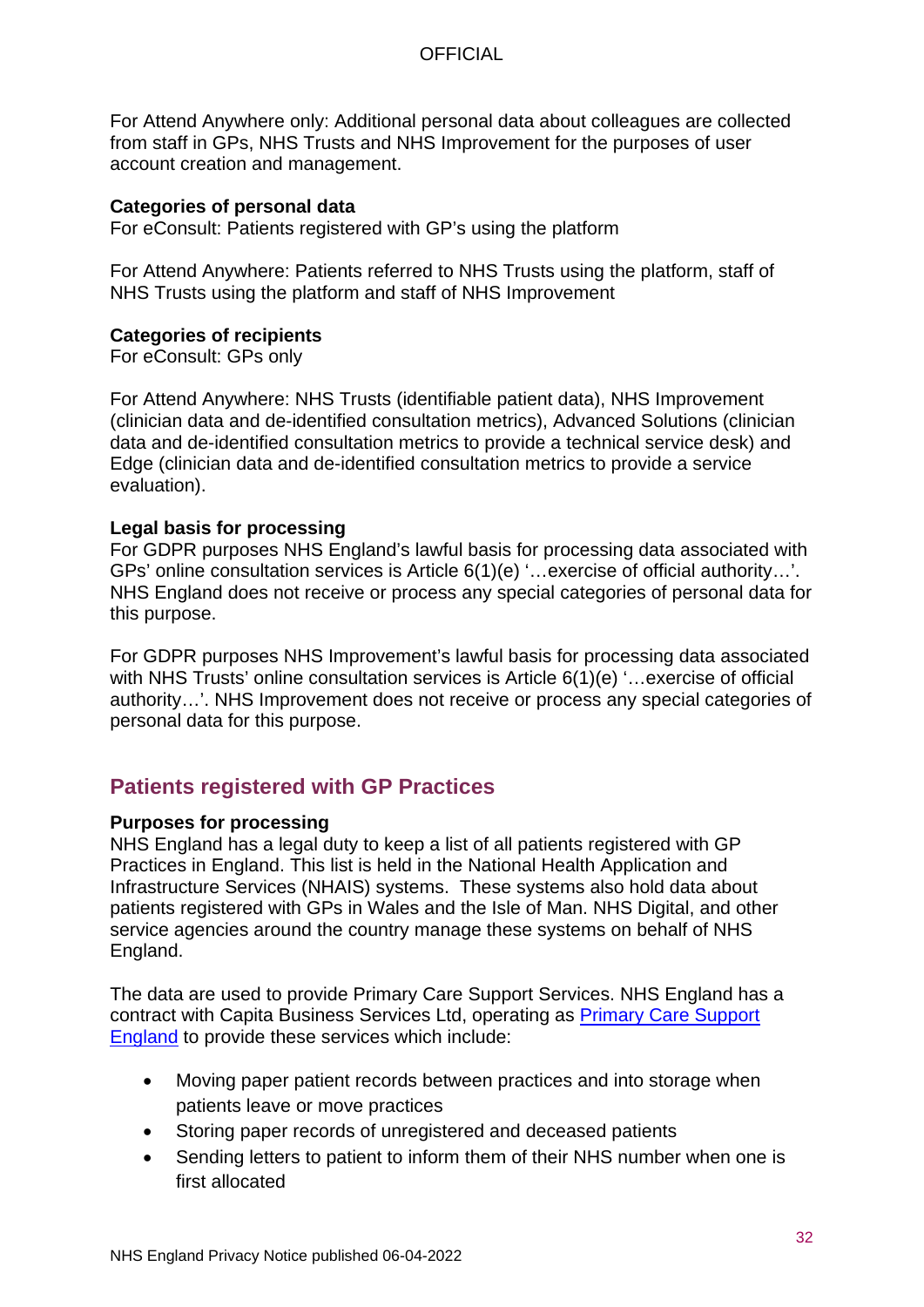- Providing the cervical cytology call and recall administrative service on behalf of Public Health England
- delivering prior notification lists of patients eligible for screening to GPs
- processing new patient registrations and de-registrations at GP practices to maintain accurate lists of numbers of patients at GP Practices–
- Making payments to NHS Ophthalmic practitioners for NHS services provided
- Making payments to GP practices based on lists of registered patients, and specific payments for childhood vaccinations and immunisations
- Writing to patients on behalf of Primary Care commissioners with regards to provision of primary care services or assignment to a GP Practice list.
- Writing to patients when they have been removed from their GP Practice list
- Conducting audits and reconciliations of GP Practice lists to ensure list sizes are accurate.

The data from the NHAIS list is used to update the [Personal Demographics Service](https://digital.nhs.uk/services/demographics) (PDS). This provides information for hospitals, Public Health England Cancer Screening Programmes, Child Health systems and other health providers making sure that they know their patients' current GP Practice and can access other essential information such as the [Summary Care Record.](https://digital.nhs.uk/services/summary-care-records-scr)

NHS England Regional Local Teams (RLTs) and Clinical Commissioning Groups (CCGs) (where delegated) may also undertake necessary processing of a limited subset of these data (e.g. patient name, address, postcode and NHS number) for example when managing practice closures and list dispersals (the process used to allocate patients to neighbouring GP Practices). This processing is necessary to inform patients of their reregistration options and 'Choice' as required under the NHS Constitution.

### **Sources of the data**

The data are transferred automatically from GP practice systems into the NHAIS systems. The data is also updated by Primary Care Support England after notifications from data subjects themselves.

### **Categories of personal data**

The categories of personal data held on the systems are:

- Name including any previous names, unless name changes are the result of adoption, gender reassignment or witness protection schemes
- Current and historic addresses and whether the address is a registered nursing home
- Dates of Birth
- Gender
- Place of Birth
- **NHS** number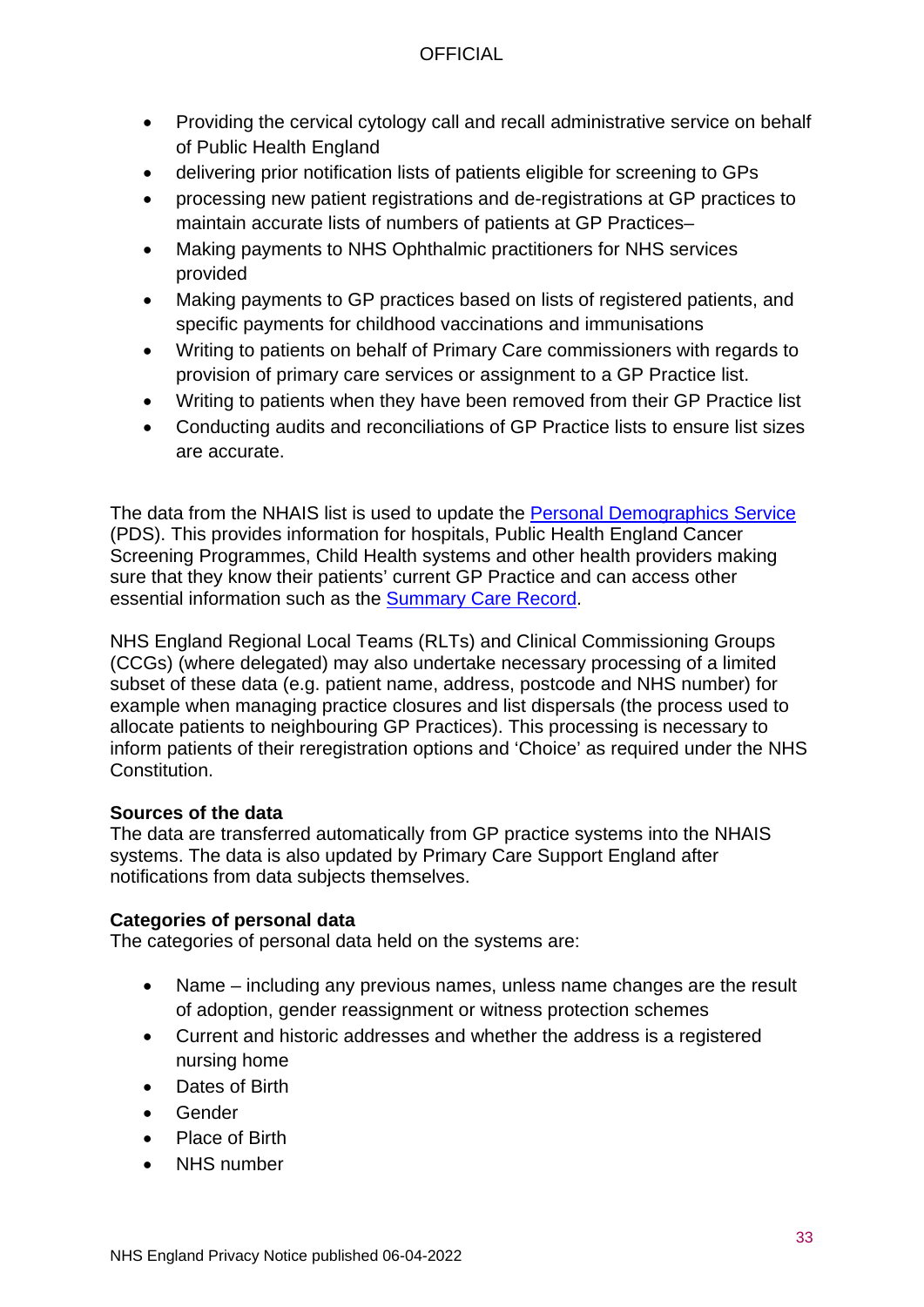- Cervical Screening history
- Special allocation scheme status
- Current and Previous GP practice details
- GPs Banking details

### **Categories of recipients**

Statistical information (numbers) produced from NHAIS systems is shared with other organisations to enable them to fulfil their statutory obligations, for example the Office of National Statistics, Public Health England and local authorities for their public health purposes. Personal data may also be shared with the approval of NHS England's Caldicott Guardian when he is assured that confidentiality is respected, for example when hospitals need to update their records for direct care purposes or to support specific research projects with ethical and or Health Research Authority approval.

### **Legal basis for processing**

For GDPR purposes NHS England's basis for lawful processing is Article 6(1)(e) – '…exercise of official authority…'. For special categories (health) data the basis is Article 9(2)(h) – '…health or social care…'

# <span id="page-33-0"></span>**Primary Care Commissioning**

### **Purposes for processing**

NHS England is responsible for commissioning high quality [primary care services](https://www.england.nhs.uk/commissioning/primary-care/) for the population of England. NHS England's commissioning policy is to move towards more place based, clinically led commissioning and is sharing or delegating commissioning of primary medical care services to Clinical Commissioning Groups (CCGs). NHS England retains responsibility for payment of GPs, Dentists and Opticians. NHS England and delegated CCGS also have responsibility for the assignment of unregistered patients to GP practices, and for the management of list transfers when practices close.

### *General Practice*

### GP Payments

NHS England is responsible for paying GP Practices for their services. GP practices are paid on the basis of the number of patients on their list. This is obtained from the [registered patient list](#page-30-2) held by NHS Digital on behalf of NHS England. In addition to this GPs are paid for their performance under the [Quality and Outcomes Framework](https://digital.nhs.uk/services/general-practice-gp-collections/service-information/quality-outcomes-framework) (QOF). NHS Digital collects information under directions from NHS England about General Practice (GP) achievement under QOF. This information is used to calculate GP payments for the current financial year, and to set aspiration payments for the following year. NHS Digital run other QOF reporting collections throughout the year, not related to payment. The QOF data is extracted by NHS Digital from GP Practice systems. The data extracted is in the form of numbers for the QOF indicators and does not include personal data.

### Disclosures of personal data to NHS England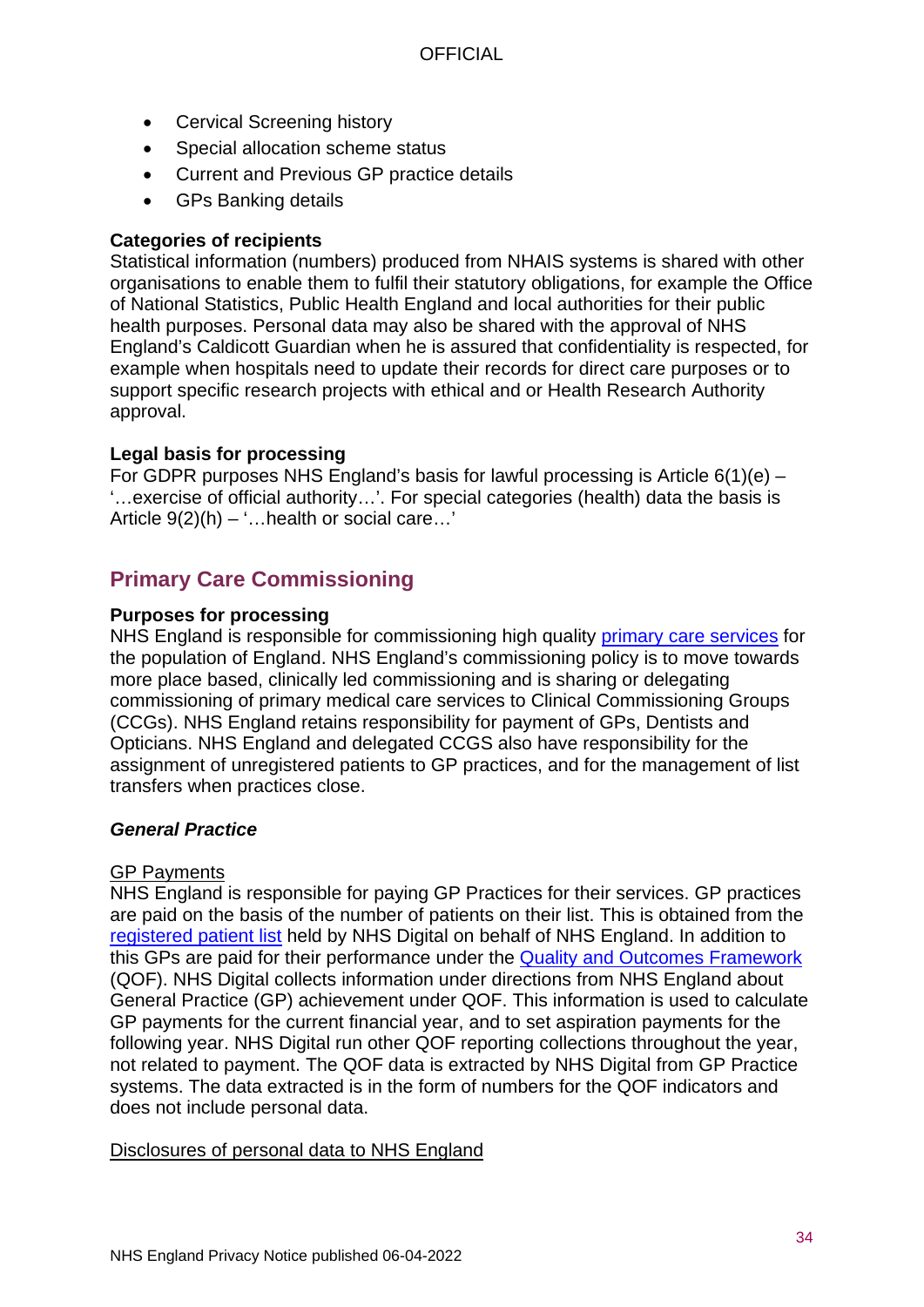NHS England may require access to personal data held by GP practices in circumstances described in the *Confidentiality and Disclosure of Information: GMS, PMS and APMS Code of Practice*. This is established under [directions from the](https://www.gov.uk/government/uploads/system/uploads/attachment_data/file/183372/The_Confidentiality_and_Disclosure_of_Information_Directions_2013.pdf)  [Secretary of State for Health.](https://www.gov.uk/government/uploads/system/uploads/attachment_data/file/183372/The_Confidentiality_and_Disclosure_of_Information_Directions_2013.pdf) These circumstances are:

- Where NHS England is investigating and assuring the quality and provision of clinical care, for example in relation to a complaint.
- Where it is needed in relation to the management of the contract, for example where remedial action, or termination of the contract/agreement is being considered (e.g. because of poor record keeping)
- Where NHS England considers there is a serious risk to patient health or safety
- Investigation of potential fraud or any other potential criminal activity

### Patient assignments and list transfers

The process from managing patient assignments is described in the [Primary Medical](https://www.england.nhs.uk/publication/primary-medical-care-policy-and-guidance-manual-pgm/)  [Care Policy and Guidance Manual.](https://www.england.nhs.uk/publication/primary-medical-care-policy-and-guidance-manual-pgm/) NHS England or a CCG will receive the names, addresses and other personal details (not health information) of unregistered patients who have requested registration at a GP Practice. NHS England or a delegated CCG will receive the personal details of patients registered at a GP practice that has closed or is due to close in order to offer alternative registration.

### Unregistered patients

NHS England is responsible for the manual records of patients who are not currently registered with a GP Practice, and the deceased. These records are held by [Primary](https://pcse.england.nhs.uk/)  [Care Support England](https://pcse.england.nhs.uk/) on our behalf.

### GP contracts

GP contracts are held in NHS England's local offices. The contract includes the name of the contract holder(s).

### *Community Pharmacy*

NHS England is responsible for putting arrangements in place so that drugs and appliances ordered on NHS prescriptions can be supplied to patients. These are known as 'Pharmaceutical Services' and are provided by pharmacy contractors (such as retail pharmacy outlets), dispensing appliance contractors, and dispensing doctors (collectively referred to as 'contractors' in this section of this privacy notice).

### Pharmaceutical lists

In order to provide Pharmaceutical Services, pharmacy and dispensing appliance contractors must first be included in a list for their local area, called a pharmaceutical list, which is managed by NHS England. The management of pharmaceutical lists by NHS England is laid down in the National Health Service (Pharmaceutical and Local Pharmaceutical Services) Regulations 2013.

NHS England will receive personal data and process it as is necessary for the purposes of managing pharmaceutical lists in accordance with the Regulations. In particular, such personal data may: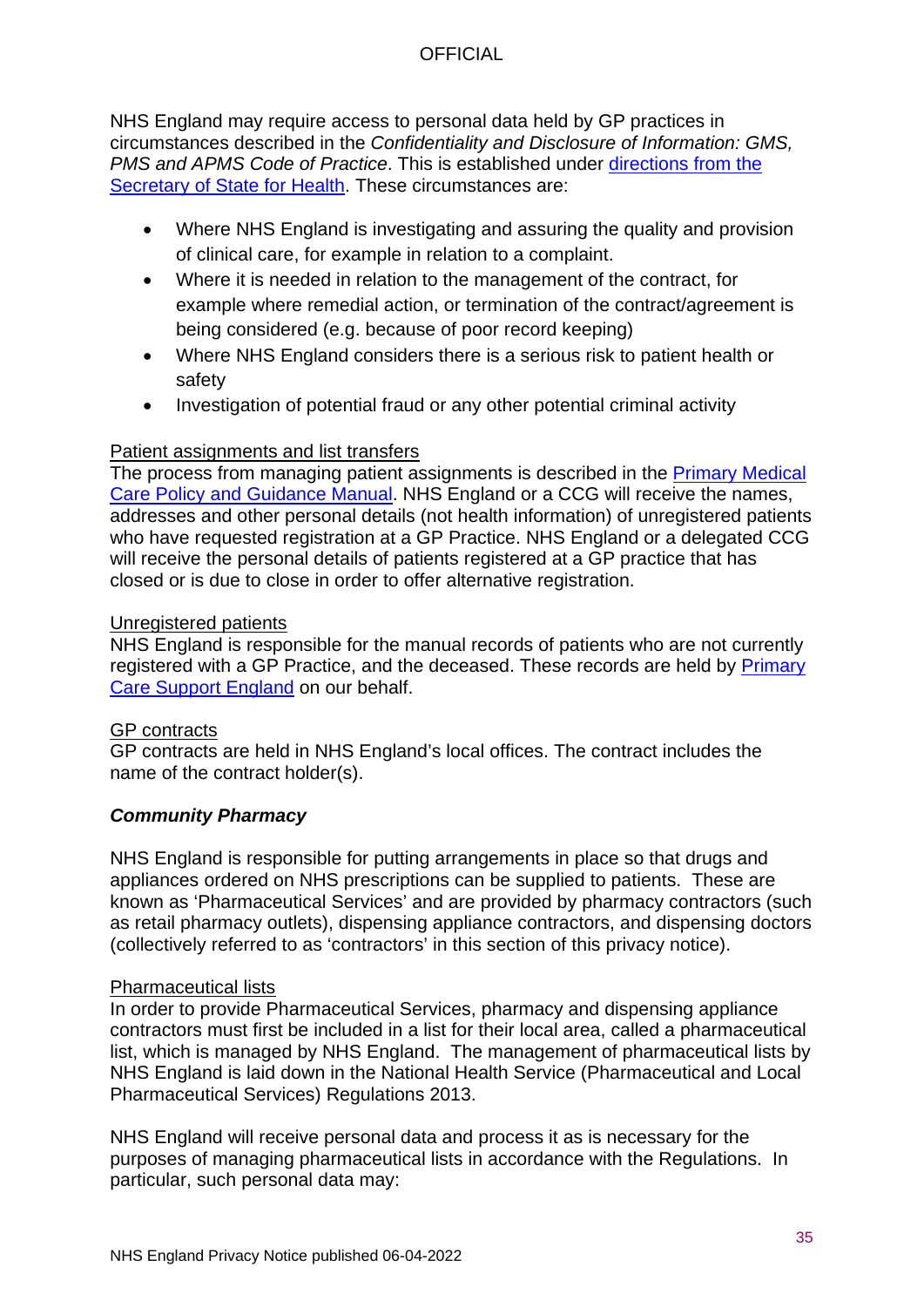- include details about contractors (including directors of a company or partners of a partnership), contractors' staff, referees, applicants wishing to join the pharmaceutical list, and third parties making submissions on an application;
- be obtained from the individual to whom it relates (for example, an individual pharmacist applying to join a pharmaceutical list) or from a third party (for example, a company wishing to be included in a pharmaceutical list which provides details about its directors and superintendent pharmacist);
- be shared with third parties where appropriate (e.g. notification of decisions as required by the Regulations).

Certain individuals involved in providing Community Pharmacy services must submit information about their fitness to practise to NHS England, which may include special categories of personal data and data relating to criminal convictions and offences. This information may also be obtained from or shared with other organisations, such as the General Pharmaceutical Council (GPhC), in accordance with the Regulations. NHS England will use this information to consider whether a person is fit to practise and take action where there are concerns.

NHS England has a contract with [Primary Care Support England](https://www.england.nhs.uk/contact-us/privacy-notice/how-we-use-your-information/our-services/primary-care-support-england/) (PCSE) to administer applications in relation to the pharmaceutical lists on behalf of NHS England.

#### Dispensing doctors

Dispensing doctors (GPs who may dispense drugs and appliances directly to patients where certain conditions are met) are included in a separate list managed by NHS England.

Patients may make an application to NHS England to request that their GP provide them with dispensing services. These applications contain the personal data of patients and may also include special categories of personal data. NHS England may obtain and process such personal data for the purposes of determining the application.

#### Local Pharmaceutical Services

Some contractors are locally commissioned to provide Local Pharmaceutical Services (LPS) and are included in separate lists managed by NHS England. NHS England may obtain and process personal data for the purposes of managing LPS contractors in a similar manner to that outlined above.

#### Payment for Community Pharmacy services

Contractors are paid for the number of prescriptions that they dispense. Each month they send their prescriptions to the NHS Business Services Authority (NHS BSA) who acts on behalf of the Department of Health and Social Care. These are sent either electronically or by courier for paper documents. A small number of prescriptions are shared with NHS England and other relevant organisations where this is necessary for the purposes of investigating possible prescription errors or fraud. These prescriptions contain the personal data of patients, including special categories of personal data.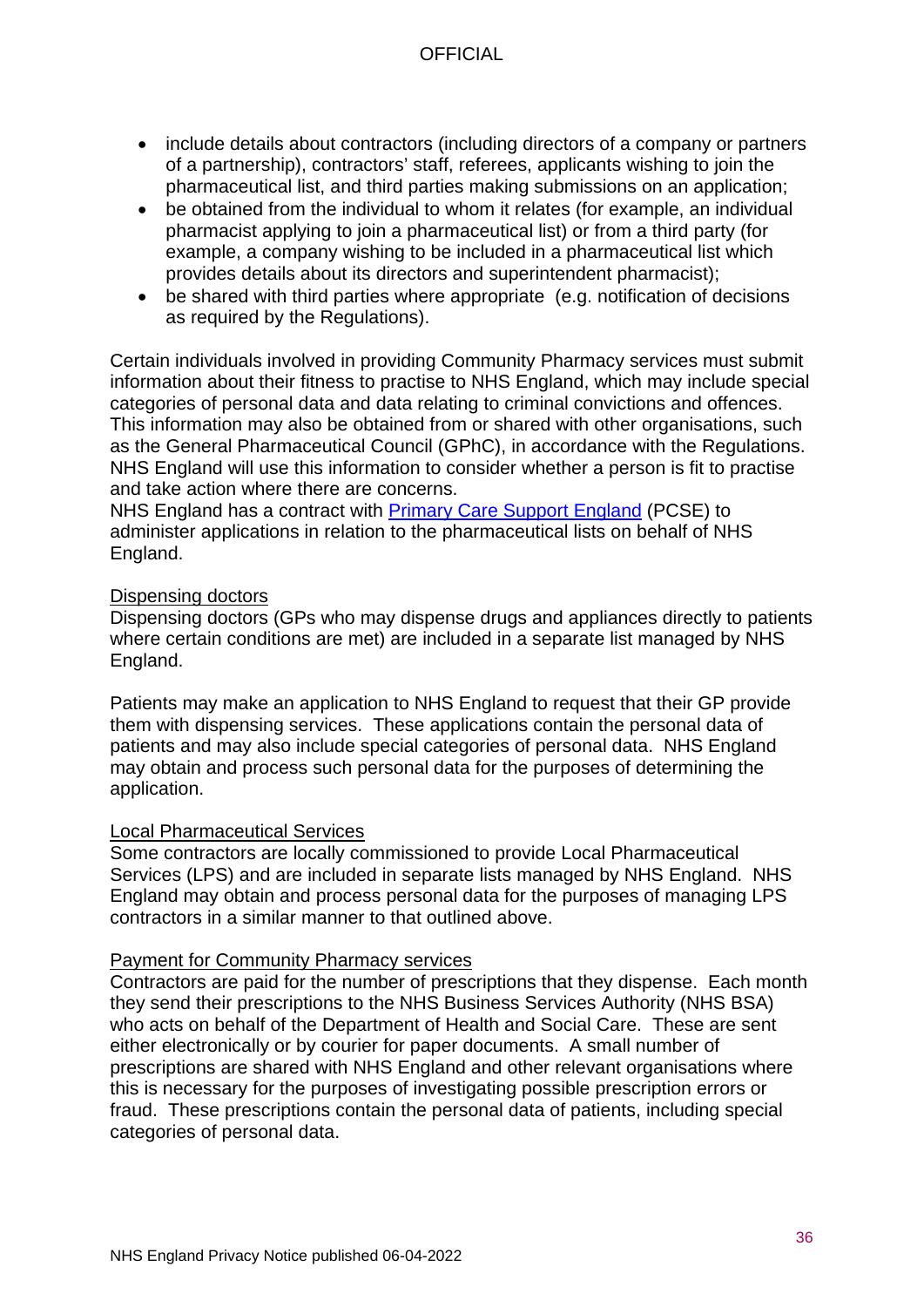#### Medicines Usage Reviews

This is a service usually provided in a pharmacy to help a patient use their medication more effectively. However, in some cases a pharmacy will need to seek permission from NHS England to provide this service by telephone or in a patient's own home. This will require the pharmacy to share the patient's name and address with NHS England.

#### *Dentists*

#### Payment of dentists

Dentists are paid by the NHS Business Services Authority (NHS BSA) acting for the Department of Health and Social Care. NHS England receives service activity figures, which do not include personal data, from NHS BSA for reconciliation and adjustment for under-payments.

#### Appeals

A patient may appeal to NHS England about any aspect of their dental care. For example, if a patient is assessed that he or she doesn't meet criteria for a NHS funded specialist service. The appeal information includes personal details and specific details of clinical condition.

#### **Contracts**

Commissioning contracts for dentists are held in NHS England's local offices, and these may identify the individual responsible for delivery.

#### *Opticians*

#### Payment to opticians.

Opticians send payment forms to [Primary Care Support England.](#page-46-0) These include patient name, address, date of birth, whether an eye test was done, and the voucher issued. PCSE produces a statement for each optician which is sent to NHS England for payment. These statements do not contain personal data relating to patients.

#### Annual checklist

NHS England's local offices employ optometry advisors checking compliance of premises to delivery optical services. Compliance reports include the name of the practice owner.

#### Ophthalmic Post Payment Verification Process

Primary Care Support England provide NHS England with a report including name, date of birth and address of patients who have had a test, which is sent to the NHS England local office. The purpose of this is to identify ophthalmic contractor outliers and possible inappropriate claims for payment. Some payment forms and other data about the ophthalmic services you have received may be shared with NHS England and the NHS Business Services Authority where there is a need to investigate possible errors on the forms, payment errors or fraud.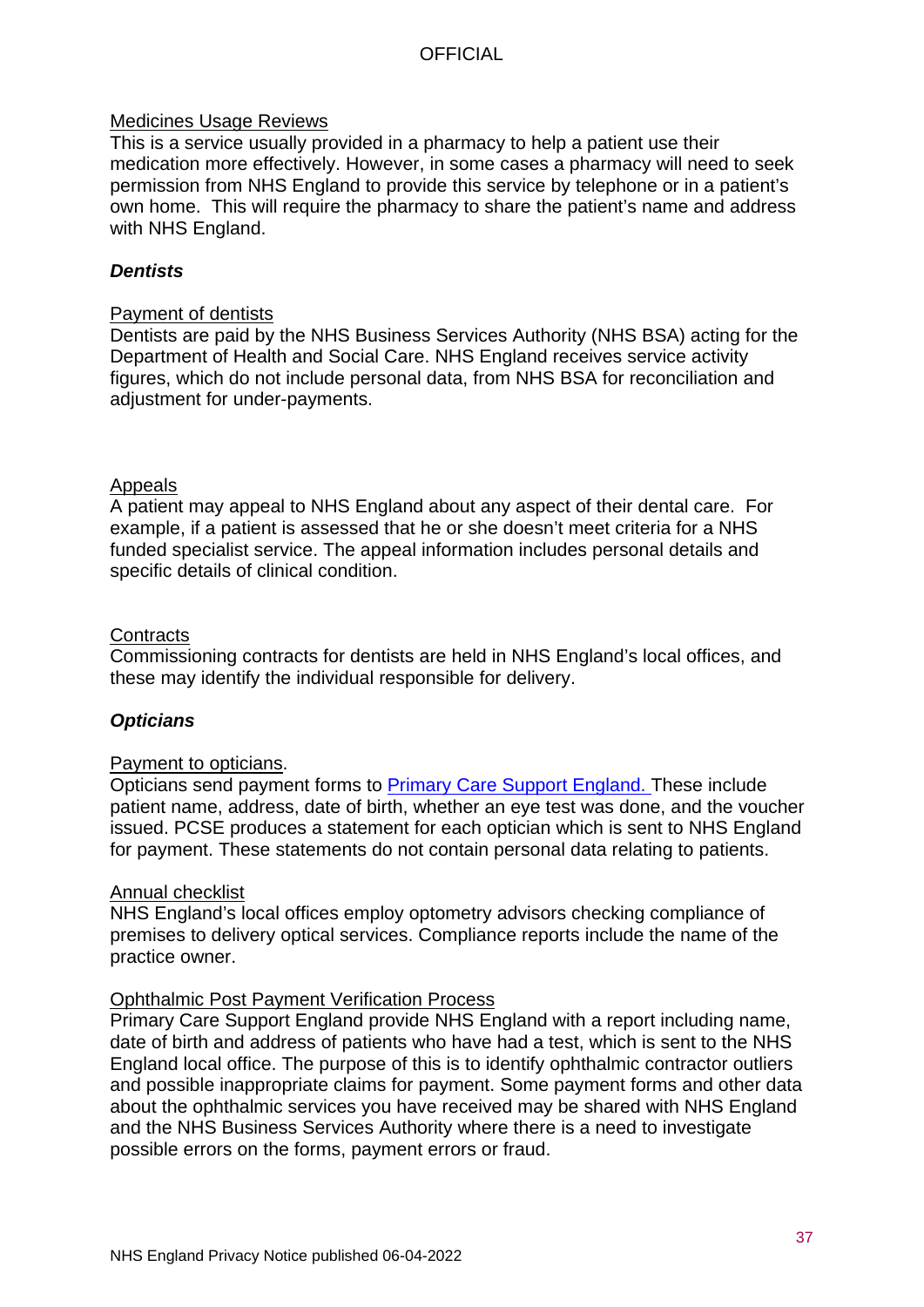#### **Contracts**

NHS England local offices hold contracts with opticians and information about applicants from new opticians. Application documents include correspondence, references, CVs, disclosure and barring checks and financial information.

#### **Legal basis for processing**

For GDPR purposes NHS England's lawful basis for processing is Article 6(1)(e) – '…exercise of official authority…'. For special categories (health) data the basis is Article  $9(2)(h) - '$ ... health or social care...'.

# <span id="page-37-0"></span>**Specialised Commissioning**

#### **Purposes for processing**

Specialised services are accessed by comparatively small numbers of patients but with catchment populations of usually more than one million. They are provided in relatively few hospitals. These services tend to be located in specialised hospital trusts that can recruit a team of staff with the appropriate expertise and enable them to develop their skills.

The specialised services that we commission include Internal Medicine, Cancer, Mental Health, Trauma, Head and Spine, Women and Children, Blood and Infection, the Cancer Drugs Fund, high cost drugs and devices and Highly Specialised Services.

NHS England employs mental health case managers who are responsible for tailoring services to the individual requirements of mental health patients / clients. They work with professionals in provider organisations, sharing information to ensure that patients receive the best possible care in the most appropriate setting for their needs.

### **Sources of the data**

The information may be collected from any organisation that provides specialised services to the NHS, including NHS Trusts and NHS Foundation Trusts, independent sector providers and charities.

### **Categories of personal data and recipients**

NHS England uses data that has been anonymised in accordance with the Information Commissioner's Anonymisation code of practice, and summary data (numbers) for monitoring and payment for specialised services. This data is provided to us by NHS Digital who collects and analyses personal data submitted by providers on our behalf – see [Data services for commissioners.](#page-43-0) The data processed by NHS Digital includes personal details such as NHS number, date of birth, postcode, and details of the diagnosis and treatment received.

### **Legal basis for processing**

For GDPR purposes NHS England's lawful basis for processing is Article 6(1)(e) '…exercise of official authority…'. For processing special categories (health) data the basis is Article 9(2)(h) '…health or social care…'.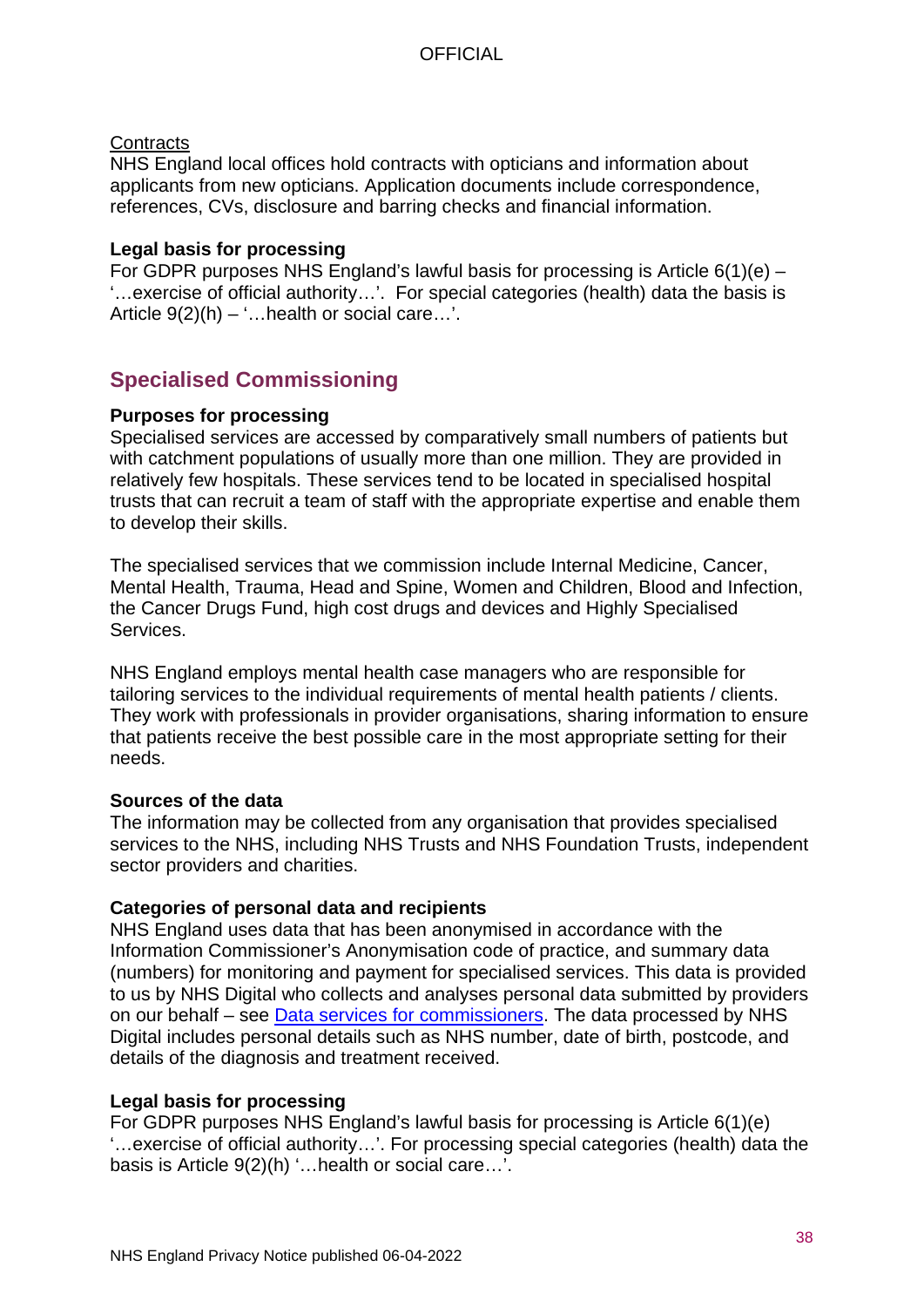# <span id="page-38-0"></span>**Armed Forces and Families Health Care**

#### **Purposes for processing**

The Armed forces Covenant is a promise by the Nation that those who serve or have served and their families are treated fairly. The Armed Forces Covenant is a part of the NHS Constitution. In relation to healthcare the Covenant states that the Armed Forces Community should enjoy the same standard of, and access to, healthcare as that received by any other UK citizen in the area they live and that Veterans should receive priority treatment where it relates to a condition that results from their service in the Armed Forces, subject to clinical need.

NHS England commissions secondary care for serving personnel and Armed Forces families registered with MoD GP practices. It is also responsible for commissioning a range of services for veterans, such as those for limb loss and mental health.

#### **Sources of the data**

The information may be collected from any organisation that provides secondary health services to the NHS and the Armed Forces for serving personnel or their families, including NHS Trusts and NHS Foundation Trusts, Independent Healthcare providers, NHS and Defence GP Practices and other primary care providers and local authorities. Data may also be submitted by patients themselves and by other agencies to support the commissioning and ensure the delivery of packages of care.

#### **Categories of personal data and recipients**

NHS England uses data that has been anonymised in accordance with the Information Commissioner's Anonymisation code of practice, and summary data (numbers) for monitoring and payment for specialised services. This data is provided to us by NHS Digital who collects and analyses personal data submitted by providers on our behalf – see [Data services for commissioners.](#page-43-0) The data processed by NHS Digital includes personal details such as NHS number, date of birth, postcode, and details of the diagnosis and treatment received.

Personal data may be submitted by patients themselves and by other agencies in relation to the commissioning individual packages of care.

### **Legal basis for processing**

For GDPR purposes NHS England's lawful basis for processing is Article 6(1)(e) – '…exercise of official authority…'. For special categories (health) data the basis is Article  $9(2)(h) -$  ... health or social care...'.

## <span id="page-38-1"></span>**Health and Justice**

#### **Purposes for processing**

NHS England is responsible for the routine commissioning of Health & Justice services. The current estate constitutes:

The Children and Young People's Secure Estate including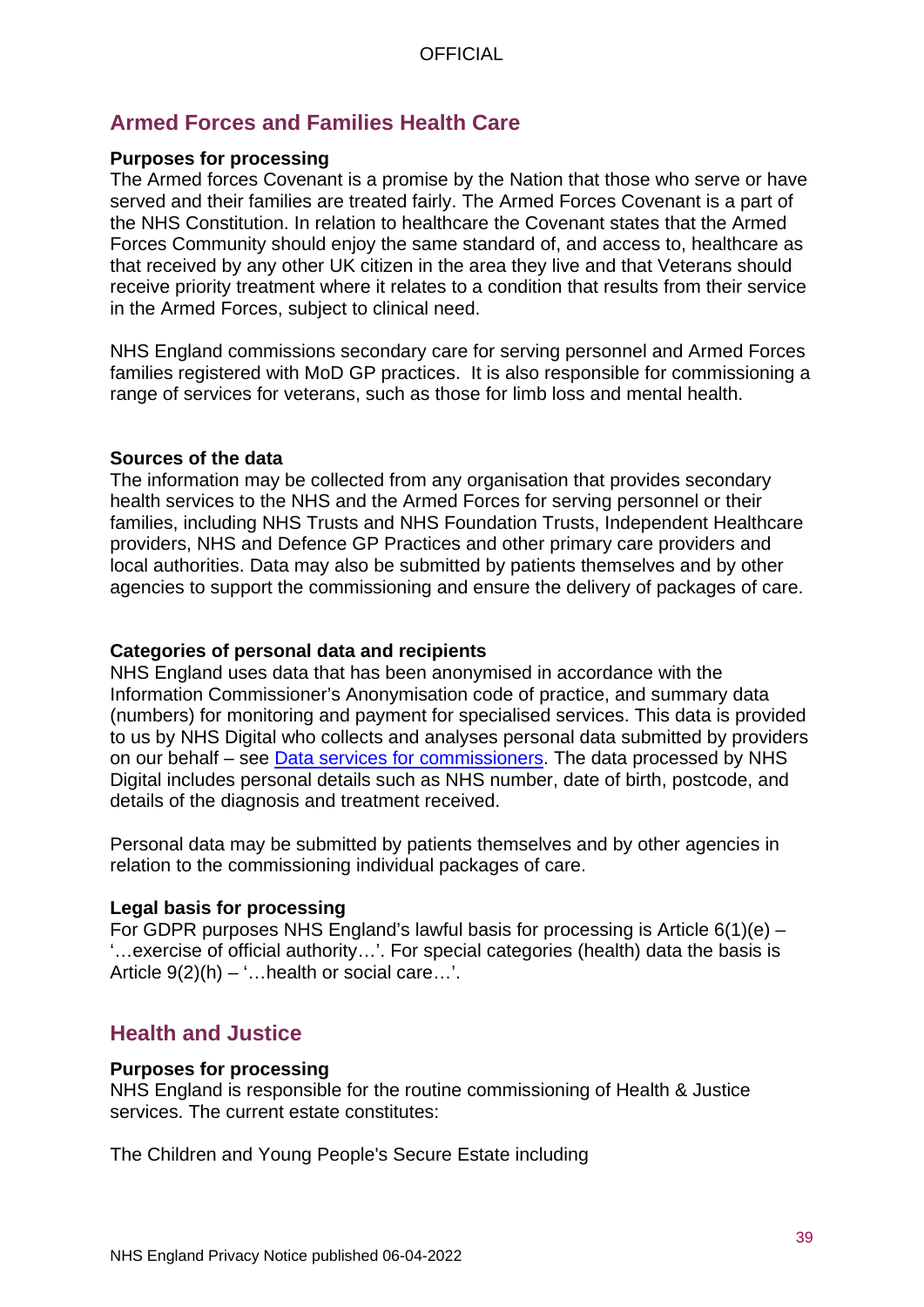- Young Offender Institutions,
- Secure Training Centres,
- Secure Children's Homes
- Prisons (including Youth Offender Institutions)
- Immigration Removal Centres (IRCs)
- Public Health services for persons in detained and secure settings across England

We process personal data for our commissioning purposes, in order to conduct clinical reviews and conduct investigations into deaths in custody.

#### **Sources of the data**

The information may be collected from any organisation that provides health services to the NHS, including Prison Health care providers, NHS Trusts, NHS Foundation Trusts, and other health and justice care providers. Data may also be submitted by other agencies to support commissioning and ensure the delivery of individual packages of care.

### **Categories of personal data and recipients**

NHS England uses data that has been anonymised in accordance with the Information Commissioner's Anonymisation code of practice, and summary data (numbers) for monitoring and payment for these services. This data is provided to us by NHS Digital who collects and analyses personal data submitted by providers on our behalf – see [Data services for commissioners.](#page-43-0) The data processed by NHS Digital includes personal details such as NHS number, date of birth, postcode, and details of the diagnosis and treatment received.

Data that does not identify patients directly may be submitted by providers and other agencies in relation to the commissioning individual packages of care.

We also hold health care records in from prisons and other institutions within the secure estate. These records relate to prisons which have closed, or prisoners who have been released. The records document the care and treatment a prisoner has received. The records are held as they may become important, if there is a complaint or claim, which may typically be made months or years after the care received.

### **Legal basis for processing**

For GDPR purposes NHS England's lawful basis for processing is Article 6(1)(e) – '…exercise of official authority…'. For processing special categories (health) data the basis is Article  $9(2)(h) -$  ... health or social care...'.

<span id="page-39-1"></span><span id="page-39-0"></span>NHS England is a joint data controller for records held on the system that we provide for prisons.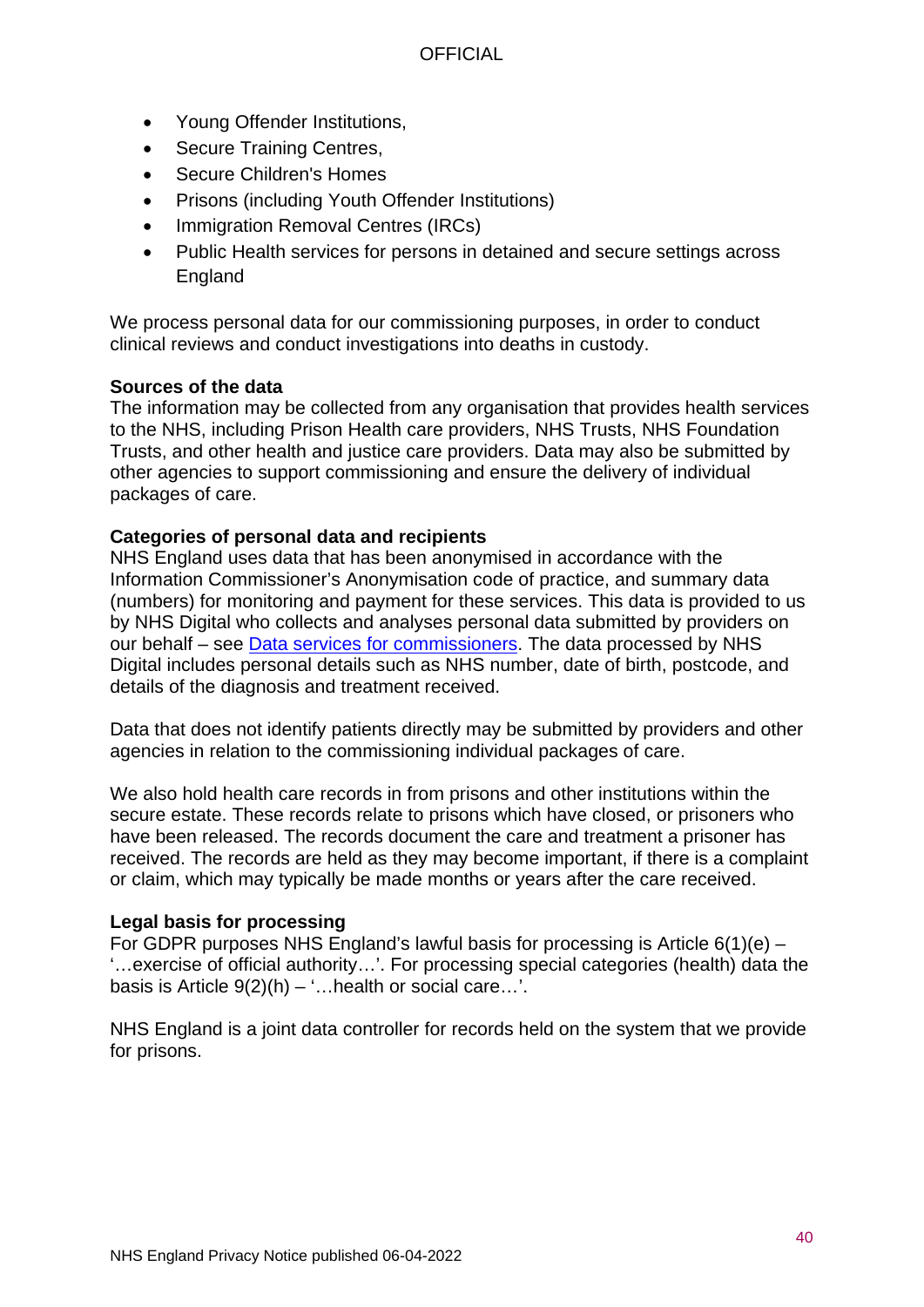# **Secondary Care Dental**

#### **Purposes for processing**

As part of its direct commissioning responsibilities, NHS England commissions all NHS dental services: [primary,](#page-33-0) community and secondary care services, including dental hospitals and urgent dental care services.

The majority of specialist dental services are delivered in secondary care settings, in acute hospitals, foundation trusts, district general hospitals and (ten) dental hospitals funded by national and local tariff arrangements. Specialist dental services are listed below\*, however some of these are recognised as multi-disciplinary care (dental and medical specialties). The definitions listed are in line with the General Dental Council:

- Special care dentistry;
- Oral surgery;
- Orthodontics:
- Paediatric dentistry;
- Restorative (endodontics, periodontics, prosthodontics, implant dentistry;
- Oral medicine;
- Oral microbiology;
- Oral and maxillofacial pathology;
- Dental and maxillofacial radiology;
- Oral and maxillofacial surgery.

\* Not all services are provided at every secondary or tertiary provider.

#### **Sources of the data**

The information may be collected from any organisation that provides health services to the NHS, including NHS Trusts, NHS Foundation Trusts, Dental Practices and other dental care providers.

#### **Categories of personal data and recipients**

NHS England uses data that has been anonymised in accordance with the Information Commissioner's Anonymisation code of practice, and summary data (numbers) for monitoring and payment for these services. This data is provided to us by NHS Digital who collects and analyses personal data submitted by providers on our behalf – see [Data services for commissioners.](#page-43-0) The data processed by NHS Digital includes personal details such as NHS number, date of birth, postcode, and details of the diagnosis and treatment received.

### **Legal Basis for processing**

For GDPR purposes NHS England's lawful basis for processing is Article 6(1)(e) '…exercise of official authority…'. For the processing of special categories (health) data the basis is 9(2)(h) '…health or social care…'.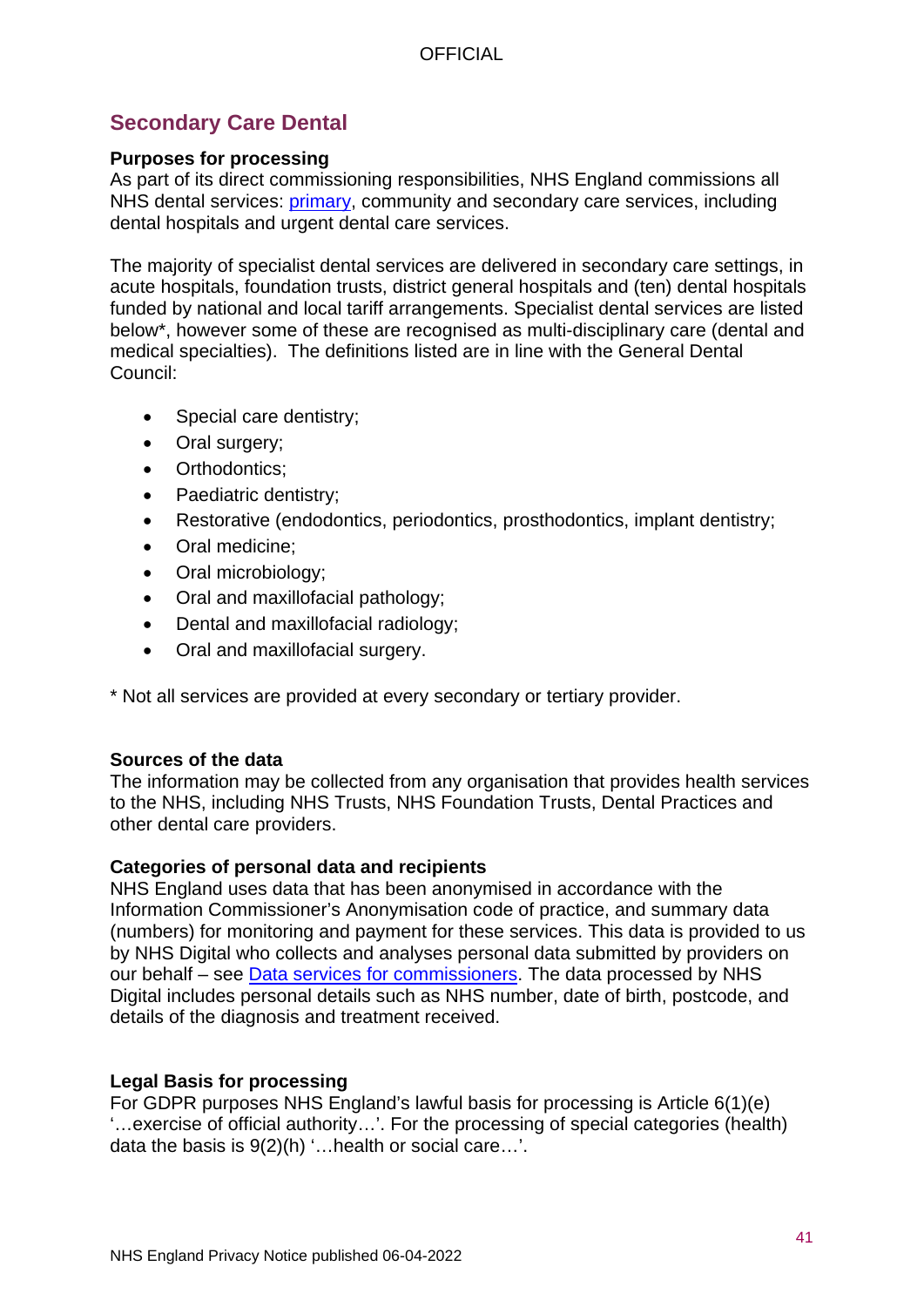# **Continuing Health Care – independent review panels**

#### **Purposes for processing**

[NHS Continuing Healthcare](https://www.nhs.uk/conditions/social-care-and-support/nhs-continuing-care/) is a package of care for adults aged 18 or over which is arranged and funded solely by the NHS. It is available to individuals outside of hospital who have on-going health needs. This package is often delivered in an individual's own home or a care home. In order to receive NHS CHC funding individuals have to be assessed by Clinical Commissioning Groups (CCGs) according to a legally prescribed decision making process to determine whether the individual has a 'primary health need'. NHS England is required to establish arrangements for the independent review of CCGs decisions on eligibility for NHS Continuing Healthcare funding.

An individual receiving care or their representative may apply for a review of a CCGs decision to decline funding by an NHS England [Independent Review Panel.](https://www.england.nhs.uk/healthcare/) The independent review process is co-ordinated by the NHS Continuing Healthcare teams in each of the four regions of NHS England.

#### **Sources of the data**

The personal data are submitted by the CCG and the applicant for review.

#### **Categories of personal data**

The information CCGs use to assess eligibility, and which may be submitted to an Independent Review Panel, fall under the following headings:

- behaviour
- cognition (understanding)
- communication
- psychological/emotional needs
- mobility
- nutrition (food and drink)
- continence
- skin (including wounds and ulcers)
- breathing
- symptom control through drug therapies and medication
- altered states of consciousness
- other significant needs

The obtained records that relate to these areas may include Care Home records, Health Records (for example GP, Hospital, Mental Health, District Nursing) and Social Care Records.

#### **Categories of recipients**

Personal data relating to the application is received by NHS England Continuing Healthcare teams and the members of the review panel. An Independent Review Panel is made up of:

• an independent chair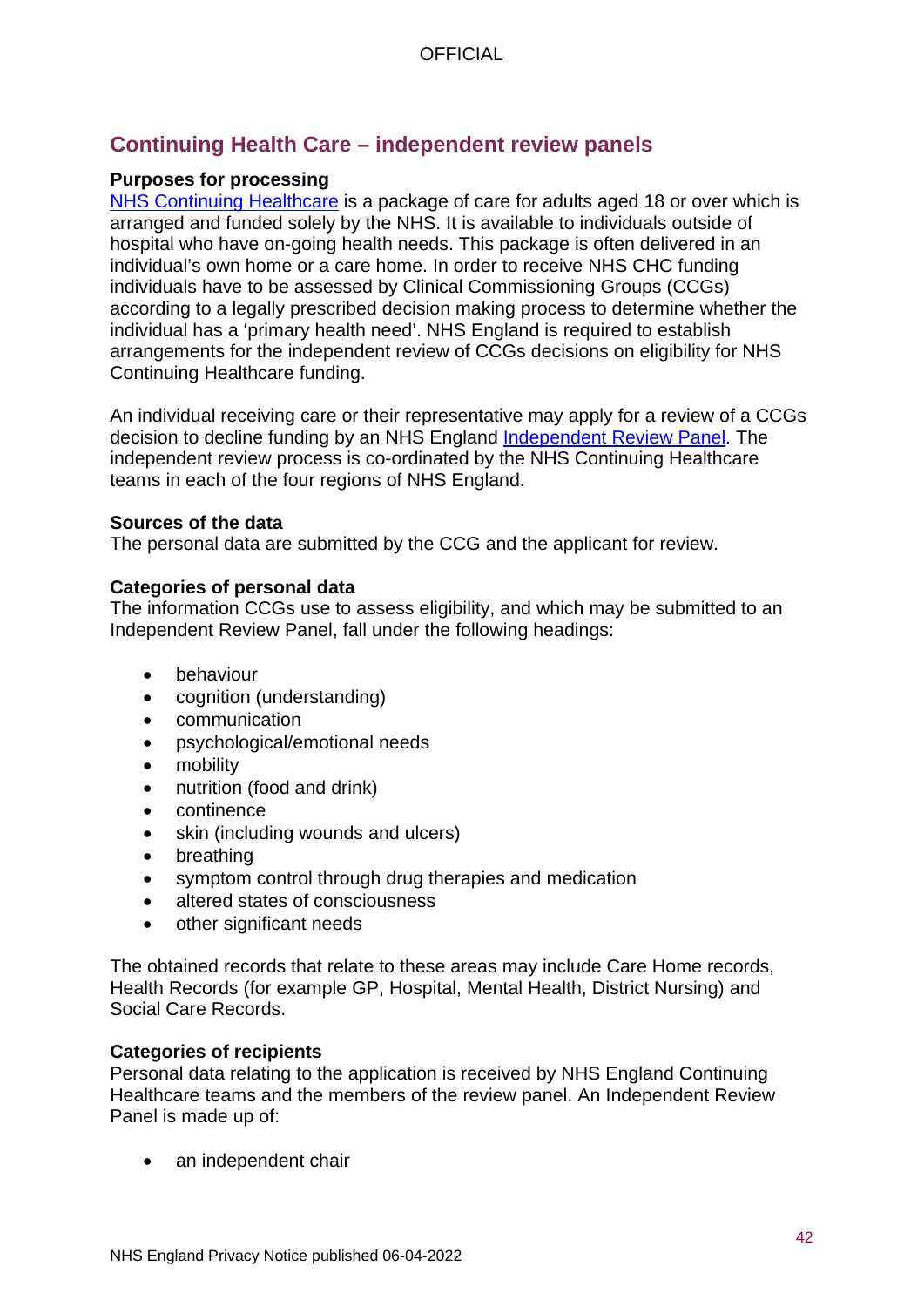- a representative nominated by a Clinical Commissioning Group (not involved in the case);
- a representative nominated by a Local Authority (not involved in the case); and
- at times there is also a clinical advisor in attendance.

#### **Legal Basis for processing**

For GDPR purposes NHS England's lawful basis for processing is Article 6(1)(e) – '…exercise of official authority…'. For the processing of special categories (health) data the basis is Article  $9(2)(h) -$ ... health or social care...'.

# **Individual Requests for funding**

#### **Purposes for processing**

On an individual basis, there may be situations where a clinician believes that their patient's clinical situation is so different to other patients with the same condition that they should have their treatment paid for when other patients would not. In such cases, NHS clinicians can ask NHS England, on behalf of a patient, to fund a treatment which would not usually be provided by NHS England for that patient. This request is called an Individual Funding Request (IFR). A guide for patients can be found [here.](https://www.england.nhs.uk/publication/individual-funding-requests-for-specialised-services-a-guide-for-patients/)

#### **Sources of the data**

The information may be provided by a clinician who submits an IFR application form on behalf of a patient.

#### **Categories of personal data**

The [IFR application form](https://www.england.nhs.uk/publication/specialised-services-individual-funding-requests/) includes NHS number, name and address, date of birth, GP details, diagnosis, requested intervention and other information relevant to the request. Gender and ethnicity are also collected and held in anonymous form for equality monitoring.

### **Categories of recipients**

Applications are considered by an independent panel who have not been involved in your treatment. The panel is made up of doctors, nurses, public health experts, pharmacists, NHS England representatives and lay members and is led by a lay chair.

#### **Legal basis for processing**

For GDPR purposes NHS England's lawful basis for processing is Article  $6(1)(e)$  – '…exercise of official authority…'. For the processing of special categories (health) data the basis is Article  $9(2)(h) - \dots$  health or social care...'.

# **Payment for living kidney donation**

### **Purposes for processing**

NHS England reimburses people who donate organs (living donors) in order to ensure that the financial impact on the living donor is cost neutral. The principle of reimbursement is founded on the premise that there should be no financial incentive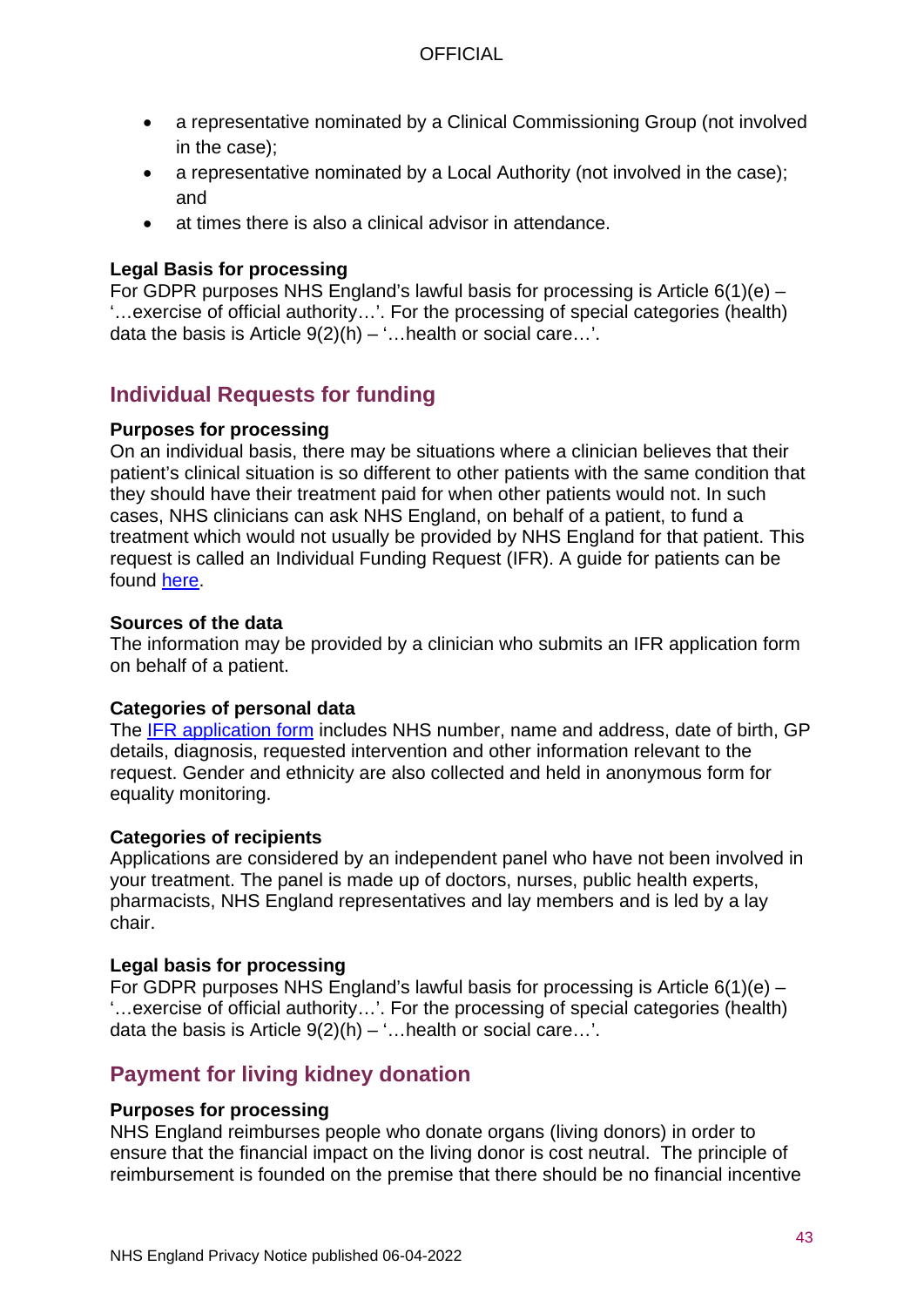or disincentive in becoming a living donor. Living donors would usually submit a claim for financial reimbursement to NHS England in accordance with the NHS England published policy. The data submitted and processed allows for consideration of any claims and payment of expenses.

#### **Categories of personal data**

We collect this data from living donors to allow such reimbursement to take place. Data will include name, NHS Number and other personal details, and information about their stay in hospital. Data may also include details of employment and income if claiming for lost income, including a letter from an employer, details of any other benefits you may be entitled to e.g. statutory sick pay.

#### **Sources of the data**

Hospital Trusts; living donor co-ordinators; social workers; donor patients.

#### **Categories of recipients**

NHS England commissioning staff.

#### **Legal Basis for processing**

For GDPR purposes NHS England's lawful basis for processing is Article 6(1)(e) – '…exercise of official authority…'. For the processing of special categories data the basis is Article  $9(2)(h) - '$ ... health or social care...'.

## <span id="page-43-0"></span>**Data services for commissioners**

#### **Purposes for processing**

[Commissioning](https://www.england.nhs.uk/commissioning/) is the process of planning, agreeing and monitoring health services. It is not one action but many, ranging from the health-needs assessment for a population, through the clinically based design of patient pathways, to service specification and contract negotiation or procurement, with continuous quality assessment. NHS England and Clinical Commissioning Groups (CCGs) are the commissioners that conduct these activities.

[The Data Services for Commissioners](https://www.england.nhs.uk/data-services/) programme has been established to improve NHS commissioning by ensuring that commissioning decisions, and the insights that support them, are based upon robust, standardised data that has been processed efficiently and is accessed legally.

For the purposes of this programme, NHS England has directed [NHS Digital](#page-44-0) to collect the personal data that we need from the organisations that we commission to provide health care.

NHS Digital provides us with data that is anonymised in accordance with the Information Commissioner's [Anonymisation code of practice](https://ico.org.uk/for-organisations/guide-to-data-protection/anonymisation/) which we analyse for our commissioning purposes. NHS England and NHS Digital are joint data controllers for the data with each having specific responsibilities in line with their statutory functions.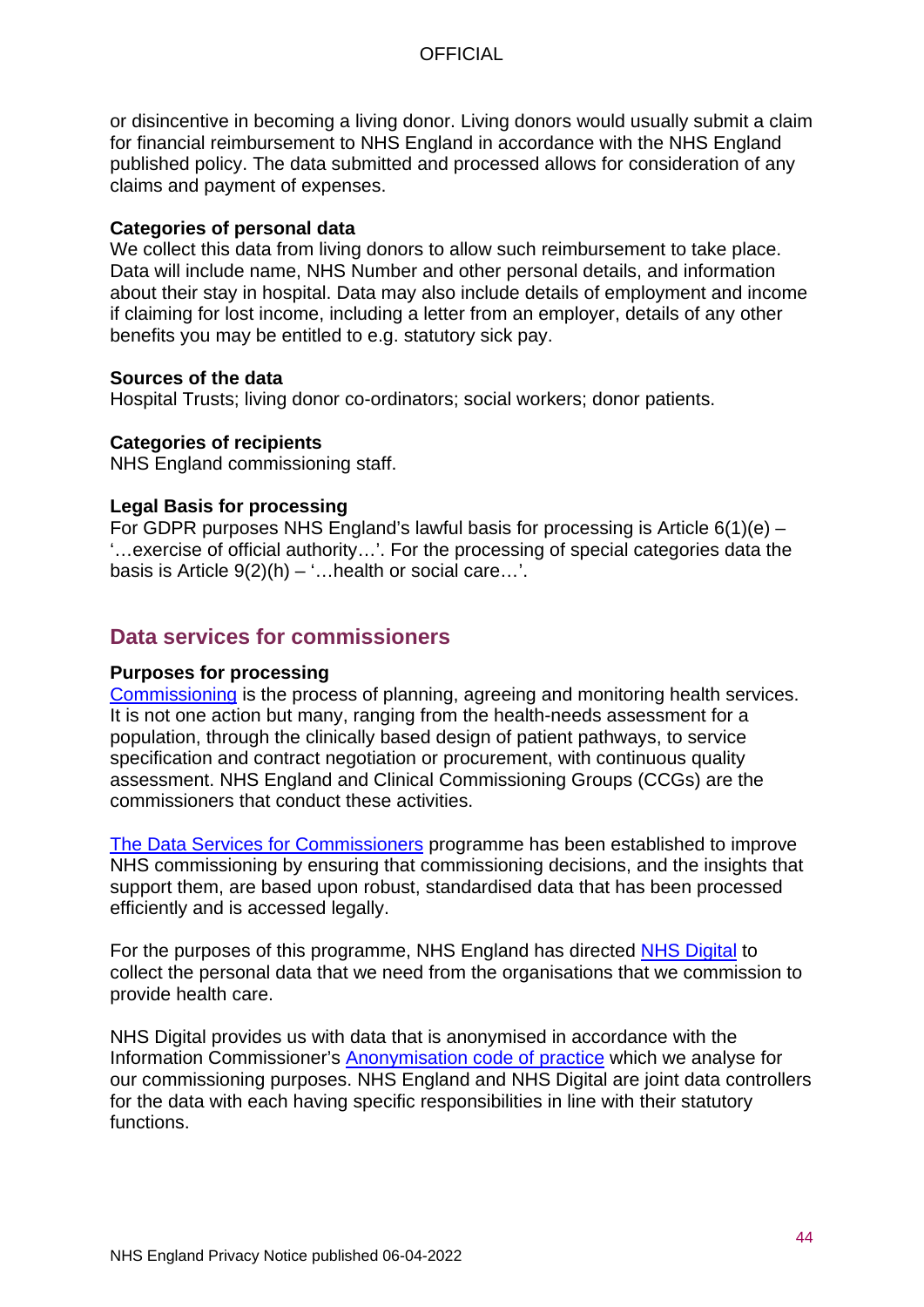#### **Sources of the data**

As a commissioner NHS England uses information from the providers of the services it commissions. These are:

- [Specialised services](#page-37-0)
- [Armed Forces and Families Health Care](#page-38-0)
- [Health and justice](#page-38-1)
- [Public Health Services](#page-39-0)
- [Secondary Dental Services](#page-39-1)

#### **Categories of personal data**

For most commissioning purposes NHS England does not receive or process data that identifies individuals directly. This is not necessary for our purposes. The purpose of the Data Services for Commissioners Programme is to enable us to analyse data for our commissioning purposes, without our needing to see personal data. We use data that has been anonymised by NHS Digital in accordance with the Information Commissioner's [Anonymisation code of practice.](https://ico.org.uk/for-organisations/guide-to-data-protection/anonymisation/)

NHS Digital processes personal data collected from providers of health care on our behalf. This includes information about the diagnosis, treatment received, postcode and date of birth. It also includes NHS number which is used by NHS Digital to link data from several sources. An example of this is where we need information relevant to a Specialised Service, linked to the data submitted routinely by hospitals to NHS Digital via the [Secondary Uses Service.](https://digital.nhs.uk/services/secondary-uses-service-sus)

#### **Categories of recipients**

We provide anonymised and aggregate data (numbers) to CCGs and to the organisations that we commission to provide health care, or their data processors.

All requests for data from NHS Digital are dealt with by the Data Access Request [Service.](https://digital.nhs.uk/services/data-access-request-service-dars)

#### **Legal basis for processing**

For GDPR purposes NHS England's lawful basis for processing is 6(1)(e) '…exercise of official authority…'. For special categories (health) data the basis is 9(2)(h) '…health or social care…'.

## <span id="page-44-0"></span>**National collections**

#### **Purposes for processing**

NHS England has a power under the [Health and Social Care Act 2012 to direct NHS](https://www.england.nhs.uk/ourwork/tsd/data-info/info-stand/dir-app/)  [Digital](https://www.england.nhs.uk/ourwork/tsd/data-info/info-stand/dir-app/) to collect information from health organisations. The general purpose for doing this is to establish collections of information that can be used to monitor how well the NHS is performing and the quality of care provided. As the data is held centrally it can be linked to provide information that would not otherwise be possible.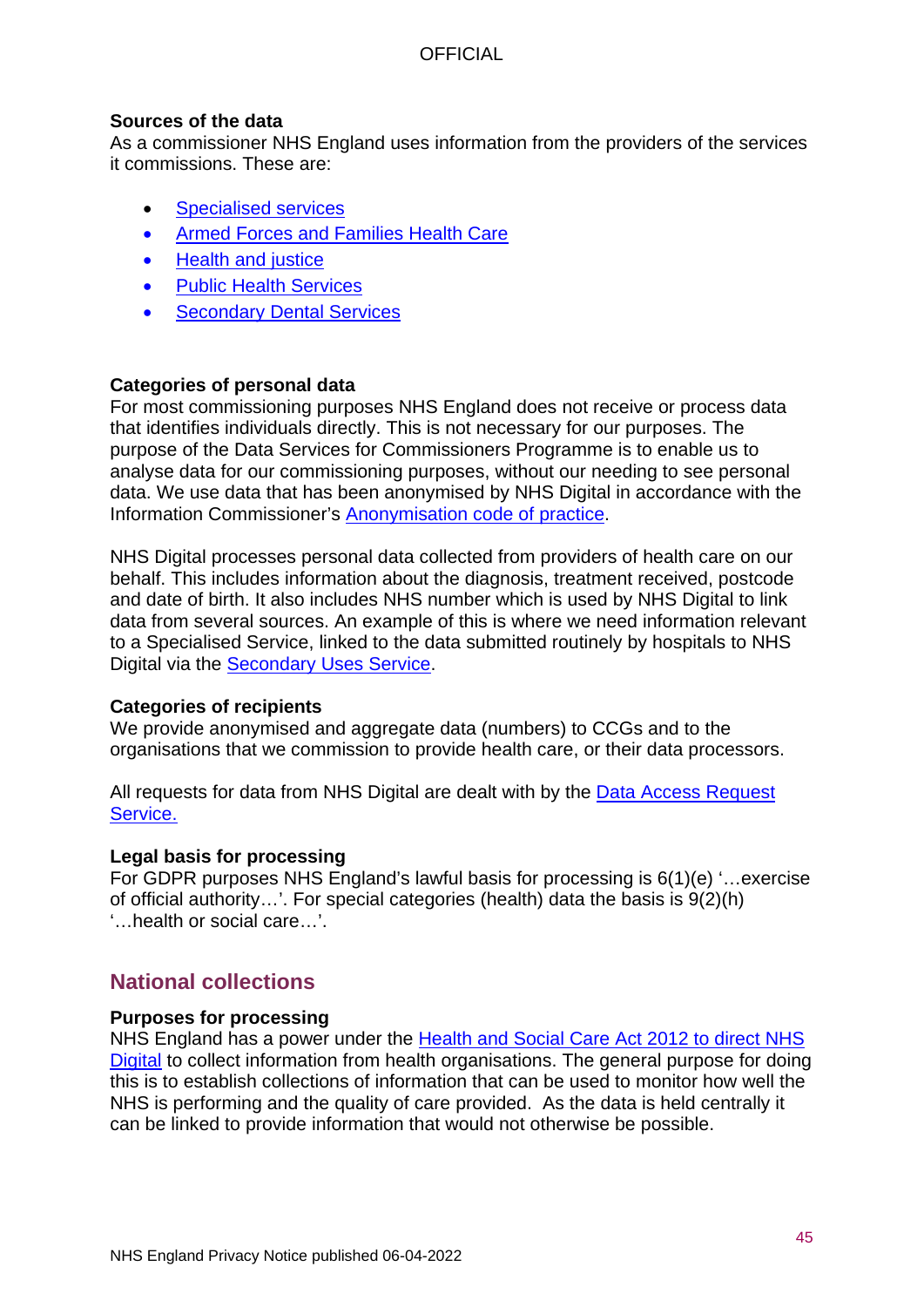Below is a list of the directions we have issued to NHS Digital for personal data collections.

- [Assuring Transformation Data Collection \(2015\)](https://digital.nhs.uk/data-and-information/data-collections-and-data-sets/data-collections/data-collections/assuring-transformation)
- [Children and Young People's Health Services \(CYPHS\)](https://digital.nhs.uk/data-and-information/data-collections-and-data-sets/data-sets/children-and-young-people-s-health-services-data-set)
- [Data Services for Commissioners \(2015\)](https://digital.nhs.uk/services/data-services-for-commissioners-dsfc)
- [Dementia Prevalence \(2015\)](https://digital.nhs.uk/data-and-information/data-collections-and-data-sets/data-collections/quality-and-outcomes-framework-qof/quality-and-outcome-framework-qof-business-rules/recorded-dementia-diagnoses)
- [Diabetes Prevention Programme Audit Pilot](https://digital.nhs.uk/data-and-information/publications/statistical/national-diabetes-audit/national-diabetes-prevention-programme-pilot-study)
- [Diagnostic Imaging Data Set Service \(2015\)](https://digital.nhs.uk/data-and-information/data-collections-and-data-sets/data-sets/diagnostic-imaging-data-set)
- [Emergency Care Data Set Collection \(2017\)](https://digital.nhs.uk/data-and-information/data-collections-and-data-sets/data-sets/emergency-care-data-set-ecds)
- [General Practice Appointments Data Collection in Support of Winter](https://digital.nhs.uk/services/general-practice-gp-collections/service-information/gp-appointments-data-collection-in-support-of-winter-pressures)  [Pressures \(2017\)](https://digital.nhs.uk/services/general-practice-gp-collections/service-information/gp-appointments-data-collection-in-support-of-winter-pressures)
- [Genetic Testing Rates Information System \(2017\)](https://digital.nhs.uk/about-nhs-digital/corporate-information-and-documents/directions-and-data-provision-notices/data-provision-notices-dpns/genetic-testing-rates-for-nhs-trusts-in-england-ukgtn-member-laboratories-data-provision-notice)
- [GP Workload \(2017\)](https://digital.nhs.uk/services/general-practice-gp-collections/service-information/gp-workload-collection)
- **[Maternity Services \(2015\)](https://digital.nhs.uk/data-and-information/data-collections-and-data-sets/data-sets/maternity-services-data-set)**
- **[Mental Health Services \(2015\)](https://digital.nhs.uk/data-and-information/data-collections-and-data-sets/data-sets/mental-health-services-data-set)**
- [NHS 111 Pathways Data Collection \(2017\)](https://digital.nhs.uk/about-nhs-digital/corporate-information-and-documents/directions-and-data-provision-notices/data-provision-notices-dpns/nhs-111-pathways-nhs-number-data-provision-notice)
- [NHS 111 Online](https://digital.nhs.uk/about-nhs-digital/our-work/transforming-health-and-care-through-technology/urgent-and-emergency-care-domain-b/nhs-111-online)
- [National Audit of Pulmonary Hypertension \(2016\)](https://digital.nhs.uk/data-and-information/clinical-audits-and-registries/our-clinical-audits-and-registries/national-pulmonary-hypertension-audit)
- [National Cancer Waiting Times \(SCCI0147\)](https://digital.nhs.uk/services/systems-and-service-delivery/screening-services/cancer-waiting-times)
- [National Diabetes Audit \(2017\)](https://digital.nhs.uk/data-and-information/clinical-audits-and-registries/our-clinical-audits-and-registries/national-diabetes-audit)
- [Personal Health Budget Collection \(2017\)](https://digital.nhs.uk/data-and-information/data-collections-and-data-sets/data-collections/personal-health-budget-phb)
- [Primary Care Registration Management \(2018\)](https://digital.nhs.uk/about-nhs-digital/corporate-information-and-documents/directions-and-data-provision-notices/nhs-england-directions/establishment-of-information-systems-for-nhs-services-primary-care-registration-management-directions-2018)
- [Retrospective Audit of Data for Mesh Procedures Data Analysis \(2018\)](https://digital.nhs.uk/about-nhs-digital/corporate-information-and-documents/directions-and-data-provision-notices/nhs-england-directions/2018/establishment-of-information-systems-for-nhs-services-the-retrospective-audit-of-data-for-mesh-procedures-data-analysis-directions-2018)
- [GP Streaming Audit \(2018\)](https://digital.nhs.uk/about-nhs-digital/corporate-information-and-documents/directions-and-data-provision-notices/nhs-england-directions/2018/establishing-and-operating-the-gp-streaming-audit-information-system)
- Citizen Identity Services (2018)

These can be accessed [here.](https://digital.nhs.uk/about-nhs-digital/corporate-information-and-documents/directions-and-data-provision-notices/nhs-england-directions)

### **Sources of the data**

The information may be collected from any organisation that provides health services to the NHS, including NHS Trusts, NHS Foundation Trusts, GP Practices and other primary care providers and local authorities.

## **Categories of personal data**

The details of the individual collections are specified in the directions. This may include records representing individual items of care, or summarised information including just numbers. Where information about individual patients and their care is collected, this will usually include their NHS Number, other similar identifiers, postcode and date of birth. These are needed to make sure that the data is correct, and to allow linkage to other data. The data will include information about the health care received, administrative information, and may include ethnicity.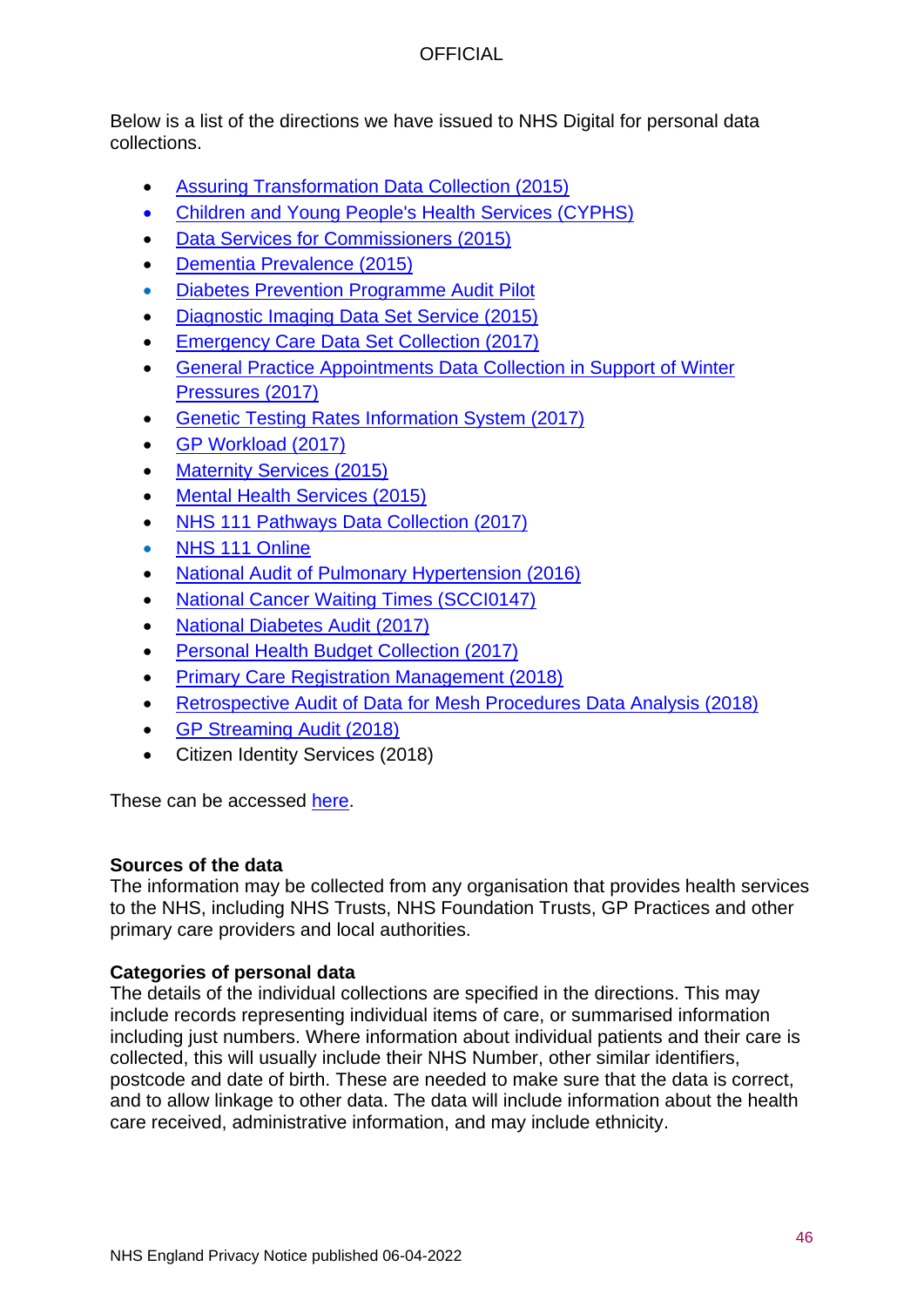## **Categories of recipients**

A benefit of this approach is that personal data is held only by NHS Digital, who only release it to other organisations, including NHS England, where there is a specific legal power (See for example [Assuring Transformation\)](#page-82-0). Data is also released in a form that is anonymised in line with the Information Commissioner's Anonymisation code of practice. All requests for data form NHS Digital are dealt with by the Data [Access Request Service.](https://digital.nhs.uk/services/data-access-request-service-dars)

## **Legal basis for processing**

For GDPR purposes NHS England's lawful basis for processing when directing NHS Digital using its powers under the Health and Social Care Act 2012 is Article  $6(1)(e)$  – '…exercise of official authority…'. For the processing of special categories (health) data the basis is  $9(2)(h) -$ ...health or social care...', and/or  $9(2)(i) -$ ...research purposes or statistical purposes…'.

When NHS Digital processes personal data under directions from NHS England, the two organisations are acting jointly as data controllers.

# <span id="page-46-0"></span>**Primary Care Support England**

### **Purposes for processing**

NHS England has a contract with Primary Care Support England to provide seven services as a data processor. These are described below.

### *Primary Care Records*

PCSE provide a service to move hard copy patient records between GP Practices. They also store paper records for unregistered patients and the deceased. See [Patients registered with GP Practices.](#page-30-0)

### *GP Payments and Pensions*

NHS England is responsible for paying GP Practices for their services. The payments that PCSE administer are listed below with the type of data and sources.

| Payment type                                      | Data type                                                          | Source                                                                                                    |
|---------------------------------------------------|--------------------------------------------------------------------|-----------------------------------------------------------------------------------------------------------|
| Global sum payments                               | <b>GP Name</b><br><b>GD Code</b><br><b>Practice Code</b>           | <b>Registration list</b><br>(NHAIS)                                                                       |
| <b>PMS</b> contract baseline<br>payments          | <b>Practice Code</b>                                               | <b>Registration list</b><br>(NHAIS) and contract<br>variation template<br>from Regional Local<br>Team/CCG |
| Drugs payments<br>(prescribing and<br>dispensing) | <b>Practice Code</b><br>$\bullet$<br>Partnership<br>details / code | <b>NHS Digital</b><br>dependency                                                                          |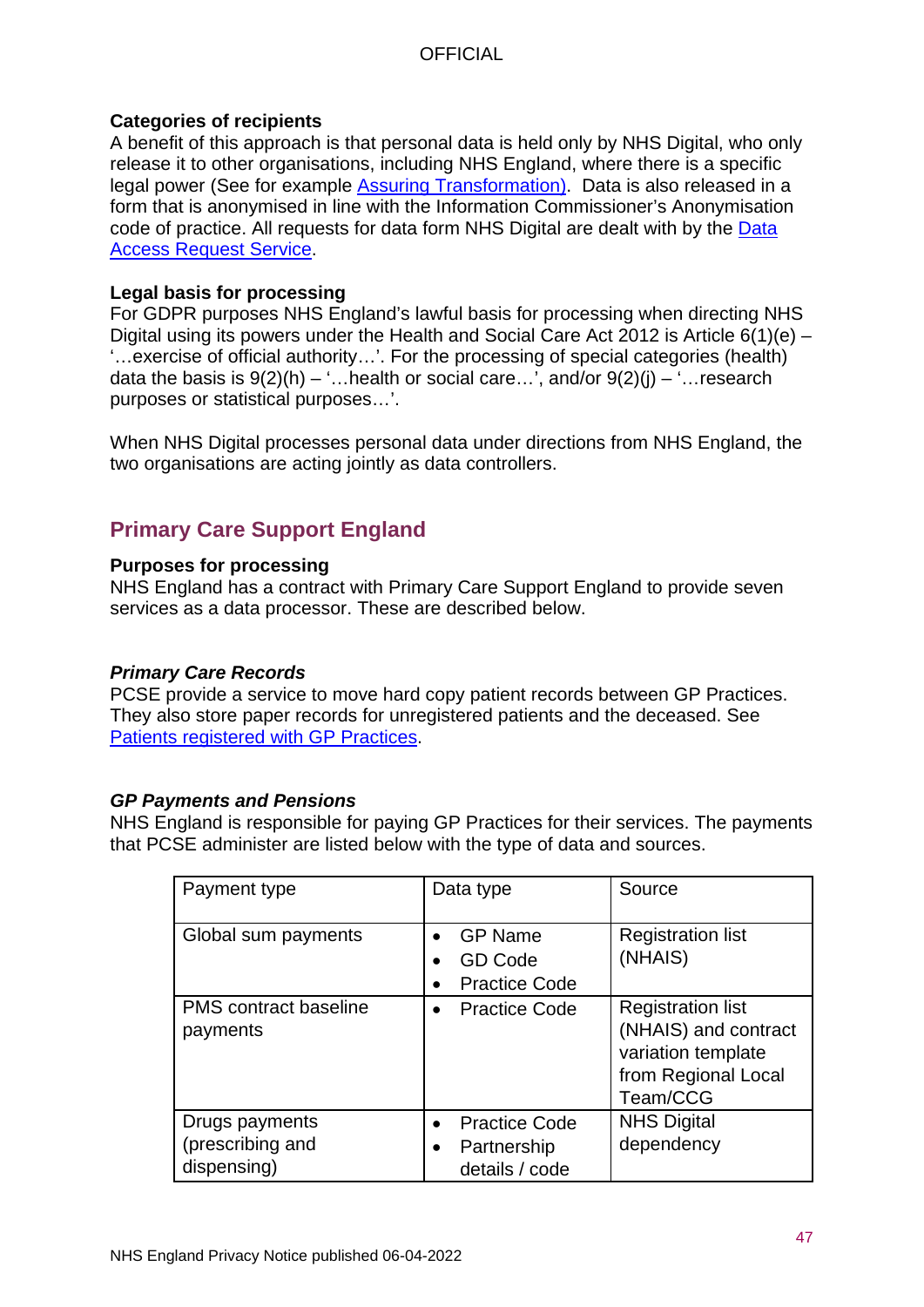|                                                                      | <b>GP Names</b><br><b>GD Code</b>                                                                                                                                                                             |                                                                                                   |
|----------------------------------------------------------------------|---------------------------------------------------------------------------------------------------------------------------------------------------------------------------------------------------------------|---------------------------------------------------------------------------------------------------|
| Childhood immunisations<br>payments                                  | <b>Practice Code</b><br>$\bullet$<br><b>GP Name</b><br><b>GD Code</b>                                                                                                                                         | Open Exeter                                                                                       |
| Seniority payments                                                   | Partnership<br>details / code<br><b>DoB</b><br><b>Sex</b><br><b>National Code</b><br><b>GMC Number</b><br>Country of Birth<br>Start date<br>Registered date<br>Length of service<br>Share / salary<br>details | Performer list/NHAIS                                                                              |
| Ad-Hoc payment<br>instructions<br>(Locum/Premises/Rates)             | <b>Practice Code</b>                                                                                                                                                                                          | <b>RLT/Delegated CCG</b>                                                                          |
| GP trainee payments and<br>expenses (For non-lead<br>employer areas) | <b>Registrar Name</b><br><b>Practice Code</b><br><b>GMC Number</b><br>Partnership<br>Code<br><b>Trainer Name</b><br><b>CTP Date</b>                                                                           | <b>Health Education</b><br><b>England / Practices</b>                                             |
| GP training grant payments                                           | <b>Registrar Name</b><br>$\bullet$<br><b>Practice Code</b><br><b>GMC Number</b><br>Partnership<br>Code<br><b>Trainer Name</b><br><b>CTP Date</b>                                                              | <b>Health Education</b><br>England /<br>Practices/RLT's for<br>non lead employer<br>areas         |
| <b>Enhanced Service</b><br>payments via CQRS                         | <b>Practice Code</b><br>$\bullet$                                                                                                                                                                             | <b>Extracted from GP</b><br>practice systems by<br><b>NHS Digital acting</b><br>under directions. |
| <b>Quality and Outcomes</b><br>Framework payments<br>(aspiration)    | <b>Practice Code</b><br>$\bullet$                                                                                                                                                                             | <b>NHS Digital direct</b><br>dependency                                                           |
| <b>Quality and Outcomes</b><br>framework payment<br>(achieved)       | <b>Practice Code</b>                                                                                                                                                                                          | <b>Extracted from GP</b><br>practice systems by<br><b>NHS Digital acting</b><br>under directions. |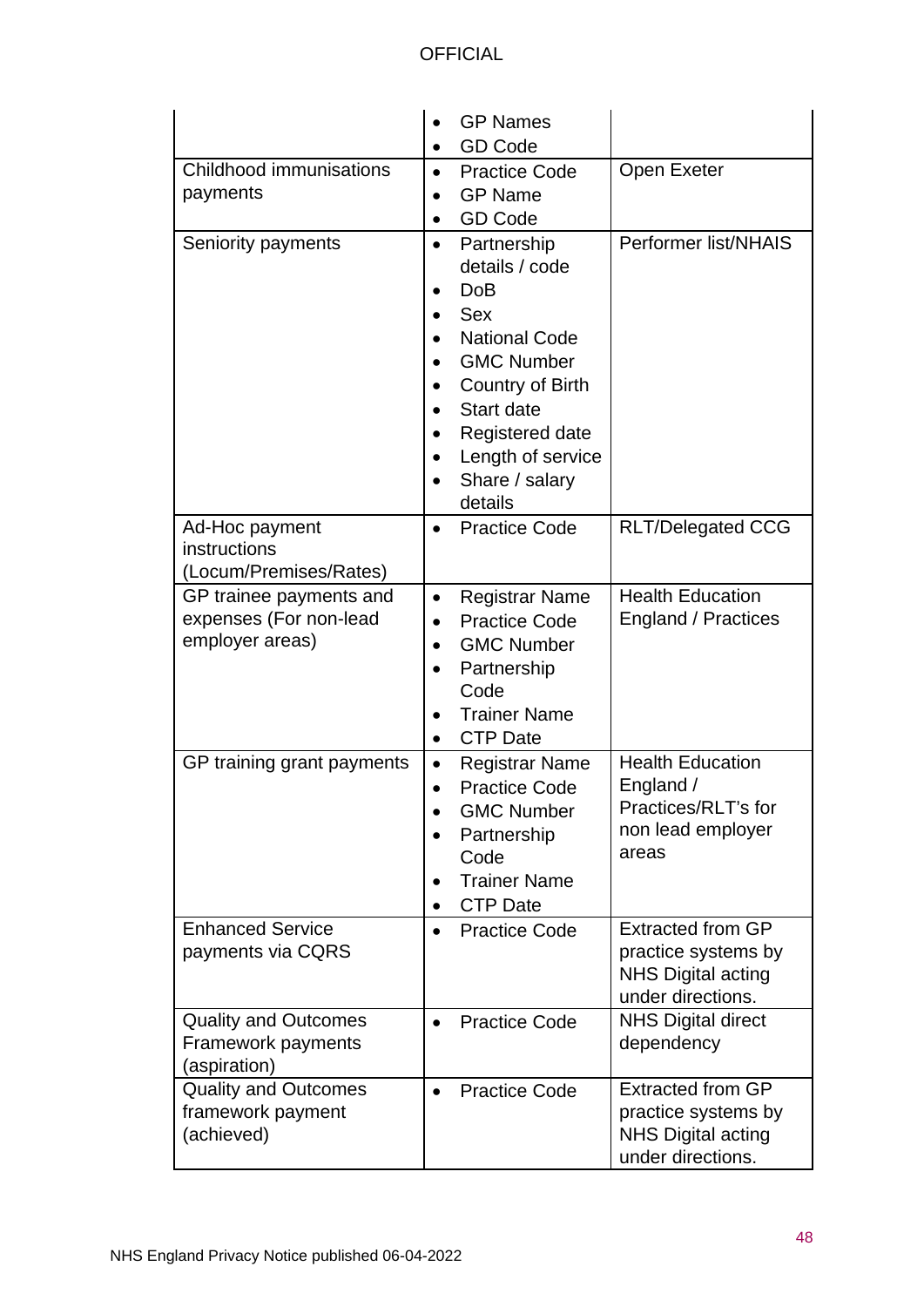| Public Health Immunisation   • Practice Code<br>Schedules payments |                      | <b>RLT/Delegated CCG</b> |
|--------------------------------------------------------------------|----------------------|--------------------------|
| <b>GP</b> retainers                                                | <b>Practice Code</b> | HEE / Local area         |
|                                                                    |                      | teams                    |
| <b>Local Medical Committee</b>                                     | • Practice Code      | LMC/NHSE                 |
| levies-depends on contract                                         | <b>CCG Code</b>      |                          |
| type                                                               |                      |                          |

PCSE also act as the administrator for GP pensions on behalf of NHS England. The pension and its funds are managed by NHS Pensions and not PCSE. Any decisions related to the management of a pension are the responsibility of NHS Pension and / or NHS England, PCSE are only responsible for the administration element which includes processing forms / documentation and allocating funds to account.

As part of this process, PCSE may collect personal identifiable information relating to members of the pension, including name, address, date of birth, national insurance number and salary details. If you have an enquiry regarding what personal identifiable information is processed as part of the pensions administration, you may contact PCSE at [https://pcse.england.nhs.uk/contact-us/.](https://pcse.england.nhs.uk/contact-us/)

#### *Pharmaceutical List – [market entry applications](https://pcse.england.nhs.uk/services/market-entry/)*

Pharmaceutical lists are maintained by NHS England and all market entry applications to provide Pharmaceutical Services are made to the NHS England Regional Local Team. The National Health Service (Pharmaceutical and Local Pharmaceutical Services) Regulations 2013 as amended provides the regulatory framework for managing pharmaceutical lists. Applications for inclusion in a pharmaceutical list must be made by sending NHS England an application in writing in line with these regulations.

The personal data includes; full name, sex, date of birth, residential address and telephone number. For further information please refer to the [Pharmacy Manual –](https://www.england.nhs.uk/commissioning/primary-care/pharmacy/manual/) [Template Application Forms.](https://www.england.nhs.uk/commissioning/primary-care/pharmacy/manual/)

NHS England's policies and procedures for managing pharmaceutical services, providers and the lists are set out in the [Pharmacy Manual.](https://www.england.nhs.uk/commissioning/primary-care/pharmacy/manual/)

Primary Care Support England (PCSE) is responsible for administering applications to join the pharmaceutical list on behalf of NHS England.

#### *Ophthalmic payments*

Opticians send payment forms to Primary Care Support England. These include patient name, address, date of birth, whether an eye test was done, and the voucher issued. PCSE produces a statement for each optician which is sent to NHS England for payment. These statements do not contain personal data relating to patients.

#### *Performers Lists*

There are three National Performers Lists operated by NHS England – one for medical, dental and ophthalmic performers. The lists provide an extra layer of reassurance for the public that GPs, Dentists and Opticians practicing in the NHS are suitably qualified, have up to date training, have appropriate English language skills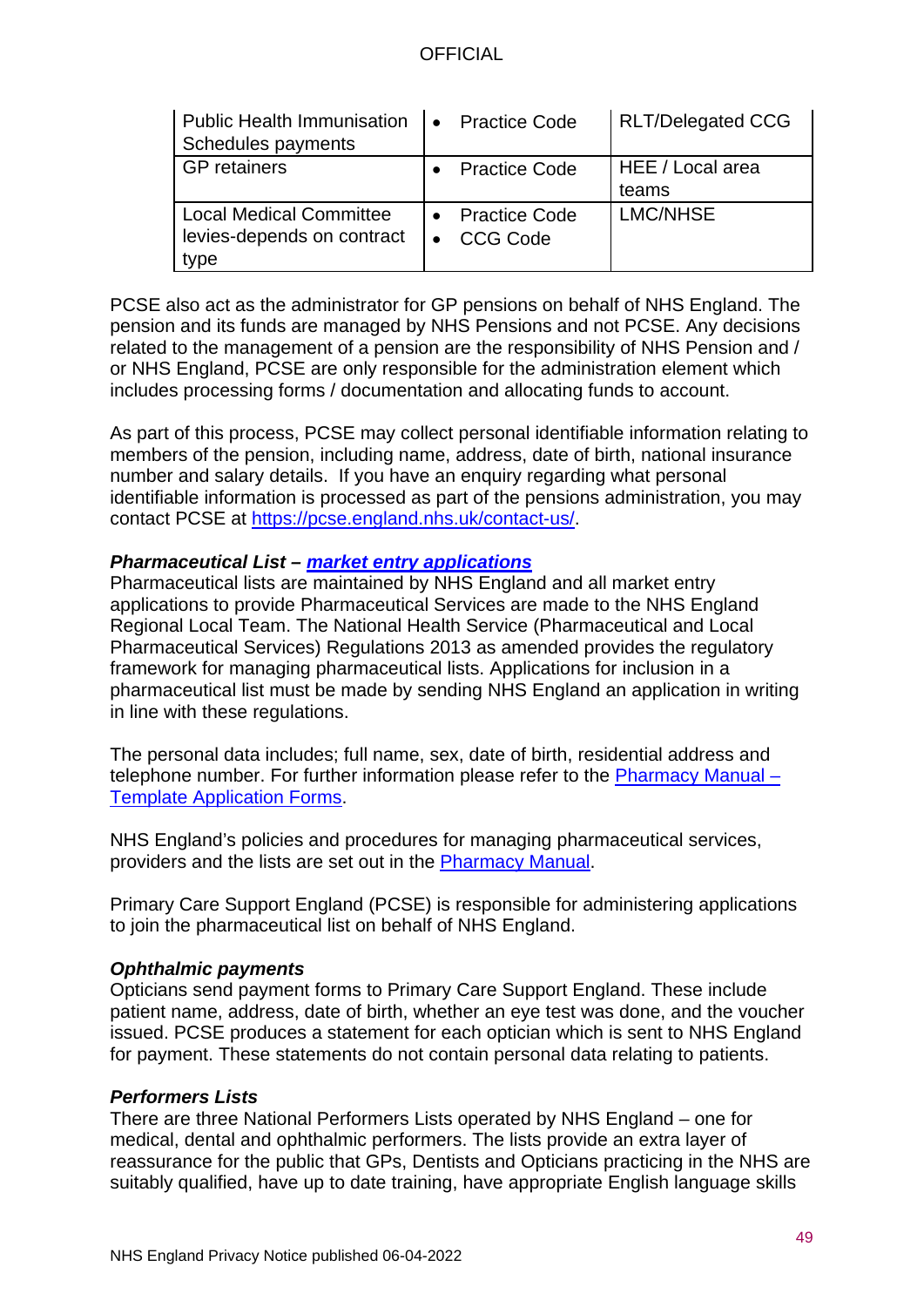and have passed other relevant checks such as with the Disclosure and Barring Service (DBS) and the NHS Litigation Authority.

PCSE administer initial entry to the National Performers List. The decision to admit or decline an applicant to the National Performers Lists is the responsibility of NHS England. PCSE also administer changes to a performer's status, transfers between practices (for medical performers only) and performer movement between local teams on behalf of NHS England.

As part of this process, PCSE collects personal data, as detailed via information collated on NHS England's official national performers lists documents, please see www.performer.england.nhs.uk. If you have an enquiry regarding what personal information is processed as part of the performers lists, please email [pcse.performerlists@nhs.net.](mailto:pcse.performerlists@nhs.net)

#### *Open Exeter*

Open Exeter is a facility to enable access to the list of [patients registered with GPs](#page-30-0) that is held by NHS Digital on behalf of NHS England. PCSE administer the authorisation process for access and issue access credentials. Access by organisations is approved by NHS England's Caldicott Guardian.

#### *Practice Mergers and Closures Notifications*

PCSE are responsible for administering and updating systems when advised of GP practice closure and merger, on behalf of NHS England. This process includes transferring between/removing GP's from practices.

As part of this process, PCSE collects personal data, as detailed on NHS England's official NPL3 document, please see www.performer.england.nhs.uk. If you have an enquiry regarding what personal information is processed as part of the performers lists, please email [pcse.performerlists@nhs.net.](mailto:pcse.performerlists@nhs.net)

#### **Legal basis for processing**

For GDPR purposes NHS England's lawful basis for processing is Article  $6(1)(e)$  – '…exercise of official authority…'. For purposes relating to GP payments and pensions the lawful basis for processing is Article  $6(1)(b)$  – processing is necessary for the performance of a contract to which the data subject is party or in order to take steps at the request of the data subject prior to entering into a contract.

For the processing of special categories (health) data the basis is Article  $9(2)(h)$  – '…health or social care…'.

## **Legacy records**

#### **Purposes for processing**

Legacy records from Primary Care Trusts (PCTs) and Strategic Health Authorities (SHAs) were transferred to successor organisations as part of a legal transfer in 2013. This work was led by Department of Health. Departments within NHS England that are now responsible for a particular function received the records and information that they required for the function to progress within this transfer.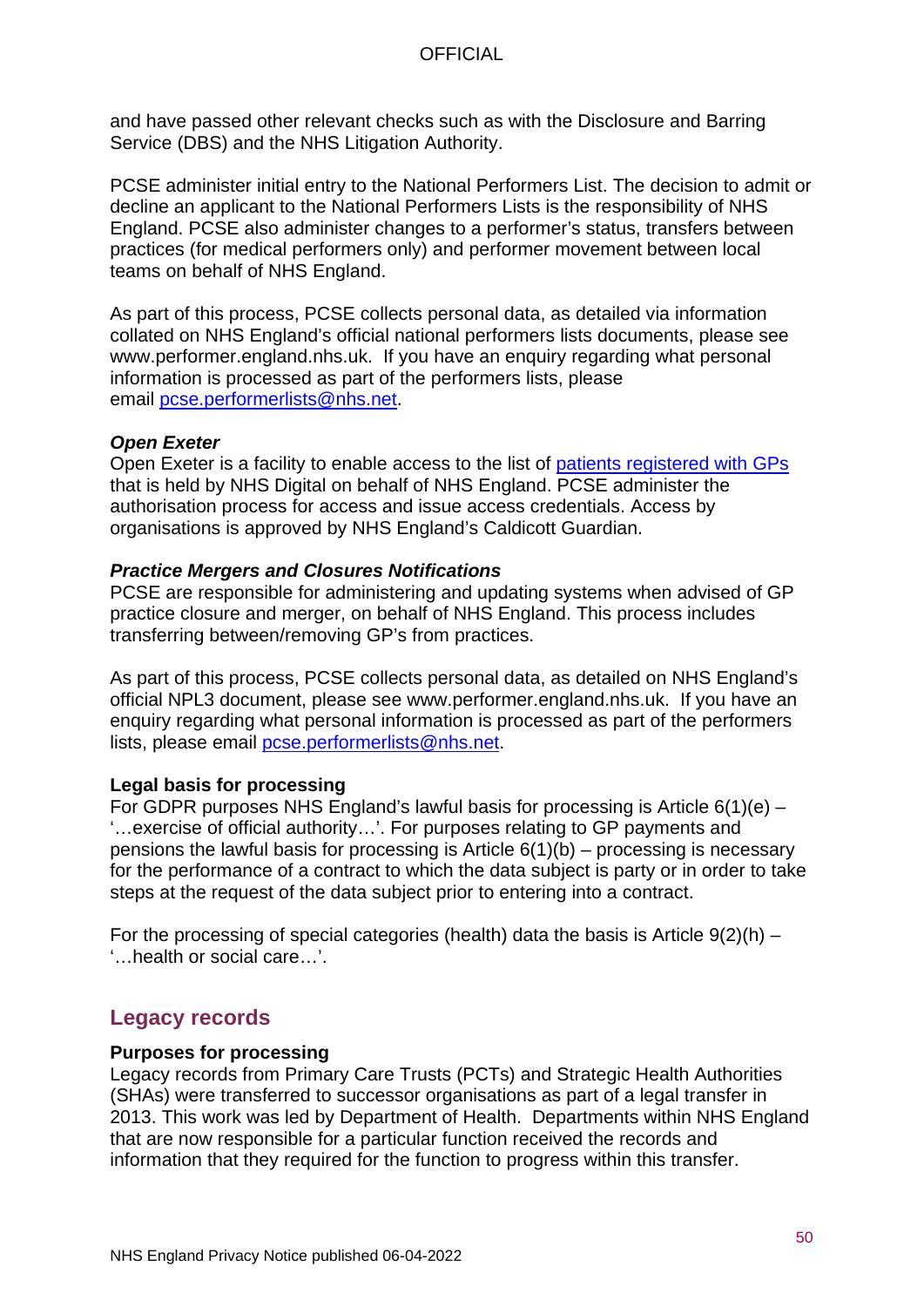The NHS England Records Management Team is responsible for the management of closed legacy records. These paper legacy records are stored securely all over the country with 23 suppliers and are available to teams if needed for business needs. The personal data in these records may be provided in response to subject access requests and is subject to the other GDPR rights.

#### **Categories of personal data**

The categories of legacy records that we hold are as follows:

- Audit / Clinical Audit
- CAMHS (Child and Adult Mental Health Services) / Children's and Young Persons Service / Family Planning Clinics and Services
- Clinical i.e. specialist commissioning / performance management / Serious Untoward Incidents
- Complaints/PALS
- Dental (includes patient records)/ Dental GP Contracts / Emergency Dental **Service**
- Enhanced Services
- Estates Management
- GP Appraisals [deregistered and RIP GP patient files held by PCS]
- Incidents (including infection prevention and control)
- Legal claims/issues
- Management and use of Controlled Drugs / Medicines Management / Medical Director
- Mental Health Commissioning
- Nursing & Quality Safeguarding
- PEC (Professional Executive Committee)
- Primary Care Commissioning and Contracting Dental / GP / Director / Medical / Medicines Management / Pharmacy / Optometry / Non Acute Commissioning / Non Funded Care / Extra Contractual Referral
- Quality and Clinical Governance
- Safety and Quality
- Ophthalmology (payments)

Many but not all of these records include personal data.

#### **Legal basis for processing**

For GDPR purposes NHS England's lawful basis for processing is Article  $6(1)(e)$  – '…exercise of official authority…'. For the processing of special categories (health) data the basis is Article  $9(2)(h) - \dots$  health or social care...'.

# **Evaluation of the Targeted Lung Health Check programme**

### **Purposes for processing**

The Targeted Lung Health Checks (TLHC) programme is a new and ground-breaking flagship programme of work in England which will contribute to the ambition of the NHS Long Term Plan to improve early diagnosis and survival for those diagnosed with cancer.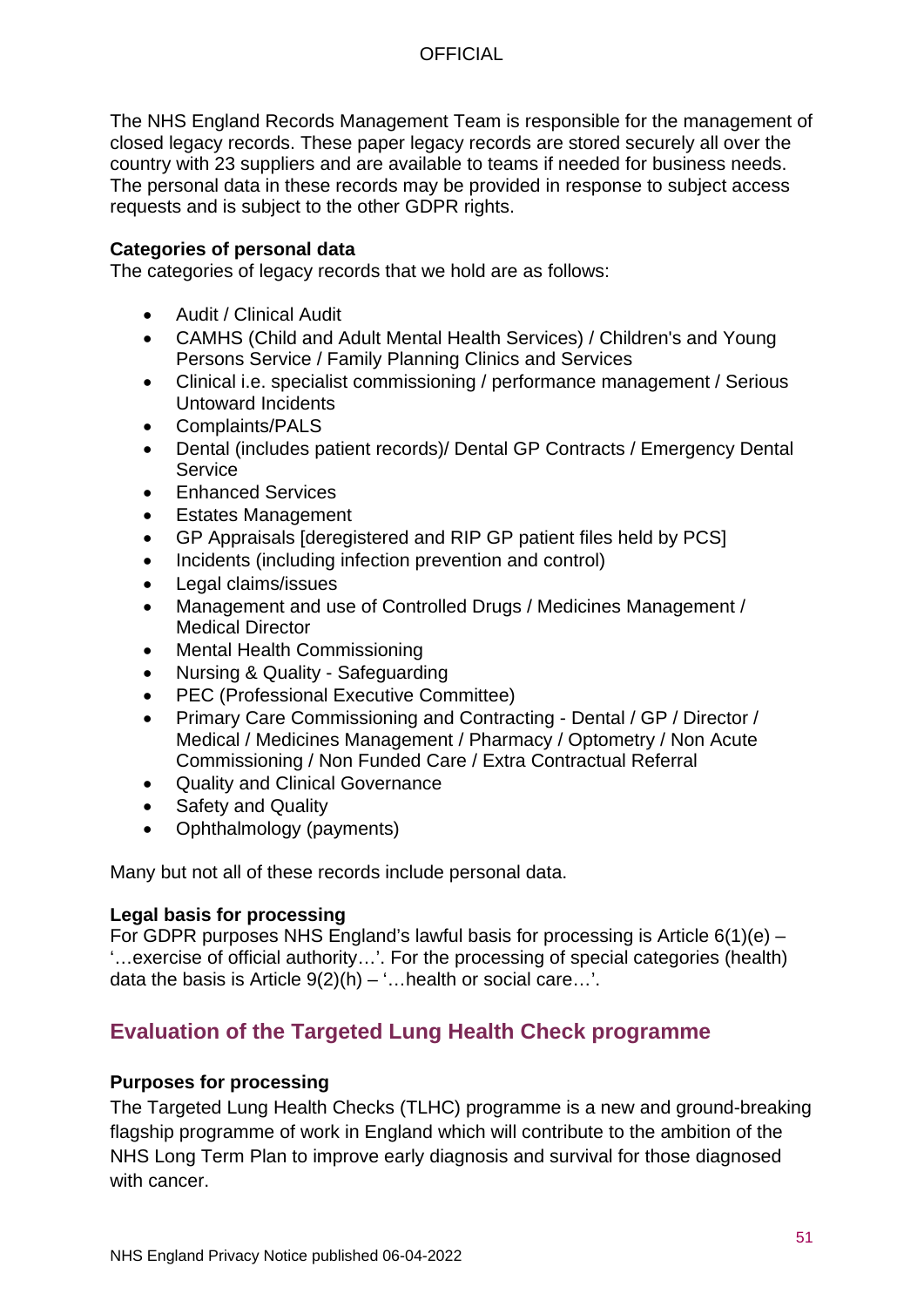The TLHC programme targets those most at risk of lung cancer and will initially work with CCGs who have some of the highest rates of mortality from lung cancer. The programme will work with ten projects covering fourteen CCGs over the next four years to deliver the programme to approximately 600,000 eligible participants.

People aged over 55 years old but less than 75 years old that have ever smoked will be invited to a free lung check.

Following the lung health check those assessed as high risk will be offered a low dose CT scan. We estimate approximately 3,400 cancers will be found - many earlier than we would have done otherwise - and so we will be able to offer more treatments, such as curative surgery which will save people's lives.

NHS England is conducting a national evaluation to understand the impacts and economics of the programme. The evaluation is expected to demonstrate impacts on patient health outcomes, experience and wider health inequalities. Findings from the evaluation will ensure an evidence-based approach to NHS England's longer-term strategy for wider roll out of a targeted screening programme of this kind.

This approach involves an analysis of data collected by the programme, and information recorded in interviews with patients and staff about their experiences.

Ipsos Mori, together with the Strategy Unit at the Midlands and Lancashire Commissioning Support Unit (CSU), which is part of NHS England, have been appointed jointly as our national evaluation partner.

#### **Sources of data and categories of personal data**

CCGs coordinate the TLHC service locally acting for their constituent GP practices. Participants are invited for a lung health check by their CCG, or constituent GP practice, before being referred into secondary care for further investigations and treatment (where necessary).

Personal data about patients is collected across the pathway by CCGs to enable the delivery of the TLHC service locally. The national evaluation partner receives a data set from the CCGs for the purpose of evaluation. Participants will not be identifiable from this dataset. The dataset will include information on sex, age, marital status, main language, occupation, information about diagnosis, treatment and outcomes.

The evaluation partner will also collect information about the experiences of participants and staff, facilitated by the CCG. Information will be recorded in a way to ensure that individuals cannot be identified.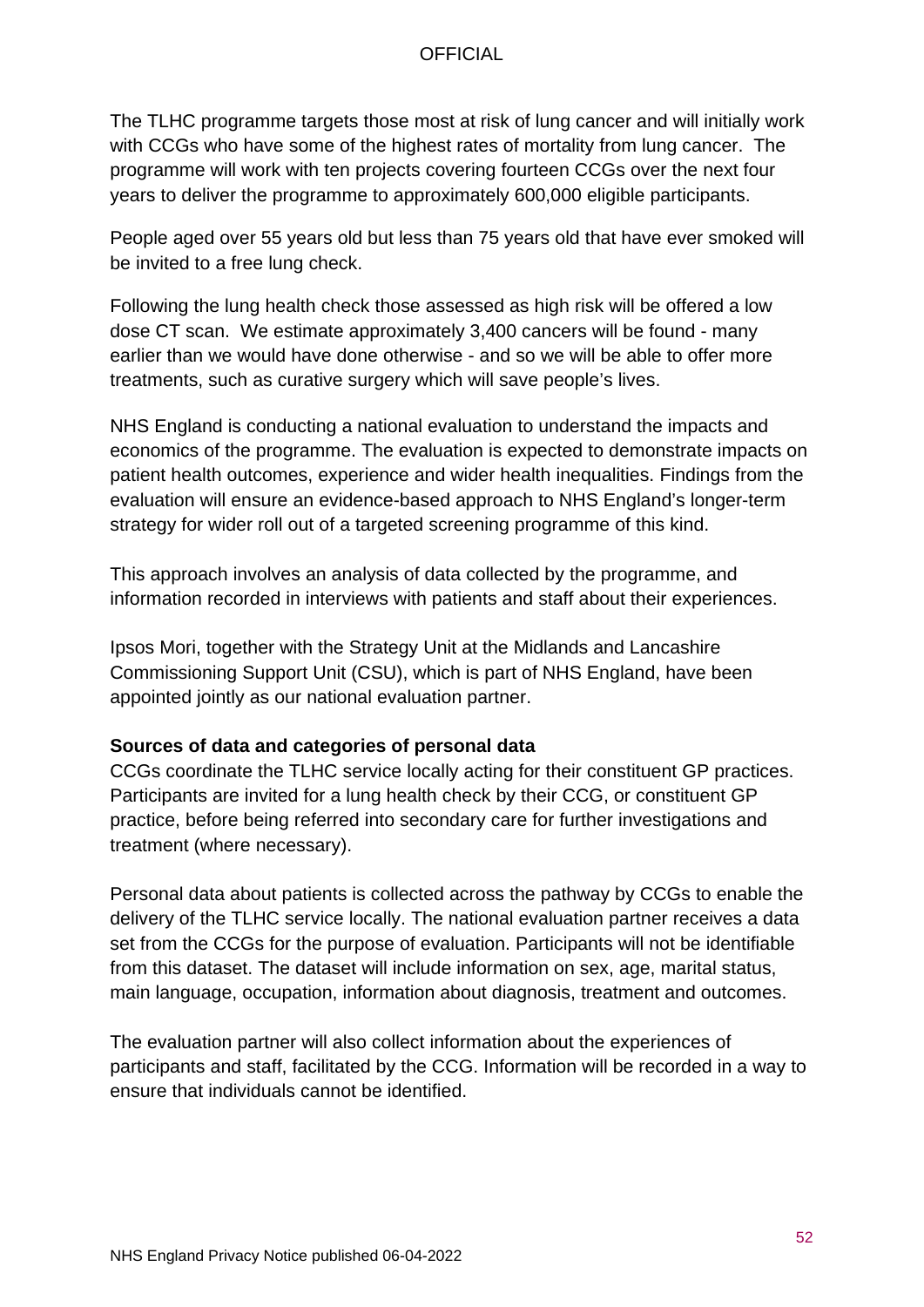## **Categories of recipients**

Ipsos Mori and the Strategy Unit at the Midlands and Lancashire CSU, receives pseudonymised personal data (pseudonymised by CCG locally). Ipsos Mori also collects information through interviews, which will be anonymised before sharing with NHS England. Ipsos Mori acts as a processor for NHS England for the purposes of the evaluation.

## **Legal basis for processing**

For GDPR purposes NHS England's lawful basis for processing is Article 6(1)(e) – '…exercise of official authority…';

For the processing of special categories (health) data the basis is  $9(2)(h) -$ ... health or social care…', and 9(2)(j) '…statistical purposes…'.

# **Those taking part in the Community Pharmacy Consultation Service for people attending Emergency and Urgent Care with a minor illness**

## **Purposes for processing**

NHS England is testing a new service in community pharmacies to offer people a consultation service for people who have attended urgent or emergency care with a minor illness or who need an urgent repeat prescription. Midlands and Lancashire Commissioning Support Unit (part of NHS England) are working with NHS England to evaluate this new service in local community pharmacies. The pilot aims to understand what works well, and less well and, if necessary, how it might be improved in the future.

### **Sources of data and categories of personal data**

In order to find out if this new service is working well, we will need to process information about you. Most of this information will be collected by the pharmacist when providing you with the service and shared with to Midlands and Lancashire Commissioning Support Unit which is part of NHS England (see below). This will include information about your consultation but no information that identifies you.

We will also ask you take part in a very short text message survey after your consultation with the pharmacist so you can tell us about your experience of this service. We may also ask you take part in a telephone interview.

Midlands and Lancashire Commissioning Support Unit (part of NHS England) are carrying out this evaluation on behalf of NHS England. Their privacy policy can be found here:<https://www.midlandsandlancashirecsu.nhs.uk/privacy-policy/>

## **How will NHS England use any personal data including your responses?**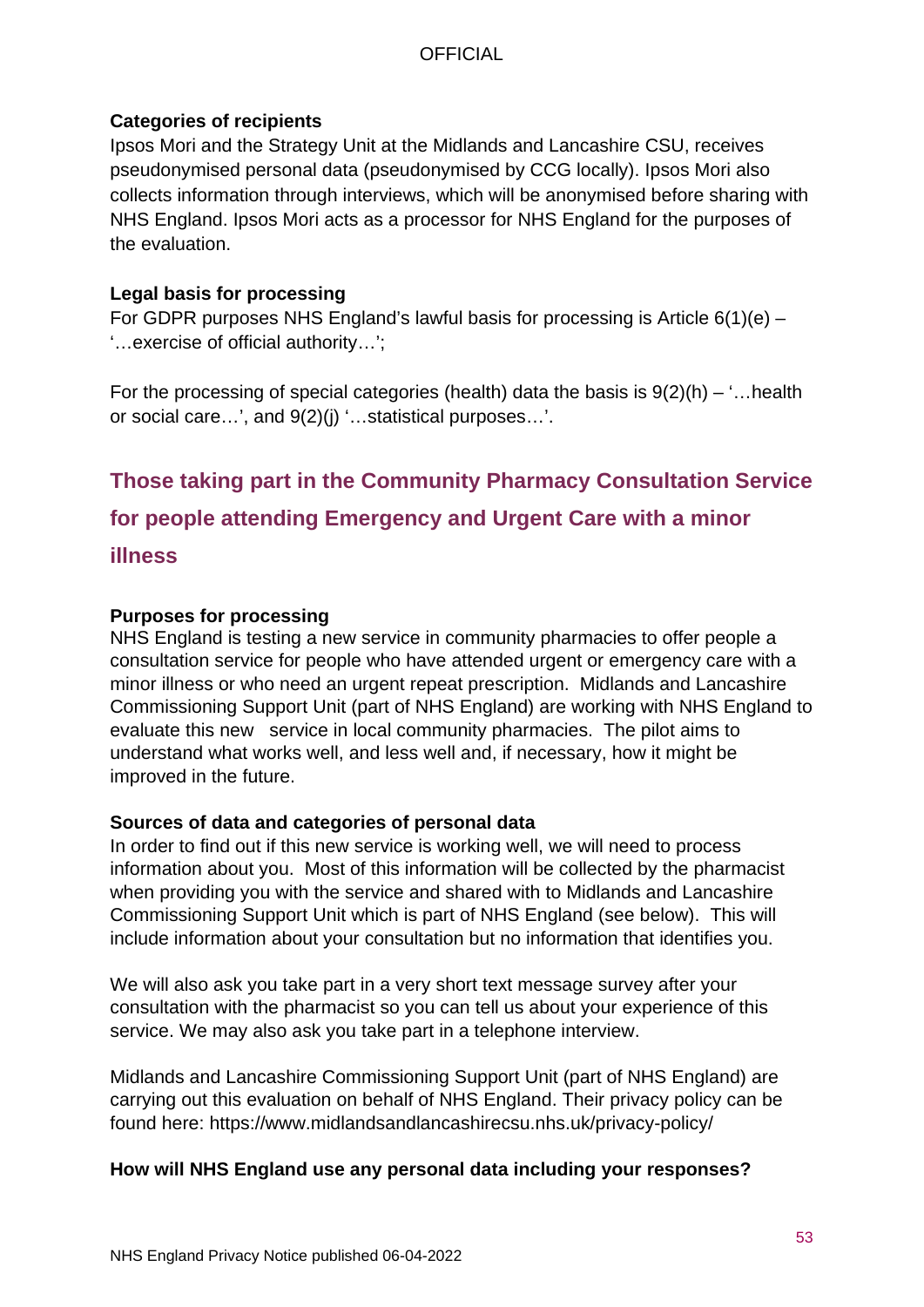NHS England will use your personal data and responses solely for evaluation purposes and to produce findings and insights for NHS England and Improvement in relation to this new service.

If you agree, we may use your mobile phone survey to send you a customer satisfaction survey by text and we may also contact you with a request to undertake a telephone interview. If you do take part in a telephone interview at a later date, your answers will be collected using digital recorders, note-taking, and in some cases, the sound files will be used to produce transcripts. The sound files will be destroyed as soon as the transcripts have been undertaken.

#### **How long will NHS England retain my personal data and identifiable responses?**

NHS England will only retain your personal data in a way that can identify you for as long as is necessary to complete the evaluation. In practice, this means that once we have satisfactorily reported the anonymous research findings to NHS England and NHS Improvement, we will securely remove your personal, identifying data from our systems.

For this project we will securely remove your personal data from our systems by 31st December 2023 which is the end of the pilot.

#### **Legal basis for processing**

For GDPR purposes NHS England's lawful basis for processing is Article 6(1)(e) – '…exercise of official authority…';

For the processing of special categories (health) data the basis is  $9(2)(h) -$ ... health or social care…'

# **Evaluation of the Rapid Diagnostic Centres**

#### **Purposes for processing**

The rollout of Rapid Diagnostic Centres (RDCs) across England is designed to speed up diagnosis of cancer and other serious conditions.

RDC pathways make sure everyone with suspected cancer gets the right tests at the right time in as few visits as possible. Driving innovation and new diagnostic practice, RDC pathways promote continuous improvement of cancer diagnostics.

The service provides:

- Coordinated access to a diagnostic pathway for all patients with symptoms that could indicate cancer.
- A personalised, accurate and rapid diagnosis of symptoms by bringing existing diagnostic capabilities and clinical expertise together.

RDCs also introduce a new non-specific symptom pathway for patients who display symptoms that could indicate cancer that don't align to specific cancers, such as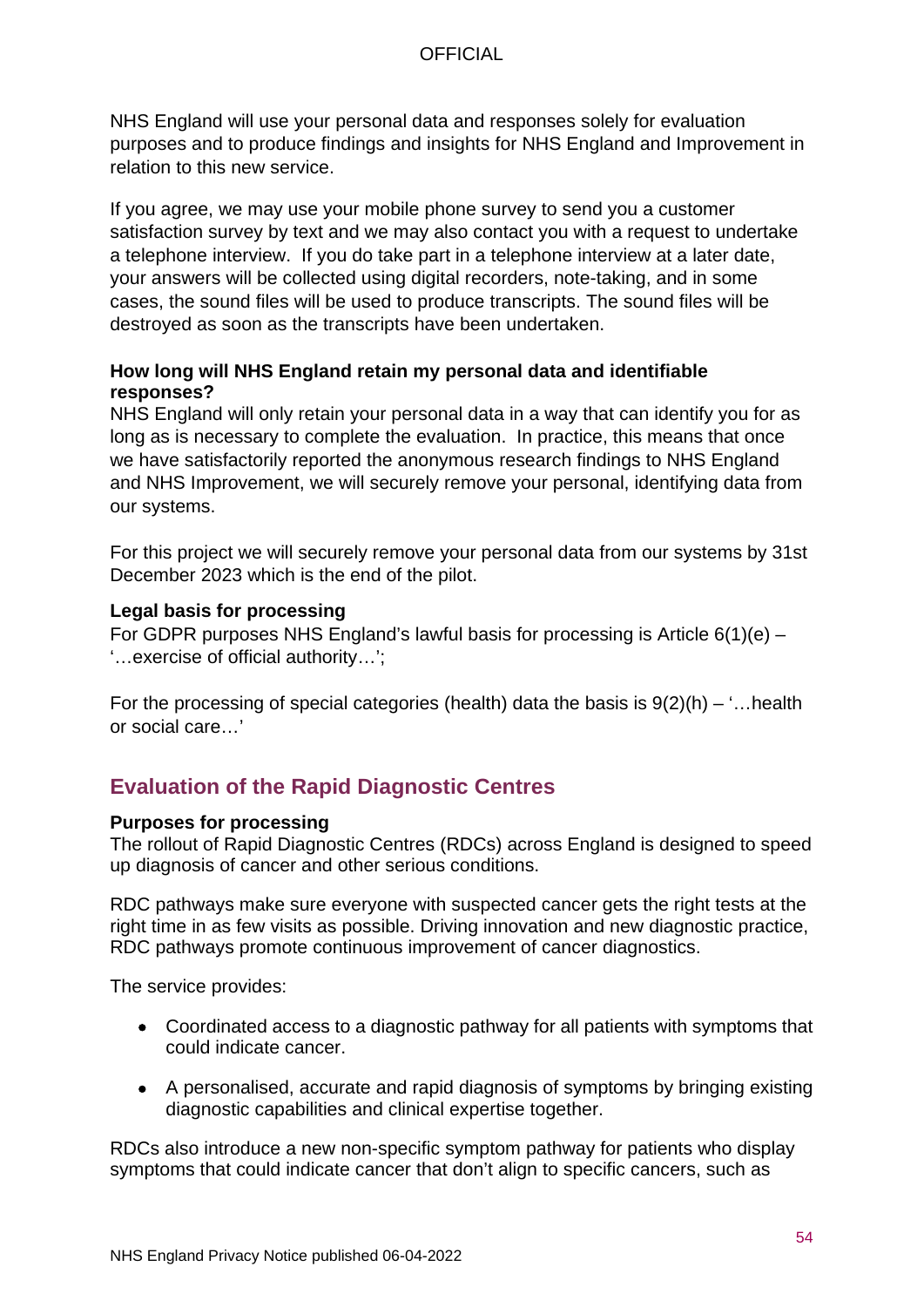unexplained weight loss, fatigue or vague abdominal pain. The new non-specific pathway complements current cancer diagnostic pathways, as well as providing elements that can be applied to existing pathways.

By 2024 the programme will achieve full population coverage across England for non-specific symptom pathways and be applying the RDC pathway principles to every site-specific symptom pathway

NHS England and NHS Improvement has commissioned independent partners Ipsos MORI and York Health Economic Consortium (YHEC) as processors, in collaboration with the Strategy Unit at Midlands and Lancashire Commissioning Support Unit (CSU – part of NHS England) to undertake a comprehensive evaluation of the RDC programme. The evaluation will provide ongoing feedback to inform the delivery of RDC pathways and the strategic direction of the programme.

The evaluation will use mixed quantitative and qualitative methods to assess the processes, impact, and economics of RDC pathways to understand:

- Patient experience and impacts on the health and care system;
- The best approach to delivering national pathways for specified cohorts of patients;
- What pathway changes are optimal, in what context(s);
- How patients move through RDC pathways and the outcomes they experience as a result by analysing the impact of RDC pathways on metrics such as waiting times and cancer staging; and
- The cohorts of patients being referred into RDC pathways and the sequences of tests performed to enable continuous improvement of the services.

The initial evaluation will include:

- A sampled experience of care survey
- Qualitative interviews with patients and RDC programme staff
- Case studies of selected RDC pathways
- An economic survey and evaluation
- An impact evaluation using a collation of patient level data through a newly developed Trusted Research Environment for Cancer hosted by NHS Digital.

#### **Sources of data and categories of personal data**

Patient Level Personal Data is obtained from the datasets held in the National Disease Registration Service - see [National Disease Registration Service: NHS](https://digital.nhs.uk/services/national-disease-registration-service/transparency-notice#who-we-share-data-with)  [Digital Transparency Notice -](https://digital.nhs.uk/services/national-disease-registration-service/transparency-notice#who-we-share-data-with) NHS Digital for further information

Patient Level Personal Data is obtained from NHS Digital held commissioning datasets for Cancer Waiting Times (CWT), National Cancer Registration data and the Rapid Cancer Registration data, Hospital Episodes Statistics (HES), and Civil Registration dataset.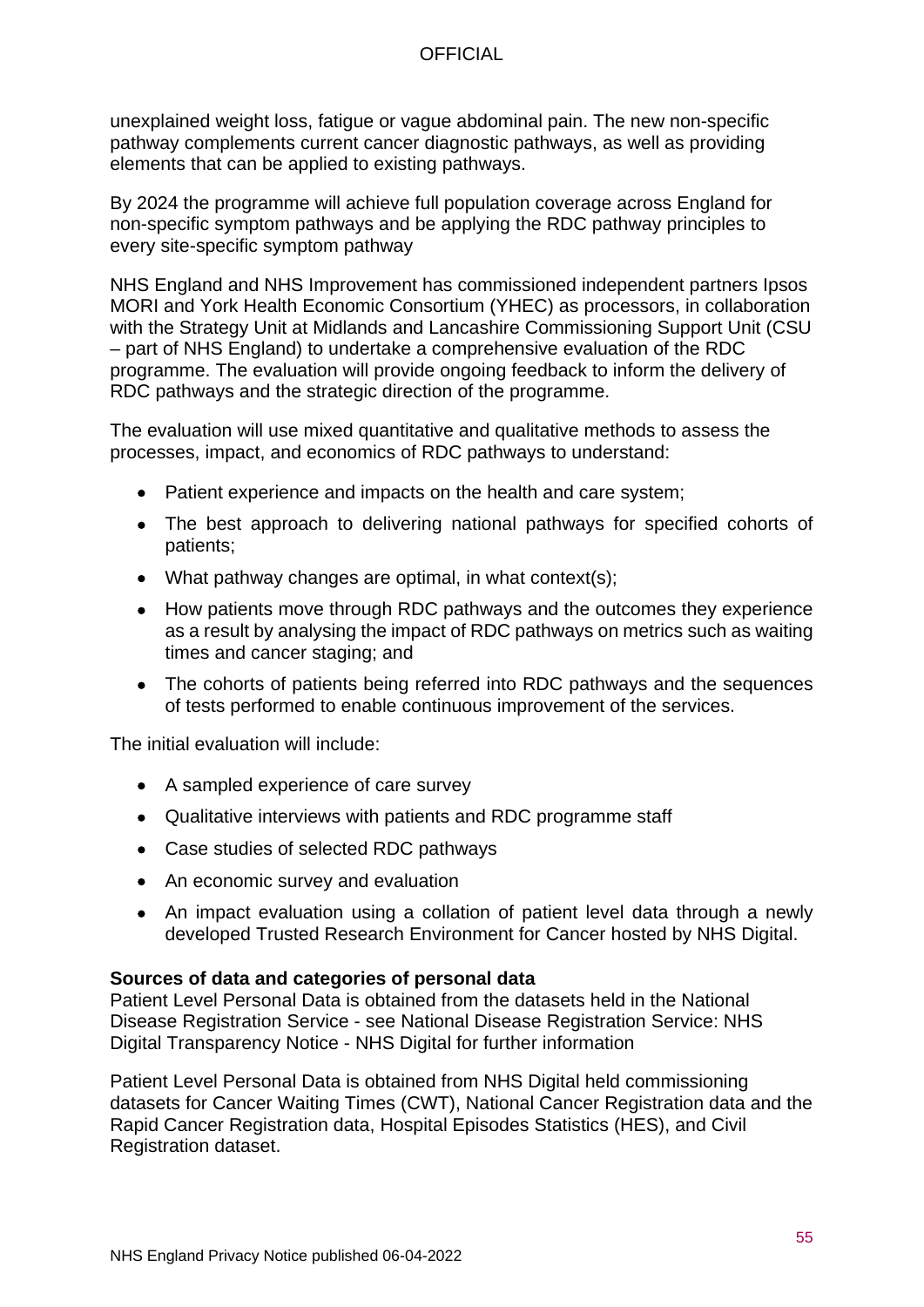Patient Level Personal Data is submitted by RDC's to the National Cancer Registry and Analysis Service (NCRAS). The minimum dataset includes

- Cancer Alliance Code
- Provider Code
- NHS Number
- Date of birth
- Health information
- Diagnosis information
- Testing information

Data is obtained directly from Patients and Staff who agree to provide responses to care surveys and qualitative interviews.

#### **Categories of recipients**

Ipsos Mori, the Strategy Unit at the Midlands and Lancashire CSU and the York Health Economic Consortium, will process a linked dataset of pseudonymised personal data provided by NHS Digital under a Data Sharing Agreement with NHS England that will enable the evaluation processors to analyse data within a trusted research environment.

Ipsos Mori also collects information through surveys and interviews, which will be anonymised before sharing with NHS England. All of the outputs from the evaluation will be provided in an anonymised form to share with NHS England and the Cancer Alliances.

#### **Legal basis for processing**

NHS England's lawful basis for processing the data is Article 6(1)(e) – '…exercise of official authority…'

For the processing of special categories (health) data the basis is  $9(2)(h) -$ ... health or social care…'.

For the processing of the Patient care and staff surveys and interviews, explicit consent will be relied upon in order to obtain the required information.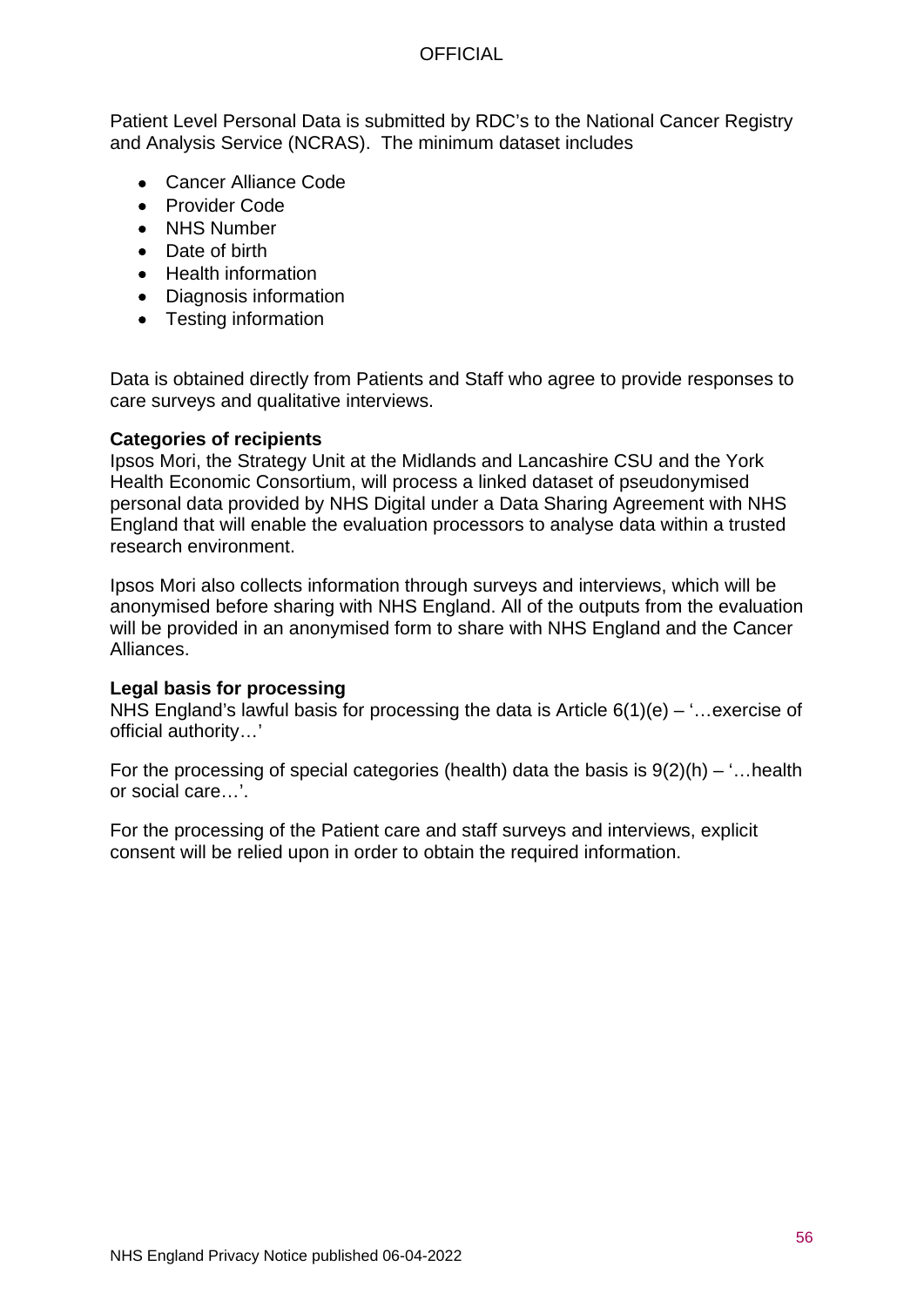# **Public and partners**

*How we use personal data when you contact us or work with us*

## **People who contact our Customer Contact Centre**

#### **Purposes for processing**

NHS England operates a customer contact centre which gives a central contact for members of the public, patients or their representatives to contact NHS England. This can be for individuals to register a complaint, request information (Freedom of Information, Subject Access), submit an enquiry or provide feedback.

#### **Sources of the data**

NHS England collects information when members of the public contact us. This can be when they ask a general enquiry through our contact centre or directly with teams. In doing so, we collect relevant information at the point of contact to resolve their enquiry.

### **Categories of personal data**

The data collected by NHS England about the enquiry is primarily stored on our contact centre customer relationship management system. This includes a record for the individual with an associated file relating to their case (i.e. a general enquiry, freedom of information request, subject access request, access to medical records request, complaint etc.). Case files contain records of previous requests/contact types from that individual. They hold name, contact information and any other information relating to their case. There may also be instances where individuals contact specific teams in NHS England and information provided at this point will be collected (i.e. name and contact information).

#### **Categories of recipients**

The information is used by the contact centre and relevant teams to manage the response to the query within the organisation.

### *Subject access requests and access to medical records requests*

- Primary Care Support England (PCSE) delivered by Capita Ltd manages responses to subject access requests and access to medical records requests for GP records. PCSE acts as a data processor for NHS England to manage GP health records for un-registered or deceased individuals.
- The Corporate Information Governance team manages responses to subject access requests and access to medical records requests for records held by NHS England other than GP records.

### *Freedom of Information and Environmental Information Regulations Requests*

Information including personal data about the applicant is used by the Freedom of Information team to log and progress requests and for reporting purposes.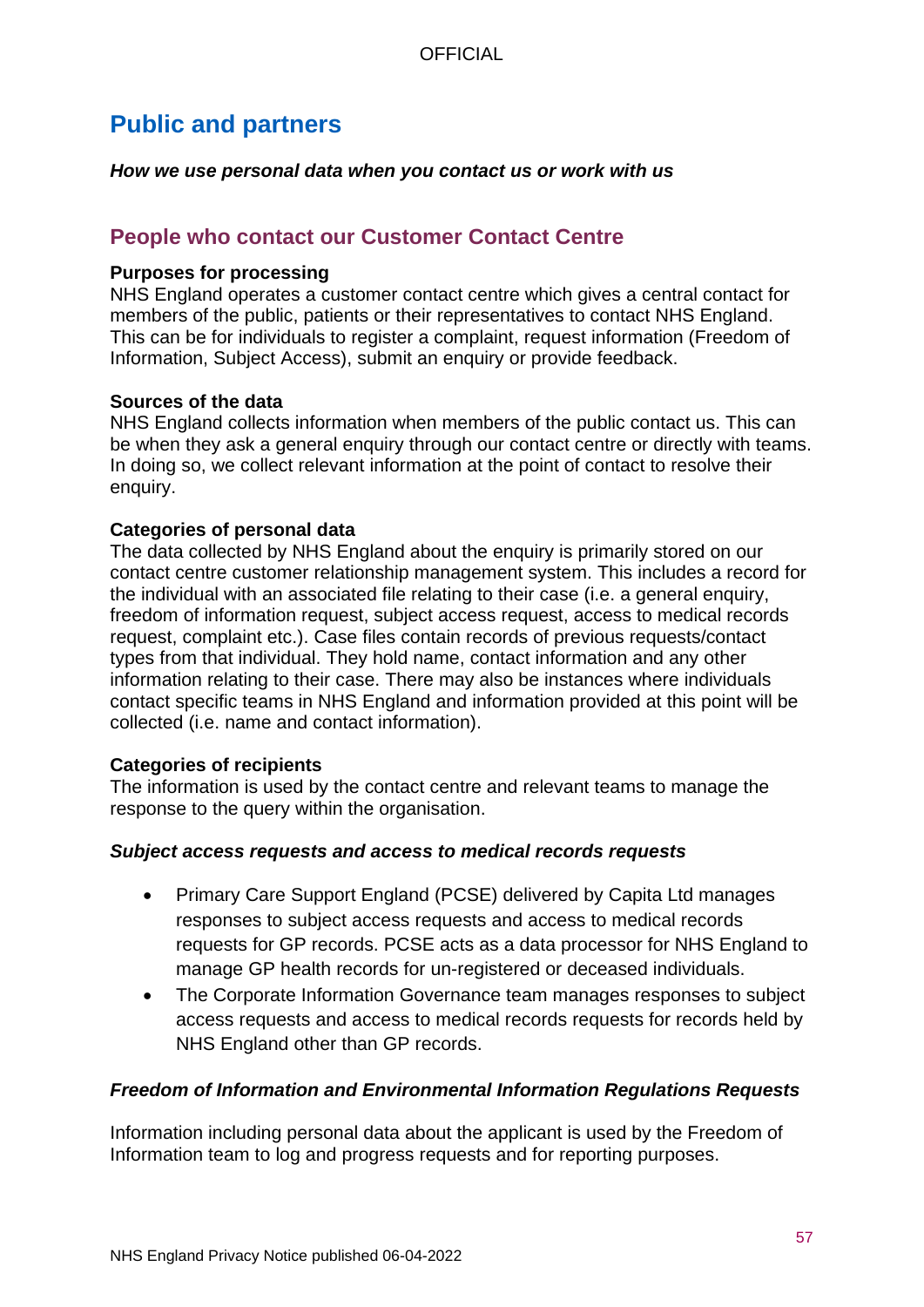Information not including personal data about the applicant is used by:

- NHSE teams that hold any information relevant to the request.
- Capita under contract with NHS England in the handling of any relevant information that they hold on behalf of NHS England.
- Commissioning Support Units (CSUs) under contract with NHS England in the handling of any relevant information that they hold on behalf of NHS England.
- The NHSE Chief Executive Office and Media Team receive reports from the FOI team in-line with the monitoring of request types and trends.

#### *Complaints*

The information is used by the regional complaints teams to investigate and respond to the complaint.

Anonymous information from complaints may also be used by relevant teams within NHS England to learn from complaints to drive improvement to services and appropriately allocate resources.

Please see our [contact centre](https://www.england.nhs.uk/contact-us) webpage for more information.

#### **Legal basis for processing**

For GDPR purposes NHS England's lawful basis for processing is Article 6(1)(e) – '…exercise of official authority…'. For the processing of special categories (health) data the basis is  $9(2)(h) - '$ ... health or social care...'.

# **If your MP raises a matter with us on behalf of you**

#### **Purposes for processing**

The Secretary of State for Health (SofS) is accountable to Parliament for the health system, including the business of NHS England. The Department of Health and Social Care (DHSC) supports the SofS in his role which includes accounting to Parliament for NHS England's performance and the effectiveness of the health and care system overall.

NHS England is an arm's length body of DHSC and shares responsibility for accounting to the public and to Parliament for policies, decisions and activities across the health and care sector. Accountability to Parliament will often be demonstrated through responses to parliamentary questions, MPs' letters, and appearances before parliamentary committees.

#### **Categories of personal data**

The data collected by NHS England is stored in the Parliamentary Business Team's central files. This will include a record for the individual with an associate file relating to their contact. Files may hold items such as individual's name, contact information and any other information relating to their communication. There may also be instances where individuals contact specific teams within NHS England. As such, information provided at this point will be collected (i.e. name and contact information).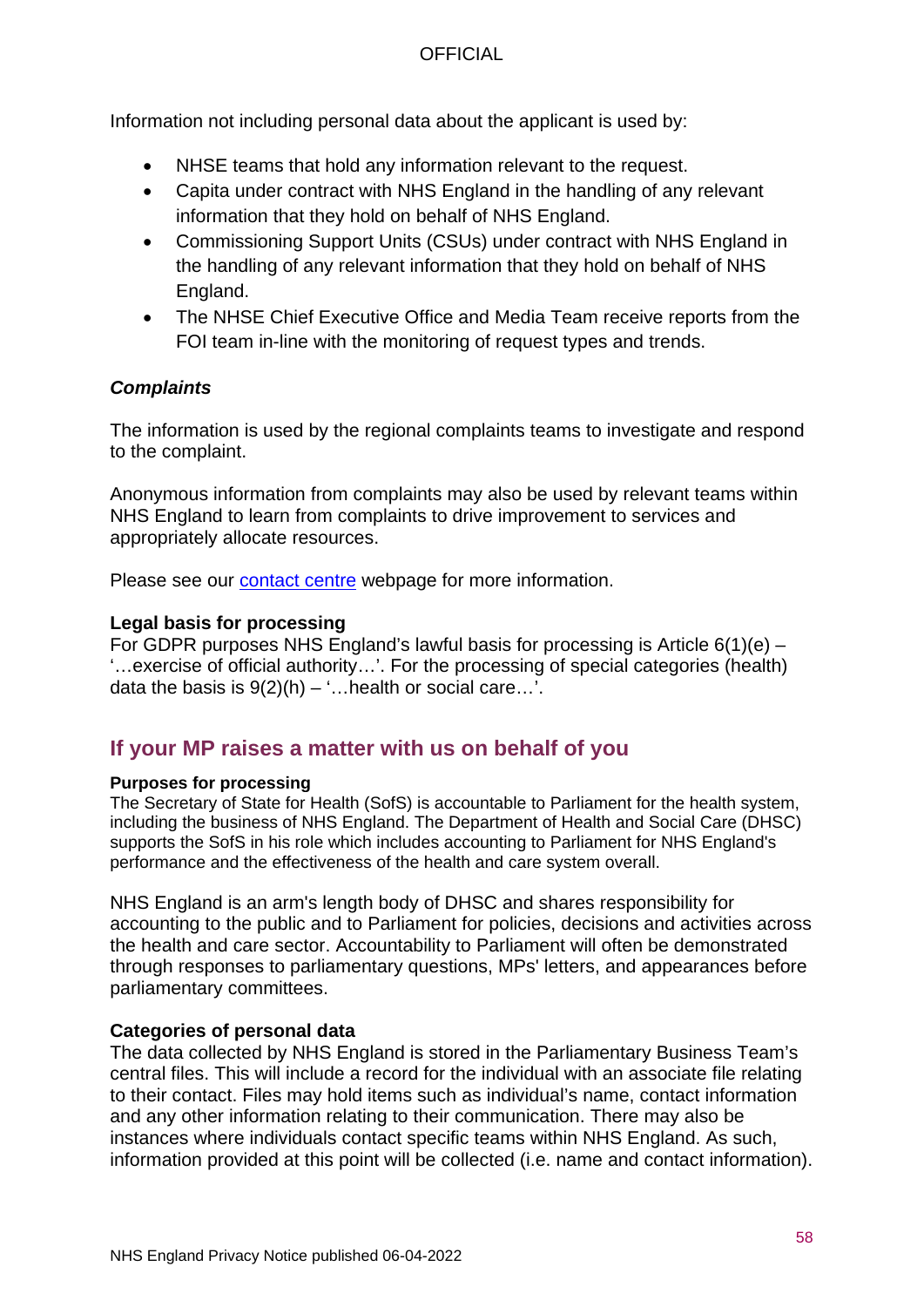#### **Sources of the data**

NHS England will collect information when members of the public, parliament or DHSC contact the organisation in relation to an MP request or Parliamentary Question. In doing so, NHS England collect relevant information at the point of contact to enable the team to provide a response to the request.

MP requests are often received by the NHS England Chief Executive Office and The National Medical Director's Office. They are then passed to the Parliamentary Business Team.

#### **Categories of recipients**

The information including information about the member of the public and MP is used by:

- Parliamentary Business Team
- NHS England Chief Executive Officer
- NHS England National Medical Director's Office
- Any other team within NHSE that may directly receive such requests

The request information not including personal data about the applicant is used by:

- NHS England teams that hold any information relevant to the request.
- Capita under contract with NHS England in the handling of any relevant information that they hold on behalf of NHS England.
- Commissioning Support Units (CSUs) under contract with NHS England in the handling of any relevant information that they hold on behalf of NHS England.

#### **Legal Basis for processing**

For GDPR purposes NHS England's lawful basis for processing is Article 6(1)(e) '…exercise of official authority…'. For the processing of special categories data, the basis is Article 9(2)(h) '…health or social care…'.

# **If you get involved in our work as a 'Patient and Public Voice (PPV)**

### **Partner'**

#### **Purposes for processing**

Patient and public participation is an essential part of NHS England's way of working. We want to build strong and supportive relationships with our Patient and Public Voice (PPV) partners, so that we can work in partnership and use people's experiences and views to inform our work. The term PPV Partners includes patients, service users, carers and families, and the general public.

Our approach to working with our PPV Partners is set out in our [PPV Partner Policy,](https://www.england.nhs.uk/publication/patient-and-public-voice-partners-policy/) which describes four different types or categories of PPV Partner role: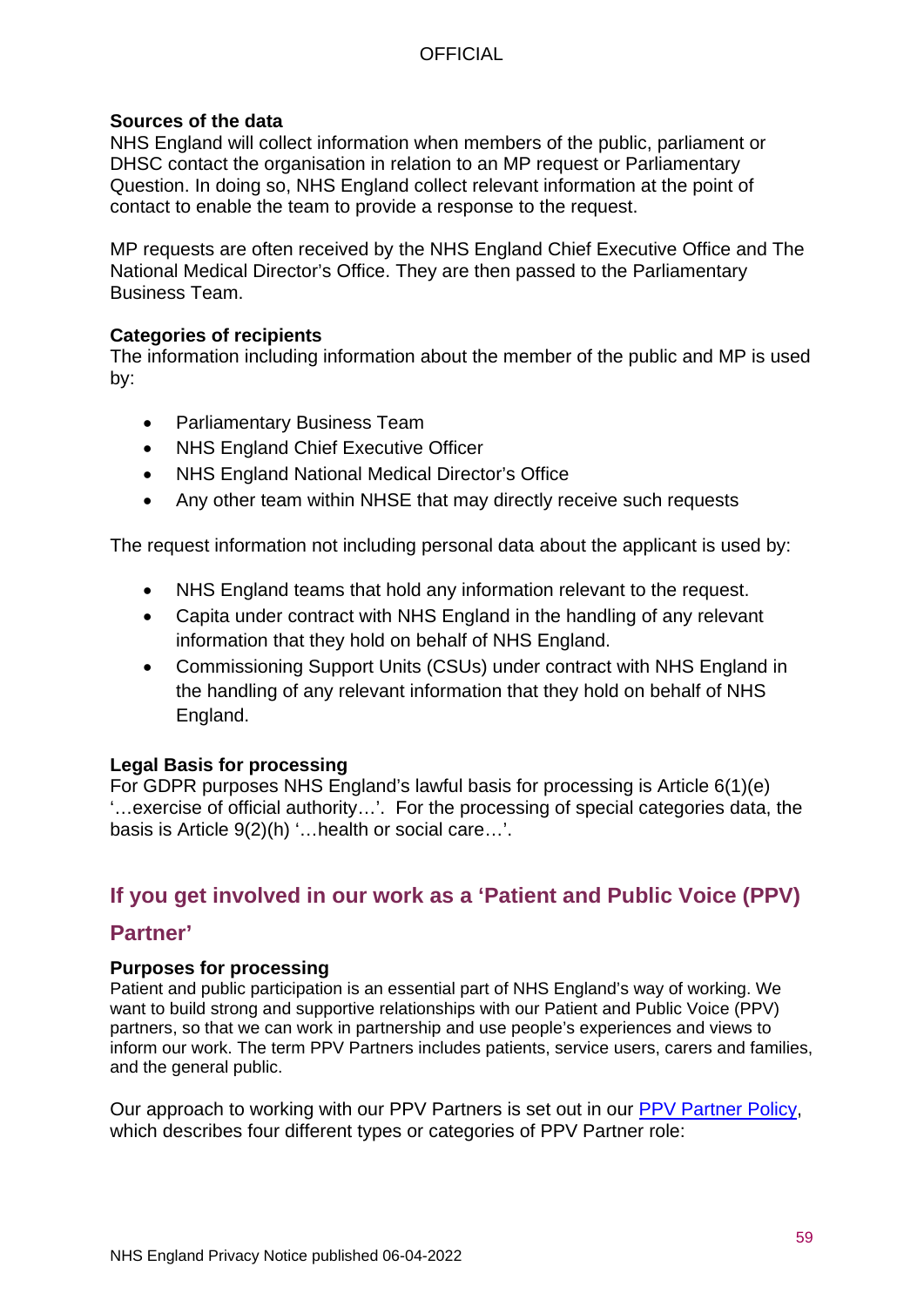- PPV partners who choose to attend, respond or comment on open access engagement opportunities e.g. responding to online surveys or attending a meeting in public
- PPV partners who are invited to attend workshops/events/ focus groups on a one-off basis
- PPV partners who are a member of a working group which meets regularly
- PPV partners who are in senior PPV roles that demonstrate strategic and accountable leadership and decision making activity.

### **Sources of the data**

The data is provided by PPV Partners when registering to attend a meeting or event, and / or when applying to a specific PPV Partner role (through submitting an application form).

#### **Categories of personal data and recipients**

The information provided on the application form includes:

- name
- age address and postcode
- e-mail address
- whether the applicant can access e-mail
- whether the applicant is a
	- o patient or health service user (current or previously)
	- o carer of a patient currently / previously using health services
	- o Representative of a patient organisation
	- o Other
- Ability to use telephone, e-mail, and internet to communicate and take part in meetings
- Ability to commit time
- Other PPV roles
- Skills and experience
- Any access or support needs to enable participation
- **References**

The information is used to identify and engage with PPV Partners, and enable communication and involvement in PPV activities..

#### **Legal basis for processing**

For GDPR purposes NHS England's lawful basis for processing is Article 6(1)(e) '…exercise of official authority…'.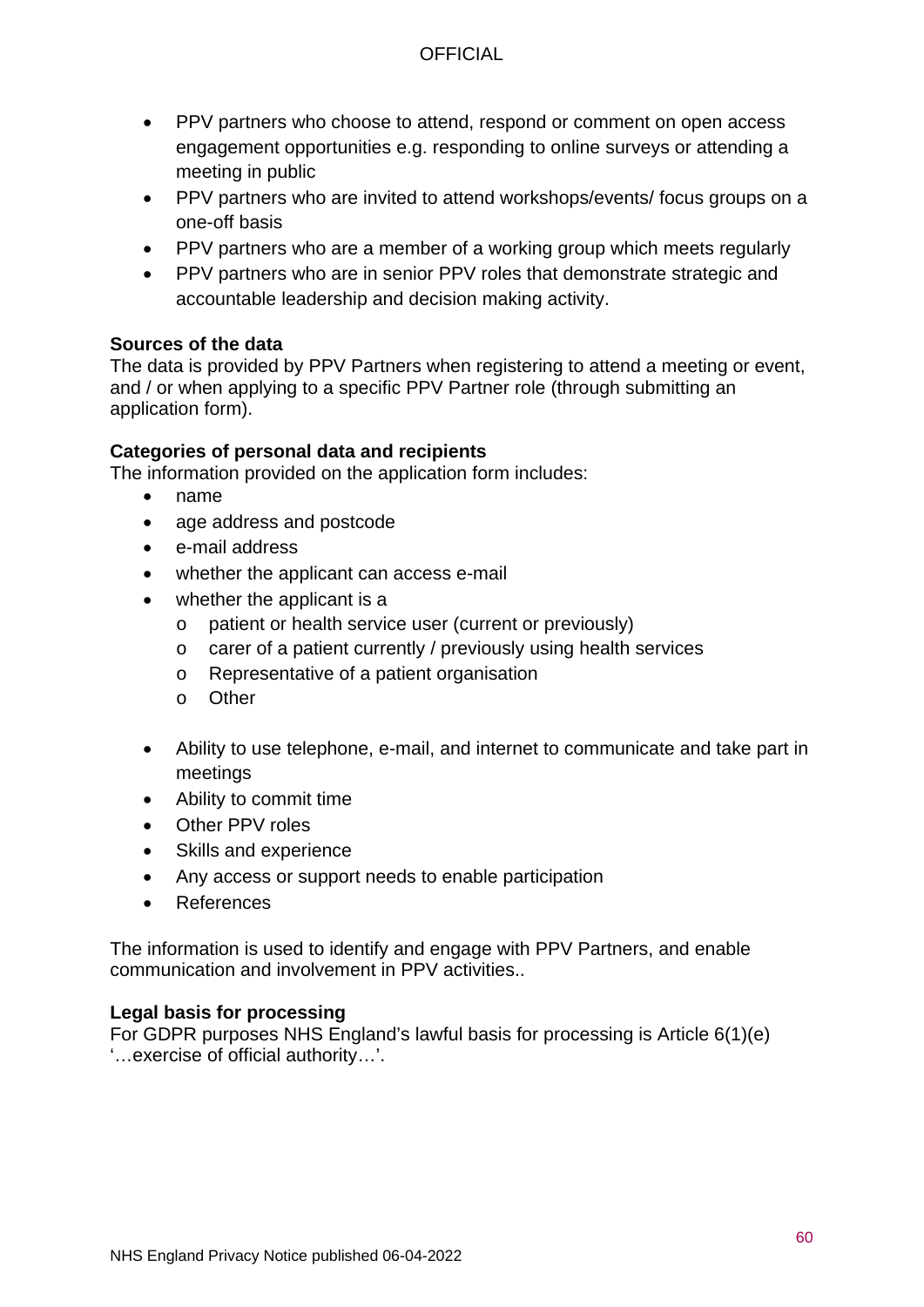## **Subscribers to our mailing lists**

#### **Purposes for processing**

NHS England will in the routine course of its business need to communicate with stakeholders across the business (i.e. with all Clinical Commissioning Group (CCG) Accountable Officers, all Commissioning Support Units or for certain programs and initiatives. These communications are either to provide relevant stakeholders important information in relation to their business or that of NHS England. Other communications may be in relation to a project to which interested parties have subscribed for further information as and when it is available (i.e. event attendance, updates on project progress or canvassing feedback on documentation for initiatives).

#### **Categories of personal data**

Name and contact (email) information.

#### **Sources of the data**

Contact information is primarily collected by teams in the routine course of their work with relevant stakeholders, i.e. it is deemed appropriate a mailing list is created to canvass responses or feedback on documentation. It may also be collected on request, i.e. colleagues or members of the public contact NHS England and ask to be placed on a relevant mailing list for updates.

#### **Categories of recipients**

The information is used by NHS England, its hosted bodies, or data processors acting on our behalf.

#### **Legal Basis for processing**

For GDPR purposes NHS England's lawful basis for processing is Article 6(1)(e) – '…exercise of official authority…'.

# **Social prescribing**

#### **Purposes for processing**

Social prescribing involves helping patients to improve their health, wellbeing and social welfare by connecting them to community services which might be run by the council or a local charity. For example, signposting people who have been diagnosed with dementia to local dementia support groups.

The NHSE Social Prescribing team is currently supporting NHS, Health Providers and the Voluntary Community and Social Enterprise (VCSE) with social prescribing development. The contact lists are used to contact social prescribing contacts who have requested to be part of the social prescribing regional networks so that network members can keep up-to-date with social prescribing development and to also share information and good practice. Details held within the contact lists are provided by the attendees of the Social Prescribing team events and as such, the information is supplied to the Social Prescribing team voluntarily.

#### **Categories of personal data**

The contact lists contain the following information categories: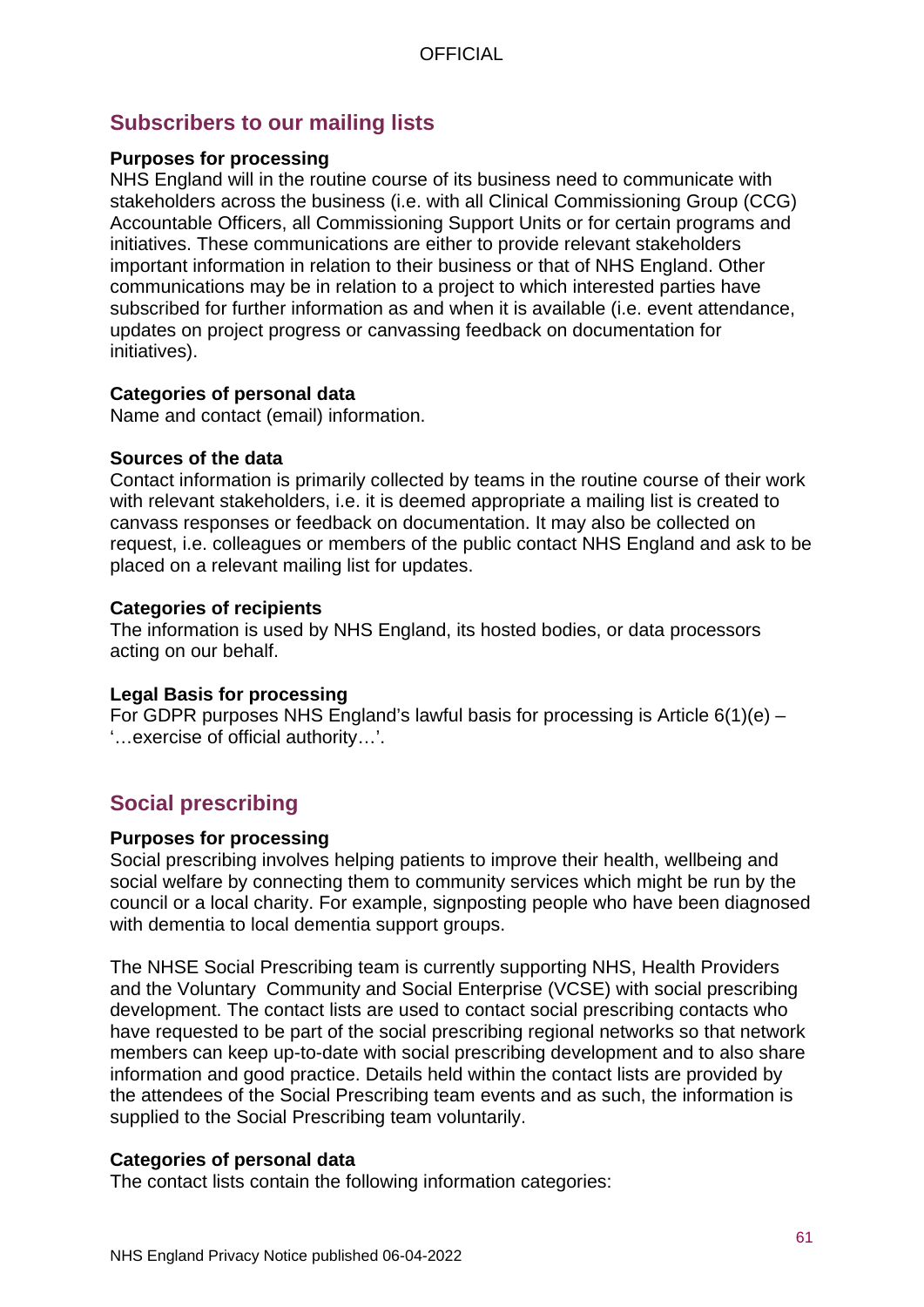- Full Name
- Job Title
- **Location**
- **Workplace**
- Telephone number mobile
- Email address

### **Sources of the data**

The data is provided by Social Prescribing members/stakeholders.

#### **Categories of recipients**

The information is used by the Social Prescribing team to contact the relevant Social Prescribing contacts.

#### **Legal Basis for processing**

For GDPR purposes NHS England's lawful basis for processing is Article 6(1)(e) – '…exercise of official authority…'.

# **Clinical Pharmacists in General Practice**

#### **Purposes for processing**

NHS England's [Clinical Pharmacists in General Practice](https://www.england.nhs.uk/gp/gpfv/workforce/building-the-general-practice-workforce/cp-gp/) programme supports the introduction clinical pharmacists working in GP practices. This is part of a wider expansion of the general practice workforce so that patients have better local access to a range of highly trained health professionals for their needs. NHS England is responsible for approving applications for the scheme. We commission a research organisation to evaluate the programme and training and development providers. We commission the procurement of training and development providers and will commission a research organisation to evaluate the programme.

To apply for the scheme a lead contact submits an application form via the Clinical Pharmacists Portal. The lead contact acts on behalf of the practice(s) for the application. He or she is the contact for queries with the application, to send information about the programme, and is a point of contact for training and development providers.

We communicate directly with clinical pharmacists to provide information about the programme. We provide their contact details to the organisation that will be undertaking an evaluation of the programme, to ensure that they can be involved in the evaluation. We also use information about them to ensure that only the people we fund as part of this programme have access to the training and development that NHS England commissions.

#### **Sources of the data**

Lead contacts or someone working on their behalf submit information about themselves via the Clinical Pharmacists Portal.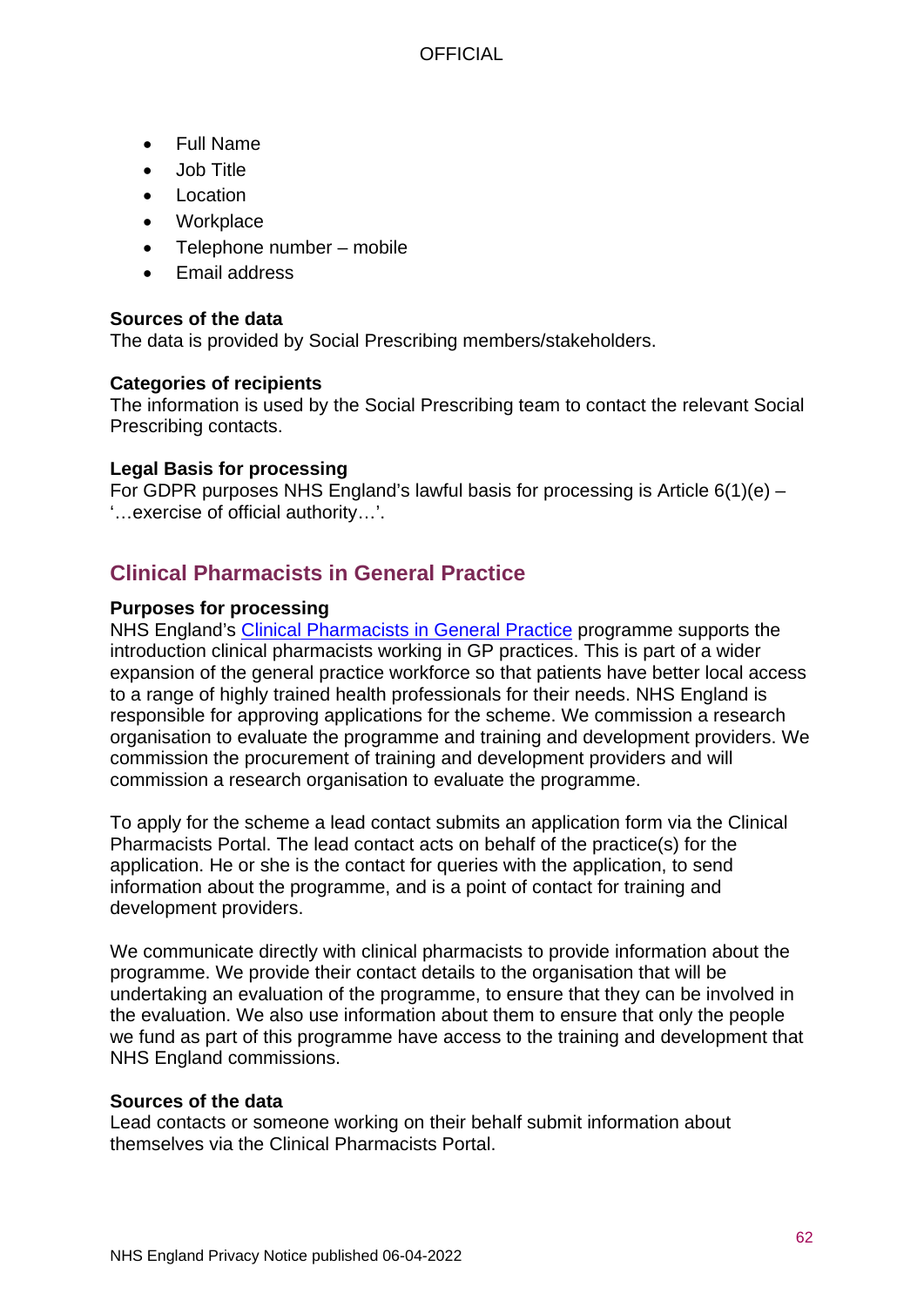Quarterly reports are submitted by or for the practices in which the clinical pharmacist is working, with their details. The Clinical Pharmacist may enter their own details, or it could be another person in the practice or a person in another organisation that forms part of the bid.

#### **Categories of personal data and recipients**

About the Lead Contact: name and email address.

About the Clinical Pharmacists: name, e-mail address and General Pharmaceutical Council number.

#### **Legal basis for processing**

For GDPR purposes NHS England's lawful basis for processing is Article 6(1)(e) – '…exercise of official authority…'.

## **Those completing surveys or questionnaires**

#### **Purposes for processing**

NHS England uses a range of different surveys as a valuable source of feedback directly from patients, services users and NHS staff about the care that they receive or provide. The surveys that we conduct involving the processing of personal data are described below.

### *GP Patient Survey*

The GP Patient Survey assesses patients' experience of healthcare services provided by GP surgeries, including experience of access to GP practices, making appointments, the quality of care received from GPs and practice nurses, satisfaction with opening hours and experience of NHS urgent care services. The survey also includes a number of questions assessing patients' experience of NHS dental services. The GP Patient Survey is currently conducted by Ipsos MORI who act as a data processor on behalf of NHS England.

#### **Sources and categories of personal data**

The mailing list for the GP Patient survey is produced from the registered GP patient list that is held by NHS Digital. A random probability selection of patients (aged 16+) is selected from all eligible GP practices, and the names and addresses of the selected patients are sent to Ipsos MORI who distributes the questionnaire on our behalf. Once the survey is finished Ipsos MORI destroys the contact details that it has received.

Each survey response has a unique reference number. Ipsos MORI uses this survey number to (i) identify who has responded to the survey (so they only send reminder letters to people who haven't responded), (ii) to link responses to GP practices, and (iii) to weight the responses by linking to the age and gender of respondents. The survey responses are never linked to the patients' personal details.

#### **Legal basis for processing**

For GDPR purposes NHS England's lawful basis for processing is Article 6(1)(e) '…exercise of official authority…'. For special categories (health) data the basis is Article 9(2)(h) '…health or social care…'.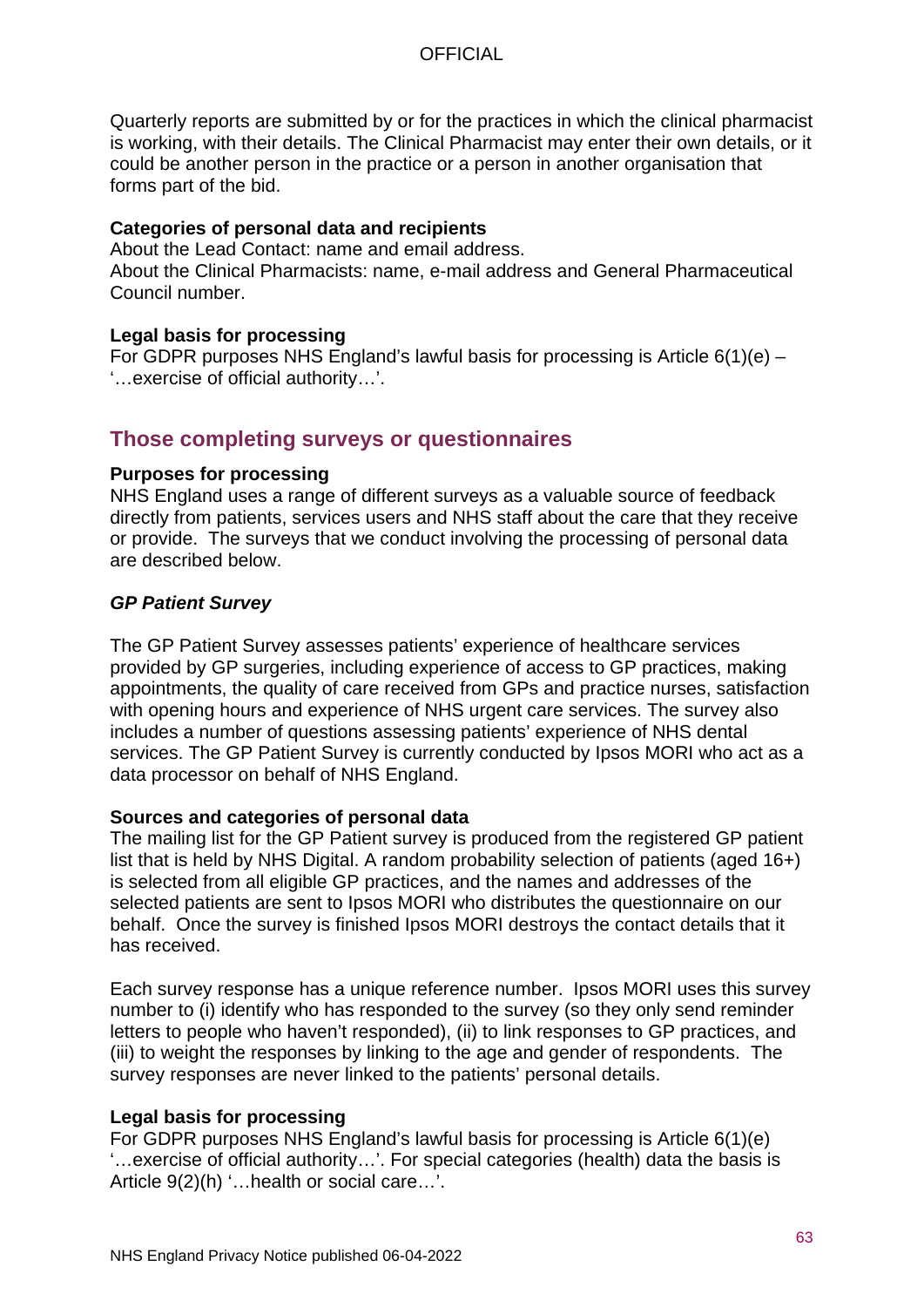#### **Subjects' rights**

If someone does not want to receive reminders about this survey, they may send back a blank questionnaire or contact Ipsos MORI on a Freephone number provided with the questionnaire. They may also inform Ipsos MORI that they wish to permanently opt out of the survey.

#### **Categories of recipients**

The individual answers to the survey are combined with the answers from other people who have responded so the data can be analysed by approved NHS England staff. They are not linked to names, NHS numbers or health information. Approved researchers may be granted access to the data for specified uses via an application process.

Aggregated data are published at national, CCG, and GP practice levels. Small cell counts are suppressed in the published data so that individuals cannot be identified from their responses.

#### **Retention period**

All name and address information is destroyed within two months of the end of the survey fieldwork period.

#### *National Cancer Patient Experience Survey*

The National Cancer Patient Experience Survey is currently conducted by Picker Institute Europe who act as a data processor on behalf of NHS England. The aim of the survey is to provide insight on patient experience of cancer care and treatment. It has been designed to monitor national progress as well as to provide information to drive local quality improvements.

### **Categories of personal data**

The data we use for administering the survey includes names and addresses, sex, ethnic group, date of birth, diagnosis code, admission and discharge dates, site treated at, speciality code, referring CCG, admission type, and NHS number. We need the diagnosis code to verify the patients' diagnosis of cancer.

#### **Sources of the data**

Patients (aged 16+) who received cancer care as an inpatient or day case and were discharged in particular months of the survey year receive the questionnaire. Patient details are obtained from the NHS Trusts who have provided the care.

#### **Categories of recipients**

Public Health England uses the survey data to carry out further analysis by linking the data to the National Cancer Registration and Analysis Service. NHS Digital use the survey data to carry out further analysis for bowel cancer patients by linking the data to the National Bowel Cancer Audit. These recipients do not receive names and addresses, but do need NHS Numbers for linkage purposes. Approved researchers receive anonymised data under license from NHS England.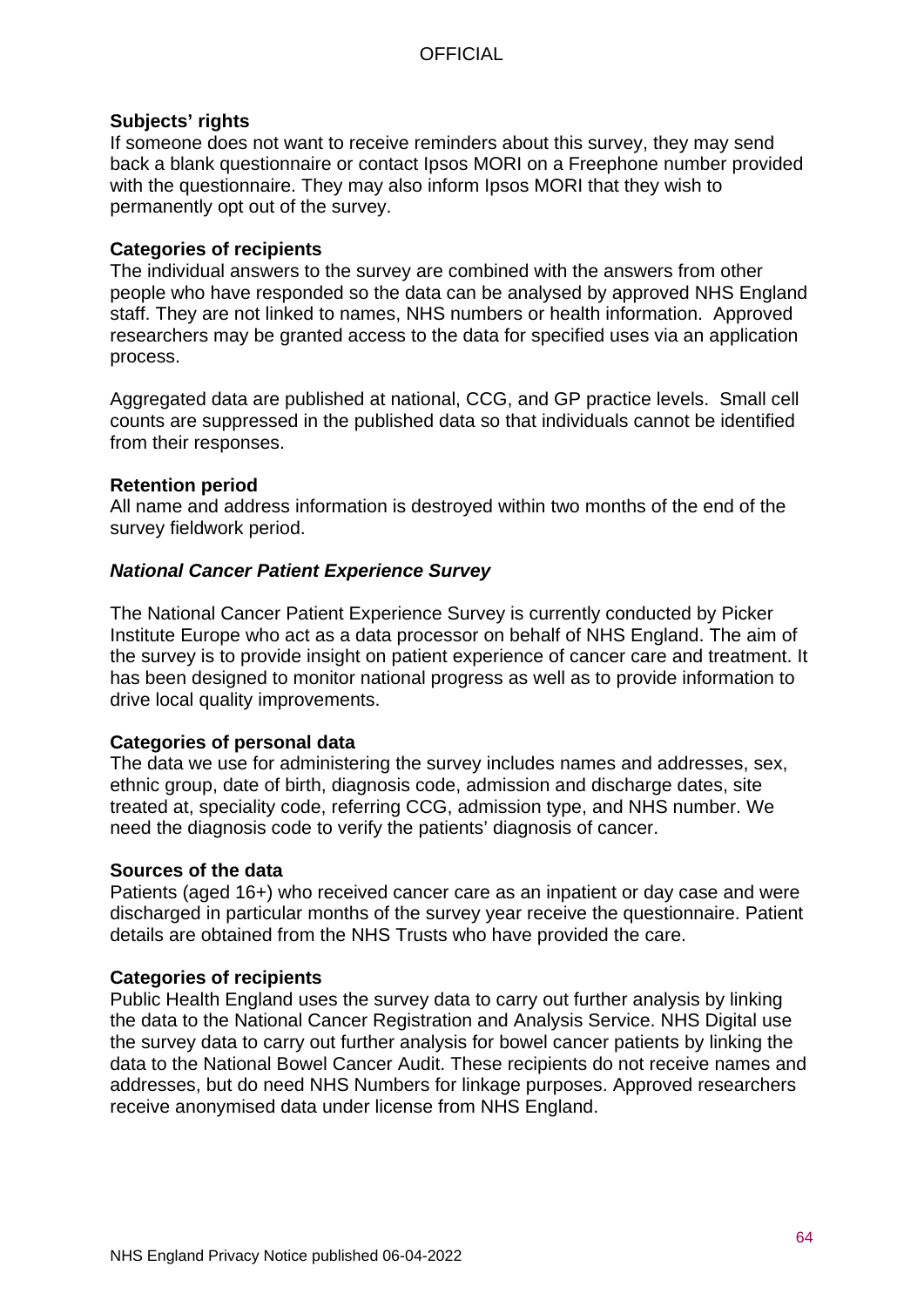#### **Retention period**

All name and address information is destroyed after 3 months of completion of the survey, unless an erasure request is made sooner or patients agree in the questionnaire to be contacted again in future.

#### **Legal basis for processing**

For GDPR purposes NHS England's lawful basis for processing is Article 6(1)(e) '…exercise of official authority…'. For special categories (health) data the basis is Article 9(2)(h) '…health or social care…'.

NHS England and Picker Institute Europe have obtained section 251 approval (of the NHS Act 2006 and Health Service (Control of Patient Information) Regulations 2002). This provides a legal basis for patient information to be used to carry out the survey. Patients consent to the use of the information they provide in the questionnaire.

#### **Subjects' rights**

Patients can opt out of receiving the questionnaire by informing the Trust that has treated them The Trust provides information on how to do this. Patients can also withdraw the information given in the questionnaire upon request, up to the point at which data are analysed and personal details removed. A helpline number is given on the questionnaire.

### *Under 16 Cancer Patient Experience Survey*

The Under 16 Cancer Patient Experience Survey is currently conducted by Picker Institute Europe who act as a data processor on behalf of NHS England. The purpose of the survey is to collect patient experience feedback from children and young people with cancer. The aim of the survey is to provide insight and gain a better understanding of children and young people cancer patient experience. The survey has been designed to monitor national progress as well as to provide information to drive local quality improvements.

#### **Categories of personal data**

The data we use for administering the survey includes names and addresses, sex, ethnic group, date of birth, diagnosis code, discharge dates, site treated at, speciality code, admission type, and NHS number. The parent/carer email address and mobile phone number are also collected.

#### **Sources of the data**

Patients (aged under 16) who received cancer care or treatment as an inpatient or day case and have been discharged within a recent twelve month period. Patients must have a confirmed primary diagnosis of cancer or a non-malignant brain, other central nervous system or intracranial tumour. Patient details are obtained from the NHS Trusts who have provided the care.

#### **Categories of recipients**

Public Health England uses the survey data to carry out further analysis by linking the data to the National Cancer Registration and Analysis Service. The recipients do not receive names and addresses but do need NHS Numbers for linkage purposes. Approved researchers receive anonymised data under license from NHS England.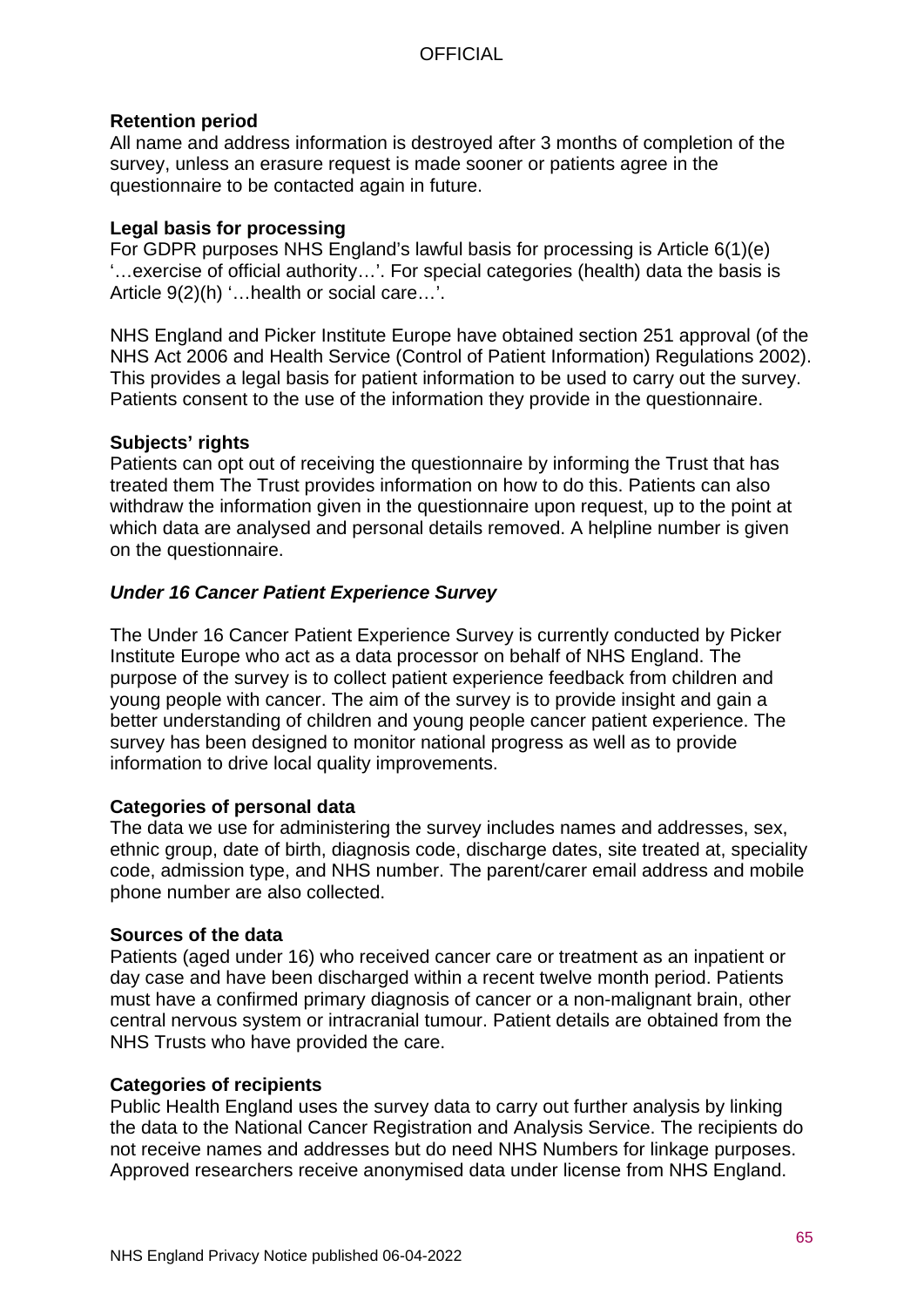#### **Retention period**

The name and address information relating to this survey will be destroyed within twelve months of publication of the survey results, unless an erasure request is made sooner.

#### **Legal basis for processing**

For GDPR purposes NHS England's lawful basis for processing is Article 6(1)(e) '…exercise of official authority…'. For special categories (health) data the basis is Article 9(2)(h) '…health or social care…'.

NHS England and Picker Institute Europe have obtained section 251 approval (of the NHS Act 2006 and Health Service (Control of Patient Information) Regulations 2002). This provides a legal basis for patient information to be used to carry out the survey. Patients consent to the use of the information they provide in the questionnaire.

#### **Subjects' rights**

Patients or their parents can opt out of receiving the questionnaire by informing the Trust that has treated them. The Trust provides information on how to do this. Patients or their parents can also withdraw the information given in the questionnaire upon request, up to the point at which data are analysed and personal details removed. A helpline number is given on the questionnaire.

### *NHS Staff Survey*

The purpose of the NHS Staff Survey is to collect staff views and experiences of working in the NHS and to provide information for deriving national and local performance indicators relating to staff engagement, diversity and inclusion. The survey is carried out on behalf of trusts and other NHS organisations by third party survey contractors who contract directly with the trust. The contractors submit the data to the NHS Staff Survey Co-ordination Centre who are the national data processor for NHS England and provide benchmarking reports for each organisation along with national reports. The data is used to improve local working conditions for staff, and ultimately to improve patient care.

#### **Sources and categories of personal data**

Information is provided by employing organisations from the entries in the Electronic Staff Record for their employees. This includes name, work address, and/or e-mail address. It also includes full name, age, directorate, department or division, location, job title and staff group, maternity, pay band; ethnicity; long-standing illness, health problem or disability. These variables help verify the representativeness of the staff list, where a sample is being used. Disability/pay band data were requested for the first time in 2017 following requests for this data from the WDES team to monitor equality. Collecting this information allows the monitoring of non-response rates by ethnicity/occupational group

### **Categories of recipients**

The responses to the survey are collated by the survey contractors and the response data are sent to the Staff Survey Co-ordination Centre. The Co-ordination Centre is then able to provide organisations with data to compare their performance with other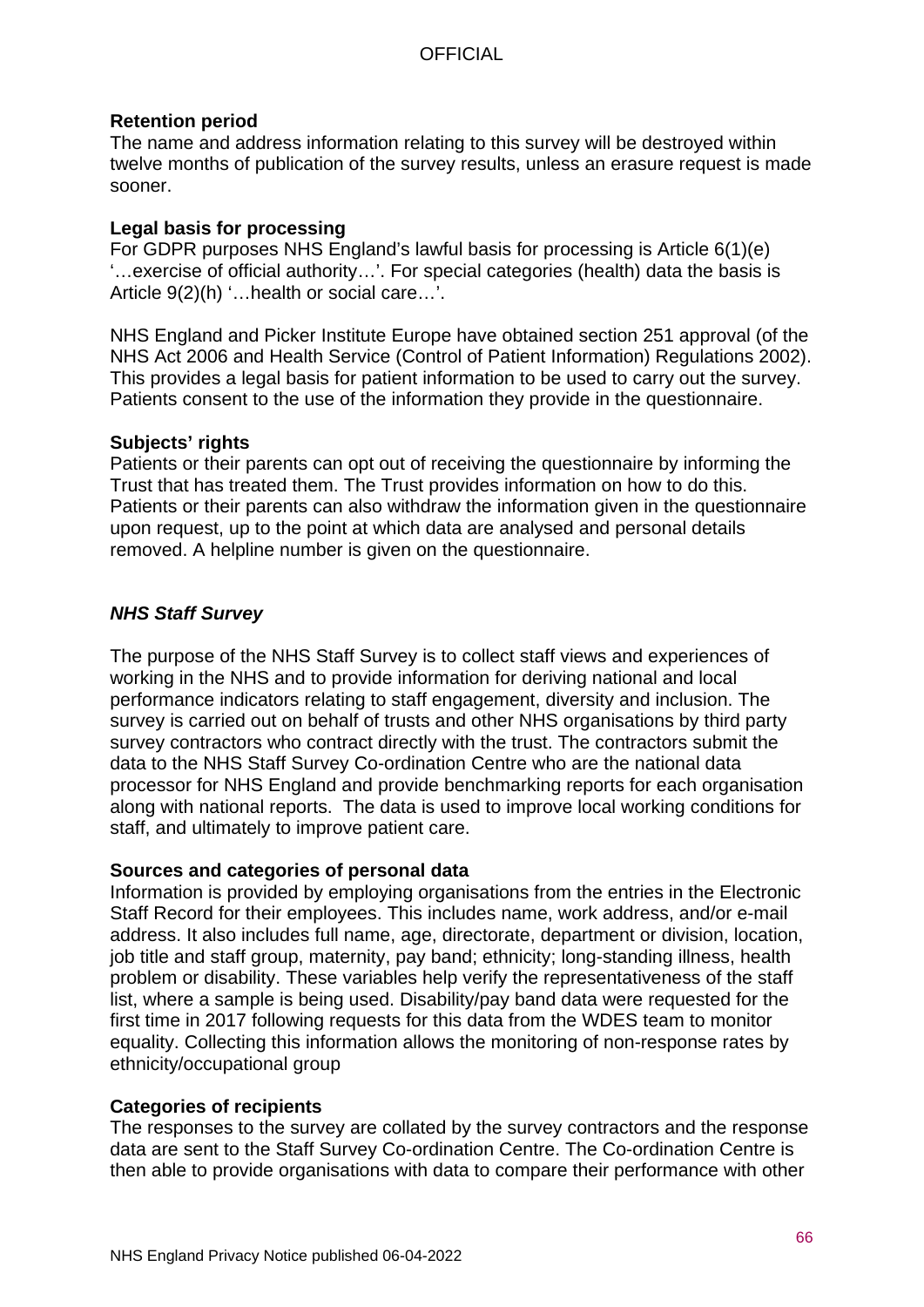organisations of a similar type and also produce national statistics for NHS England. The responses to the survey remain confidential. Completed questionnaires are submitted directly to the independent survey Contractor. The employing organisation does not have access to the completed questionnaires or to any linked personal data (e.g. names and addresses). The report that is sent back to the organisation presents the survey findings in summary form, and does not reveal the identity of the staff sampled. To help preserve anonymity, the Co-ordination Centre will not provide feedback on any group from which there are 10 or fewer responses.

#### **Legal basis for processing**

For GDPR purposes NHS England's lawful basis for processing is Article  $6(1)(e)$  – '…exercise of official authority…'. For the processing of special categories (health) data the basis is Article  $9(2)(h) - \dots$  health or social care...'.

## **Clincal Networks and Senate**

#### **Purposes for processing and categories of personal data**

Strategic Clinical Networks (SCN) bring together those who use, provide and commission the service to make improvements in outcomes for complex patient pathways using an integrated, whole system approach. SCN serve in key areas of major health and wellbeing challenge, currently:

- cardiovascular (including cardiac, stroke, renal and diabetes)
- maternity, children and young people
- mental health, dementia and neurological conditions
- cancer

Clinical Senates have been established to be a source of independent, strategic advice and guidance to commissioners and other stakeholders to assist them to make the best decisions about healthcare for the populations they represent.

The personal data we process include:

- name and contact details of patients, healthcare colleagues and other stakeholders
- personal data contained in expressions of interest for positions within the Networks and Senate, CVs, information arising from the interview process, and pen-picture biographies
- personal data relating to claims for expenses.

#### **Sources of the data**

- Patients, healthcare colleagues and other stakeholders
- Healthcare providers

#### **Categories of recipients**

The data are used by the Clinical Networks and Senate Teams in NHS England.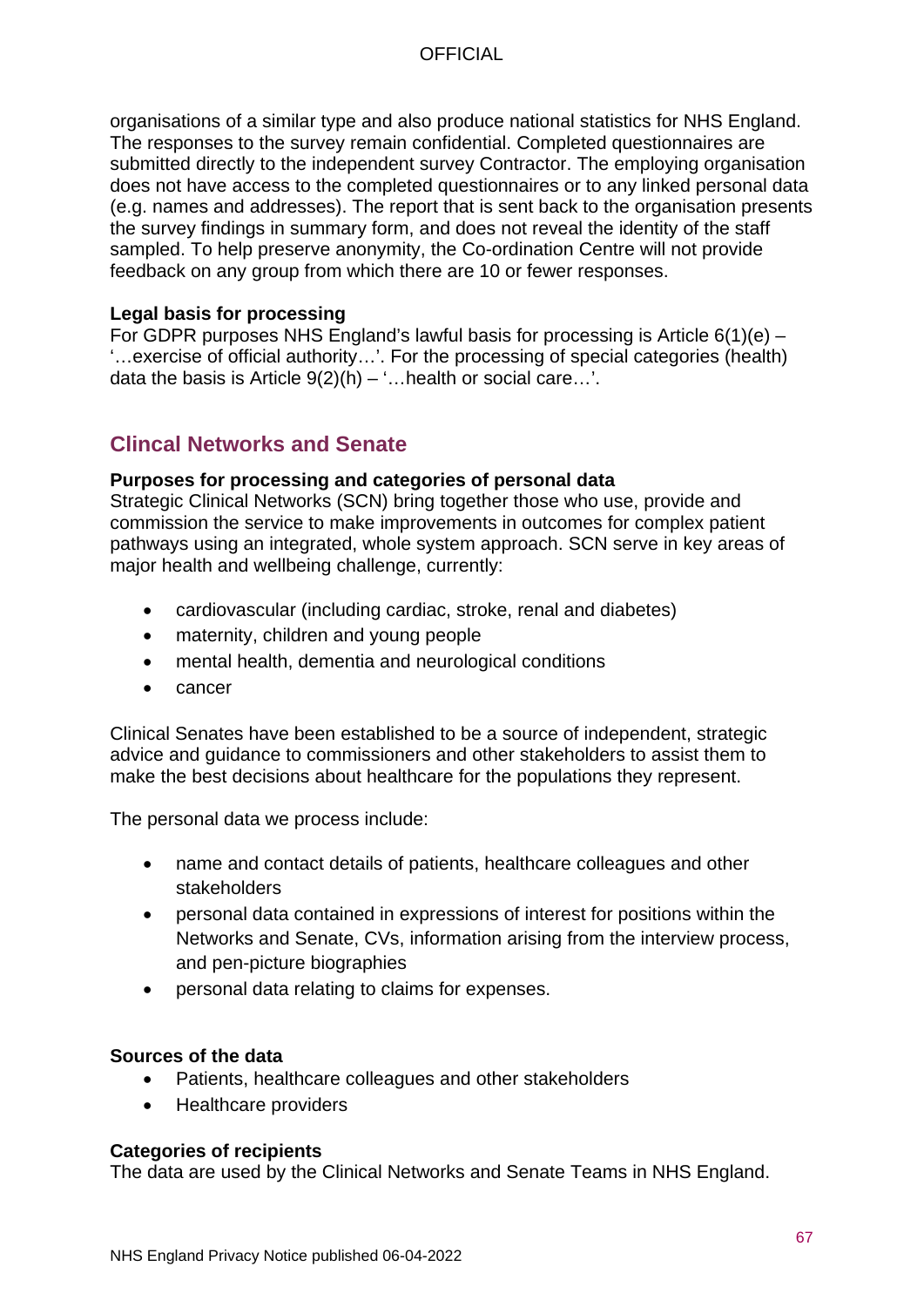#### **Legal basis for processing**

For the GDPR purposes NHS England's lawful basis for processing is Article 6(1)(e) '…exercise of official authority…'.

## **Care maker recruitment**

#### **Purposes for processing**

Since the launch of the Care Maker programme in 2012, NHS England has recruited Care Makers across England. The first Care Makers were recruited before the Chief Nursing Officer's Conference in 2012 to support the previous national nursing and midwifery strategy 'Compassion in Practice' (2012). Initially aimed at students and newly qualified staff, the Care Maker programme is now open to students and staff at all levels and disciplines within a health or care setting.

The three year '*Compassion in Practice*' strategy concluded in *March 2016*. Leading Change, Adding Value – a framework for nursing, midwifery and care staff was launched in May 2018 and the Care Maker role has evolved to now champion this initiative.

Care Maker Recruitment is an ongoing open process – interested staff members must complete the quality assurance forms, available on the NHS England [website,](https://www.england.nhs.uk/leadingchange/care-makers/cm-recruitment/) and submit to the Care Maker Application team for review.

#### **Categories of personal data**

The database contains the following elements:

- Full Name
- Job Title
- Speciality
- Location
- **Workplace**
- Details of where the applicant studied
- Telephone number mobile
- Email address
- Postal Address

#### **Sources of the data**

The data is provided by Care Maker applicants.

#### **Categories of recipients**

The information is used by:

- The Care Maker Application team when reviewing application forms
- The Care Maker Application team to compile distribution lists
- Regional Nurse Leads and regional Care Maker Co-ordinators in order for them to contact Care Makers about campaigns and events in their area.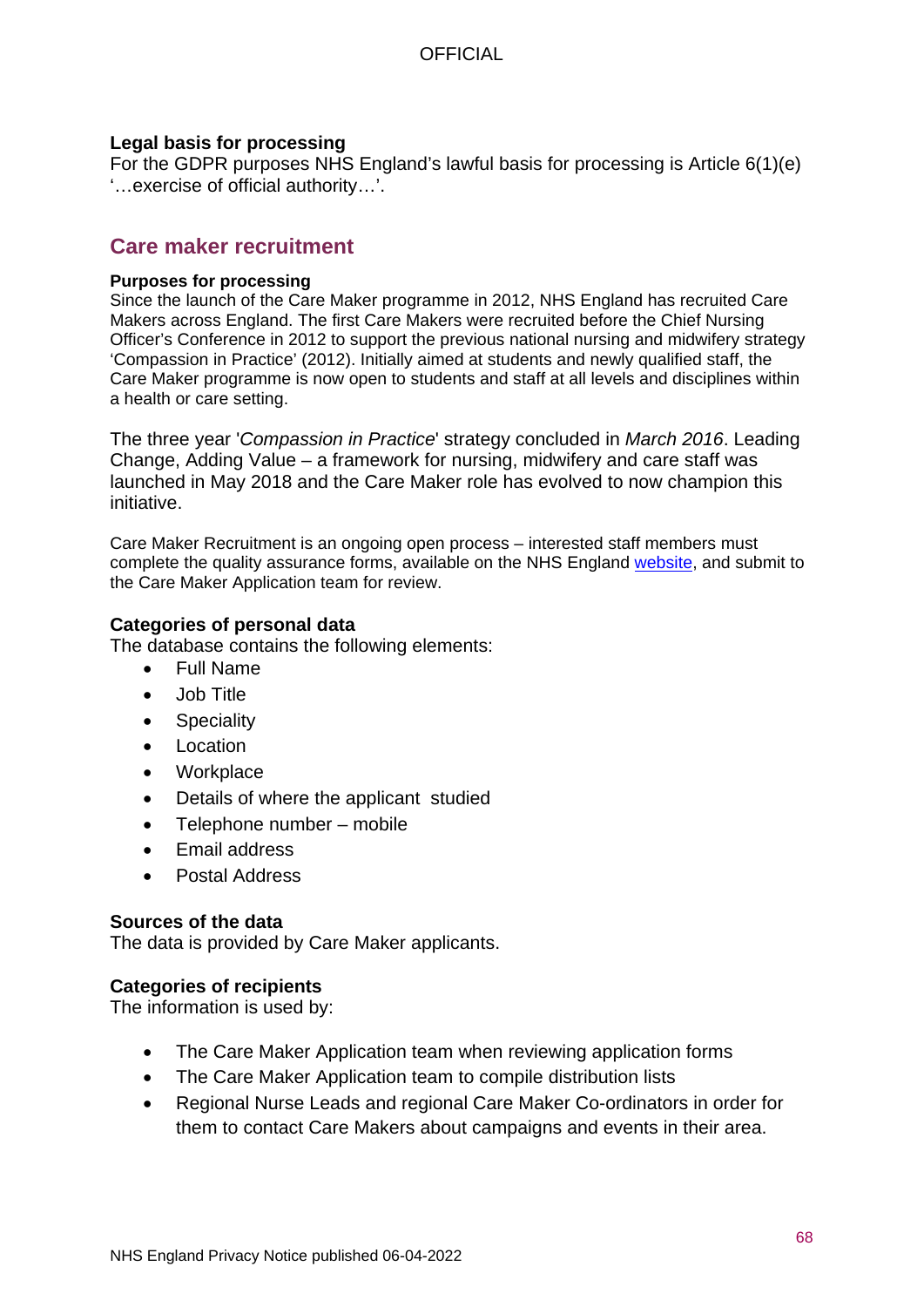#### **Legal Basis for processing**

For the GDPR purposes NHS England's lawful basis for processing is Article 6(1)(e) '…exercise of official authority…'

## **Clinical Entrepreneur**

#### **Purposes for processing and categories of personal data**

As part of the [NHS Mandate,](https://www.gov.uk/government/publications/nhs-mandate-2018-to-2019) NHS England has developed the Clinical Entrepreneur Training Programme which is designed to offer opportunities for junior doctors and wider health professionals to develop their entrepreneurial aspirations during their clinical training period. The Clinical Entrepreneur Training Programme forms part of NHS England's wider [programme of innovation.](https://www.england.nhs.uk/ourwork/innovation/)

NHS England process the following categories of personal data in relation to the Clinical Entrepreneur Training Programme:

- Name and contact details
- Date of birth
- Educational and employment background
- Any other information provided within individual CVs
- Information relating to their innovation proposal and progress in its development

The purposes for processing the above categories of personal data are:

- To ensure the suitability of individuals applying for the programme
- To ensure the suitability of the mentoring and educational events available to applicants
- To maintain distribution lists in relation to the programme
- To maintain distribution list in relation to other events and funding opportunities

#### **Sources of the data**

The data is provided by applicants, partners and mentors to the programme

#### **Categories of recipients**

- University and higher education training partners
- Department of Health and ALBs
- Other Government Departments
- Academic Health Science Networks (AHSNs)
- Heath charities, third sector organisations and social enterprises
- Health industry organisations
- Mentors to the programme (selected by applicants to the programme)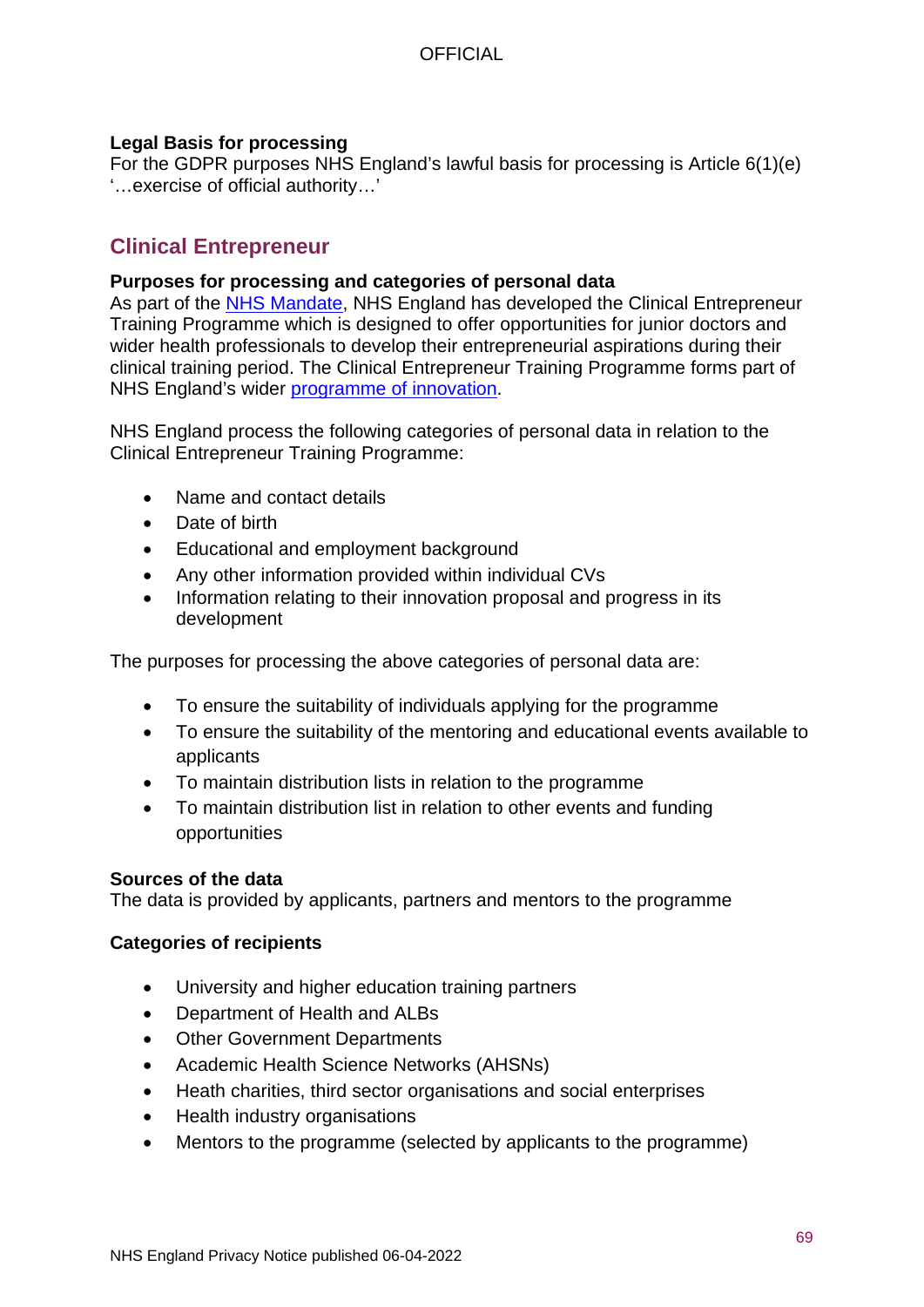### **Legal basis for processing**

For the GDPR purposes NHS England's lawful basis for processing is Article 6(1)(e) – '…exercise of official authority…'.

## **National Innovation Accelerator**

#### **Purposes for processing and categories of personal data**

National Innovation Accelerator is hosted by UCL Partners although we commission/contribute financially to the programme. For applications to the programme they use the fluid review system which is accessed by UCL Partners for assessment purposes; within our team we can also access all data should we wish as follows:

- name and contact details
- professional registration number
- personal data supplied in application made to the programme, such as biographical details/place of work/organisational details
- references
- letters of support
- personal data contained in shortlists or processed as a result of interviews
- personal data comprised in press releases or other publicity materials (such as case studies)
- a personal sprint plan.

### **Categories of recipients**

Recipients of the data include:

- The Research and Innovation team
- The Innovation team
- Academic Health Science Networks
- Assessors (NHS England, NHS Improvement, NHS Digital, Partner Organisations, external experts)
- Partner organisations
- The media and the public

#### **Legal basis for processing**

For the GDPR purposes NHS England's lawful basis for processing is Article 6(1)(e) – '…exercise of official authority…'.

## **Counter fraud**

#### **Purposes for processing**

NHS England has a team of Accredited Counter Fraud Specialists with responsibility for the prevention and detection of fraud, bribery and corruption against the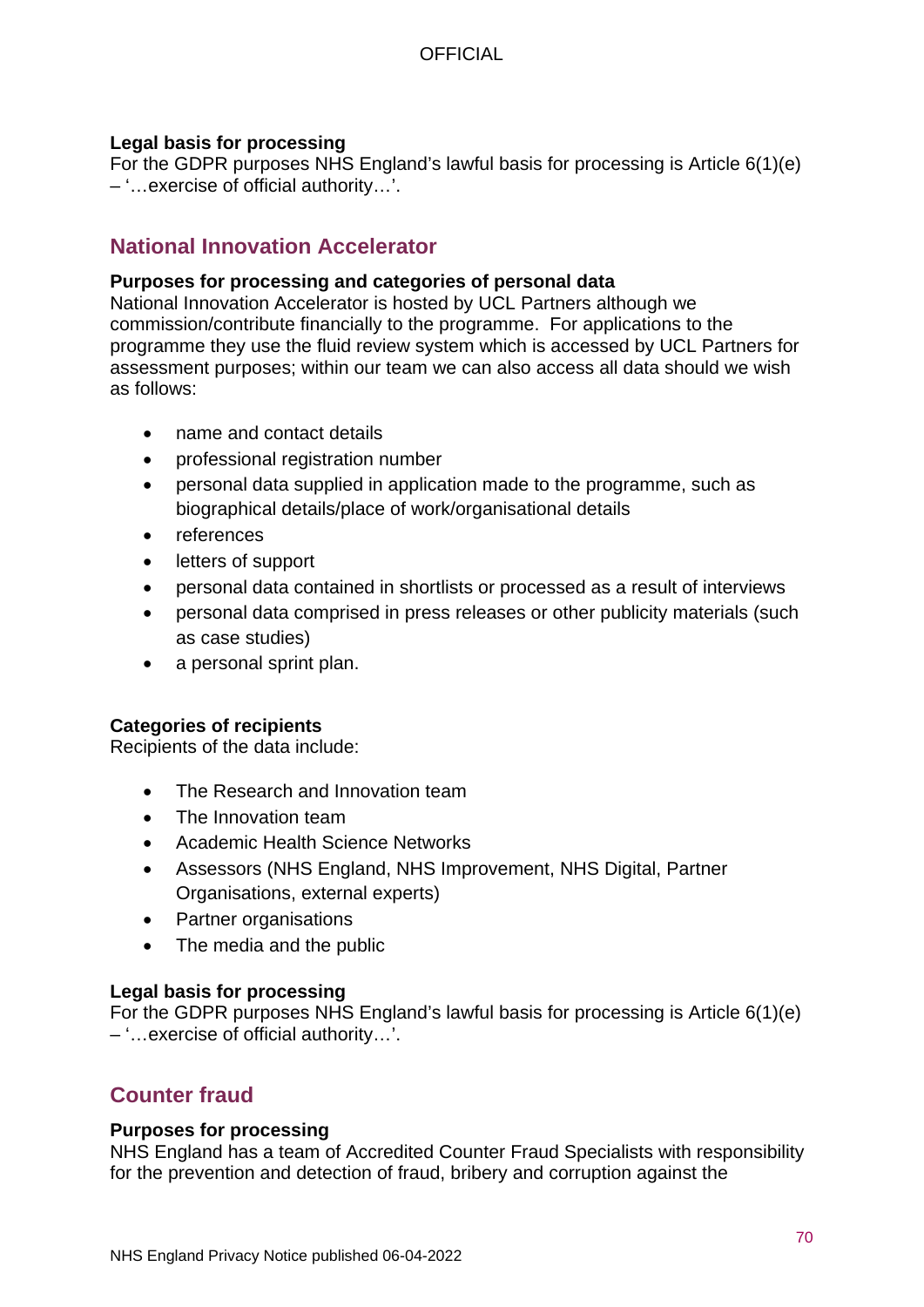organisation. When allegations are made suggesting that NHS England has been the victim of an economic crime, the Counter Fraud Team will conduct an investigation. This may involve; gathering evidence, obtaining witness statements and interviewing suspects. If evidence of a crime is found, the suspect may face disciplinary proceedings, (including referral to professional body), civil sanctions, and/or criminal proceedings.

We work closely with the NHS Counter Fraud Authority, who has oversight of cases as they progress and in the case of prosecutions, act as a gateway for initial file submissions to the Crown Prosecution Service.

Perpetrators of economic crime against NHS England can be anyone associated with the Health Service, including:

- patients,
- employees,
- primary care contractors, (GPs, dentists, opticians, pharmacists)
- suppliers.

In order to establish if a criminal offence has occurred, NHS England may request access to personal data. Primary care contractors are obliged under regulations to provide information to NHS England that is reasonably required in connection with their contract, such as counter fraud activities. Service Condition 24 of the NHS Standard Contract requires providers to allow Counter Fraud Specialists access to information that is relevant to the detection and investigation of cases of bribery, fraud or corruption.

#### **Categories of personal data**

In order to carry out our activities to prevent and detect economic crime we may process the following data:

- Contact details such as names, addresses, telephone numbers
- Emergency contact(s)
- Education and training, incl. development reviews (appraisals)
- Patient data, incl. GP, dental optical and pharmaceutical records
- Offences (including alleged offences), criminal proceedings, outcomes and sentences
- Employment details, (employment contract, salary, position etc.)
- Information around travel and subsistence; expenses
- Employment / identity records (including professional membership, qualifications, references and proof of identity and eligibility to work in the UK)
- Bank details
- Pay, benefits and Pension details (incl. National Insurance number)

Please note this list is not exhaustive and may change over time.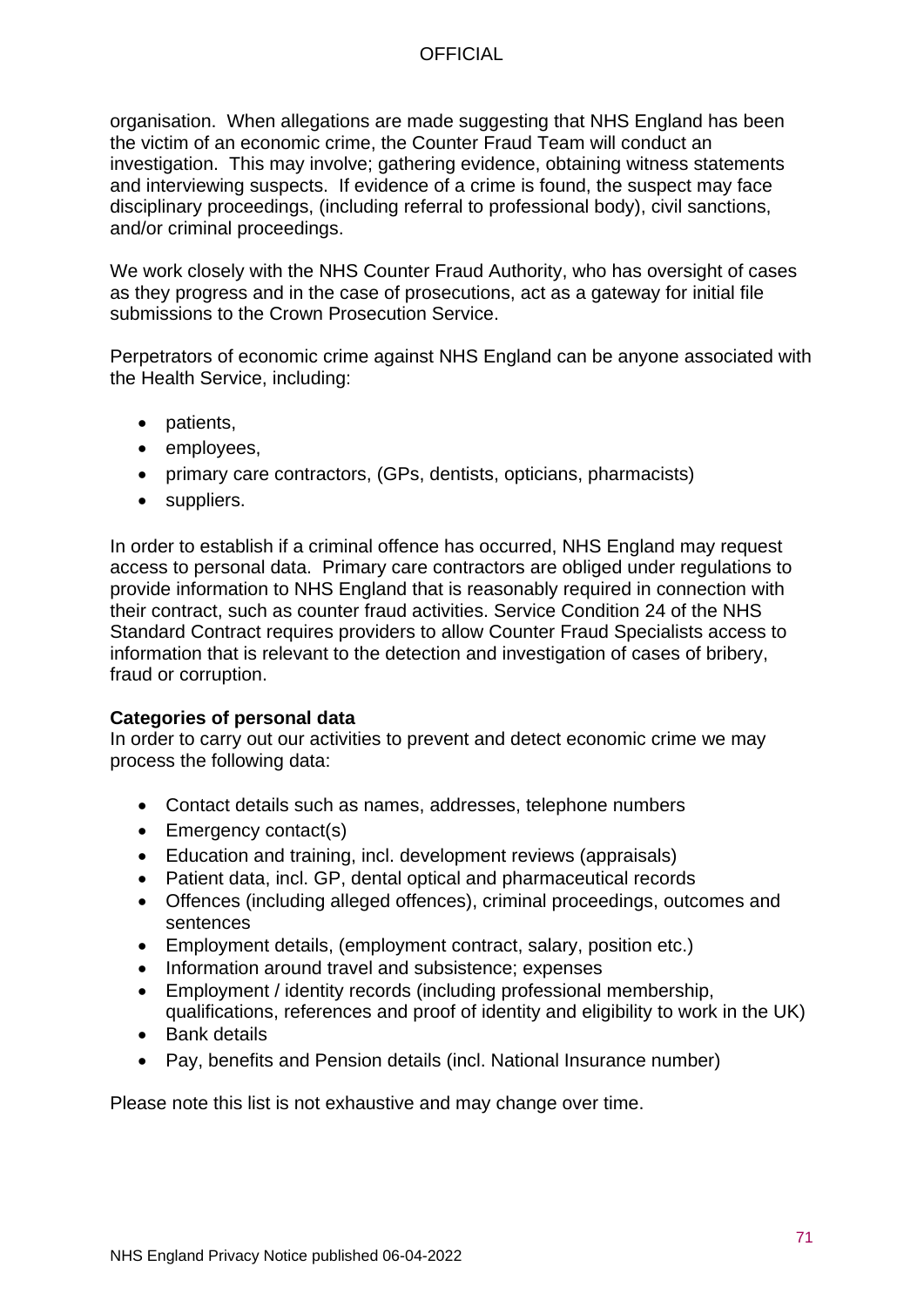#### **Categories of recipients**

Details of cases are entered on to the National Counter Fraud Authority's case management system.

The NHS England Counter Fraud Team may also work alongside Clinical Commissioning Groups and NHS Business Services Authority in the investigation and prevention of fraud, bribery and corruption.

When a case is submitted for prosecution, information including personal data is sent to the Crown Prosecution Service.

#### **Legal basis for processing**

For GDPR purposes NHS England's lawful basis for processing is Article 6(1)(e) – '…task carried out in the public interest or in the exercise of official authority…'. This applies to investigation by NHS England, and co-operation with the NHS Counter Fraud Authority, Clinical Commissioning Groups and NHS Business Services Authority.

For the processing of special categories data the basis is  $9(2)(q) -$ ...substantial public interest…'. This is supported by Schedule 1 Part 2 paragraph 10 (preventing or detecting unlawful acts) and paragraph 14 (preventing fraud) of the Data Protection Act 2018.

## **The National Fraud Initiative**

NHS England is required to protect the public funds it administers. It may share information provided to it with other bodies responsible for; auditing, or administering public funds, or where undertaking a public function, in order to prevent and detect fraud.

The Cabinet Office is responsible for carrying out data matching exercises.

Data matching involves comparing computer records held by one body against other computer records held by the same or another body to see how far they match. This is usually personal information. Computerised data matching allows potentially fraudulent claims and payments to be identified. Where a match is found it may indicate that there is an inconsistency which requires further investigation. No assumption can be made as to whether there is fraud, error or other explanation until an investigation is carried out.

We participate in the [Cabinet Office's National Fraud Initiative:](https://www.gov.uk/government/collections/national-fraud-initiative) a data matching exercise to assist in the prevention and detection of fraud. We are required to provide particular sets of data to the Minister for the Cabinet Office for matching for each exercise.

The use of data by the Cabinet Office in a data matching exercise is carried out with statutory authority under Part 6 of the Local Audit and Accountability Act 2014.

Data matching by the Cabinet Office is subject to a [Code of Practice.](https://www.gov.uk/government/publications/code-of-data-matching-practice-for-national-fraud-initiative) Should you wish to know more information on this Fair Processing Notice please see the more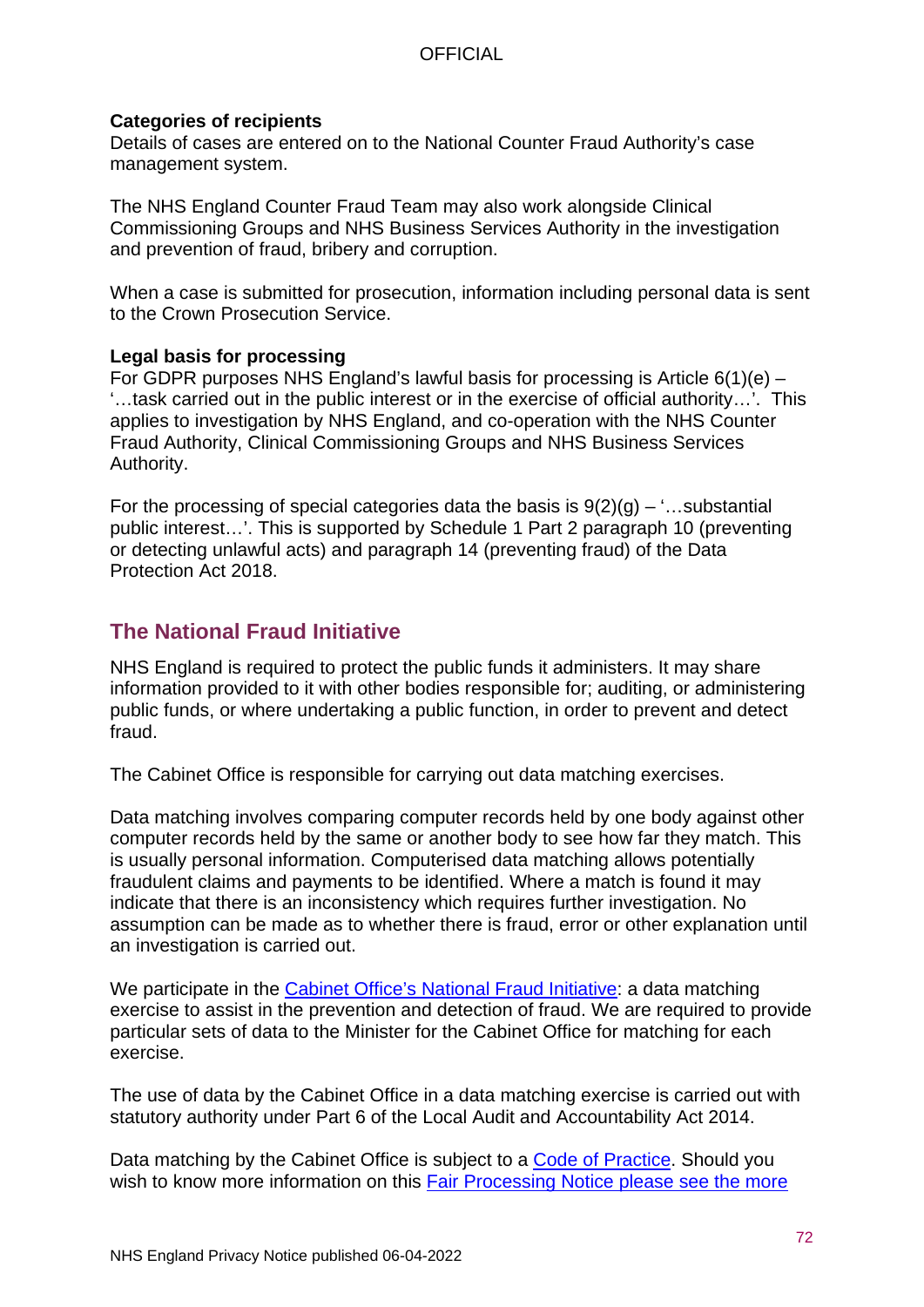[detailed full text.](https://www.gov.uk/government/publications/fair-processing-national-fraud-initiative/fair-processing-level-3-full-text) View further information on the [Cabinet Office's legal powers](https://www.gov.uk/government/publications/fair-processing-national-fraud-initiative/fair-processing-level-3-full-text) and the reasons why it matches particular information. For further information on data matching at this authority contact Stuart Francis at [stuart.francis@nhs.net.](mailto:stuart.francis@nhs.net)

### **Legal basis for processing**

For the GDPR purposes NHS England's lawful basis for processing is Article 6(1)(e) – '…exercise of official authority…', or where there is a legal obligation to share information Article  $6(1)(c)$  – processing is necessary for compliance with a legal obligation to which the controller is subject.

# **If you whistleblow to NHS England**

### **Purposes for processing**

Whistleblowing is the term used when a worker contacts us with a concern about an organisation and its services. The concern will typically (although not necessarily) be regarding something they have witnessed at work. Full details can be found [here.](https://assets.publishing.service.gov.uk/government/uploads/system/uploads/attachment_data/file/604935/whistleblowing-prescribed-persons-guidance.pdf)

NHS England is a "prescribed person" (i.e. an organisation responsible for handling cases of whistleblowing under the Public Interest Disclosure Act 1998) and can investigate cases relating to Primary Care Organisations (i.e. General Practice; Local Dentistry; Opticians; and Community Pharmacy Services).

NHS England also operates its own internal policy for concerns raised by its staff. This can be found [here.](https://www.england.nhs.uk/publication/external-whistleblowing-policy/)

Further details available on NHS England's [website](https://www.england.nhs.uk/ourwork/whistleblowing/) and dedicated [whistleblowing](https://www.england.nhs.uk/ourwork/whistleblowing/raising-a-concern/)  [contact pages.](https://www.england.nhs.uk/ourwork/whistleblowing/raising-a-concern/)

#### **Categories of personal data**

Data collected can be anonymous from the whistleblower depending on the nature in which the information is provided. Other times, name, contact details and specific elements relating to the concerns may be collected, i.e. personal information regarding another employee , or those concerned to be at risk (name, contact information etc.) .

#### **Sources of the data**

Information will be provided by the whistleblower regarding themselves and those involved in the issues leading to the concerns raised, or those considered at risk.

### **Categories of recipients**

The information is used by:

- NHS England and relevant teams for the purposes of investigation
- With the whistleblower's consent, we can refer the issue to an alternative external body such as the following:
	- o Fraud and corruption NHS Counter Fraud Authority
	- o Serious patient safety issues or issues relating to condition of registration – Care Quality Commission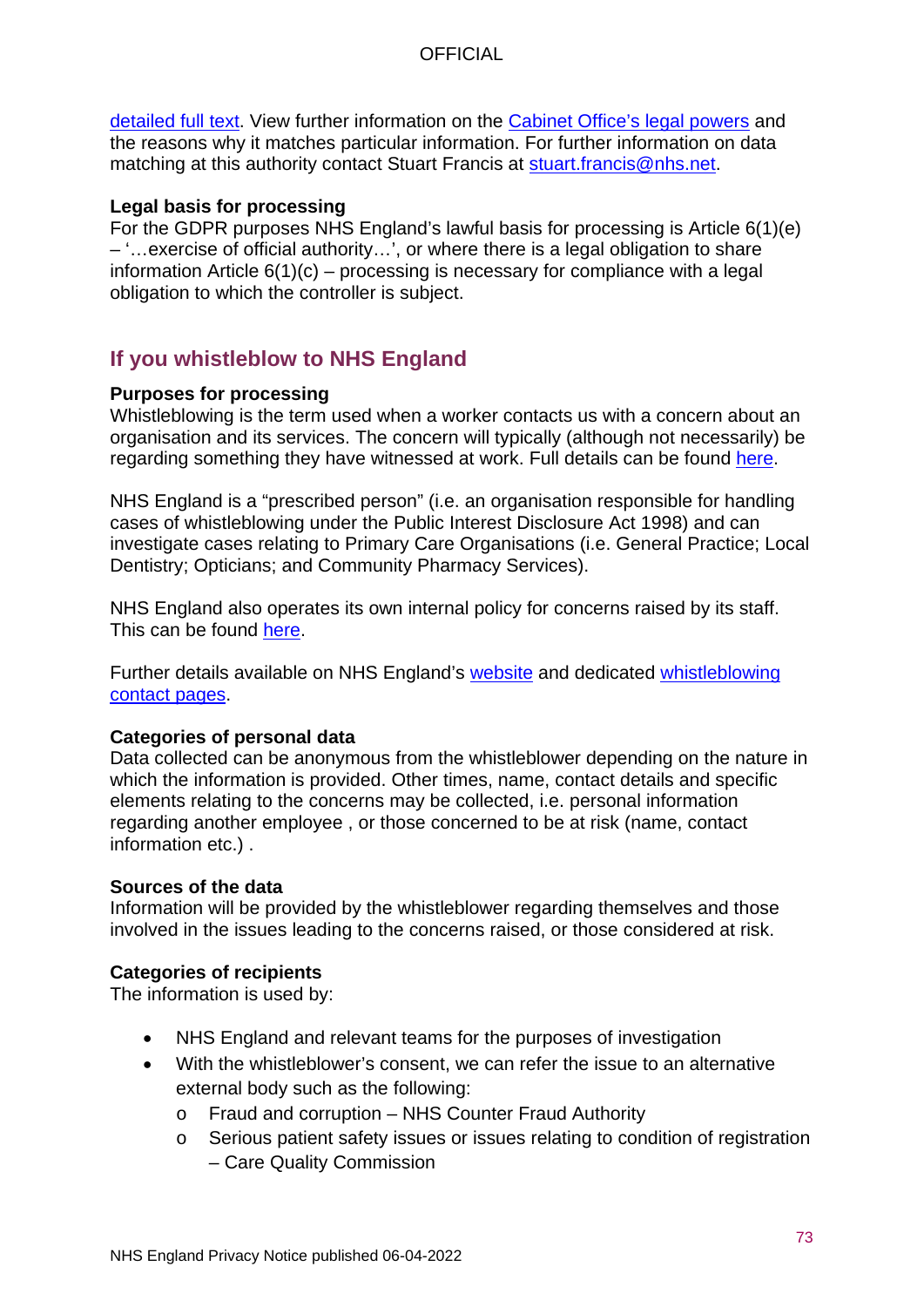- o Allegations regarding a clinician's fitness to practice relevant professional regulator or healthcare body (CQC)
- o Where local resolution has not been possible NHS Improvement
- o Offender Health details of prescribed persons for Police and Justice Services can be found on the Whistleblowing Prescribed Persons Pages.
- o The National Offender Management Service has its own Reporting Wrongdoing Hotline, which is 01527 544777
- o Safeguarding- Issues will be dealt with in accordance with NHS England safeguarding policies.

### **Legal basis for processing**

For the GDPR purposes NHS England's lawful basis for processing is Article 6(1)(e) '…exercise of official authority…'. For the processing of special categories data the basis is Article 9(2)(h) '…health or social care…'.

# **People Pulse Project**

### **Purposes for processing**

The aim of the *"People Pulse"* project is to support active listening and understanding of the views of NHS employee experiences which will help shape actions at a local, regional and national level.

### **Sources of data**

This project is not mandatory and those NHS employees who wish to participate are able to provide their information which will be collected and administered via a website [https://www.nhspeoplepulse.com/england.](https://www.nhspeoplepulse.com/england)

### **Categories of personal data and recipients**

The data voluntarily provided will be: NHS organisation, region, job type, gender, ethnicity, disability, age, sexual orientation and carer arrangements. This data is necessary for synthesising information for our decision making on what further support we can provide to the provider organisations.

### **Legal basis for processing**

For GDPR purposes NHS England's and NHS Improvement's lawful basis for processing is: *Article 6(1)(e) – '…exercise of official authority…'* and for processing special categories (health) data the bases are: *Article 9(2)(b) – '…support NHS employees…' and 9(2)(h) – '…for health or social care…'.*

# **NHS Innovation Service**

### **Purposes for processing and categories of personal data**

The NHS Innovation Service acts as an 'information gateway' to support people developing new innovative products, services or initiatives in healthcare ('innovators'), to understand processes such as the regulations and standards they will need to meet, the real-world evidence they will need to demonstrate, and NHS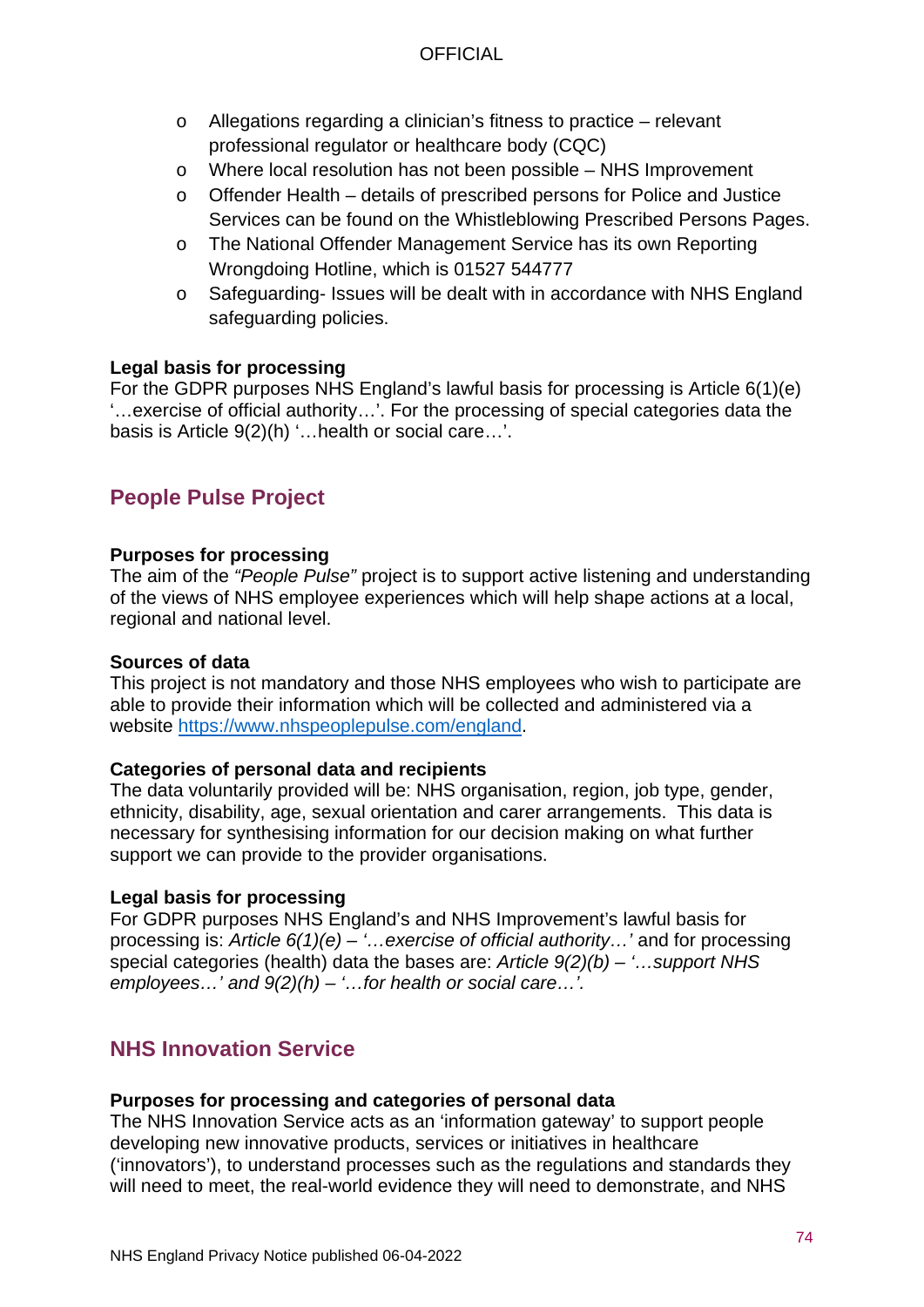procurement and reimbursement processes. It will also be a single entry point for innovators to register for support and/or to apply for certain programmes.

Organisations providing support to innovators (e.g. Academic Health Science Networks (AHSNs), the National Institute of Health and Care Excellence (NICE), NHS Supply Chain, the National Institute for Health Research (NIHR)), are able to communicate directly both with the innovator and with each other to help the innovator compile a single record of their progress and evidence generated to date.

The categories of personal data processed are:

Name Contact details Job title **Organisation** 

#### **Categories of recipients**

- Recipients of the data include:
- Academic Health Science Networks (AHSN)
- NHS Innovation, Research and Life Sciences Group
- National Institute for Health and Care Excellence (NICE)
- NHS Supply Chain
- National Institute for Health Research (NIHR)
- Medical and Healthcare products Regulatory Agency (MHRA)
- NHS England Specialised Commissioning
- Department for International Trade (DIT)
- Health Technology Wales (HTC)
- Life Science Hub Wales (LSHW)
- Scottish Health Technology Group (SHTG)

#### **Legal basis for processing**

For the UKGDPR purposes NHS England's lawful basis for processing is Article  $6(1)(e) -$  ... exercise of official authority...'.

# **Annual Health Checks Focus Group**

NHS England are working together with the National Children's Bureau as a data processor on a project for an Annual Health Checks (AHC) Focus Group, an initiative to explore the views of children and young people aged 14-19 years with a learning disability, and to support them to co-design communications and materials to improve the quality of these services and make them more accessible. NHS England is responsible as a data controller for the processing of personal data for the purposes of the AHC Focus Group project.

#### **Purposes for processing**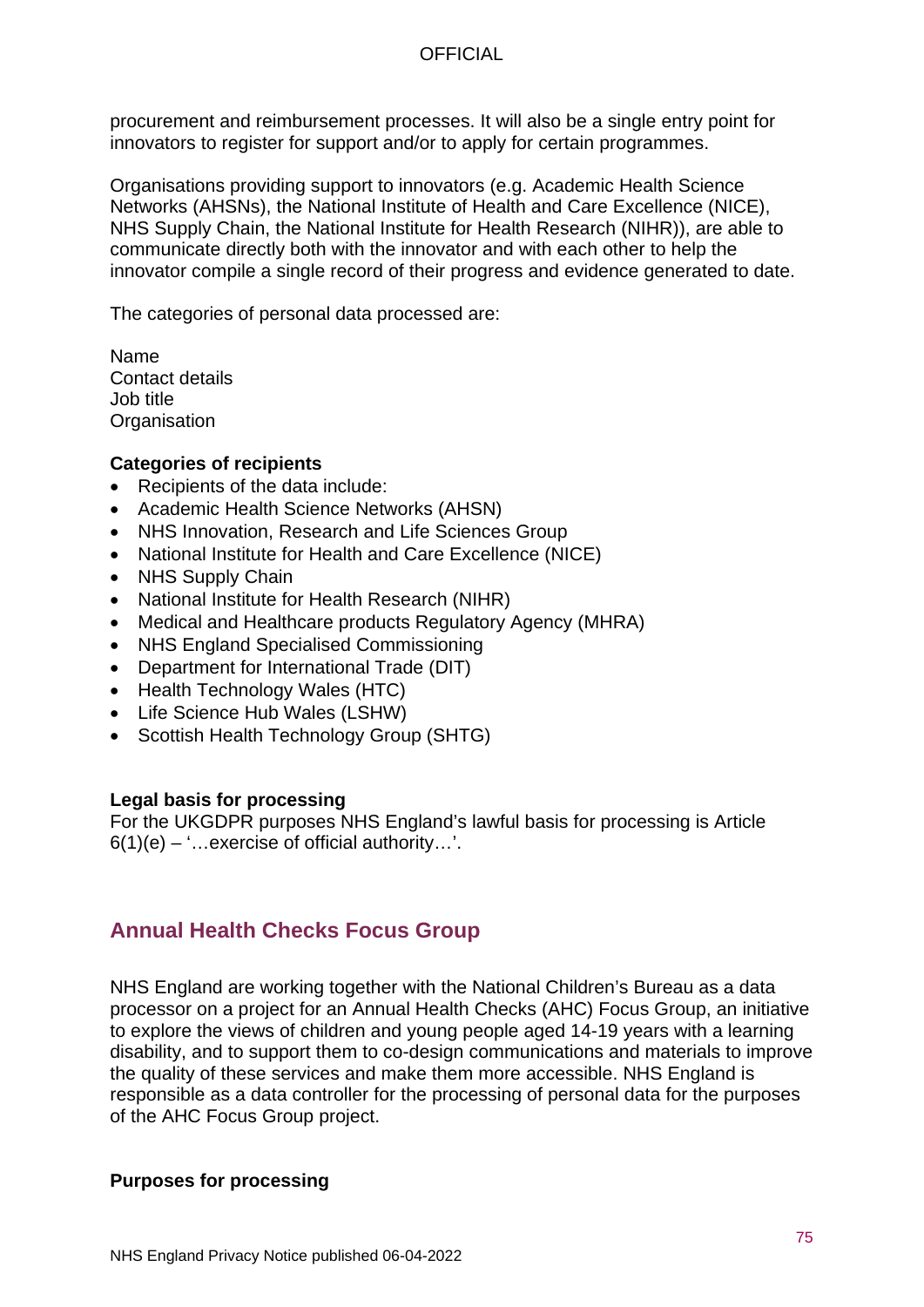We collect personal data from children and young people and their families or carers to participate in the AHC focus group through the sharing of thoughts and experiences of AHC to highlight key themes and points raised.

Participants who agree to take in part will have their discussions recorded for a video resource on AHC, which will be shared with NHS health professionals across all the NHS for training purposes, which includes sharing on NHS websites, and anonymised quotations through NHS social media channels.

### **Categories of personal data**

The following types of personal data are processed:

- Application form: name, contact details, date of birth, participation access needs.
- Equality and Diversity monitoring: disability, health impairments, ethnicity, religion. This data is collected separately to application to ensure anonymity.
- Video: Within the above activities we will be recording the focus group to be used in a video resource for NHS healthcare professionals, we will therefore be collecting personal data regarding your experiences in video format. NHS England will use the video for:
	- o Training: shared with NHS health professionals across all the NHS for training purposes
	- o Social media: including, Facebook, Twitter, Instagram and YouTube (anonymised quotes only)
	- o NHS England and NHS Improvement website

National Children's Bureau will be collecting quotes during these activities. These quotes will not be identifiable to individuals and will be used by National Children's Bureau and NHS England for 5 years in the following ways:

- Used in the project report National Children's Bureau submits to NHS England for this project
- Used in promotional materials, bids and other reports, training, and on social media by National Children's Bureau and NHS England

### **Legal basis for processing**

For UKGDPR purposes NHS England have a lawful basis of Article 6(1)(a) Consent for the processing of application forms and videos for the purposes of the AHC review. NHS England has a further lawful basis of Article  $6(1)(e) -$ ... exercise of official authority…' arising from a statutory duty to secure continuous improvement in the quality of service and to promote education and training (of health and care staff), which will apply to the processing of the videos for NHS staff training purposes and reporting purposes.

NHS England have a lawful basis for processing special category personal data under UKGDPR Article 9(2)(a), explicit consent.

#### **Data recipients**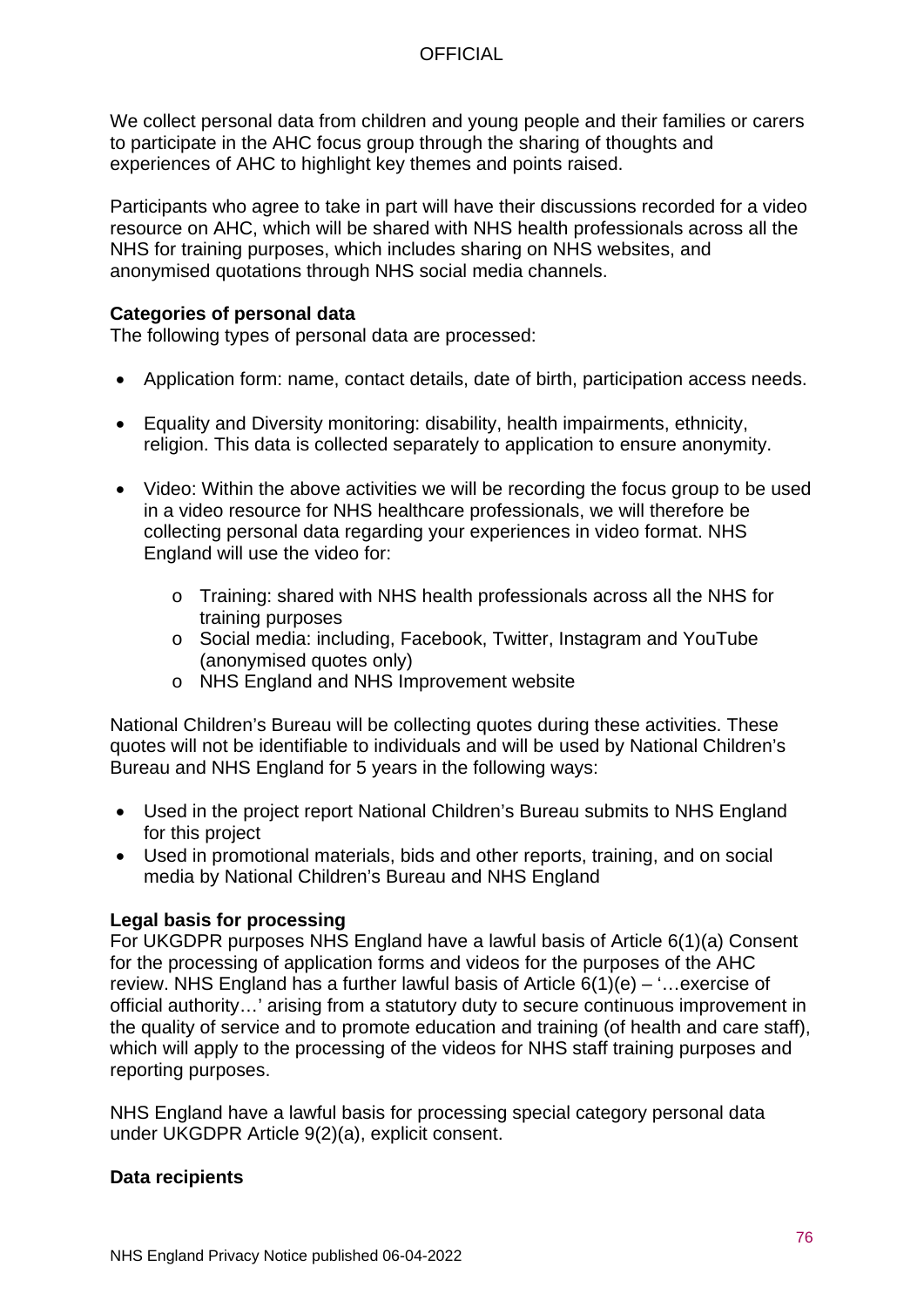Your personal data is received and used by:

- NHS England (video and reporting)
- National Children's Bureau (application, video and reporting)
- Other voluntary sector organisations such as Mencap, National Development Team for Inclusion and Contact (video)

#### **Retention period**

Your data will be stored for a period of six years following project end in accordance with NHS England's corporate retention schedule.

# **Safety and Quality**

*How we use personal data for safety and quality purposes*

# **Incidents**

#### **Purposes for processing**

NHS England is committed to the improvement of quality and delivery of services and uses incident events, investigation, evidence and reports relating to incidents under various policy and procedural structures.

An incident requiring investigation is defined as an incident that occurred in relation to NHS-funded services and care resulting in unexpected or avoidable death, harm or injury to patient, carer, staff or visitor. In order to promote quality and compliance, NHS England has several reporting protocols for incidents and provides investigation and learning to improve systems and services across the organisation.

#### **Sources of the data**

Incident events are recorded across the organisation, and within systems and services commissioned by NHS England. Under various protocols including Serious Incidents Requiring Investigation (SIRI), Never Events, Deaths In Custody, Neonatal Death, these incidents will be investigated and reviewed with a view to ensuring improvement in outturn and performance.

#### **Categories of personal data**

The data received by NHS England includes a record for each incident including (if relevant) patient or staff name, NHS Number and other personal details, including relevant healthcare records and information about the incident, including others involved or impacted by the event.

#### **Categories of recipients**

The information is used by the relevant team or department together with Nursing and Quality, and Improving Health and Quality teams in NHS England. Anonymised "lessons learned" will be cascaded to relevant parties within (or outside) NHS England to ensure that improvements are delivered.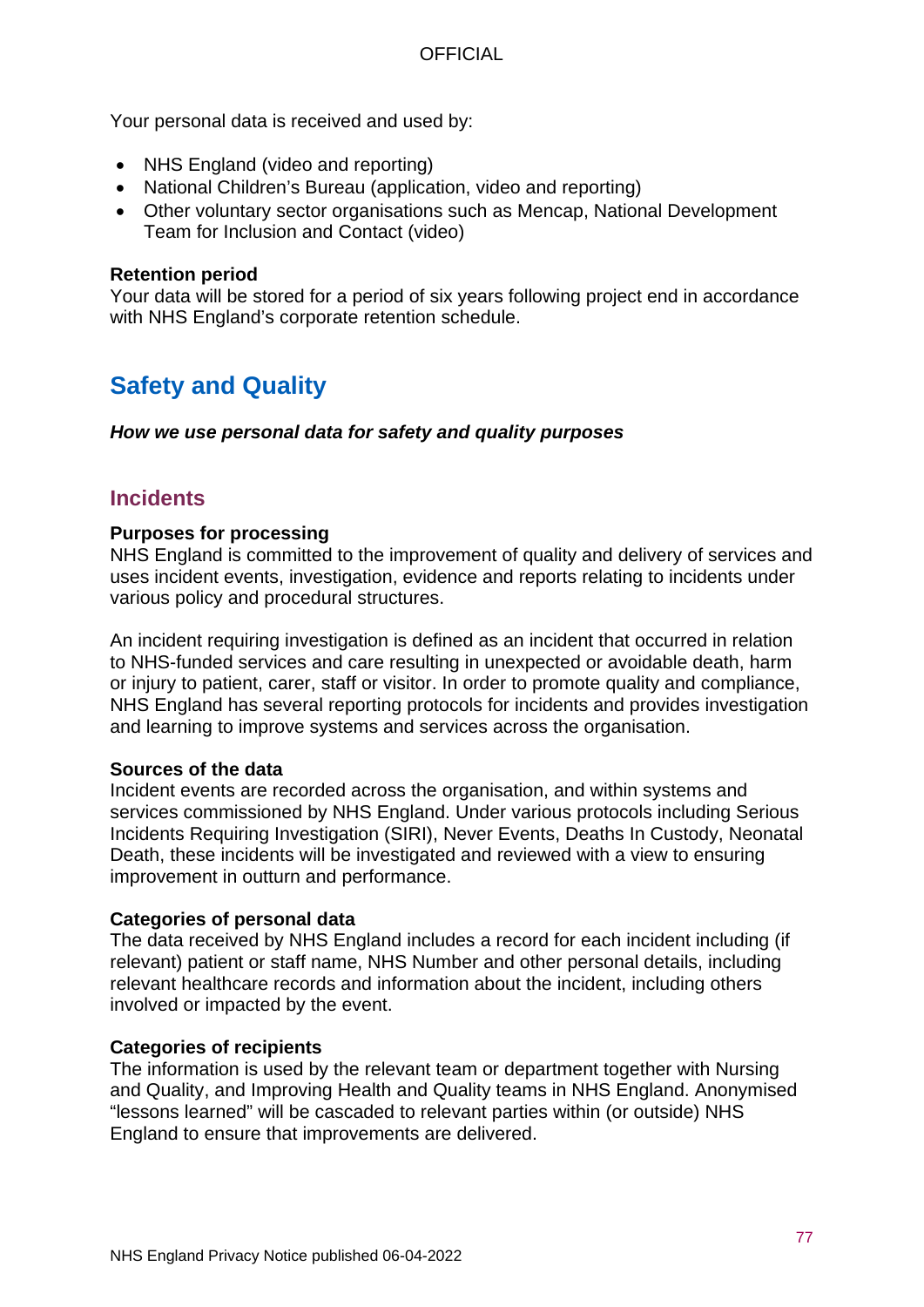Please see our [Serious Incident Framework Policy](https://www.england.nhs.uk/wp-content/uploads/2015/04/serious-incidnt-framwrk-upd.pdf) web page and National Reporting [and Learning System](http://www.nrls.npsa.nhs.uk/report-a-patient-safety-incident/serious-incident-reporting-and-learning-framework-sirl/) framework for more information.

### **Legal basis for processing**

For the GDPR purposes NHS England's lawful basis for processing is Article 6(1)(e) '…exercise of official authority…'. For the processing of special categories data the basis is Article 9(2)(h) '…health or social care…'.

# **Care and treatment reviews**

### **Purposes for processing and categories of personal data**

Care and Treatment Reviews (CTRs) are part of NHS England's commitment to transforming services for people with learning disabilities, autism or both. They are used by commissioners for people living in the community and in learning disability and mental health hospitals. They are helping to reduce the number of people going into these hospitals.

CTRs also help to improve the quality of care people receive in hospital by asking key questions and making recommendations that lead to improvements in safety, care and treatment. They reduce the amount of time people spend in hospital and bring people together to help to sort out any problems which can keep people in hospital longer than necessary. They do this by helping to improve current and future care planning, including plans for leaving hospital. Further information can be found here.

NHS England processes personal data to organise CTRs. The personal data NHS England processes include:

- Name and home address
- NHS number
- date of current admission and estimated date of discharge
- your consent to the Care and Treatment Review
- date(s) and venue(s) of panel meeting(s)

NHS England processes the above categories of personal data for the following purposes:

- Management and organisation of the CTRs
- For repatriation purposes of patients

#### **Sources of the data**

- Patients
- Providers of health care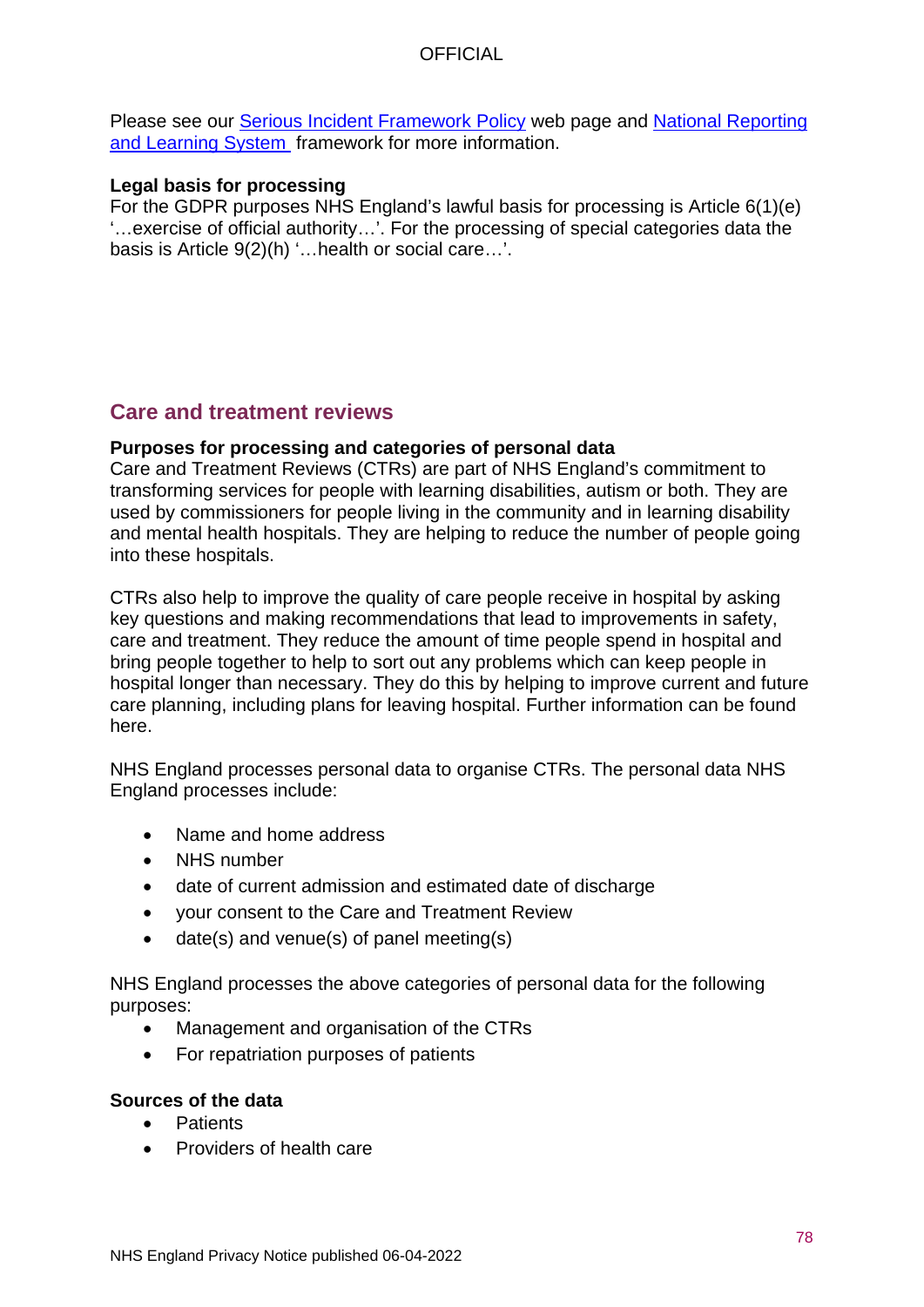### **Categories of recipients**

Providers of health care (including the CTR panel members consisting of experts by experience)

#### **Legal basis for processing**

For the GDPR purposes NHS England's lawful basis for processing is Article 6(1)(e) '…exercise of official authority…'. For the processing of special categories data the basis is Article 9(2)(h) '…health or social care…'.

# **Controlled drugs accountable officer – alerts etc.**

### **Purposes for processing**

#### *Role of the Controlled Drugs Accountable Officer*

Regional Lead Controlled Drugs Accountable Officers (CDAOs) are responsible for all aspects of Controlled Drugs management. The roles and responsibilities of CDAO's are governed by the [Controlled Drugs \(Supervision of Management and](http://www.legislation.gov.uk/uksi/2013/373/contents/made)  [Use\) Regulations 2013.](http://www.legislation.gov.uk/uksi/2013/373/contents/made)

All organisations within the region are required to report controlled drug incidents and concerns to the CDAO. The Lead CDAOs are required to set up Controlled Drugs Local Intelligence Networks (CD LINs) to share concerns and good practice within their area. Whilst we can determine the specific membership, it is largely comprised of the CDAOs across the area, Clinical Commissioning Group representatives and the relevant regulators and agencies as set out in the regulations.

#### *Cascade Alerts – sharing personal and sensitive information*

Incidents of significant concern locally e.g. patients or healthcare professionals fraudulently obtaining Controlled Drugs, prescriptions, patient alerts would need to be shared through a cascade alert with healthcare professionals including GP Practices, Dental Practices, Hospitals, Community Pharmacies and other relevant healthcare providers. These alerts may contain sensitive personal information to help prevent further fraudulent activity and prevent harm to the public.

Personal sensitive information shared on alerts is usually provided to us by the police and other healthcare professionals who request us to send out an alert on a local standard NHS England Template with the NHS Logo. We facilitate this process and on some occasions this information may only be alleged concerns.

### *Private Prescriber Applications*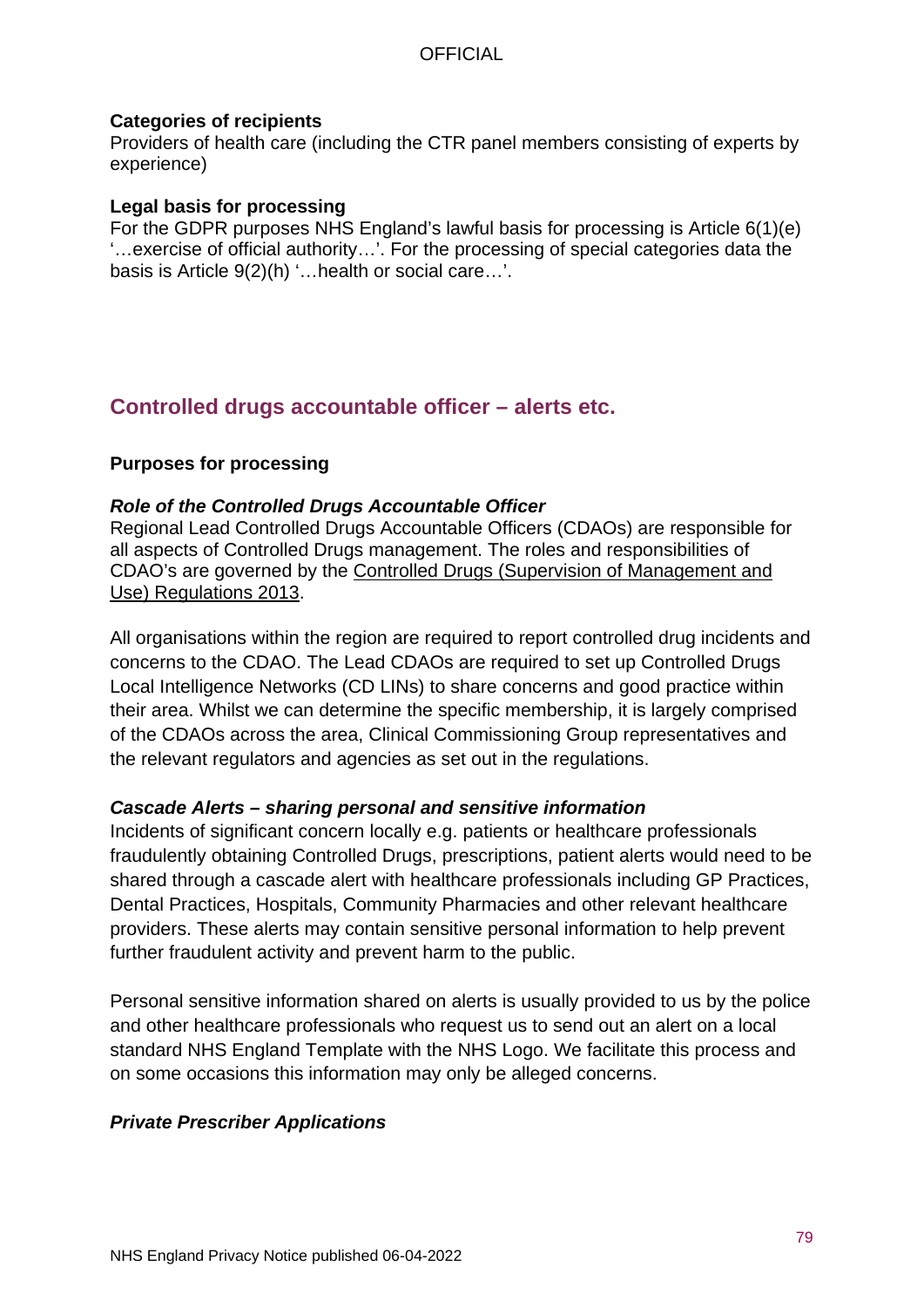The lead CDAO also receive requests from healthcare professionals to be able to order stock of CDs via requisitions and / or prescribe Controlled Drugs Privately and accordingly manage these applications with a lot of personal information included.

## *Sharing and reporting Fitness to Practice Concerns and Criminal Activity*

Where the lead CDAO has concerns about a healthcare professional's fitness to practise they will share this information with the professional regulator and or other relevant bodies across the NHS. Information on criminal activity would be shared with the police and counter fraud agencies

### **Sources of the data**

We receive information / unproven intelligence from:

- Members of public
- Registered healthcare professionals
- Non-registered healthcare staff
- NHS and Private Healthcare organisations/providers
- Counter Fraud Agencies
- **Commissioners**
- Police CDLOs
- **Regulators**
- **NHS England Colleagues**
- Voluntary organisations
- Anonymous

### **Categories of personal data**

CDAOs would very rarely send out an alert with any sensitive information.

- Full Name
- Personal Address
- Organisation Address
- Date of Birth
- Email addresses
- **NHS Number**
- Photographs
- Professional Registration Number
- Description of alleged claim(s)

### **Categories of recipients**

We may share information and intelligence to relevant organisations:

- GP Practices
- Dental Practices
- NHS & Private Hospitals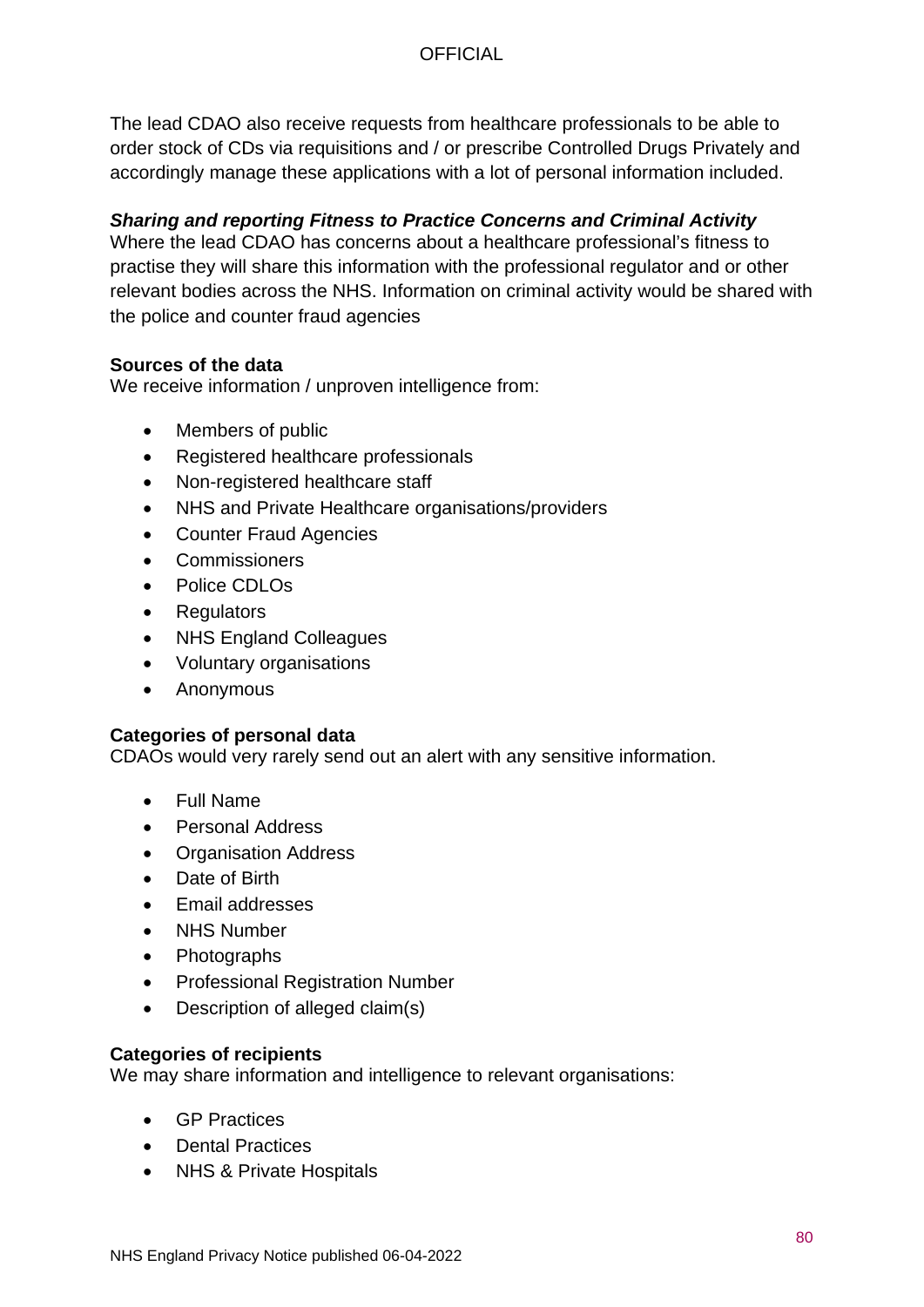- Community Pharmacies
- Other healthcare providers
- Voluntary Organisations
- Police
- Counter Fraud Agencies
- **Commissioners**
- **Regulators**
- NHS England Colleagues
- **Other CDAOs**
- CDAOs and relevant departments outside of England Footprint e.g. Scotland, Wales, Northern Ireland
- NHS Business Services Authority
- Primary Care Services England
- Local Authorities
- Public Health Departments
- **Indemnity Insurance Providers**
- Adult and children safeguarding boards

For GDPR purposes NHS England's lawful basis for processing is Article 6(1)(e) '…exercise of official authority…'. For the processing of special categories (health) data the basis is Article 9(2)(h) '…health or social care…'.

# **Safety alerts**

### **Purposes for processing**

NHS England is committed to the delivery of safe and efficient services, and will communicate safety critical information and guidance to the NHS under various policy and procedural structures.

An Alert may be issued to prevent or avoid unexpected or avoidable death, harm or injury to patient, carer, staff or visitor, or in order to prevent fraud.

### **Sources of the data**

Alerts can be generated across the organisation, and instigated from systems and services commissioned by NHS England. Under numerous protocols including regulations for Controlled Drugs, Patient Safety, Medical Devices etc., and these alerts will be cascaded to relevant parts of the NHS to ensure patient safety and protection.

### **Categories of personal data**

The data received by NHS England includes a record for each Alert including (if relevant) patient or staff name, NHS Number and other personal details, including relevant healthcare records and information about the Alert, including others involved or potentially impacted by the Alert.

### **Categories of recipients**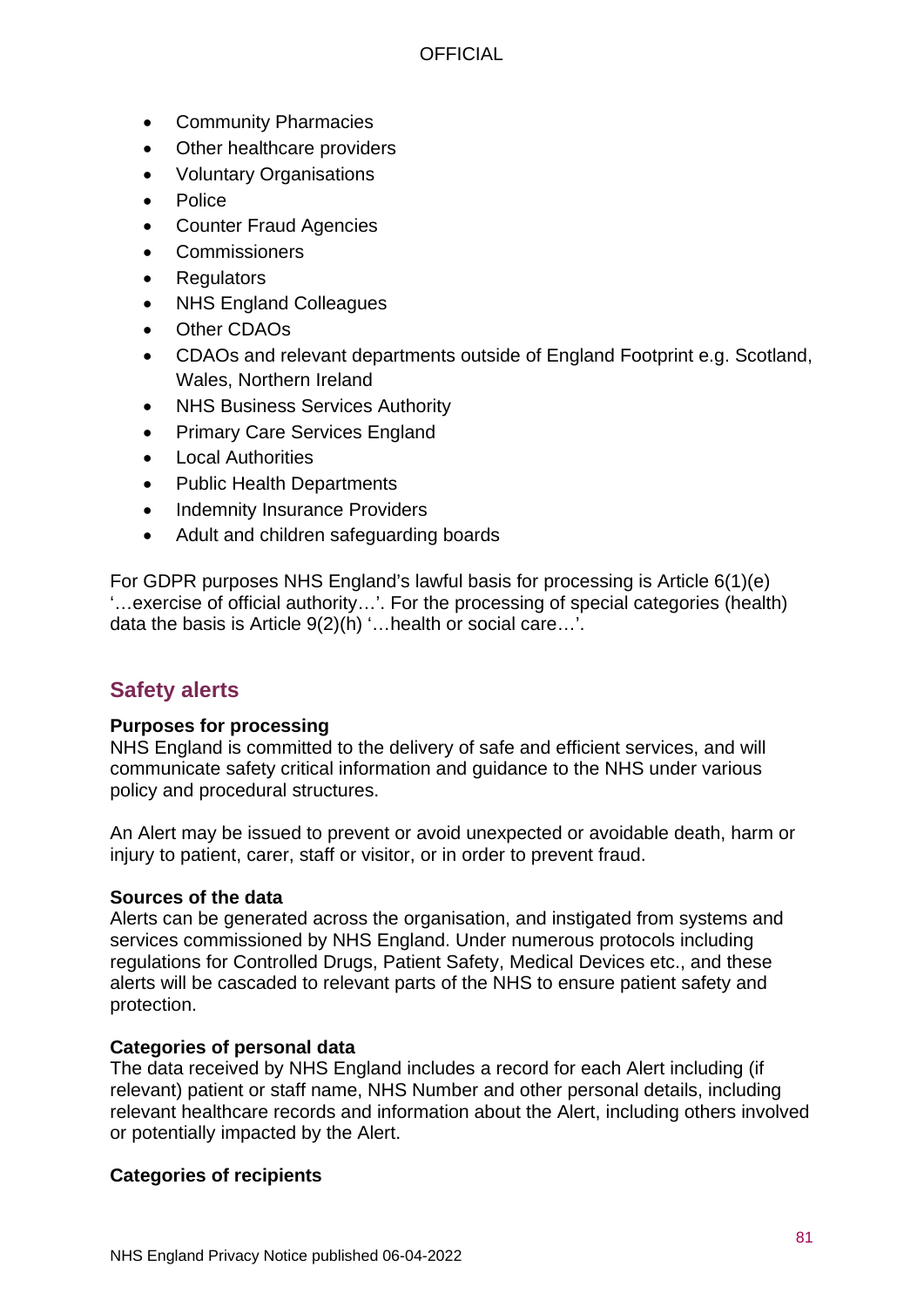Alerts can be cascaded throughout the NHS, and are directed, on a necessary and proportionate bases, to any relevant team within (or outside) NHS England. When Alerts are sent to relevant people they may include action to be taken, or raise awareness of potential harm to which staff need to be aware.

Please see the **MHRA CAS Pages** for details and **NHS England Alerting Systems** framework for more information.

#### **Legal basis for processing**

For GDPR purposes NHS England's lawful basis for processing is Article 6(1)(e) '…exercise of official authority…'. For the processing of special categories data the basis is Article 9(2)(h) '…health or social care…'.

# **Safeguarding**

#### **Purposes for processing**

NHS England is dedicated in ensuring that the principles and duties of [safeguarding](https://www.england.nhs.uk/ourwork/safeguarding/) adults and children are holistically, consistently and conscientiously applied with the wellbeing of all, at the heart of what we do.

#### **Categories of personal data**

The data collected by NHS England staff including its hosted bodies in the event of a safeguarding situation will be as much personal information as is necessary or possible to obtain in order to handle the situation. This is likely to be special category information (such as health information).

#### **Sources of the data**

NHS England will either receive or collect information when someone contacts the organisation with safeguarding concerns or we believe there may be safeguarding concerns.

#### **Categories of recipients**

The information is used by:-

- NHS England staff including its hosted bodies when handling a safeguarding incident.
- NHS England may share information accordingly to ensure duty of care and investigation as required with other partners such as Local Authorities, the Police, healthcare professional (i.e. their GP or mental health team).

#### **Legal basis for processing**

For GDPR purposes NHS England's lawful basis for processing is Article 6(1)(e) '…exercise of official authority…'. For the processing of special categories data, the basis is Article 9(2)(b) – 'processing is necessary for the purposes of carrying out the obligations and exercising specific rights of the controller or of the data subject in the field of employment and social security and social protection law…'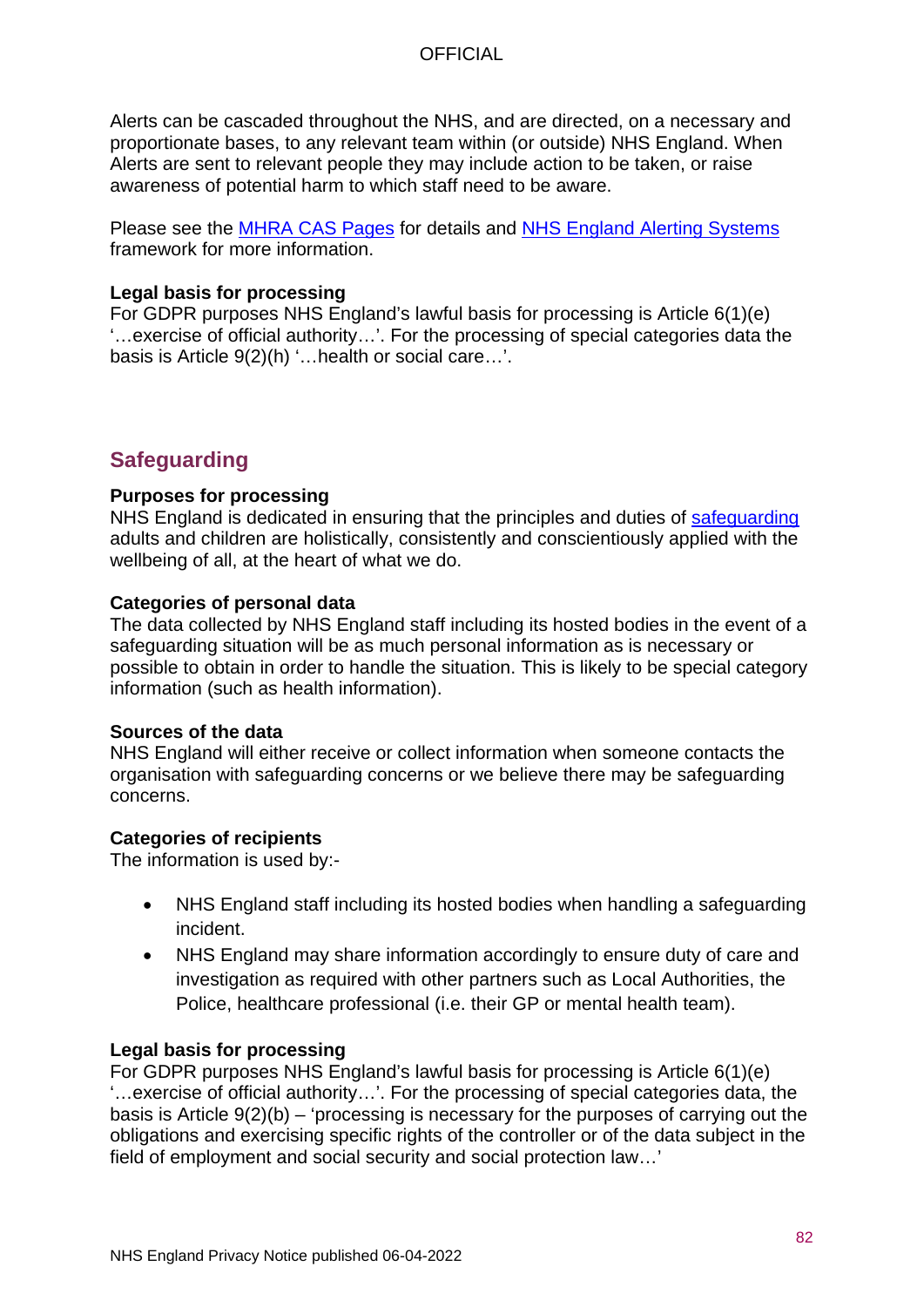# **Assuring Transformation**

#### **Purposes for processing**

NHS England uses Assuring Transformation Data to check that people with a learning disability, autism or both are getting the right care in the right place. Please see our [Assuring transformation data](https://www.england.nhs.uk/learning-disabilities/care/atd/) web page and [What is assuring transformation](https://www.england.nhs.uk/publication/what-is-assuring-transformation/) for more information about how we do this.

NHS Digital publishes a monthly progress report. This lets the public check if the NHS is doing a good job of looking after people with a learning disability, autism or both who are in hospital. The progress reports don't have any personal information, like names, birthdays or NHS numbers.

#### **Sources of the data**

Commissioners of health services (the people who plan and pay for services) collect the data in the first place from the hospitals that are treating these patients. The commissioners are NHS England, Lead Providers in Provider Collaboratives acting on behalf or NHS England and Clinical Commissioning Groups across the country. Every month NHS Digital collects the information from the commissioners and gives it to NHS England, who is responsible for the collection.

#### **Categories of personal data**

The data received by NHS England includes a record for each patient with their name, NHS Number and other personal details, and information about their stay in hospital.

#### **Categories of recipients**

The information is used by the Learning Disability Programme within NHS England to derive performance and quality indicators for Learning Disability services, in order to drive improvements in the services and to identify where good/poor practice is taking place.

#### **Legal basis for processing**

For GDPR purposes NHS England's lawful basis for processing is 6(1)(e) '…exercise of official authority…'. For special categories (health) data the basis is 9(2)(h) '…health or social care…'.

NHS England has obtained section 251 support (approval under the Health Service (Control of Patient Information) Regulations 2002) to collect Assuring Transformation data from providers of specialised mental health services, and to receive the Assuring Transformation Dataset from NHS Digital.

## **If you are a patient assigned to the Special Allocation Scheme**

#### **Purposes for processing**

It is important that practices can maintain a safe environment for their patients and all staff working in the practice. NHS Regulations allow a GP practice to immediately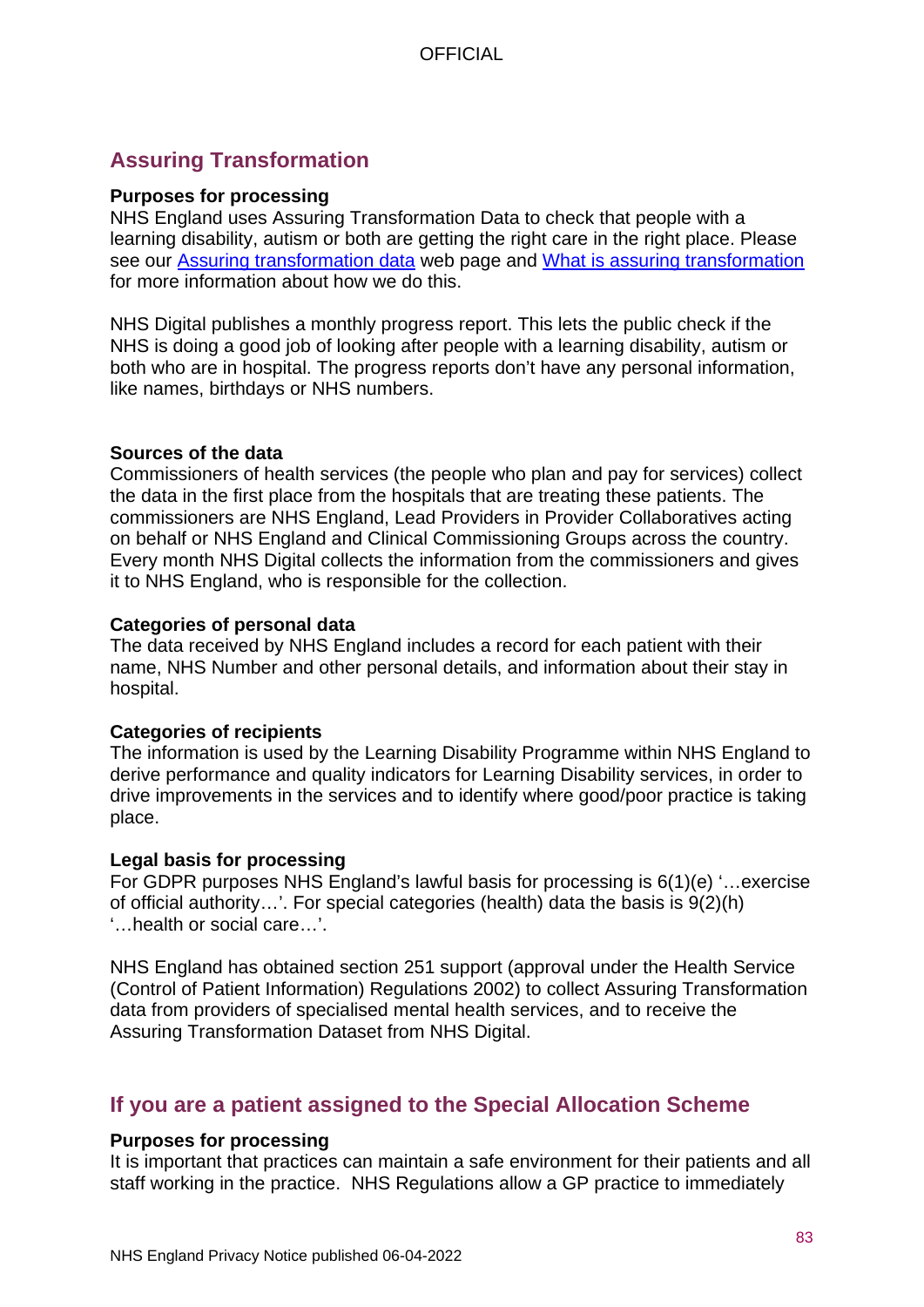remove a patient from their list following any incident where a GP or member of practice staff has feared for their safety or wellbeing, resulting in the incident being reported to the police.

Special Allocation Schemes were created to ensure that patients who have been removed from a practice patient list can continue to access healthcare services at an alternative, specific GP practice. NHS England has a responsibility to ensure that all patients can access good quality GP services and that patients are not refused healthcare following incidents that are reported to the police.

Patients are registered on the scheme by the submission of a Violence Reporting Form to NHS England, or CCG with Delegated Authority by a GP practice. Patients are sent a letter informing them that they have been registered on the scheme.

### **Sources of the data**

The data are provided on the [Violence Reporting Form](https://www.england.nhs.uk/publication/primary-medical-care-policy-and-guidance-manual-working-with-primary-care-support-england-pcse-annexes/) submitted by a GP practice. Authorised signatories on the form are GP Partner, Practice Manager or Deputy Practice Manager

### **Categories of personal data**

The data included on the Violence Reporting Form includes:

- Name
- Date of birth
- Address
- NHS No
- Details of the incident
- Actions taken by police
- Whether the patient has an existing mental health condition, with details
- Medical Conditions, particularly where these may have an effect on the patients' behaviour. E.g. Their Mental Health Status, any learning disabilities, Drug or Alcohol abuse
- Existing medications
- Please provide the contact details of any other Health Care providers, e.g. Mental Health Team Workers, District Nurses, or Health Visitors and confirm that you will inform them that the patient will be placed on the Violent Patient Scheme subject to approval of the referral request

### **Categories of recipients**

Primary Care Support England process the forms submitted by GP practices.

#### **Legal Basis for processing**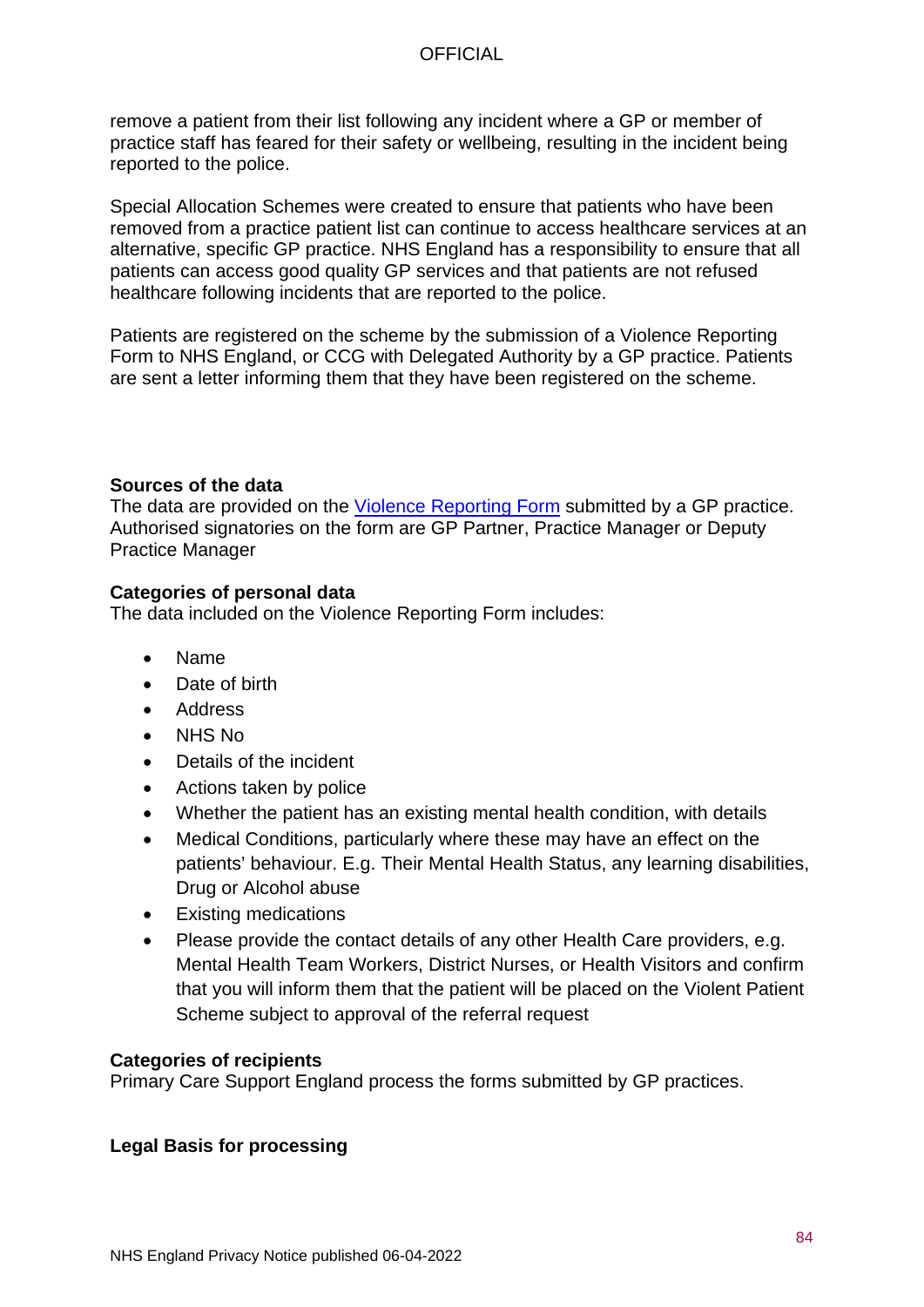For GDPR purposes NHS England's lawful basis for processing is Article 6(1)(e) '…exercise of official authority…'. For the processing of special categories (health) data the basis is Article 9(2)(h) '…health or social care…'.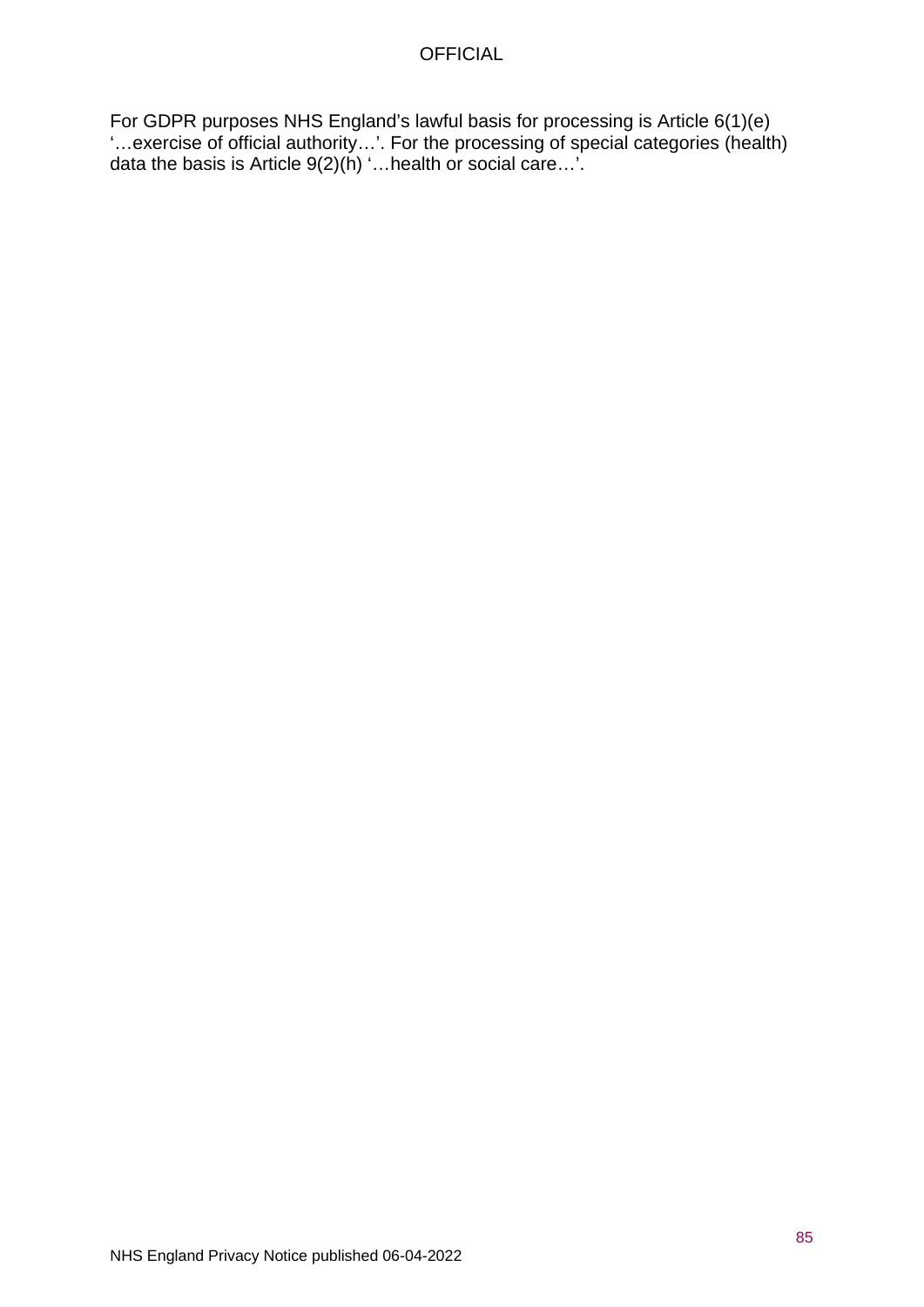# **Health care professionals**

**How we use personal data about health professionals that we have responsibility for**

# **Performers Lists**

#### **Purposes for processing**

The National Health Service (Performers Lists) (England) Regulations 2013 (Performer List Regulations) as amended provides the regulatory framework for managing medical, dental and ophthalmic performers who perform primary care services and entrusts the responsibility for managing the performers lists to NHS England as the commissioner of primary care services. NHS England's Framework for Managing Performer Concerns sets out NHS England's governance arrangements for operationalising the Regulations.

NHS England has statutory responsibility for managing the England Performers Lists for GPs, General Dental Practitioners and ophthalmic practitioners who undertake NHS primary care services under the respective primary care contracts. The Performers Lists provide assurance to prospective employers that the performer is suitable and eligible to undertake services and for this reason is included as part of the suite of pre-employment checks undertaken. NHS England is required by statute to make the Performers List available to members of the public and this provides them with the assurance that the primary care practitioner is safe and fit to practise.

For further information please refer to NHS England's [performer list policies and](https://www.england.nhs.uk/commissioning/primary-care/primary-care-comm/performer-list-policies-procedures/)  [procedures.](https://www.england.nhs.uk/commissioning/primary-care/primary-care-comm/performer-list-policies-procedures/)

#### **Sources of the data**

Applications for inclusion must be made by sending NHS England an application in writing in line with Regulation 4 of The National Health Service (Performers Lists) (England) Regulations 2013 as amended.

#### **Categories of personal data**

The personal data includes; full name, sex, date of birth, residential address and telephone number. For further information please refer to the [National Performers](https://www.england.nhs.uk/commissioning/primary-care/primary-care-comm/performer-list-policies-procedures/)  [List Application Form.](https://www.england.nhs.uk/commissioning/primary-care/primary-care-comm/performer-list-policies-procedures/)

#### **Categories of recipients**

Primary Care Support England (PCSE) is responsible for administering entry and status changes to Performer Lists on behalf of NHS England.

#### **Legal basis for processing**

For the GDPR purposes NHS England's lawful basis for processing is Article 6(1)(e) '…exercise of official authority…'. For the processing of special categories data, the basis is Article 9(2)(h) '…health or social care…'.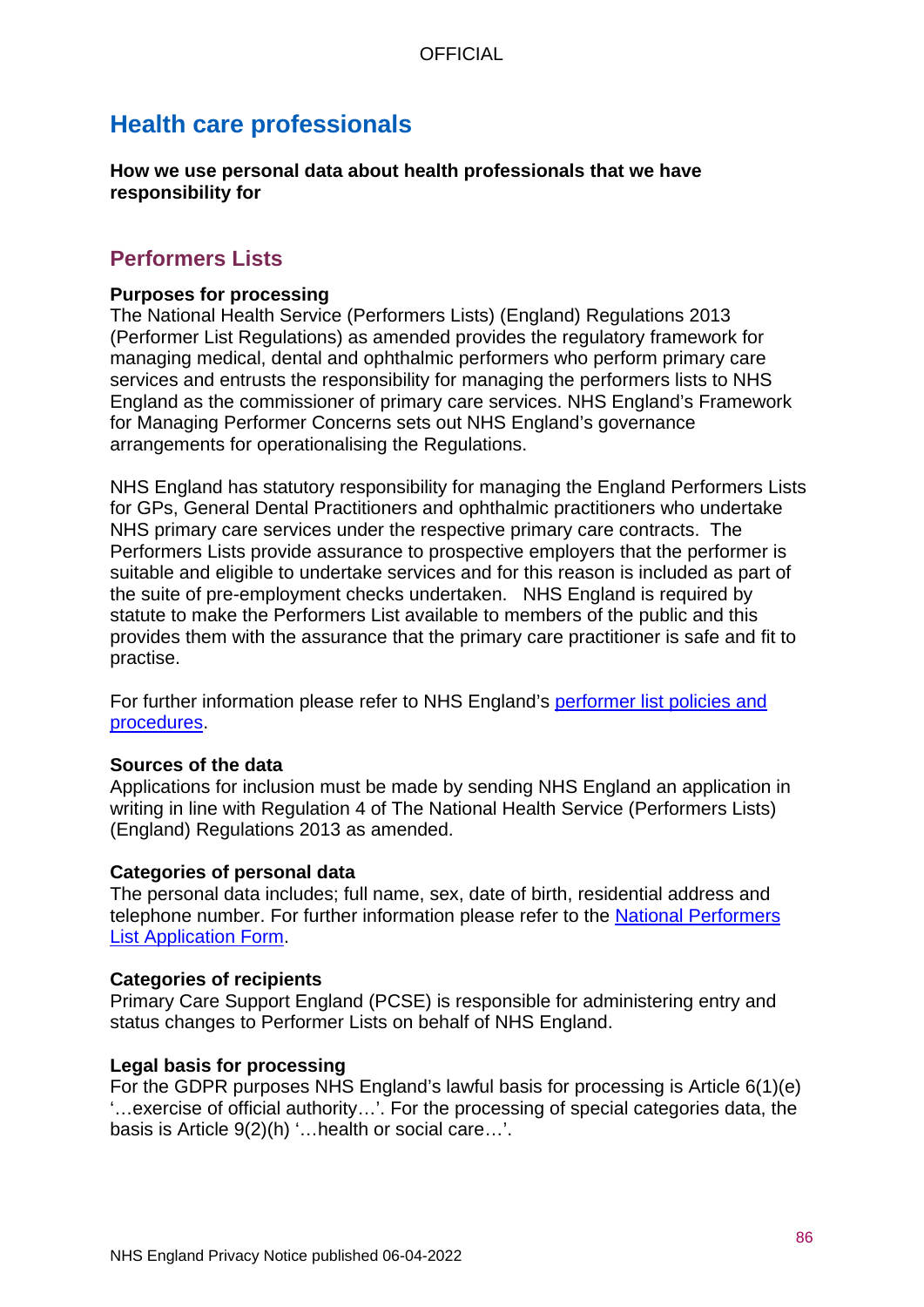# **Managing performance concerns**

#### **Purposes for processing**

The National Health Service (Performers Lists) (England) Regulations 2013 (Performer List Regulations) as amended provides the regulatory framework for managing medical, dental and ophthalmic performers who perform primary care services and entrusts the responsibility for managing the performers lists to NHS England as the commissioner of primary care services. NHS England's Framework for Managing Performer Concerns sets out NHS England's governance arrangements for operationalising the Regulations.

To meet our obligations we have established a [framework for managing performer](https://www.england.nhs.uk/medical-revalidation/ro/resp-con/)  [concerns.](https://www.england.nhs.uk/medical-revalidation/ro/resp-con/) This framework encompasses:

- the process for considering applications and decision making for inclusion, inclusion with conditions and refusals to be undertaken by NHS England's local offices;
- the process by which teams identify, manage and support primary care performers where concerns arise; and
- the application of NHS England's powers to manage suspension, imposition of conditions and removal from the performers lists.

NHS England has established Performance Advisory Groups (PAGs) and Performers Lists Decision Panels (PLDPs) within local teams in order to support its responsibility in managing the performance of primary care performers. The PAG's role is to consider concerns about a named individual, who is either included on the Performers List, has a prescribed connection to NHS England, or is a Pharmacist, and determine the most appropriate course of action. It can instruct an investigation where it considers it appropriate and it can agree voluntary undertakings with a performer when low level concerns have been identified and the performer accepts this to be the case. The primary role of the PLDP is to make decisions under the Performers Lists Regulations. This does not prevent the PLDP from taking any action that the PAG can take.

#### **Sources of the data**

The data sources are far-reaching and data may be provided by anyone raising a concern with regards to primary care practitioners.

#### **Categories of personal data**

The data includes the identity of the performer, details of the concern and the details of the person raising the concern as well the outcomes of any action taken regulatory or not.

#### **Categories of recipients**

The data is received by performance advisory groups and performers list decision panels. Records are held by teams in NHS England's Medical Directorate and Commissioning Operations Directorate. Regulatory or law enforcement bodies may be informed as deemed necessary.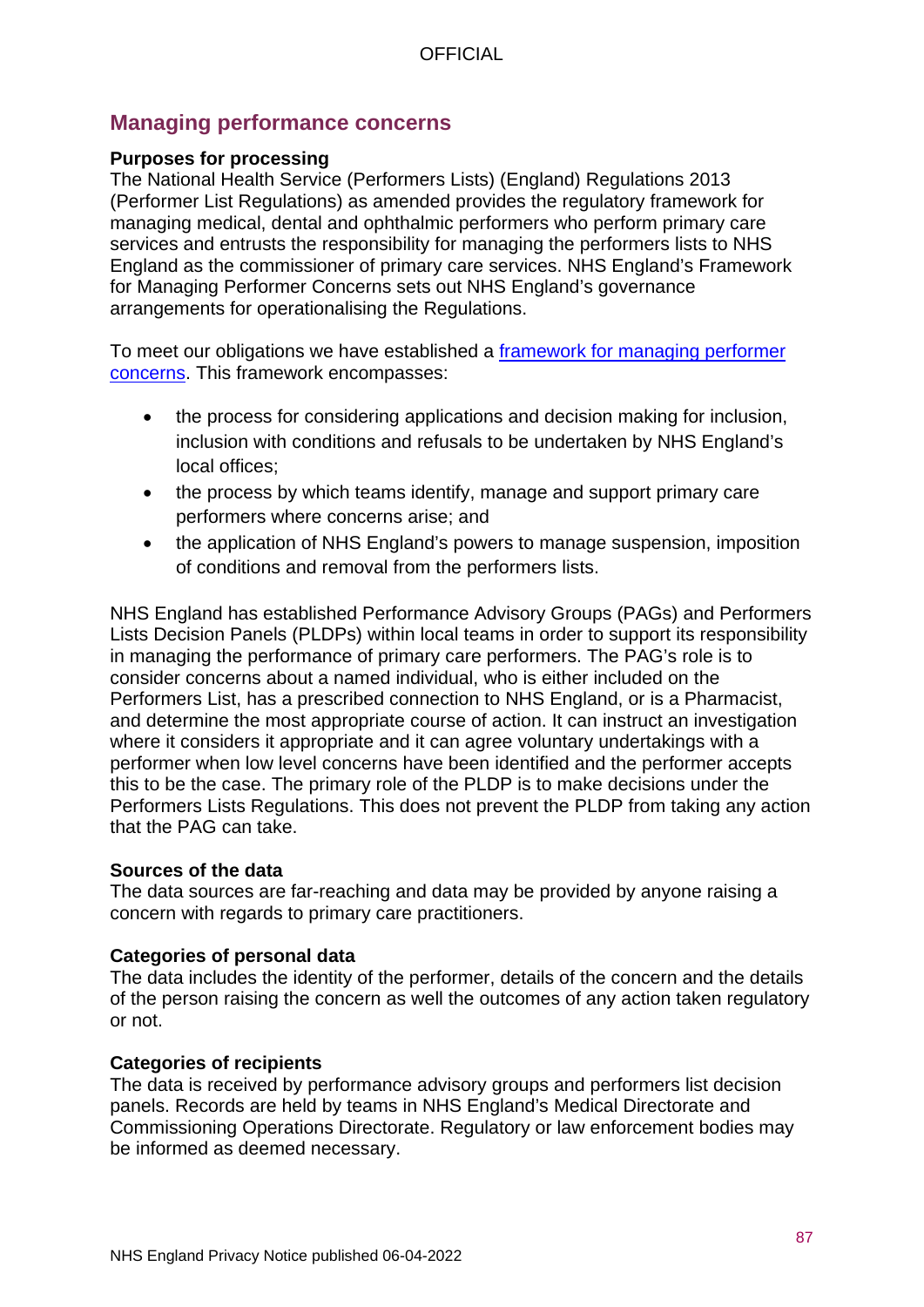#### **Legal basis for processing**

For GDPR purposes NHS England's lawful basis for processing is Article 6(1)(e) '…exercise of official authority…'. For the processing of special categories data the basis is 9(2)(h) '…health or social care…'.

### **Medical revalidation**

#### **Purposes for processing**

Medical revalidation is a process for evaluating that a doctor is up to date and fit to practise, introduced in December 2012. Every licensed doctor who practises medicine in the UK must have an annual appraisal and recommended as being up to date and fit to practise, by their responsible officer to the GMC, every five years. All designated bodies with connected doctors must appoint a responsible officer to oversee the revalidation of their doctors.

The (national) Senior Level Responsible Officer (SLRO) for Medical Revalidation in NHS England, supported by the four (regional) Higher Level Responsible Officers (HLRO), must be assured that all responsible officers and designated bodies are discharging their statutory responsibilities and will support them to achieve this. The SLRO in NHS England is also responsible for the revalidation of primary care medical practitioners in England that are on the medical performers list.

In order to allow NHS England to discharge its duties as a designated body, the personal details of all doctors in England, appraisers and responsible officers, (together with the contact details of administrators, Medical Directors, Clinical Appraisal Leads and Chief Executives of designated bodies in England), are held within NHS England's Revalidation Management System (RMS). The system links to [GMC Connect](http://www.gmc-uk.org/doctors/revalidation/13583.asp) to make revalidation recommendations and also to ensure that the databases remain synchronized.

The medical revalidation and appraisal processes have been designed so that the appraisal inputs are confidential between the doctor and their appraiser. For more information about the use of information during the revalidation please refer to the [Medical Appraisal Documentation Access Statement.](https://www.england.nhs.uk/revalidation/appraisers/access-statement/) Also the [Medical appraisal](https://www.england.nhs.uk/medical-revalidation/appraisers/app-pol/)  [policy](https://www.england.nhs.uk/medical-revalidation/appraisers/app-pol/) – Annex H regarding Information Governance.

To facilitate payment of appraisals, RMS holds the supplier reference number for the appraisers and in some cases it also holds information such as the National Insurance Number and Pension Scheme Reference number where NHS England manages the pension contributions.

#### **Sources of the data**

The data is obtained from the appraisees, appraisers and responsible officers in designated organisations.

#### **Categories of personal data**

The RMS system includes personal details of doctors who have been appraised. It also includes information on education and employment history, alleged criminal offences and convictions, and health information, where relevant, to their appraisal.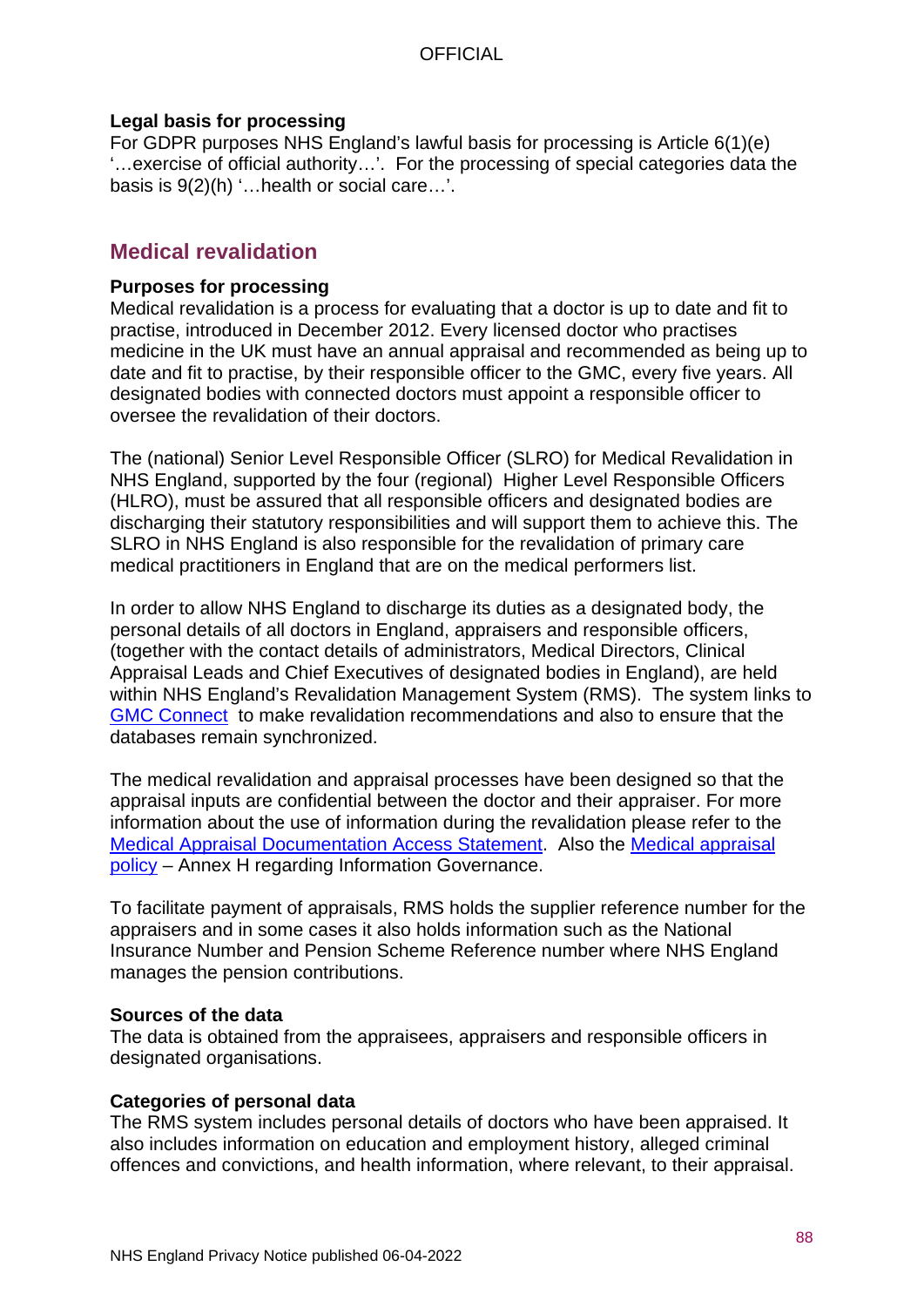To facilitate payment of appraisers, RMS holds the supplier reference number for the appraisers and in some cases it also holds information such as the National Insurance Number and Pension Scheme Reference number where NHS England manages the pension contributions.

#### **Categories of recipients**

The information in RMS will primarily be accessible to responsible officers and their administrative staff. However, certain other persons, including medical directors and regulatory bodies, may have access to the information, as explained in the access statement, referred to above. The information in RMS will only be shared with other organisations for the purposes of medical revalidation or otherwise where there is a legal power to do so, with the agreement of NHS England's Caldicott Guardian.

### **Legal basis for processing**

For the GDPR purposes NHS England's lawful basis for processing is Article 6(1)(e) '…exercise of official authority…'. For the processing of special categories data, the basis is Article 9(2)(h) '…health or social care…'.

# **Midwives – Local Supervisory Authority**

#### **Purposes for processing and categories of personal data**

NHS England holds archive records relating to Local Supervising Authorities. Those records concern the eligibility to practise of midwives and information captured to support the safety and quality of maternity care. The information was largely held in a database that has been migrated to NHS England's system and there are also some holdings in hard copy.

The personal data we process include:

- name and contact details
- professional registration number
- a personal development plan and an annual appraisal
- action plans
- any personal data in records relating to serious incidents or Fitness to Practise investigations and outcomes

#### **Sources of the data**

- **Midwives**
- Providers of health care

#### **Categories of recipients**

- The Nursing team in NHS England
- Nursing and Midwifery Council
- Providers of health care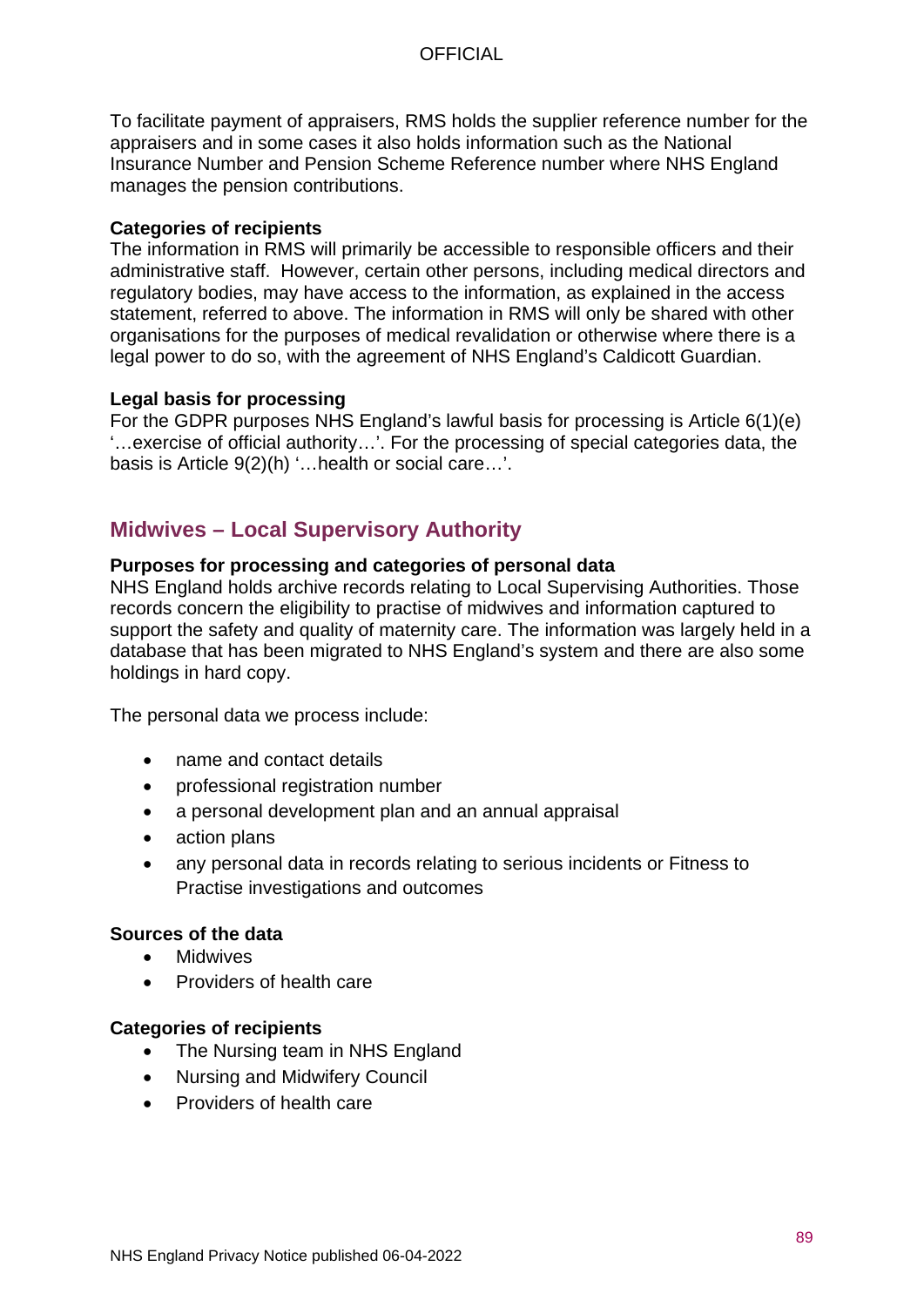#### **Legal basis for processing**

For the GDPR purposes NHS England's lawful basis for processing is Article 6(1)(e) '…exercise of official authority…'. For the processing of special categories data the basis is 9(2)(h) '…health or social care…'.

# **General Practice Pay Transparency**

### **Background**

The Government has amended the NHS (General Medical Services Contracts) Regulations 2015[1](#page-89-0) (the "GMS Regulations") and the NHS (Personal Medical Services Agreements) Regulations 2015[2](#page-89-1) (the "PMS Regulations") from 1 October 2021 to require a contract with an individual medical practitioner or a partnership to contain a term requiring the contractor to make a self-declaration to NHS Digital if their NHS earnings exceed the threshold for the relevant year (as well as a term requiring this self-declaration requirement to flow down into any clinical subcontracts). These changes are also reflected in an amendment to the APMS Directions 2020[3](#page-89-2).

The intention to increase pay transparency in general practice as a corollary of major investment into the GP Contract, and to safeguard public trust in the GP partnership model was published in *Investment and Evolution – a five-year framework for GP contract reform to implement The NHS Long Term Plan[4](#page-89-3)*. Further details were subsequently published in *Update to the GP contract agreement 2020/21-2023/24[5](#page-89-4)*.

### **Individuals required to self-declare their NHS earnings**

The following individuals will be required to make a self-declaration on an annual basis if their NHS earnings exceed the threshold for the relevant year. This requirement will begin for 2019-20 NHS earnings and individuals who have NHS earnings of over £150,000 in 2019-20 will be required to self-declare.

### A contractor who is an individual medical practitioner or each member in a partnership

The contractual change requires a contractor who is an individual medical practitioner, or each member of a contractor who is a partnership holding a GMS contract, to make a self-declaration if they exceed the threshold for that year for each financial year they are a contractor. Where contractors hold a PMS Agreement, all named parties to the contract are subject to the obligation if they exceed the threshold for that year for each financial year they are a contractor. The contractual change also requires an individual, or each member of a contractor who is a partnership holding a APMS contract, to make a self-declaration if they exceed the threshold for that year for each financial year they are a contractor*.*

<span id="page-89-0"></span><sup>1</sup> <https://www.legislation.gov.uk/uksi/2015/1862/contents>

<span id="page-89-1"></span><sup>2</sup> <https://www.legislation.gov.uk/uksi/2015/1879/contents>

<span id="page-89-2"></span><sup>&</sup>lt;sup>3</sup>[https://assets.publishing.service.gov.uk/government/uploads/system/uploads/attachment\\_data/file/923596/](https://assets.publishing.service.gov.uk/government/uploads/system/uploads/attachment_data/file/923596/The-Alternative-Provider-Medical-Services-Directions-2020-1-Oct-2020.pdf) [The-Alternative-Provider-Medical-Services-Directions-2020-1-Oct-2020.pdf](https://assets.publishing.service.gov.uk/government/uploads/system/uploads/attachment_data/file/923596/The-Alternative-Provider-Medical-Services-Directions-2020-1-Oct-2020.pdf)

<span id="page-89-3"></span><sup>4</sup> <https://www.england.nhs.uk/wp-content/uploads/2019/01/gp-contract-2019.pdf>

<span id="page-89-4"></span><sup>5</sup> [https://www.england.nhs.uk/publication/investment-and-evolution-update-to-the-gp-contract-agreement-](https://www.england.nhs.uk/publication/investment-and-evolution-update-to-the-gp-contract-agreement-20-21-23-24/)[20-21-23-24/](https://www.england.nhs.uk/publication/investment-and-evolution-update-to-the-gp-contract-agreement-20-21-23-24/)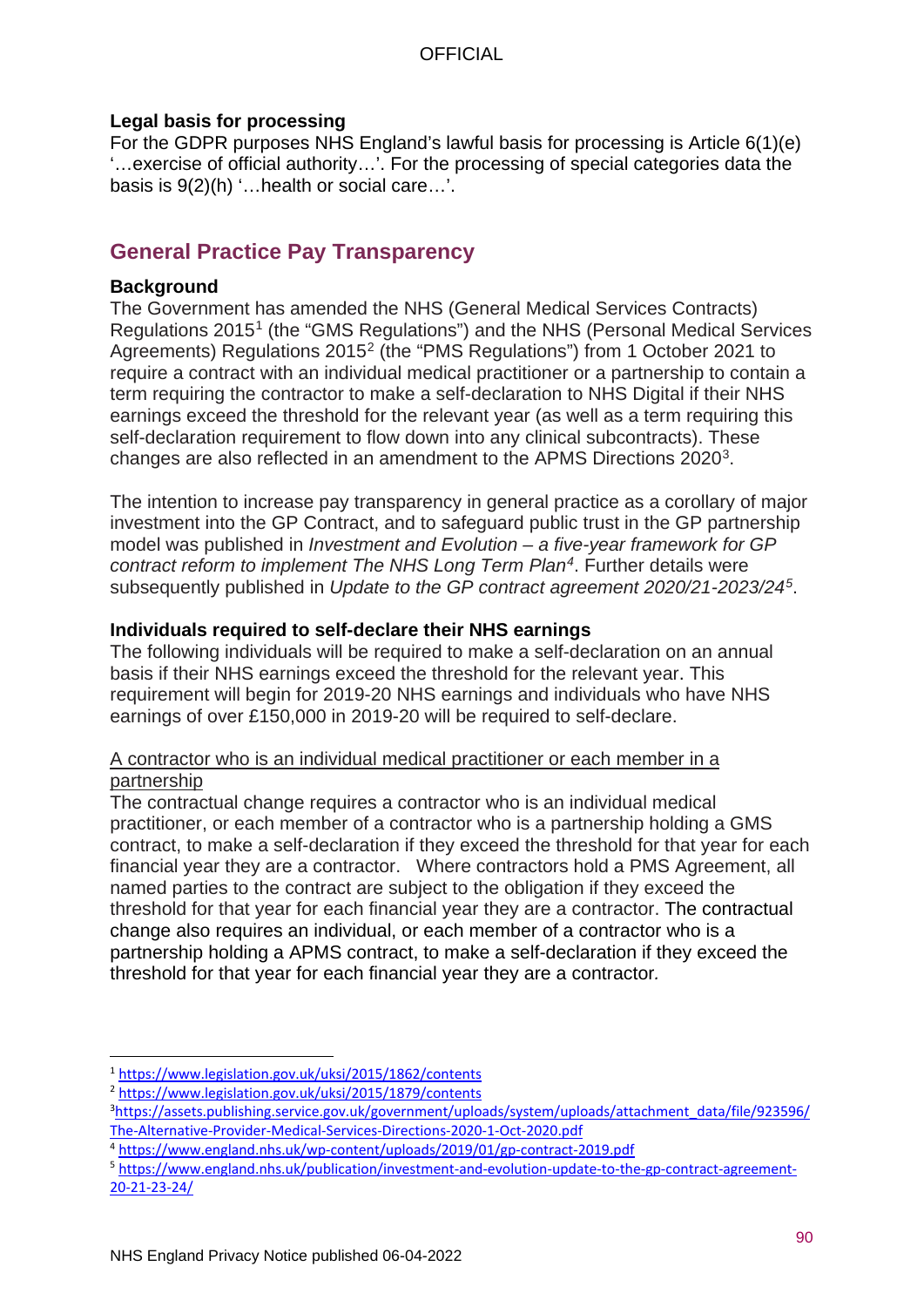#### A sub-contractor who is an individual or each member of a partnership Any new sub-contracts for clinical services entered into by the contactor must require a sub-contractor who is an individual, or each member of a sub-contractor who is a partnership, to make a self-declaration if they exceed the threshold for that year for each financial year they are a sub-contractor.

In cases where the sub-contractor enters into a new sub-contract of any of the clinical services it has agreed with the contractor to provide under the sub-contract<sup>6</sup>, it must require the sub-contractor (whether the onward sub-contract is with an individual or each member of a sub-contractor who is a partnership) to make a selfdeclaration if their individual NHS earnings exceed the relevant threshold for that year.

The requirement for contractors to ensure that any relevant sub-contract includes the pay transparency self-declaration requirement applies to both existing and future sub-contracting arrangements. Contractors are required to use reasonable endeavours to ensure that any existing relevant sub-contracts are amended to reflect the contractual requirement.

Sub-contractors are not required to comply with the pay transparency self-declaration requirement for any relevant financial year which either ends before the individual enters in to the sub-contract (with the contractor or sub-contractor) or begins after the individual's sub-contract (with the contractor or sub-contractor) has terminated.

For the purposes of the general practice pay transparency, "sub-contractor" means a person to whom any rights or duties under the contract in relation to clinical matters are, or have been, sub-contracted[7.](#page-90-1) This includes an individual who is a locum practitioner and who is engaged under a contract for services by the contractor to deputise or temporarily assist in the provision of services. This does not include locums who are not in a direct contract with the contractor or sub-contractor (i.e. locums engaged via a third party).

### **Information to be collected via self-declaration**

Individuals who are in scope are required to confirm their name and job title and to declare the following information:

- their NHS earnings for the relevant year
- the organisation(s) from which the NHS earnings were drawn.

In order to help reduce the burden for individuals who are required to make the general practice pay transparency self-declaration, the definition of NHS earnings for the purposes of pay transparency mirrors the definition of practitioner income in

<span id="page-90-0"></span><sup>&</sup>lt;sup>6</sup> where permitted by paragraph 44(9A) of Schedule 3 of The National Health Service (General Medical Services [Contracts\) Regulations 2015](https://www.legislation.gov.uk/uksi/2015/1862/schedule/3) and by [paragraph 43\(4A\) of Schedule 2 of The National Health Service \(Personal](https://www.legislation.gov.uk/uksi/2015/1879/schedule/2)  [Medical Services Agreements\) Regulations 2015.](https://www.legislation.gov.uk/uksi/2015/1879/schedule/2)<br><sup>7</sup> under [paragraph 44\(1\) of Schedule 3 of the GMS Regulations](https://www.legislation.gov.uk/uksi/2015/1862/schedule/3) or paragraph 43(1) of Schedule 2 of the PMS

<span id="page-90-1"></span>**[Regulations](https://www.legislation.gov.uk/uksi/2015/1879/schedule/2)**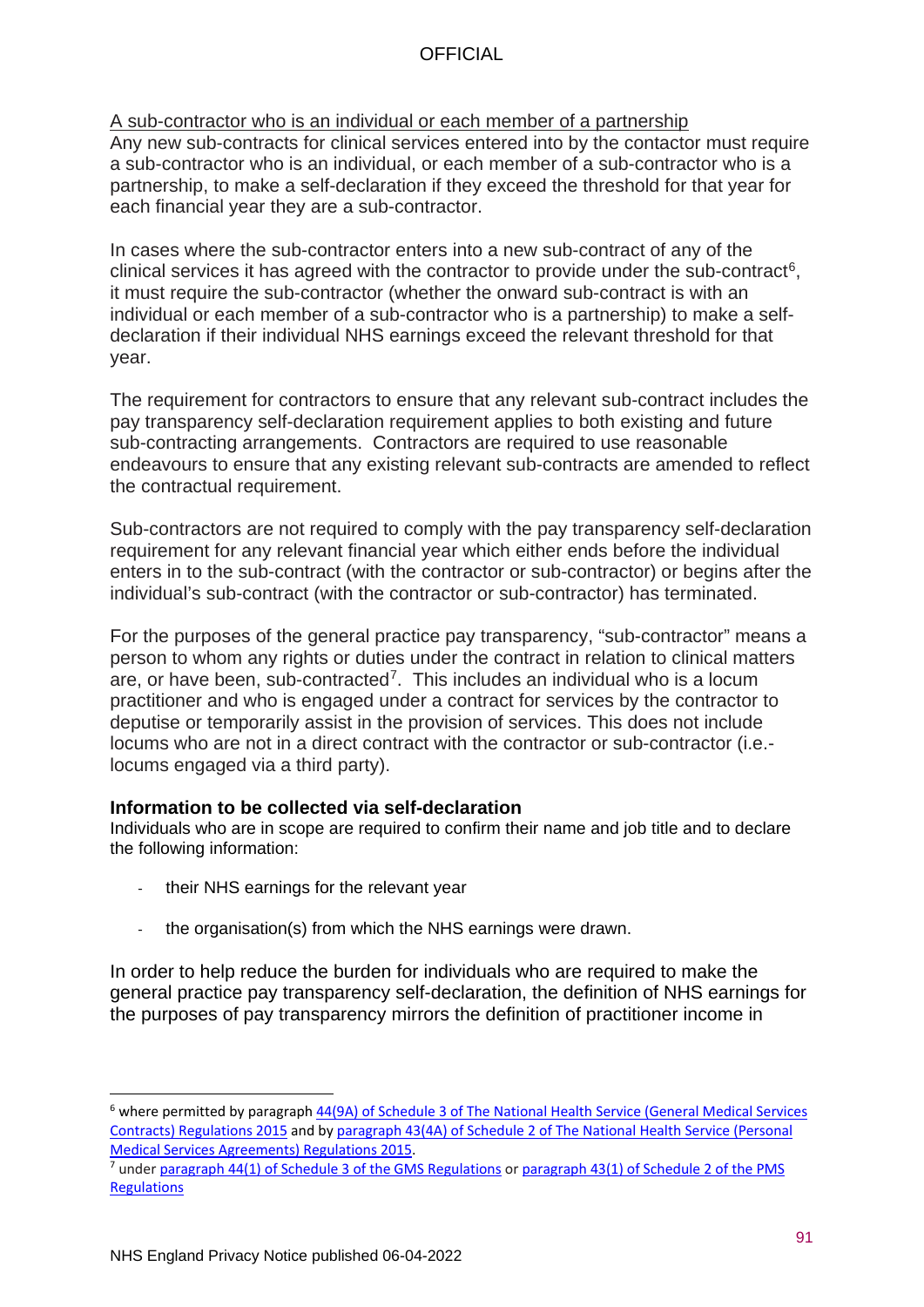Schedule 10 to the NHS Pension Regulations 2015<sup>[8](#page-91-0)</sup> plus any income from any NHS salaried position which they hold.

Further information on the definition of NHS earnings for the purpose general practice pay transparency is included in the [general practice pay transparency](https://www.england.nhs.uk/publication/general-practice-pay-transparency-guidance/)  [guidance.](https://www.england.nhs.uk/publication/general-practice-pay-transparency-guidance/)

**How the information collected via the self-declaration will be used**  The information self-declared to NHS Digital will be published in a national publication by NHS Digital on an annual basis. The following information will be published for each individual making the self-declaration for 2019/20 NHS earnings.

- name
- job title
- their NHS earnings in earnings bands
- the name of the organisation from which they drew the greatest proportion of their NHS earnings plus the number of other organisations from which NHS earnings were drawn from in the relevant year.

### **NHS England and NHS Digital - Joint data controllers**

NHS England and NHS Digital will be joint data controllers for the general practice pay transparency data collection and will operate under a joint data controller agreement which sets out the roles and responsibilities under Article 26 of the UK General Data Protection Regulation (UK GDPR).

NHS England has directed NHS Digital to collect and publish the general practice pay transparency data under section 254 of the Health and Social Care Act 2012 which states that '*The Secretary of State or the Board may direct the Information Centre to establish and operate a system for the collection or analysis of information of a description specified in the direction'*.

NHS England has this Statutory Function as part of its duty to provide primary medical services and its power to obtain and analyse data.

Further information on the directions given to NHS Digital by NHS England can be found on the NHS Digital [website.](https://digital.nhs.uk/about-nhs-digital/corporate-information-and-documents/directions-and-data-provision-notices/nhs-england-directions/establishment-of-information-systems-for-nhs-services-general-practice-contract-data-collections)

#### **Categories of recipients / keeping your personal information**

The information submitted to NHS Digital by individuals through the self-declaration process will be kept by NHS Digital for a period of 8 years. The information collected will be published by NHS Digital in a national publication on an annual basis and will then be in the public domain and may be included in NHS Digital reports for a period exceeding 8 years.

#### **Legal basis for processing**

NHS England's lawful basis for processing personal data for the purpose of the general practice pay transparency is the following articles under UK GDPR:

<span id="page-91-0"></span><sup>8</sup> <https://www.legislation.gov.uk/uksi/2015/94/contents>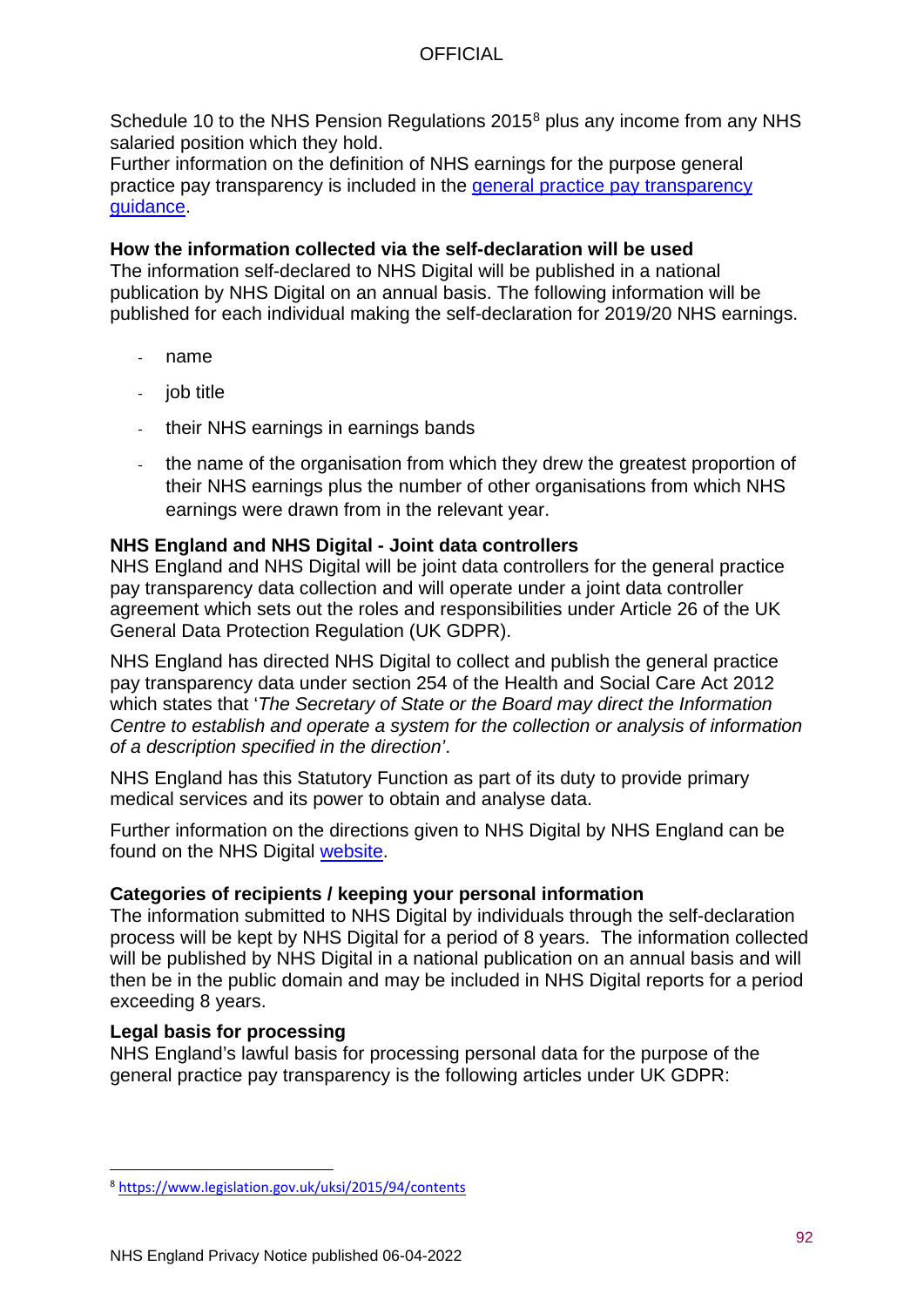Article 6(1)(b) - 'processing is necessary for the performance of a contract to which the data subject is party or in order to take steps at the request of the data subject prior to entering into a contract'.

#### **NHS Digital as a joint data controller**

NHS Digital (also known as The Health and Care Information Centre) is a joint data controller with NHS England for the general practice pay transparency data collection. NHS Digital is the contact point for Data Subjects referred to in the Transparency Notice in relation to any processing of personal data through the provision of the Directed Activity and enquiries should be directed to the contact details below.

[enquiries@nhsdigital.nhs.uk](mailto:enquiries@nhsdigital.nhs.uk)

NHS Digital, 7 & 8 Wellington Place, Leeds LS1 4AP

ICO Registration No: Z8959110

<https://ico.org.uk/ESDWebPages/Entry/Z8959110>

#### **Contact details for the NHS Digital Data Protection Officer**

If you have any queries about this privacy notice or about how NHS Digital process personal data please contact the data protection officer at the address below. Kevin Willis - Data Protection Officer Email: nhsdigital.dpo@nhs.net Post: DPO and Compliance Privacy, Transparency & Ethics NHS Digital, HM, Government 7 & 8 Wellington Place, Leeds LS1 4AP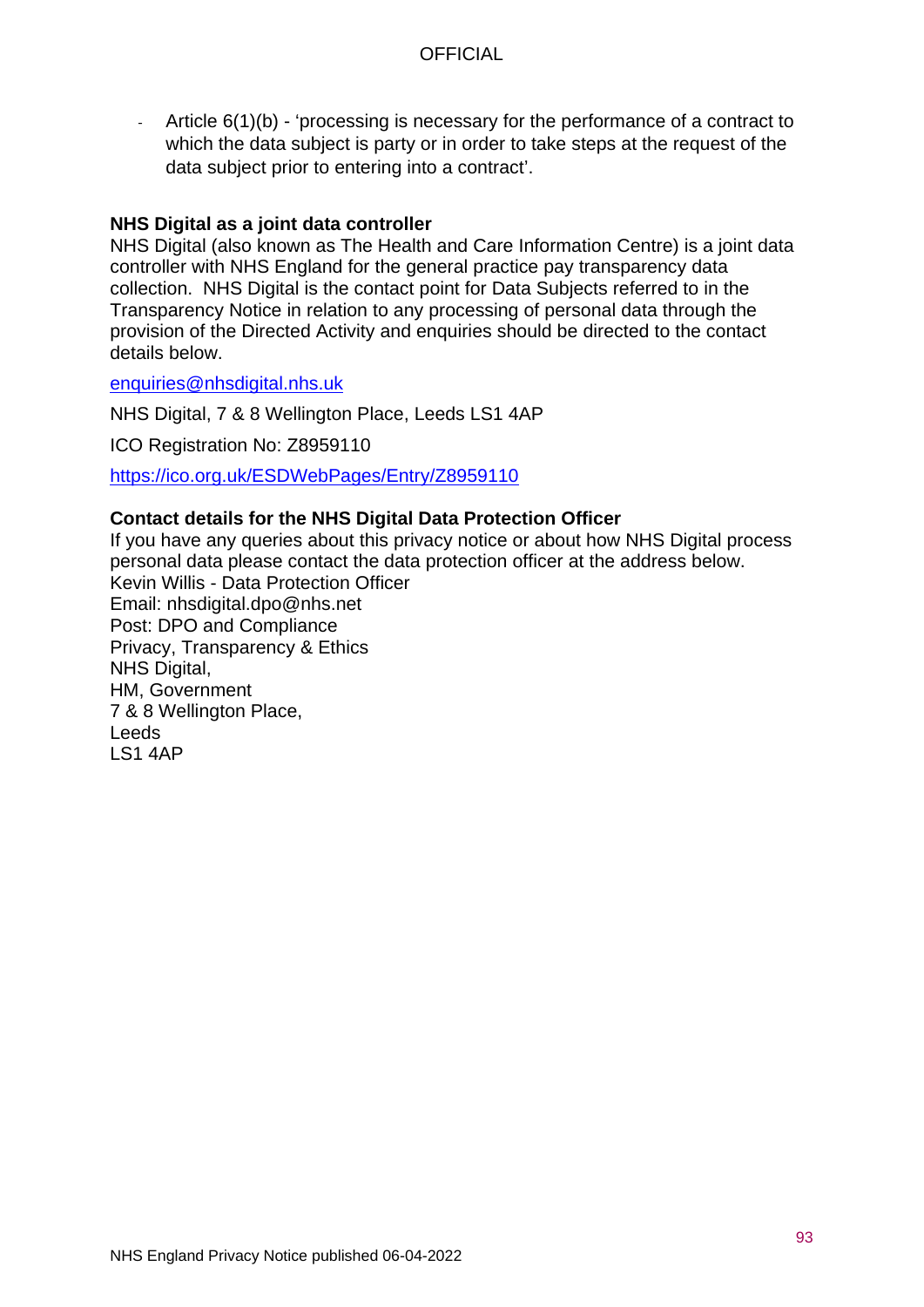# **Our workforce**

### *How we use personal data for employment purposes*

### **Purposes for processing**

We process your personal data in the main because the processing is necessary for the purposes of a contract of employment we have with you. In some cases we may process information only once we have received your consent for us to do so. In other cases we will process data in order to comply with legal requirements, both contractually and non-contractually. The reasons for which we may process your personal data may include (but are not limited to):

- Staff administration (including payroll)
- Pensions administration
- Workforce planning, and provision of facilities such as estates, car parking and IT
- Equal Opportunities Monitoring
- Staff health and wellbeing, safety and security, e.g. CCTV and staff identity badges
- Provision of Management Information
- Surveying of staff to support organisational initiatives
- Business management and planning
- Accounting and Auditing
- Accounts and records
- Crime prevention, detection of fraud and prosecution of offenders
- Education
- Management of organisational change
- Supporting emergency preparedness and business continuity
- Health administration and services
- Compliance with obligations, e.g. returns to Cabinet Office / Government departments

#### **Categories of personal data**

In order to carry out our activities and obligations as an employer / engaging body we may process the following data:

- Contact details such as names, addresses, telephone numbers
- Emergency contact(s)
- Education and training, incl. development reviews (appraisals)
- Employment / identity records (including professional membership, qualifications, references and proof of identity and eligibility to work in the UK)
- Bank details
- Pay, benefits and Pension details (incl. National Insurance number)
- Information around travel and subsistence; expenses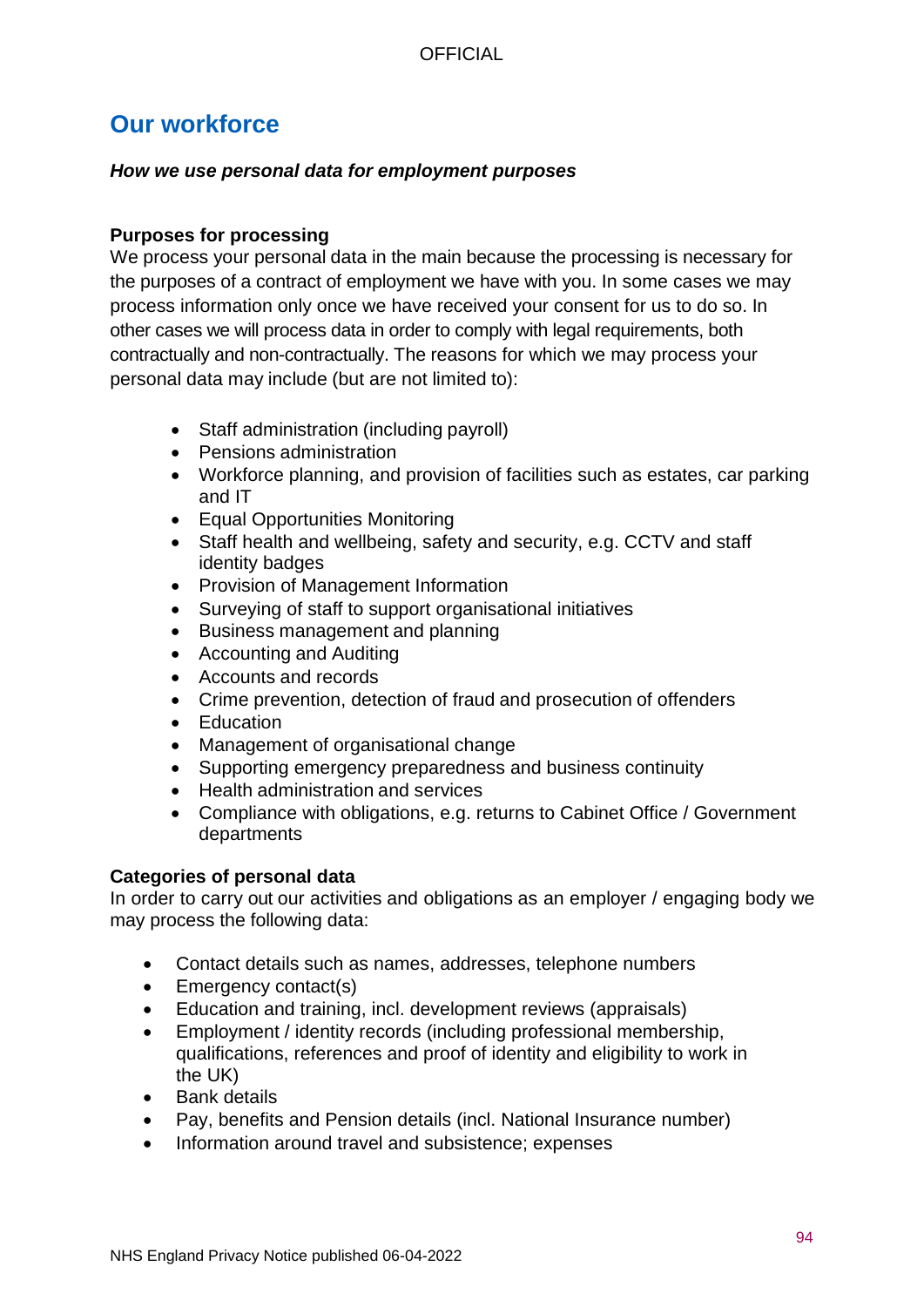- For staff driving a vehicle for work purposes: vehicle details, details of driving licence and vehicle insurance, tax, MOT etc.
- Personal demographics (including protected characteristics such as gender, race, ethnicity, sexual orientation, religion, date of birth, marital status, nationality)
- Medical information including mental and physical health
- Information relating to health and safety
- Trade union membership
- Offences (including alleged offences), criminal proceedings, outcomes and sentences
- Employment Tribunal applications, Employee Relations cases, complaints, accidents, and incident details
- Employment details (position, salary, FTE etc.) Status in relation to organisational change
- Support provided under employee assistance programmes

Please note this list is not exhaustive and may change over time.

### **Information sharing and recipients**

There are a number of reasons why we may have to share your personal information with third parties.

There may be circumstances where information is shared without your consent, for example:

- The disclosure is necessary for a statutory function of NHS England or the third party to whom the information is being disclosed;
- There is a statutory obligation to share the data; for example making returns to the Cabinet Office, Department of Health, Office of National Statistics etc.
- Disclosure is required for the performance of a contract
- Disclosure is necessary to protect your vital interest; for example in medical emergency situations
- Disclosure is made to assist with prevention or detection of crime, or the apprehension or prosecution of offenders
- Disclosure is required by a Court Order
- Disclosure is necessary to assist NHS England to obtain legal advice

We may need to share your information with the following organisations:

### *Recruitment, Employee Records and Contracts Administration (NHS Business Services Authority)*

NHS England and NHS Improvement have established a joint recruitment service. For further information please refer to our [joint privacy notice.](https://www.england.nhs.uk/nhse-nhsi-privacy-notice/joint/how-we-use-your-information/)

## *Payroll and Pensions Administration (NHS Payroll Services (NHS PS))*

The payroll of NHS England is managed by NHS Payroll Services (NHS PS). Your personal information will be made available to NHS PS through the Electronic Staff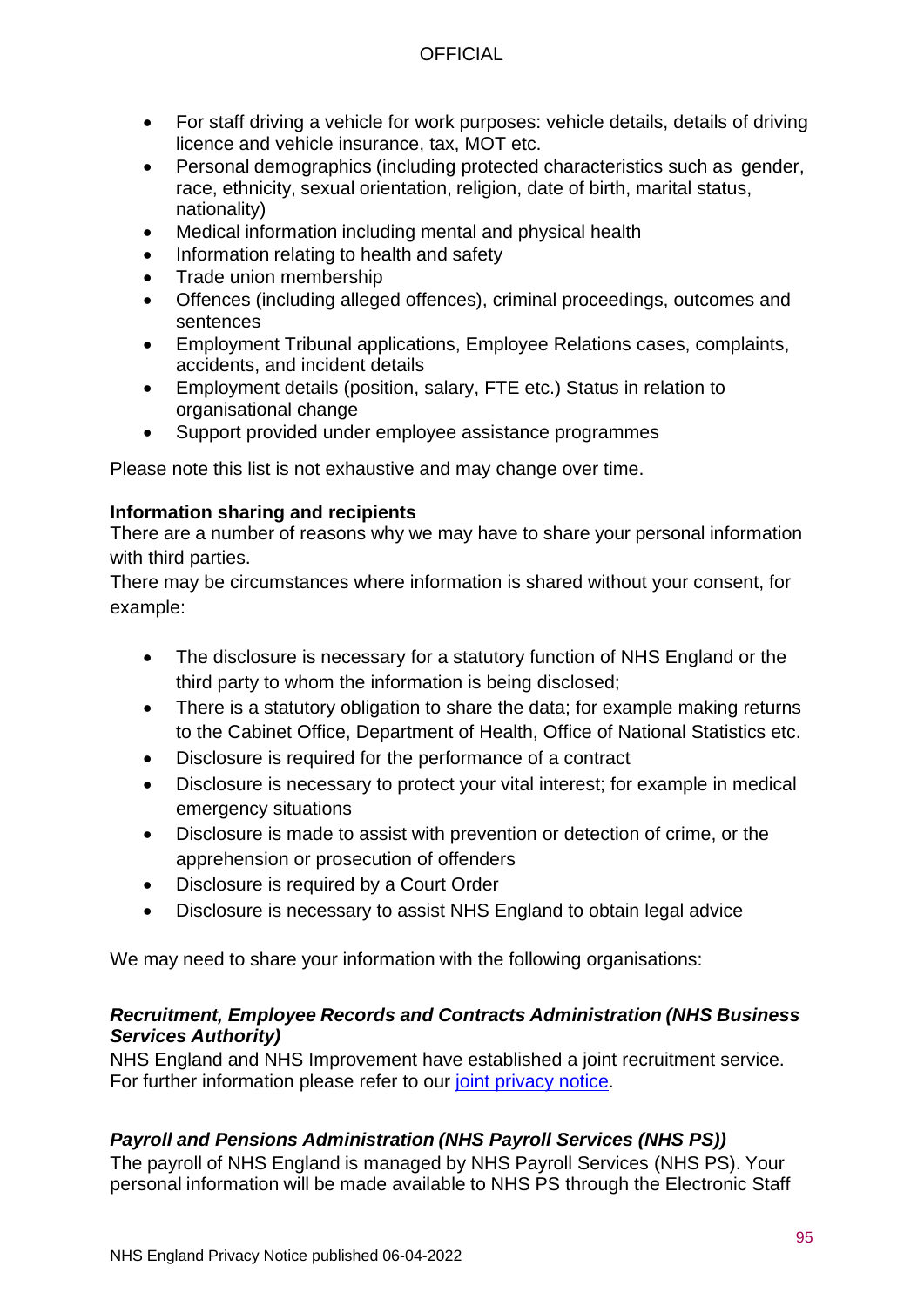Record (ESR) (see below) in order to allow them to pay your salary, any associated expenses, to make appropriate deductions and to comply with our legal and statutory obligations. From time to time we may need to share additional information to that held in ESR with NHS PS in order to ensure that they deliver the services we require and continue meet statutory or contractual obligations. Data will also be shared with pensions providers, e.g. NHS Pensions and NEST.

### *Electronic Staff Record (ESR)*

Your personal information may also be used to fulfil other employer responsibilities, for example, by to maintain appropriate occupational health records, comply with health and safety obligations, carry out any necessary security checks and all other employment related matters. In addition, the information held may be used in order to send to you information which is relevant to our relationship with you. Your information will only be disclosed as required by law or to our appointed agents and/or service providers who may be used for a variety of services; for example, processing of payroll and provision of pensions administration or staff surveys.

IBM, who provide ESR, and its partners as service providers will be responsible for maintaining the system. This means that they may occasionally need to access your staff record, but only to ensure that the ESR works correctly. Where this happens, access will be very limited and is only to allow any problems with the computer system to be investigated and fixed as necessary. They will not have the right to use this data for their own purposes and contracts are in place with the Department of Health to ensure that the data is protected and that they only act on appropriate instructions. IBM and the ESR Central Team may access anonymised data about transactions on the ESR system in order to support the development and optimal use of the system.

Some of your personal information from ESR will be transferred to a separate database, known as the Data Warehouse. This will be used by various Government and other bodies (listed below) to meet their central and strategic reporting requirements. It will allow them to access certain personal information to generate the reports that they need and are entitled to. The Data Warehouse is intended to provide an efficient way of sharing information. Organisations currently granted access to the Data Warehouse are; NHS Digital, NHS Employers, Health Education England and its local committees (LETBs), Deaneries, Department of Health, Welsh Government, NHS Wales Shared Services Partnership, Care Quality Commission, NHS Trust Development Authority, and Monitor. The government may allow further organisations to have access in the future and therefore an exhaustive list cannot be provided, however any organisation having access to your data will have a legal justification for access.

#### *Occupational Health Service Provider*

The NHS England Occupational Health Service is managed by an external provider. Your personal information will need to be shared with the provider as and when required in order to allow them to provide NHS England employees and managers with the services required.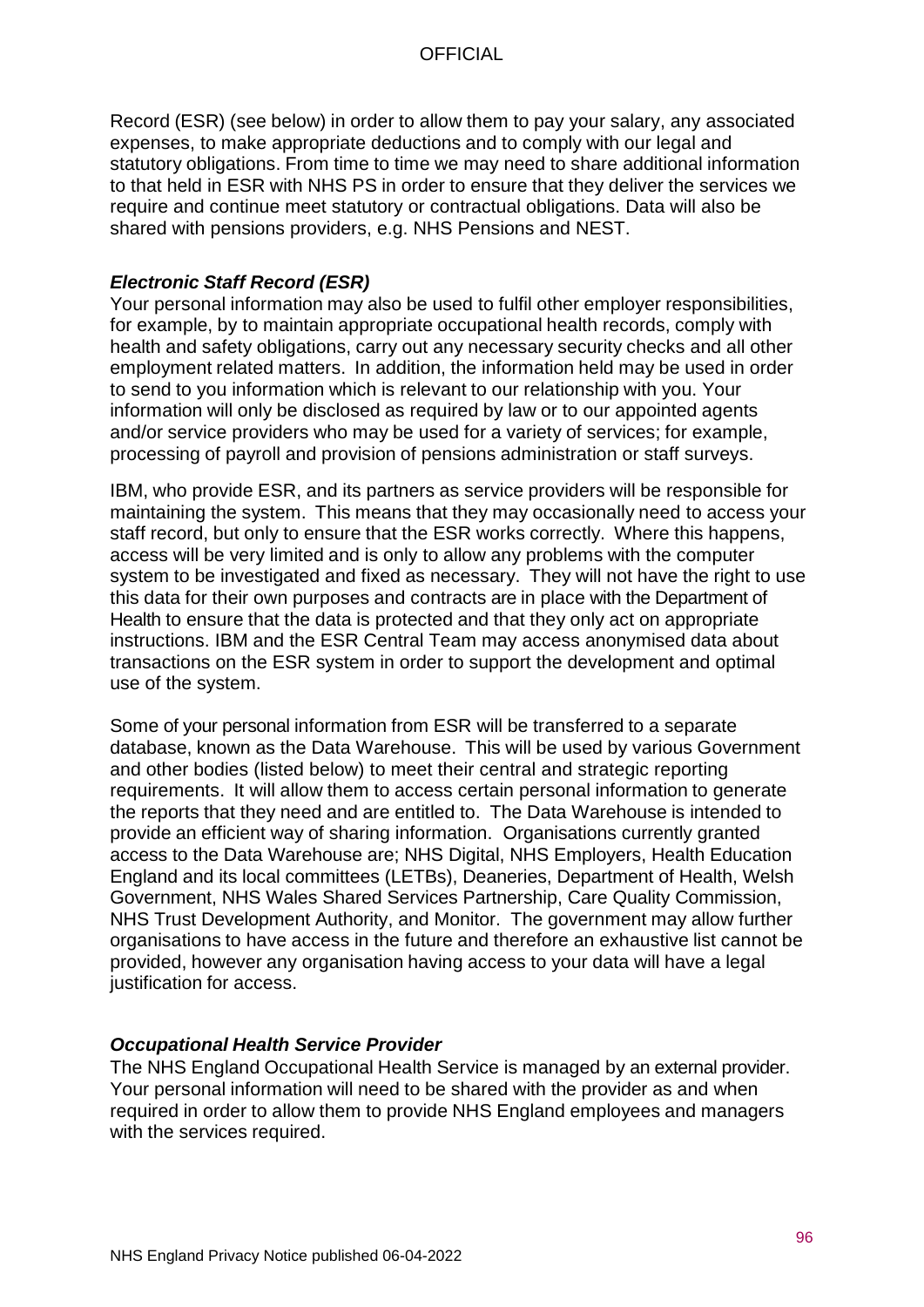### *Expenses system provider*

In order to provide an efficient way for staff to claim expenses, we use a hosted third-party software. Staff data is transferred to and from this system from the ESR system in order to ensure staff are able to claim and be reimbursed for expenses and NHS England can be assured this is within the policy set. The provider meets the ISO27001 information security standard in respect of the security of the data it holds. The provider processes the data in order to advise accurate amounts for reimbursement. The company may also periodically analyse the data in order to review trends and suggest improvements to NHS England.

#### *Internal Audit*

We provide information to our internal audit function which is provided by an external service provider, in order to ensure NHS England has good processes and systems to manage and protect public funds.

#### *Survey Providers*

We may provide limited information to third party survey providers in order to collect views from our staff and report on staff engagement within the organisation.

### *Flexible Working*

We process personal data that is necessary to enable flexible working applications to be reviewed and progressed. This includes employee name, employee number, pay band, job title and the reason for requesting flexible working. This is received by the People and Organisational Development team who review the application.

#### *Other Bodies*

NHS England is responsible for protecting the public funds it manages. To do this we may use the information we hold about you to detect and prevent crime or fraud. We may also share this information with other bodies that inspect and manage public funds. We may also share your personal information due to:

- Our obligations to comply with current legislation
- Our duty to comply with any Court Order which may be imposed

Any disclosures of personal data are always made on case-by-case basis, using the minimum personal data necessary for the specific purpose and circumstances and with the appropriate security controls in place. Information is only shared with those agencies and bodies who have a "need to know" or where you have consented to the disclosure of your personal data to such persons.

We will not routinely disclose any information about you without your express permission. However, there are circumstances where we must or can share information about you owing to a legal/statutory obligation or other legal basis for disclosure .

We may obtain and share personal data with a variety of other bodies, which may include:

• Her Majesty's Revenue and Customs (HMRC)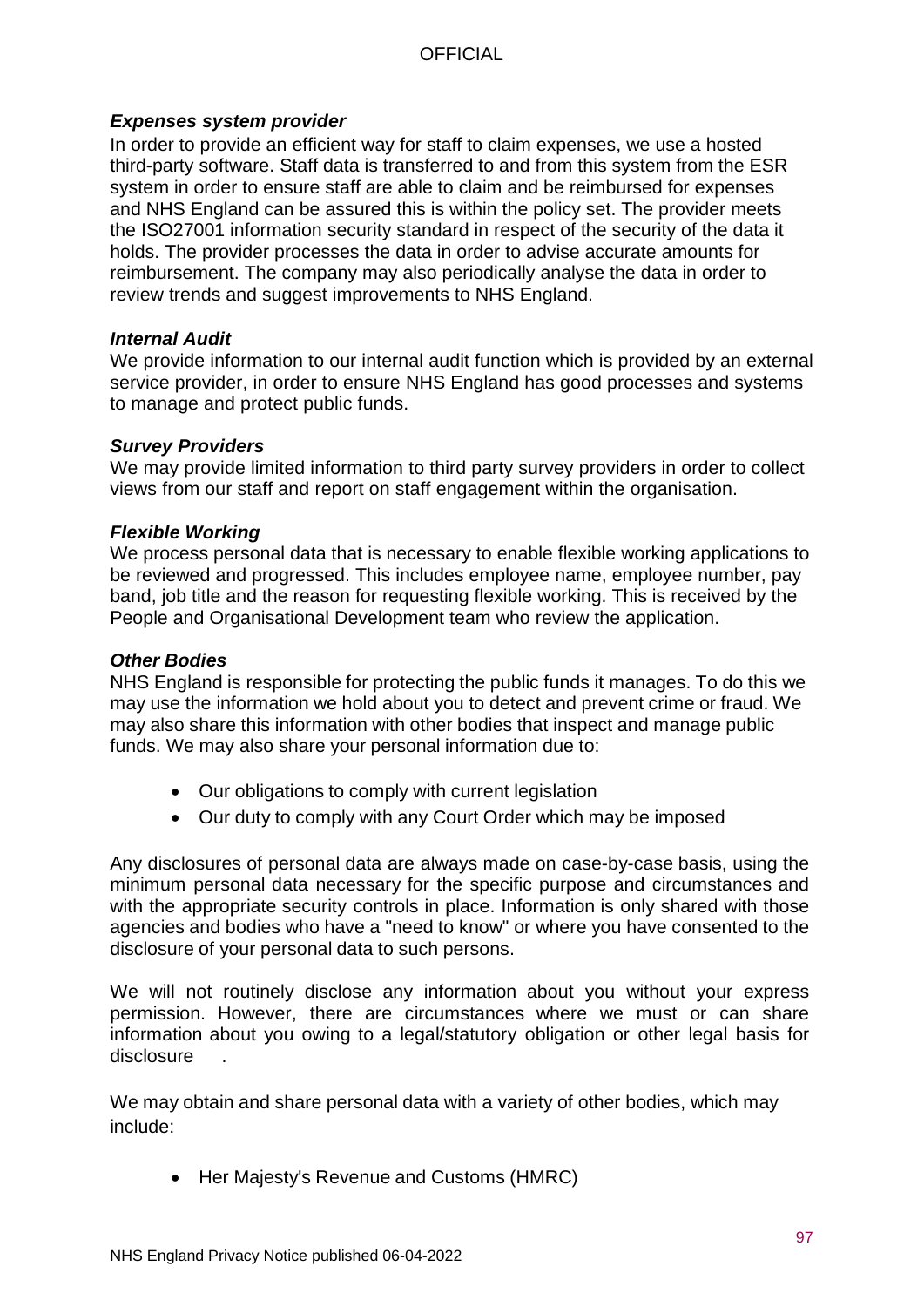- Disclosure and Barring Service
- Home Office
- Child Support Agency
- Internal Audit, service currently provided by Deloitte LLP
- NHS Counter Fraud Authority
- Department of Health
- Central government, government agencies and departments
- Other local authorities and public bodies
- Ombudsman and other regulatory authorities
- Courts/Prisons
- Financial institutes for e.g. banks and building societies for approved mortgage references
- Credit Reference Agencies
- Utility providers
- Educational, training and academic bodies
- Law enforcement agencies including the Police, the Serious Organised Crime Agency
- Emergency services for e.g. The Fire and Rescue Service
- Auditors e.g. Audit Commissioner
- Department for Work and Pensions (DWP)
- The Assets Recovery Agency
- Relatives or guardians of an employee where there is a legal duty to do so

### **What if the data you hold about me is incorrect?**

It is important that the information which we hold about you is up to date. If you believe that the information we hold is incorrect, in the first instance please check if the information can be updated on ESR through the Employee Self Service portal. Guidance is available at:

[https://nhsengland.sharepoint.com/TeamCentre/TCO/People/Pages/Workforce.asp](https://nhsengland.sharepoint.com/TeamCentre/TCO/People/Pages/Workforce.aspx) [x](https://nhsengland.sharepoint.com/TeamCentre/TCO/People/Pages/Workforce.aspx)

If you are unable to make the change in ESR then please let us know by contacting your line manager and / or the Workforce Systems Team on [england.workforcesystems@nhs.net.](mailto:england.workforcesystems@nhs.net)

### **Legal basis for processing**

For entering into and managing contracts with the individuals concerned, for example our employees the legal basis is Article  $6(1)(b)$  – 'processing is necessary for the performance of a contract to which the data subject is party or in order to take steps at the request of the data subject prior to entering into a contract'.

Where we have a specific legal obligation that requires the processing of personal data, the legal basis is Article  $6(1)(c)$  – 'processing is necessary for compliance with a legal obligation to which the controller is subject'.

For other processing of personal data about our employees, our legal basis is Article  $6(1)(e) -$  ... exercise of official authority...'.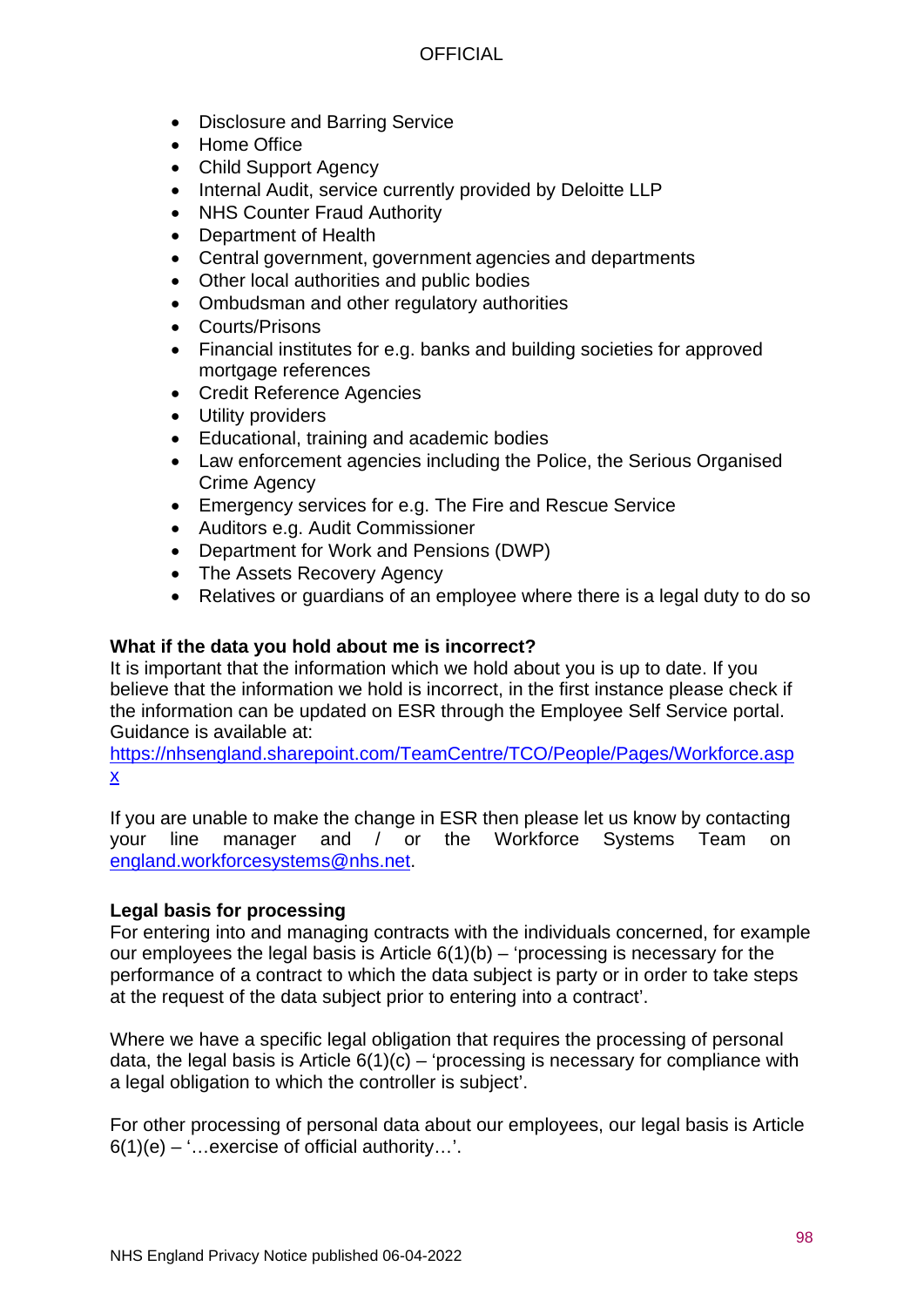Where we process special categories data for employment purposes the condition is: Article  $9(2)(b) -$ ...processing is necessary for the purposes of carrying out the obligations and exercising specific rights of the controller or of the data subject in the field of employment and social security and social protection law…'.

For the processing of information about the health of our workforce, the legal basis is: Article  $9(2)(h) - 1$ ... processing is necessary for the purposes of preventive or occupational medicine…assessment of the working capacity of the employee…the provision of health or social care…'.

# **How the NHS and care services use your information: the National Data Opt-Out**

*Find out about how your information may be used for purposes beyond your individual care and how to register your choice to opt out.*

NHS England is one of many organisations working in the health and care system to improve care for patients and the public.

Whenever you use a health or care service, such as attending Accident & Emergency or using Community Care services, important information about you is collected in a patient record for that service. Collecting this information helps to ensure you get the best possible care and treatment.

The information collected about you when you use these services can also be used and provided to other organisations for purposes beyond your individual care, for instance to help with:

- improving the quality and standards of care provided
- research into the development of new treatments
- preventing illness and diseases
- monitoring safety
- planning services

This may only take place when there is a clear legal basis to use this information. All these uses help to provide better health and care for you, your family and future generations. Confidential patient information about your health and care is **only used** like this where allowed by law.

You have a choice about whether you want your confidential patient information to be used in this way. If you are happy with this use of information you do not need to do anything. If you do choose to opt-out your confidential patient information will still be used to support your individual care.

Most of the time, anonymised data is used for research and planning so that you cannot be identified in which case your confidential patient information isn't needed.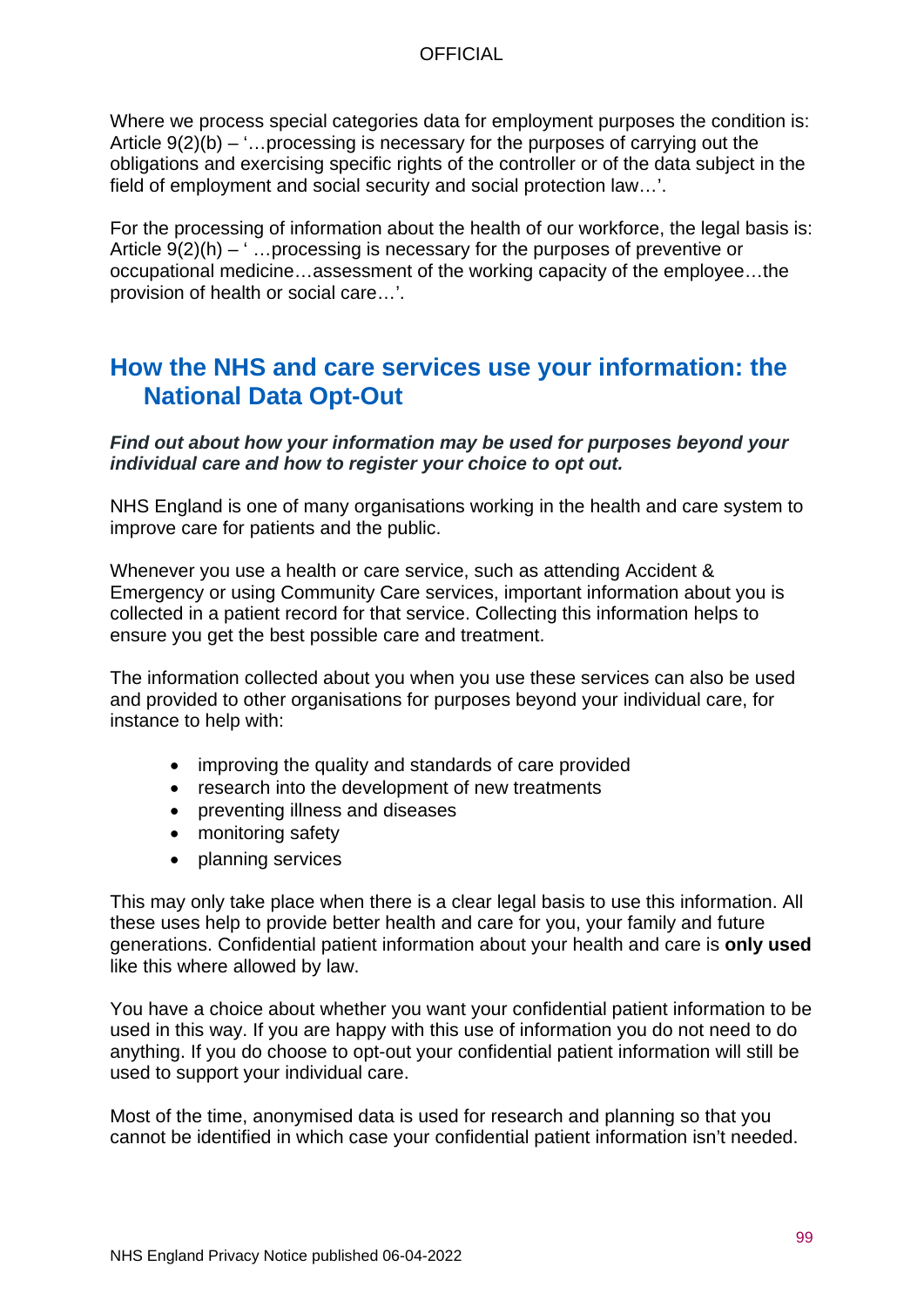To find out more or to register your choice to opt out, please visit [www.nhs.uk/your](http://www.nhs.uk/your-nhs-data-matters)[nhs-data-matters.](http://www.nhs.uk/your-nhs-data-matters) On this web page you will:

- See what is meant by confidential patient information
- Find examples of when confidential patient information is used for individual care and examples of when it is used for purposes beyond individual care
- Find out more about the benefits of sharing data
- Understand more about who uses the data
- Find out how your data is protected
- Be able to access the system to view, set or change your opt-out setting
- Find the contact telephone number if you want to know any more or to set/change your opt-out by phone
- See the situations where the opt-out will not apply

You can also find out more about how patient information is used at:

- [NHS Health Research Authority](https://www.hra.nhs.uk/information-about-patients/) (which covers health and care research); and
- [Understanding Patient Data](https://understandingpatientdata.org.uk/what-you-need-know) (which covers how and why patient information is used, the safeguards and how decisions are made).

You can change your mind about your choice at any time.

Data being used or shared for purposes beyond individual care does not include your data being shared with insurance companies or used for marketing purposes and data would only be used in this way with your specific agreement.

The mandatory implementation of the National Data Opt-Out (NDOO), deadline of 31 March 2022, has been extended until 31 July 2022. We do not intend to extend implementation of the deadline any further.

As set out in the [Operational Policy Guidance,](https://digital.nhs.uk/services/national-data-opt-out/operational-policy-guidance-document) the opt-out applies to the disclosure of confidential patient information for purposes beyond an individual's direct care across the health and care system in England, unless an exemption has been granted.

Organisations will be expected to take note of this new deadline and ensure they are taking the relevant steps to prepare to implement the opt-out by this date.

The following processing for which NHS England is a data controller, are exempt from the national data opt-out:

• Collection of personal data is required under s, 259 of the Health and Social Care Act 2012 following a Direction from NHS England or the Secretary of State. [Information about the collections we have directed can be found on our](https://www.england.nhs.uk/contact-us/privacy-notice/how-we-use-your-information/our-services/national-collections/)  [website.](https://www.england.nhs.uk/contact-us/privacy-notice/how-we-use-your-information/our-services/national-collections/)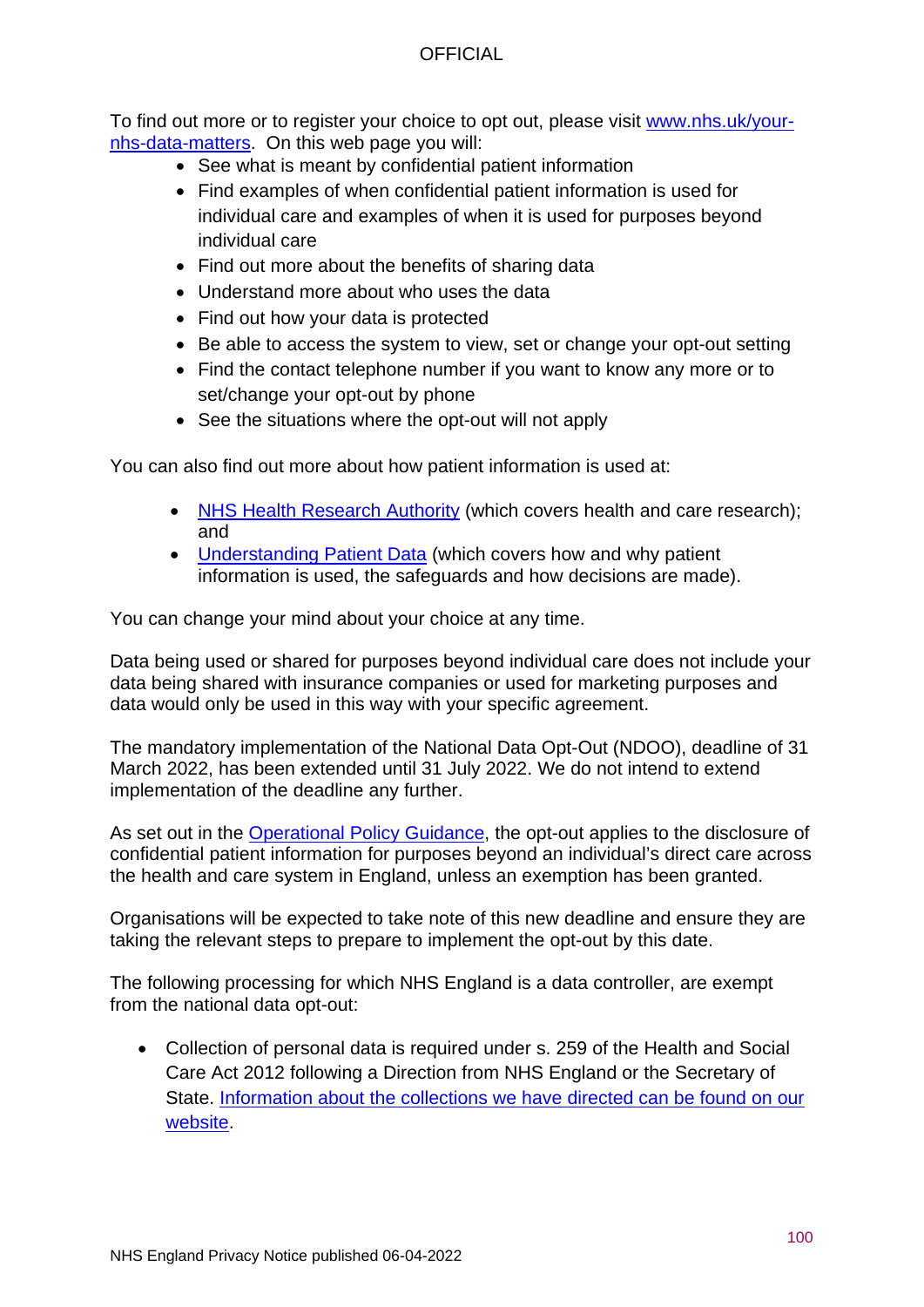- Collection of confidential patient information about people with learning disabilities and/or autism who are in hospital for mental and/or behavioural healthcare reasons which is disclosed under the following approval under the Control of Patient Information Regulations 2002: Assuring Transformation: Enhanced Quality Assurance Process Data flow (CAG 8-02 (a-c)/2014). These flows continue to operate a separate opt-out mechanism and details of how to opt-out of the Assuring Transformation data collection can be found on the [NHS England webpages.](https://www.england.nhs.uk/learning-disabilities/care/atd/) This exemption is time limited until the end of the "Building the Right Support Programme". The validation of invoices for noncontracted activities commissioned by NHS England or CCGs and for contract challenges where commissioners need to verify payment requests from care providers.
- The [NHS England National Cancer Patient Experience Survey.](https://www.england.nhs.uk/contact-us/privacy-notice/how-we-use-your-information/public-and-partners/those-completing-surveys-or-questionnaires/) This national survey will continue to operate separate opt-out mechanisms and details of how to opt-out of these surveys are provided by the relevant organisations undertaking the surveys.

# **Public Health**

### *Information about the transfer of public health functions from Public Health England to NHS England*

# **Transfer of Public Health functions to NHS England**

On 1 October 2021 a number of public health functions will transfer from Public Health England to NHS England. From this date, NHS England will be the Controller for personal data that is processed to support these functions under the UK General Data Protection Regulation (UK GDPR) and the Data Protection Act 2018. Other than the change in Controller there will be no changes to patients' personal data to discharge these functions, how it is processed or the services received by patients as a result.

During this period of transition the [Public Health England Privacy Notice](https://www.gov.uk/government/publications/phe-privacy-information/privacy-information) will continue to apply as it did before. This privacy notice explains the personal information we collect, how we use it and who we may share it with for these purposes. It explains what your rights are if we hold your personal information and how you can find out more or raise a concern.

### **Purposes for Processing**

We process personal information of staff transferring into NHS England for the purposes of staff employment. Please see [Our Workforce s](https://www.england.nhs.uk/contact-us/privacy-notice/how-we-use-your-information/our-workforce/)ection of our privacy notice to find out how we use personal data about our employees.

We use personal information to fulfil the Secretary of State for Health and Social Care's duty to protect and improve public health and reduce health inequalities. We may process personal information in order to provide: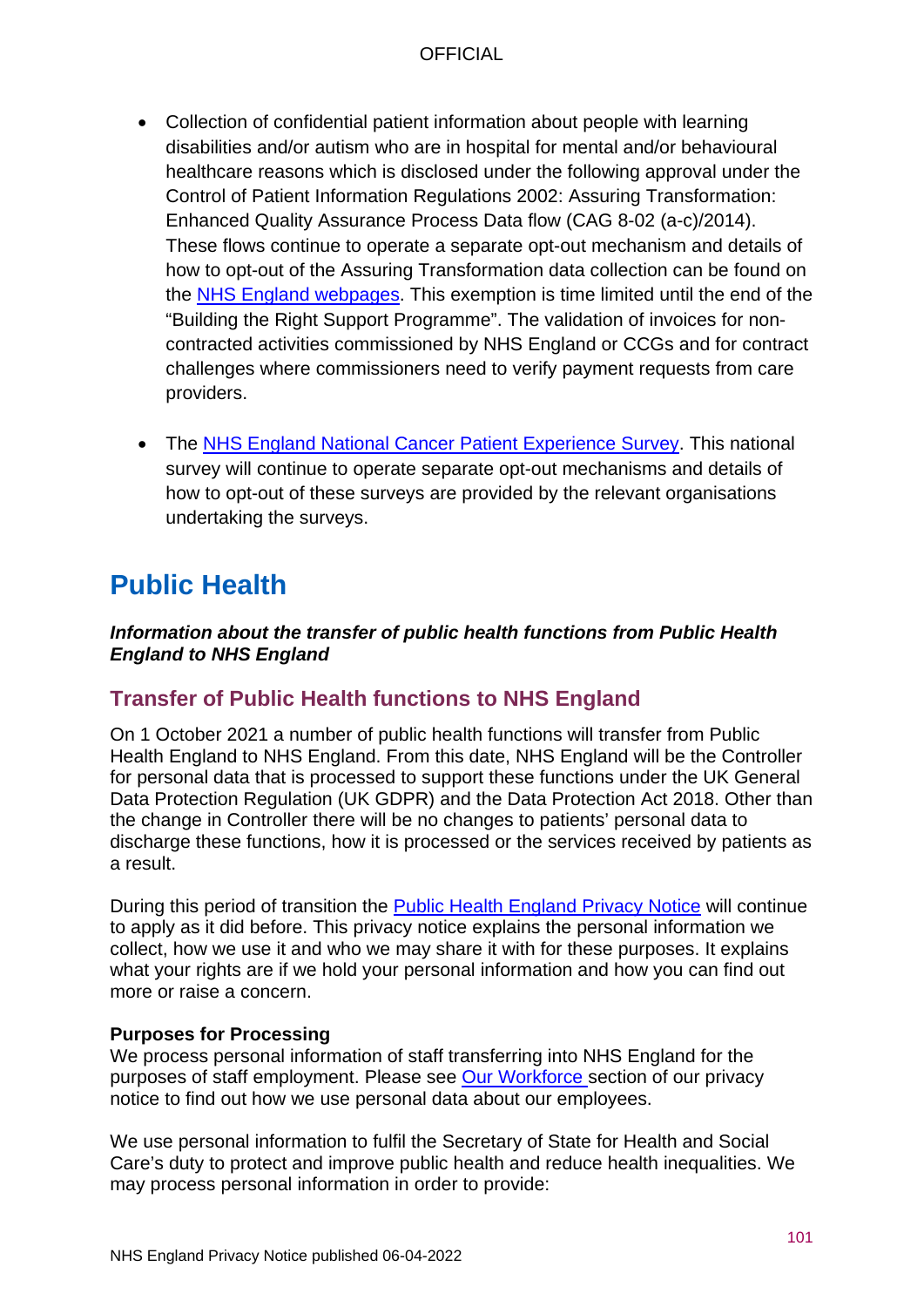- Regional and National Healthcare Public Health services
- Regional and Local Screening functions and Immunisation Commissioning Support and Expert Advice
- Screening Quality Assurance Services

### **How we collect your personal information**

We collect personal information in 3 main ways:

- Directly from you
- From the providers of health and care services
- From other organisations supporting the health and care system in England

### **The information we collect**

The types of personal information we may collect about you include:

- Demographic information for example, we may collect your name, date of birth, sex, ethnic group, NHS number, address and postcode, occupation, and contact details such as your phone number
- Health information for example, we may collect information about your physical health, mental wellbeing, symptoms and medical diagnoses, and health risk factors such as your height and weight, whether you smoke and what your occupation is
- Treatment information for example, we may collect information about your hospital admissions, clinic attendances, screening appointments, laboratory test results, prescriptions and vaccination history.

### **Who we share your information with**

We may share your personal information with other organisations to provide you with individual care or for other purposes not directly related to your health and care.

- Your doctor and hospital to help them provide you and other patients with better care by auditing and evaluating the safety and effectiveness of the service they provide
- Data processors: We may share your personal information with organisations we have contracted to help us fulfil our remit
- With other organisations, where such sharing is necessary, proportionate and allowed by law, which may include universities and other researchers.

### **Legal basis for processing**

We process both personal data and special categories of personal data, including data about your health and ethnic group. Our legal basis to collect your personal information may vary according to the purpose we use it for. In most cases, the sections of the General Data Protection Regulation and the Data Protection Act 2018 that apply will be:

• GDPR Article 6(1)(e) 'processing is necessary for the performance of a task carried out in the public interest'